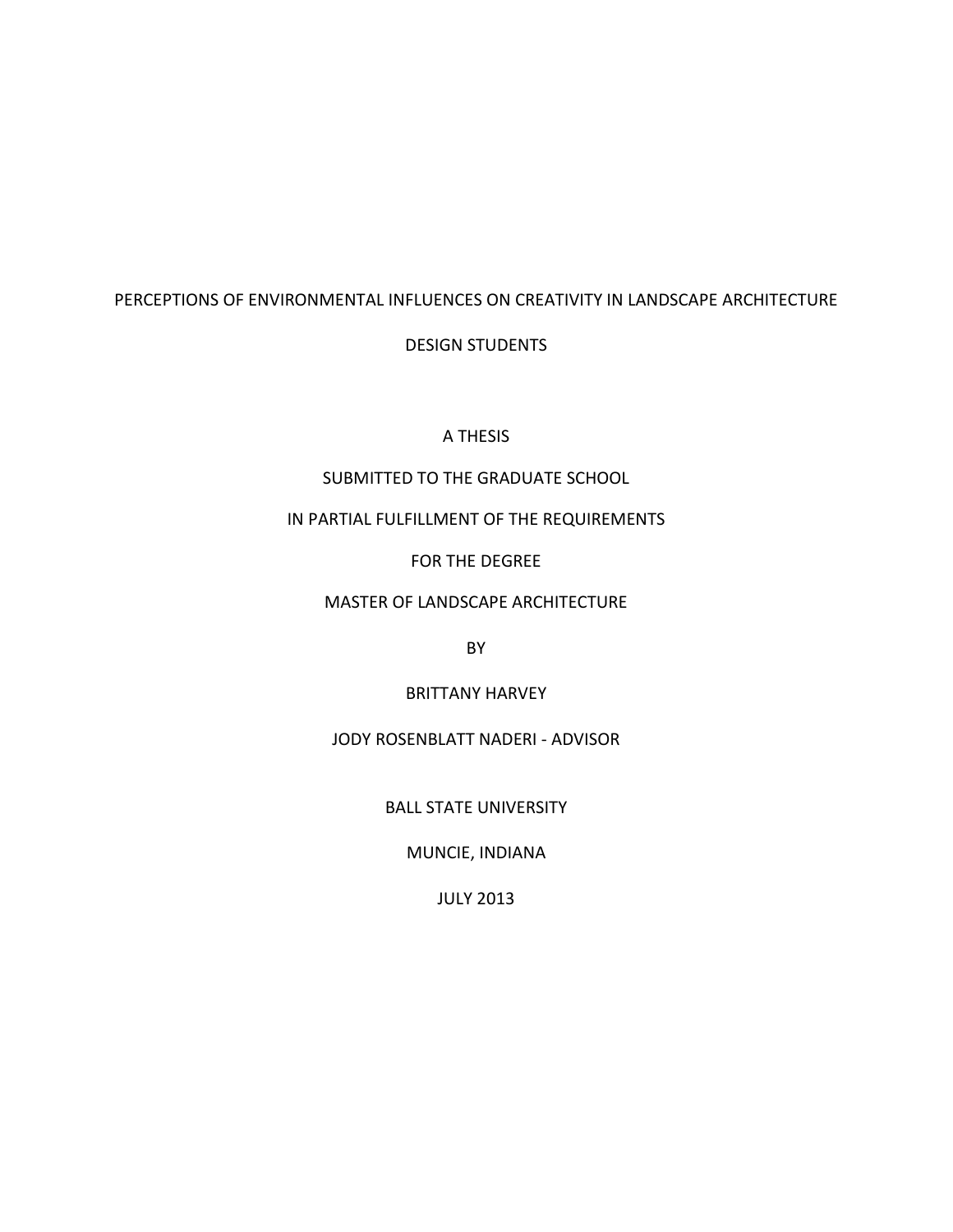## **Dedication**

<span id="page-1-0"></span>For my family, both biological and "adopted", who have supported me throughout the years. It never came easy, but it was always worth the effort.

*"The tree that never had to fight For sun and sky and air and light, But stood out in the open plain And always got its share of rain, Never became a forest king But lived and died a scrubby thing...*

*Good timber does not grow with ease: The stronger wind, the stronger trees; The further sky, the greater length; The more the storm, the more the strength. By sun and cold, by rain and snow, In trees and men good timbers grow." -Douglas Malloch, excerpt from "Good Timber"*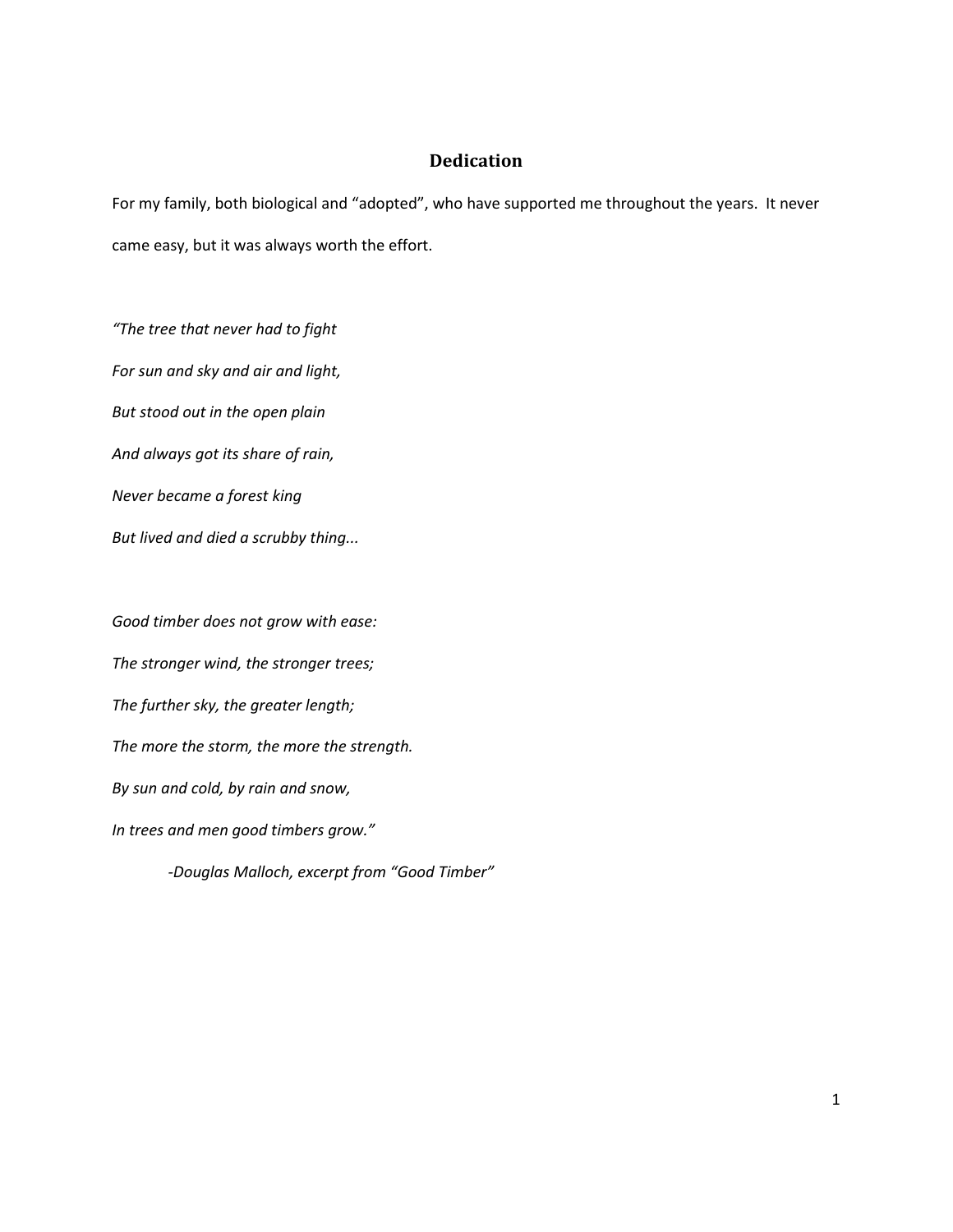# **Acknowledgements**

<span id="page-2-0"></span>I would also like to acknowledge and thank all those who have contributed to this project and to furthering my pursuit for knowledge in general. I am deeply indebted to my chair Jody Rosenblatt Naderi, and my committee members Jane Ellery, Susan Tomizawa, and my advisor Martha Hunt, for their infinite patience and guidance throughout this project.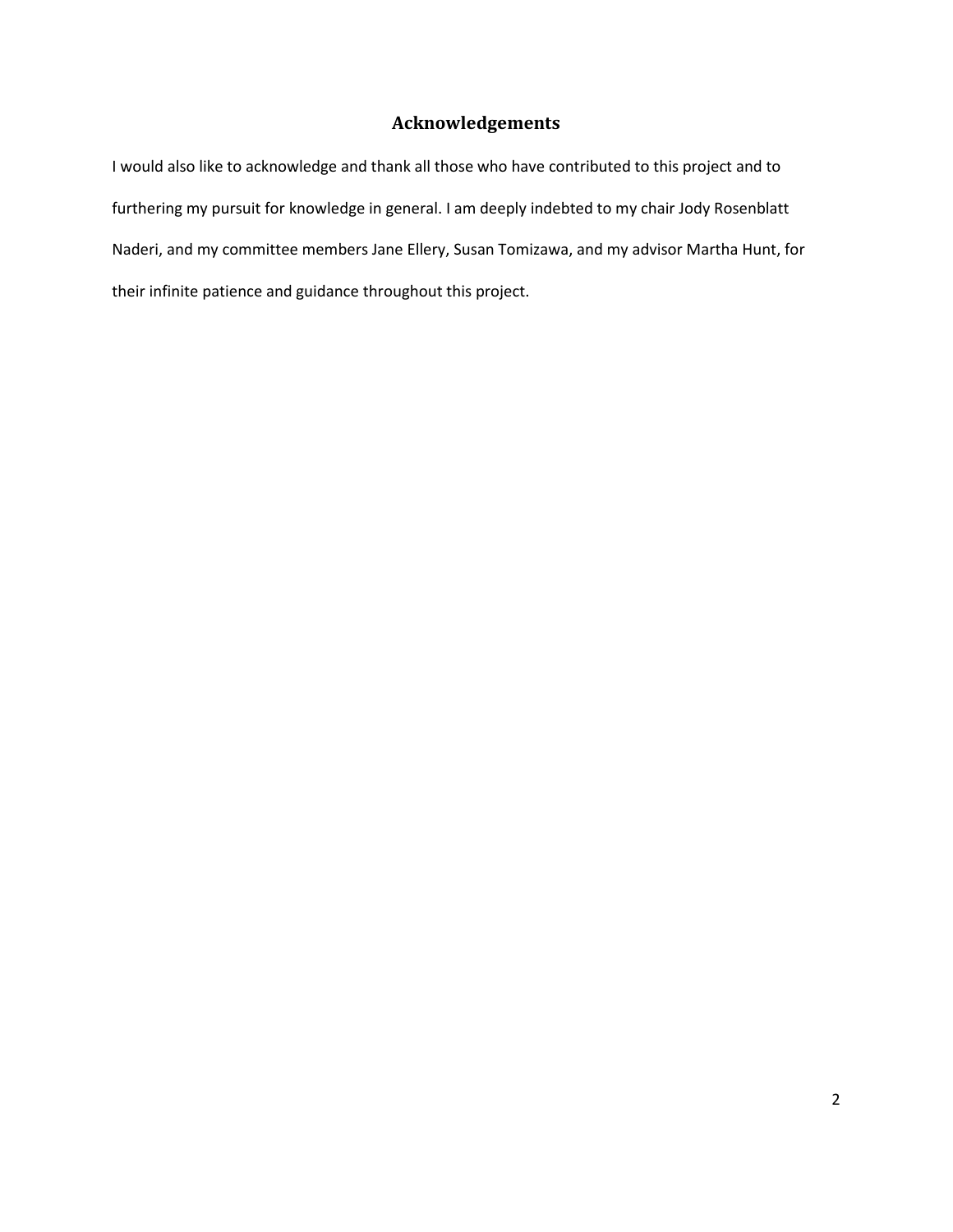| 3 |
|---|

# **Table of Contents**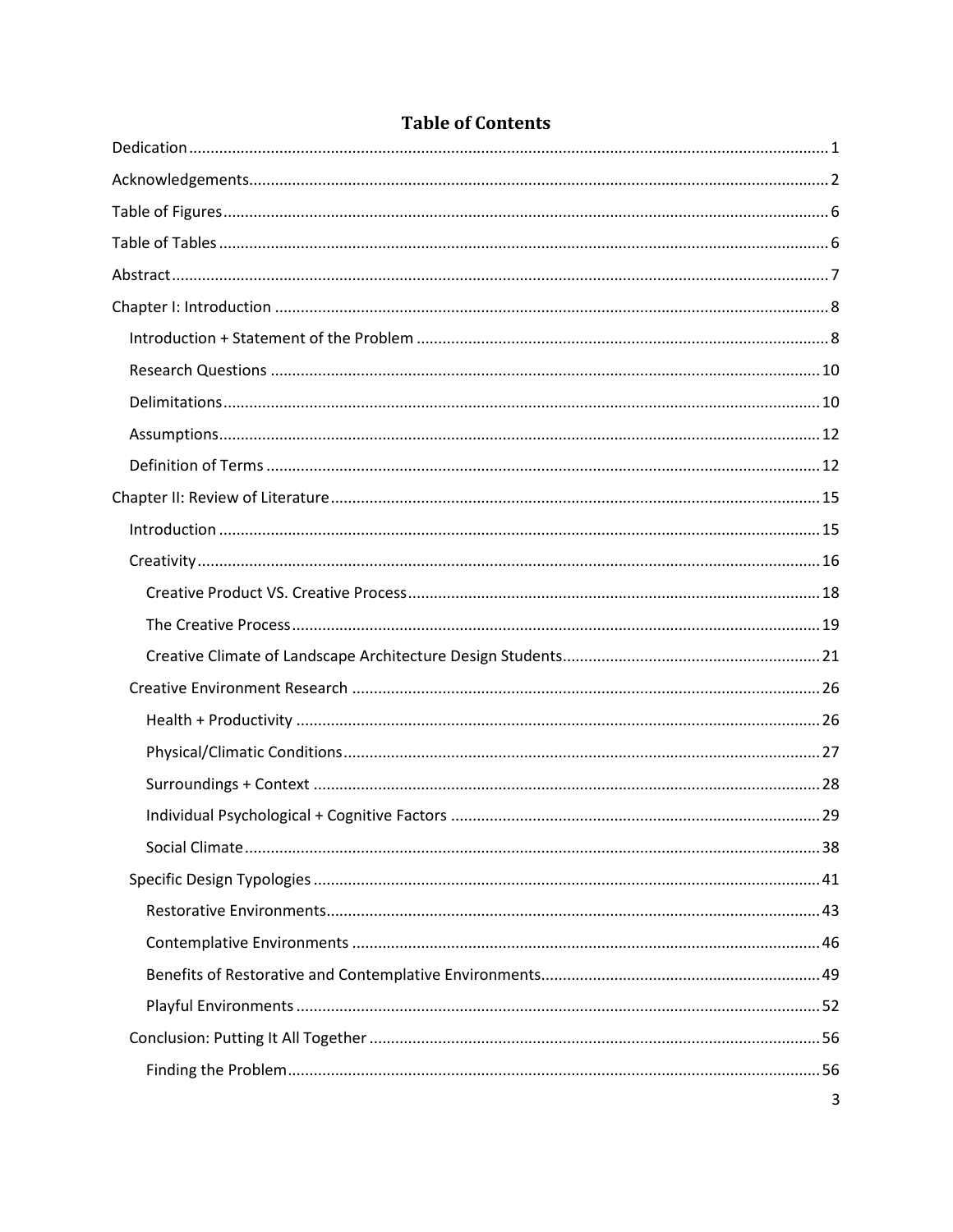| 4 |
|---|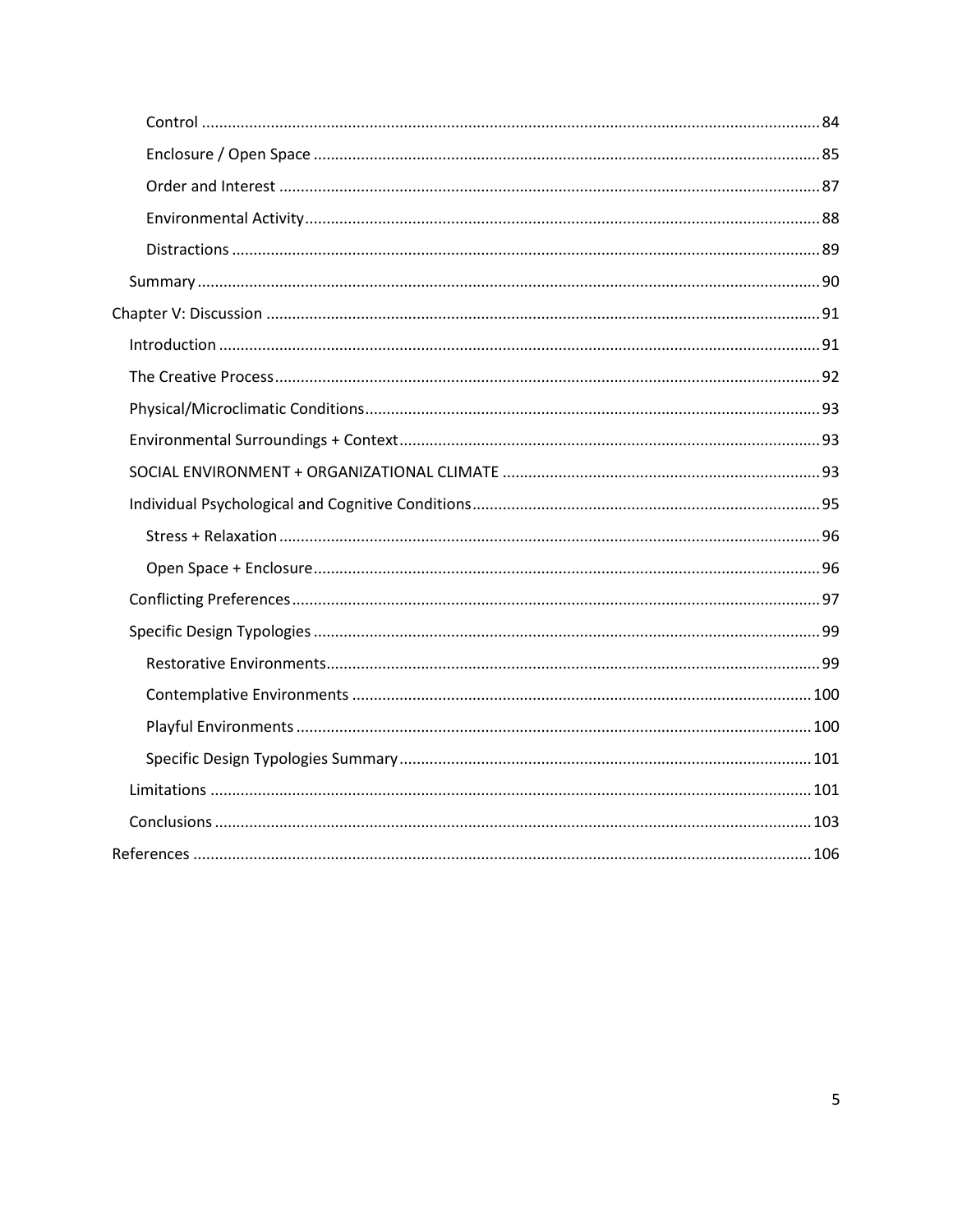# **Table of Figures**

<span id="page-6-0"></span>

| Figure 1. Comparison of number of participants who responded within each subcategory 68                     |  |
|-------------------------------------------------------------------------------------------------------------|--|
| Figure 2. Main response subcategories within the larger category of Physical Microclimatic Conditions 69    |  |
| Figure 3. Main response subcategories within the larger category of Environmental Surroundings + Contextual |  |
|                                                                                                             |  |
| Figure 4. Main response subcategories within the larger category of Social Conditions  80                   |  |
| Figure 5. Main response subcategories of Individual Psychological and Cognitive Conditions  83              |  |

# **Table of Tables**

<span id="page-6-1"></span>

| Table 13. Preferences regarding presence of others within an optimal environment (n=38) 81 |  |
|--------------------------------------------------------------------------------------------|--|
|                                                                                            |  |
|                                                                                            |  |
|                                                                                            |  |
|                                                                                            |  |
|                                                                                            |  |
|                                                                                            |  |
|                                                                                            |  |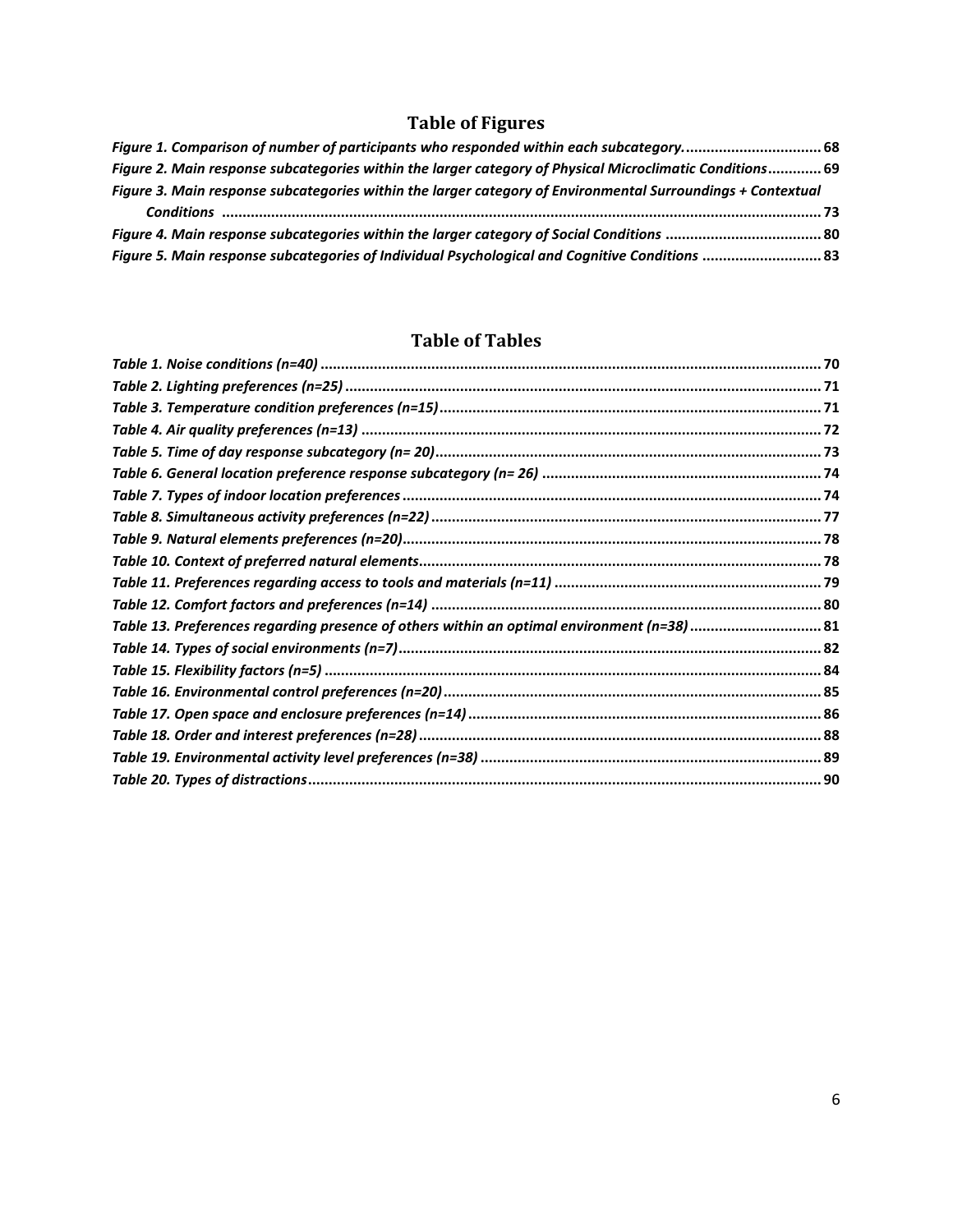## **Abstract**

<span id="page-7-0"></span>Ball State University landscape architecture students (*n* = 42) described their preferred types of environments for doing creative work as well as reported the environmental factors that hindered their creative work. Being alone and having quiet, ambient noise were the most common preferences for beneficial environmental characteristics. Bad lighting, uncomfortable temperatures, and loud, incongruous noises were most frequently reported as detrimental environmental characteristics. The presence of natural elements and/or access to views of natural elements were also common responses. The findings of the study largely support the current research on creativity and preferred working environments; however, there were some notable differences in the hierarchy of preferences within this subpopulation that should be further examined. Some discernable environmental preference profiles and patterns appeared in the survey responses. The results of this study are a starting point for further research on creative environment preferences of specific user subpopulations.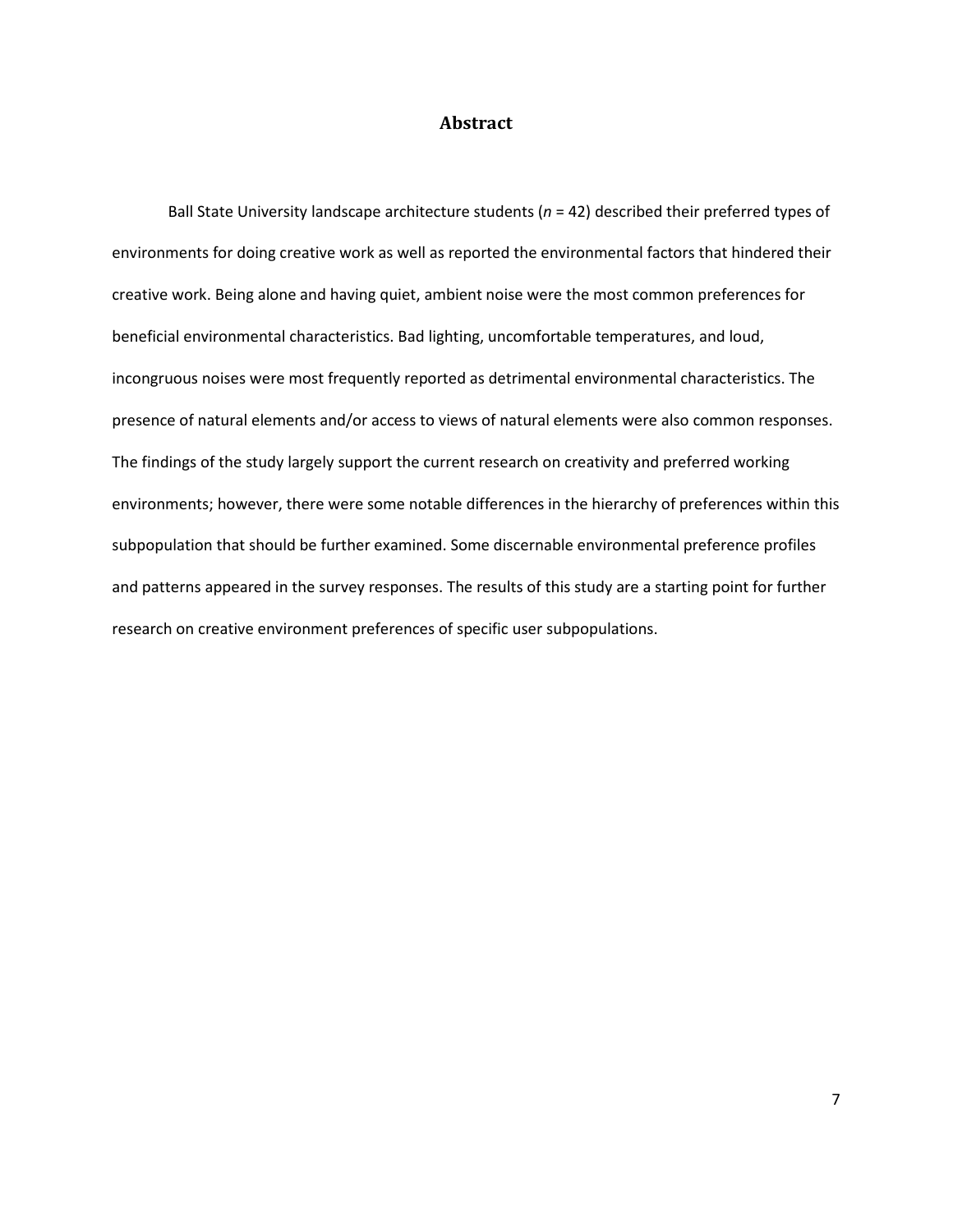## **Chapter I: Introduction**

### <span id="page-8-1"></span><span id="page-8-0"></span>**INTRODUCTION + STATEMENT OF THE PROBLEM**

The world and its issues are becoming increasingly complex, knowledge-intensive, and quick to change, resulting in a greater need for flexible, highly creative, and innovative-thinking problem solvers in academia and the workplace (S. Brown, 2008; Stehr, 1994). However, these qualities may be more fragile and susceptible to environmental influences than once thought. Inadequately designed environments may have a significant detrimental effect on individuals' creative thinking and work. "Creativity is undermined unintentionally every day in work environments that were established—for entirely good reasons—to maximize business imperatives" (Amabile, 1998,p. 77). Design students may be placed in these types of ineffective environments daily and are expected to intensively engage in the creative process for significant periods of time during which they are to perform high-quality creative thinking and work. Attempting this type of work in environments that are insufficient or incompatible with user needs may cause significant physical and psychological consequences such as difficulty concentrating (Kaplan, 1993; Schwartz & Kaplan, 2000; Singer & Baum, 1983; Toplyn, 1999), and/or elevated levels of stress, anxiety, fatigue, and burnout (Kaplan, 1995; Karasek, 1979; Smith, Michael, & Hocevar, 1990; Schwartz & Kaplan, 2000; Singer & Baum, 1983; Ulrich, 1993). However, students whose work takes place in well-designed environments that meets their needs may potentially benefit from several positive effects, such as reduced stress and frustration, improved overall performance, and more creative solutions (Amabile *et al.*, 1996; Burge *et al.*, 1987; Dorgan & Dorgan, 2000; Ekvall, 1996; Huang, Robertson, & Chang, 2004; Kaplan, 1993; Lorsch & Abdou, 1994a, 1994b; McCoy & Evans, 2002; Oldham & Cummings, 1996; Schwartz & Kaplan, 2000; Singer & Baum, 1983; Stokols, Clitherow, & Zmuidzinas, 2002; Ulrich, 1993; Woods, 1989; Wyon, 2000).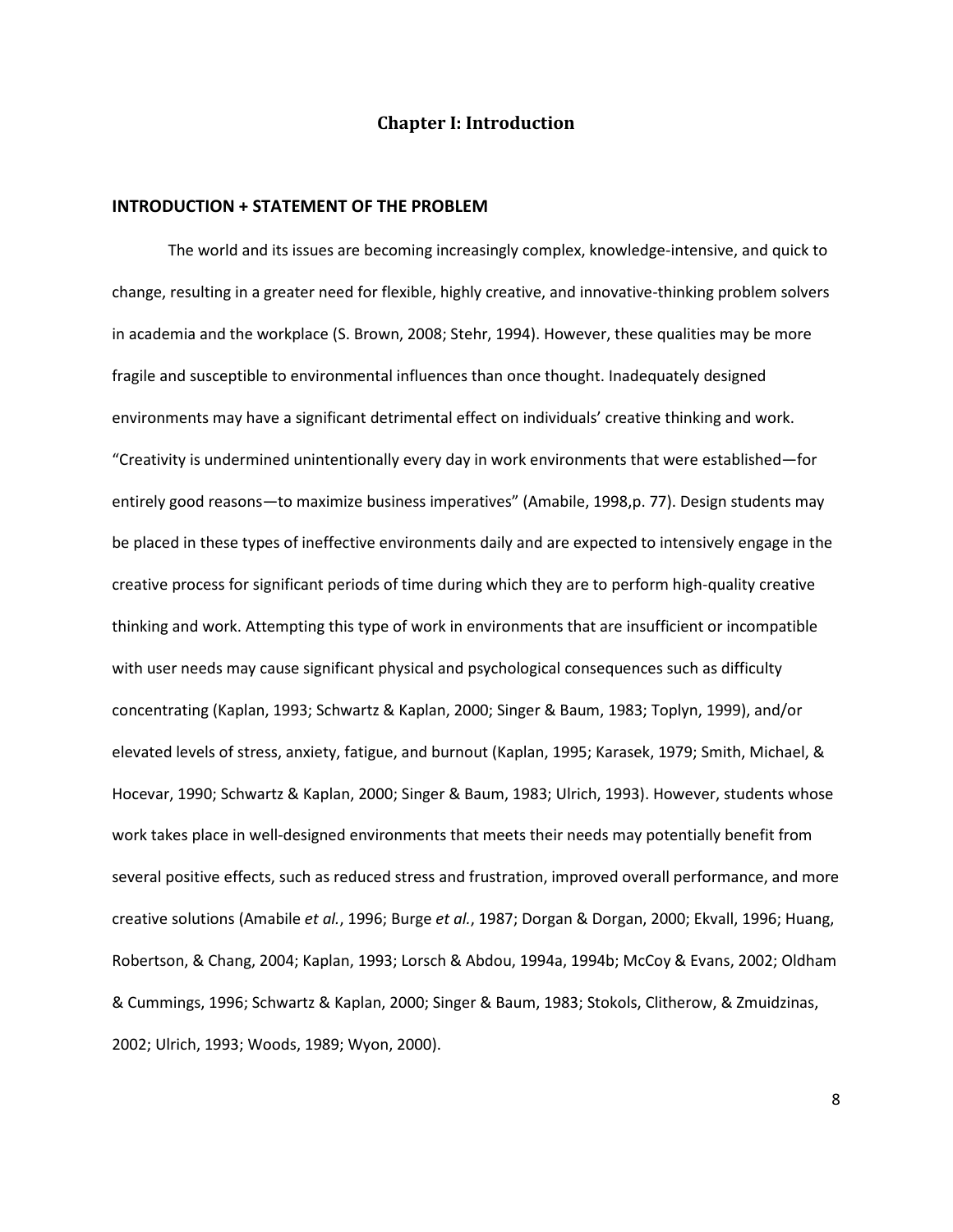Earlier research involving creativity has typically covered the topic as a concept interrelated with personality traits (e.g. Barron & Harrington, 1981; Guilford, 1959; MacKinnon, 1970; Maslow, 1959), as the generation of a new artistic or intellectual product resulting from a series of defined mental process (e.g. Simonton, 2003; Rogers, 1959; Runco, 1990), or as a generative process that is highly involved with, and influenced by, the individual's social and cultural contexts (Amabile, 1983; Lasswell, 1959; Stein, 1963). However, despite identifying the physical environment as an important influence on creativity (Amabile, 1988; Hemlin, Allwood, & Martin, 2008; Huang, Robertson, & Chang, 2004; McCoy, 2002; McCoy & Evans, 2002; Stokols, Clitherow, & Zmuidzinas, 2002), little empirical research has been done to examine or test how these influences are specifically affecting an individual's perceptions or functioning of their creative processes, particularly for design students. This paper examines research from several different fields and professions in order to better understand the established and theoretical links between the physical environment and individuals' perceptions of how their surroundings support or inhibit their creative process. In addition, the findings from the existing literature provide the framework for understanding the outcomes from original survey data from landscape architecture design students in order to determine if gaps exist in the current field of knowledge. Identifying these gaps will help generate future research specifically targeted toward discovering more accurate design criteria for the development of effective spaces for students frequently engaged in creative work. For those involved I the design of colleges and professional firms, this knowledge can serve as a basis for optimizing conditions to enhance creativity in students and employees.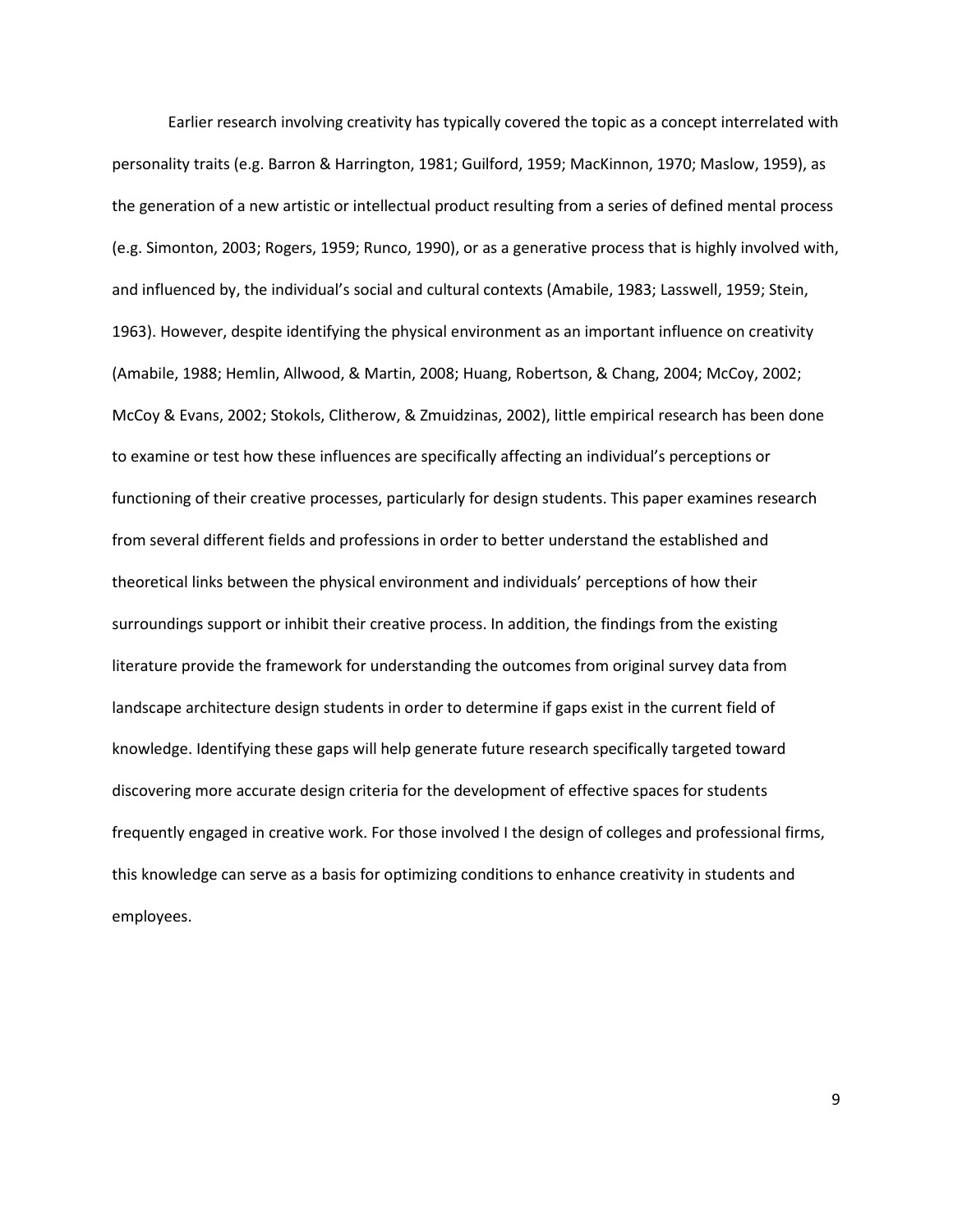### <span id="page-10-0"></span>**RESEARCH QUESTIONS**

The primary goal of this research is to investigate how environmental conditions might affect the creative process in landscape architecture students and how to use that information to develop guidelines for evaluating and creating environments that facilitate the different stages of the creative process. From this general focus, several supplemental sub-questions were raised. These include:

- 1) What needs and preferences do landscape architecture students have that differ from those of the general public?
- 2) How do preferred conditions differ at different stages in the creative process?
- 3) What thematic patterns in student preferences can be developed into typologies of creative spaces?
- 4) How can these needs and preferences for creative spaces be addressed through design?
- 5) How do the spaces currently provided for students to work in help or harm their creativity?

The author's overall hypothesis was that the results from the survey would echo the same themes as those largely present in the current research literature, but would differ slightly according to each respondent's particular preference profile. The secondary hypothesis was that landscape architecture students would identify general shared preferences for restorative environments, as well as contemplative and playful environments, though to a lesser degree.

#### <span id="page-10-1"></span>**DELIMITATIONS**

The delimitations to the study were:

1. Though they may influence creativity, and although studio spaces are sometimes used as classrooms, this study excludes teaching and learning environments because formal learning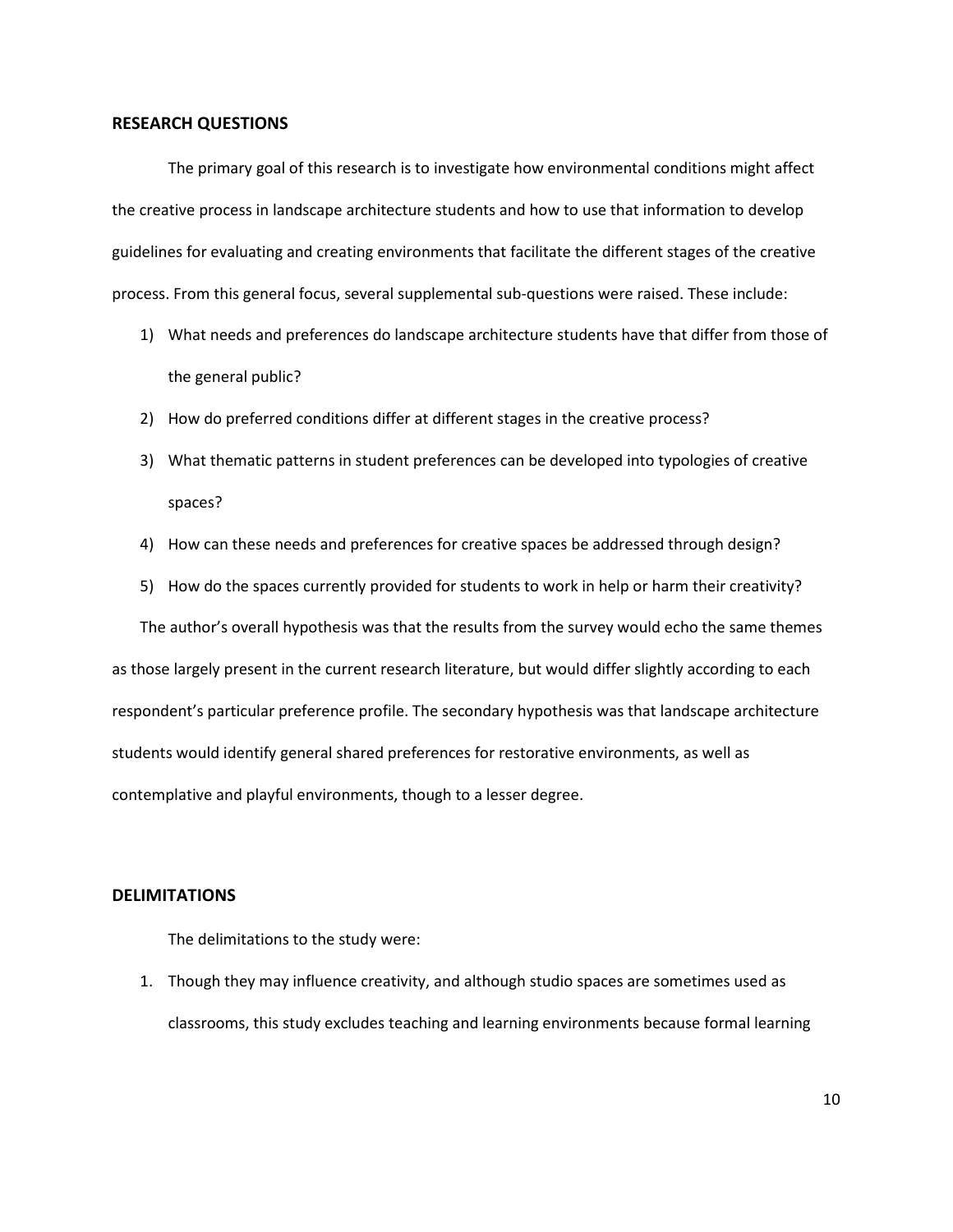involves specific mental processes and methods that differ from those utilized during the creative process.

- 2. The focus of this study is facilitating the creative process rather than emphasizing the final creative output or product.
- 3. This study focuses on the aspects of creativity that can be addressed, directly or indirectly, by environmental design. Therefore, issues such as intrinsic motivation, curriculum, and institutional policies may be briefly referenced for context but will not be covered in-depth or included in the final analysis end product of this study.
- 4. This study is designed to apply to landscape architecture students, programs, and studios that heavily emphasize design and creative solutions to complex problems.
- 5. The final survey was comprised of only 3 broad, open-ended questions instead of the much longer and more thorough original survey draft. This was done to reduce the amount of studio class time to administer the survey. Given the purely voluntary participation of respondents, the shorter survey was also meant to increase participation.
- 6. For convenience, this survey study was conducted with Ball State landscape architecture students only.
- 7. Other design disciplines in the College of Architecture and Planning were omitted from this study to preserve clarity in the data.
- 8. This study was designed as a pilot to identify gaps in knowledge between existing literature and the themes identified through this empirical research. Therefore, the emphasis was placed on identifying the most critical issues rather than accurately measuring and representing preference statistics.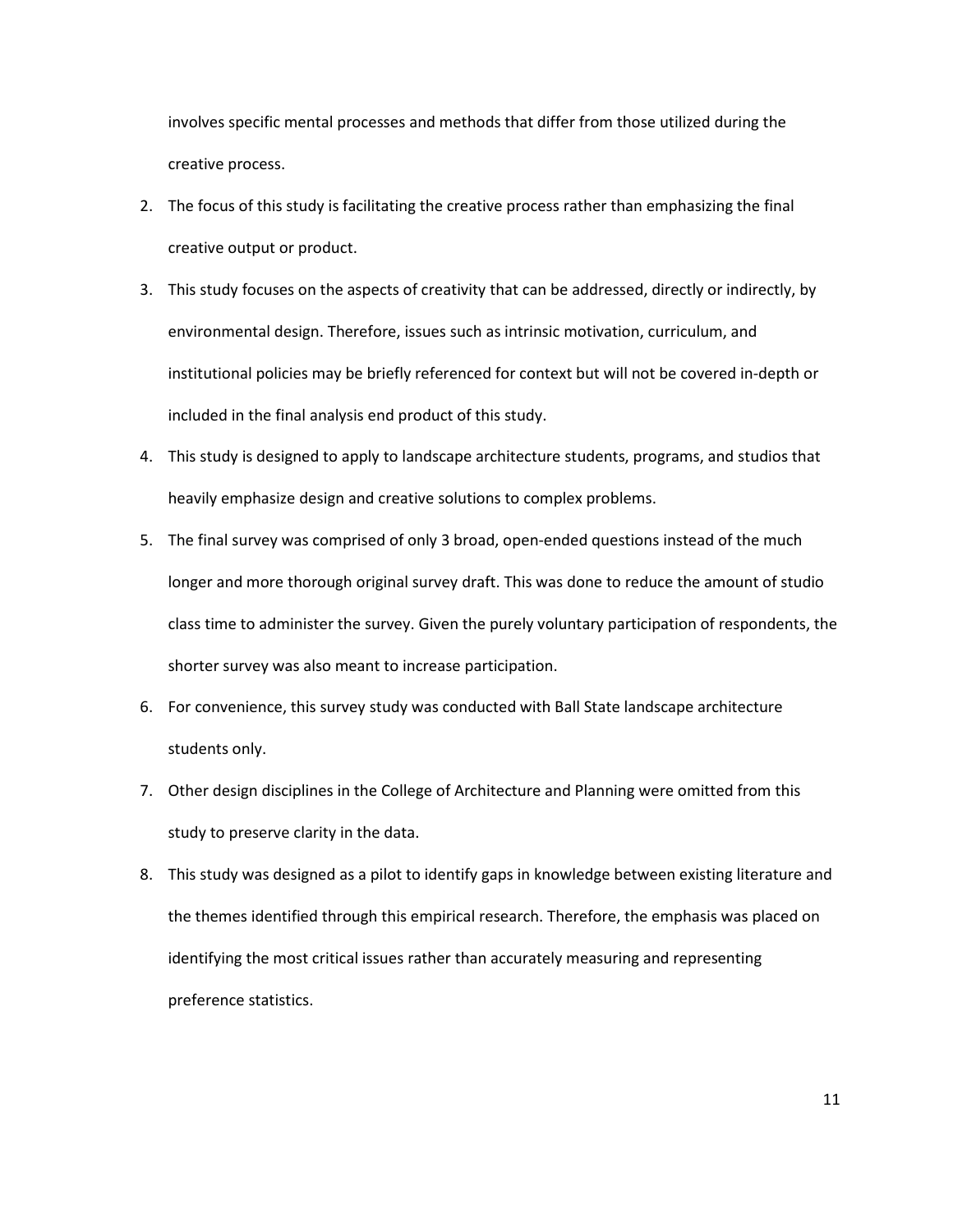9. This paper assumes the reader has at least some background knowledge and understanding of design principles and application.

## <span id="page-12-0"></span>**ASSUMPTIONS**

- 1. Landscape architecture students do much of their creative work in and around the College of Architecture and Planning.
- 2. The physical and social environment has an effect on the creative process of some individuals.
- 3. Students are able to identify environmental conditions that affect their creative process.
- 4. The administration of the survey was not time-sensitive relative to the phase of creativity the students were engaged in at the time of taking the survey.
- 5. Students will answer the survey questions openly and honestly.
- 6. Students will be able to recall and report influential environmental conditions without needing to be prompted.
- 7. Everyone has the potential to be creative.

## <span id="page-12-1"></span>**DEFINITION OF TERMS**

The following terms and definitions serve to clarify the meaning of the author with respect to the contents within this paper alone, and are by no means the official or complete definitions of said terms.

- Affect- an individual's psychological state; comparable to "emotion" but is distinct from "mood"
- Arousal- degrees of mental and/or physical stimulation
- CAP- the "College of Architecture and Planning" building on Ball State University's campus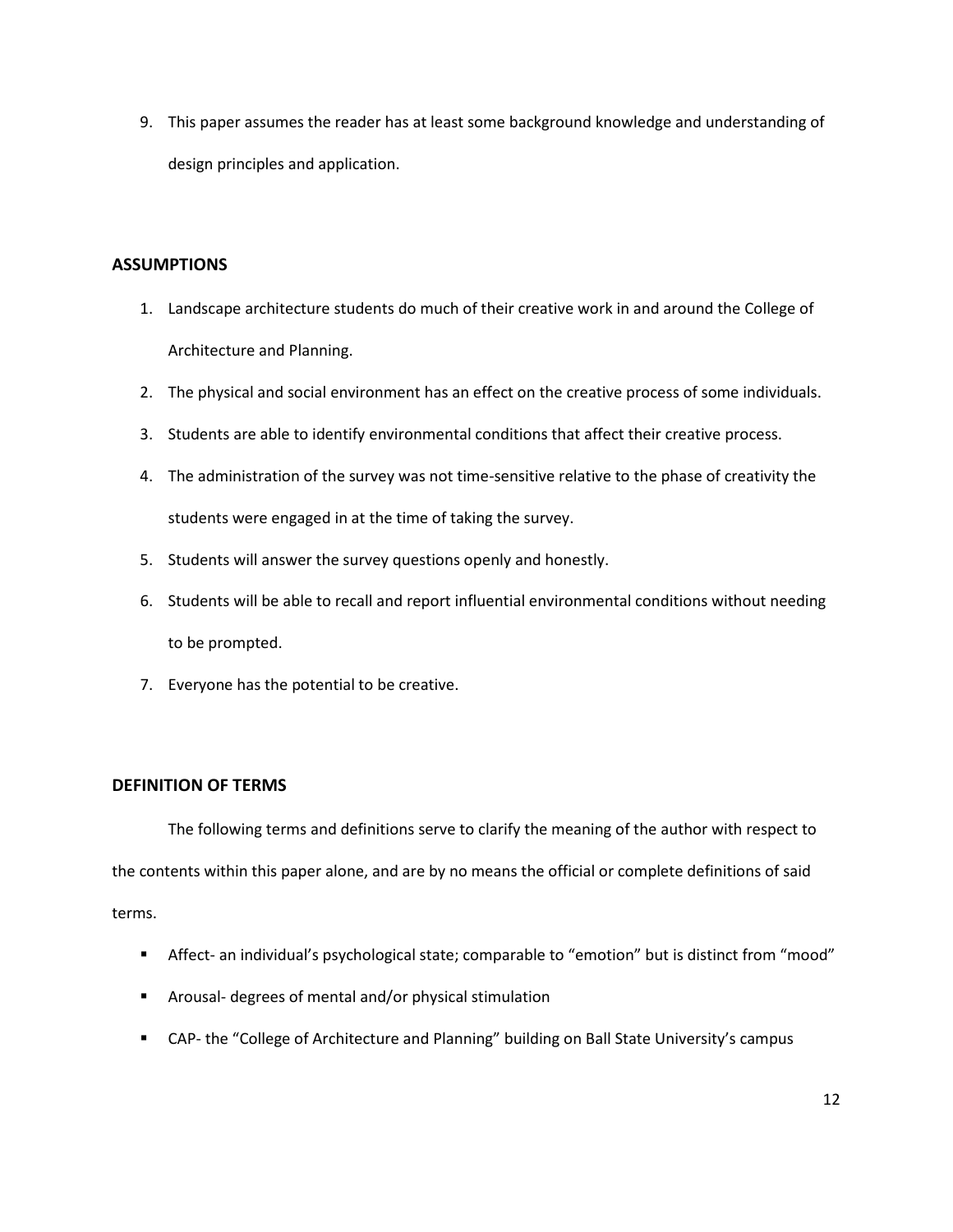- Creative environment- the space in which one does creative thinking or creative work
- Creative thinking- any thought process which aims to produce novel concepts, solutions, or methods, or seeks to produce some outcome that differs from traditional solutions
- **•** Creative process- the creative process used here is based on Sawyer's (2012) 8-step process including identifying the problem, acquiring problem-related information, gathering a broad range of potentially relevant information, incubation, generating a large variety of ideas, combining and developing ideas in unexpected ways, selecting the best ideas and applying relevant criteria, and externalizing the final idea(s) using materials and representations
- Creative work- any work which engages the individual in their own creative process; most often with the goal of producing some individually novel or innovative outcome or product; (e.g. writing, designing, painting, drawing, etc.)
- Directed attention- the notion of voluntary attention one consciously focuses on an item or task that requires some element of effort; it inhibits distractions and is highly subject to fatigue by prolonged mental effort
- **Directed attention fatigue- characterized by the degraded capacity to concentrate, focus, and** perform tasks that require mental acuity
- Individually novel- an idea, process, product, or other outcome that is new or novel to the individual, though it may or may not be new or novel to society as a whole
- Landscape architecture students- undergraduate students majoring in landscape architecture that are at least in their second year of study; graduate students majoring in landscape architecture
- **Remote association-making connections or combinations between unrelated items**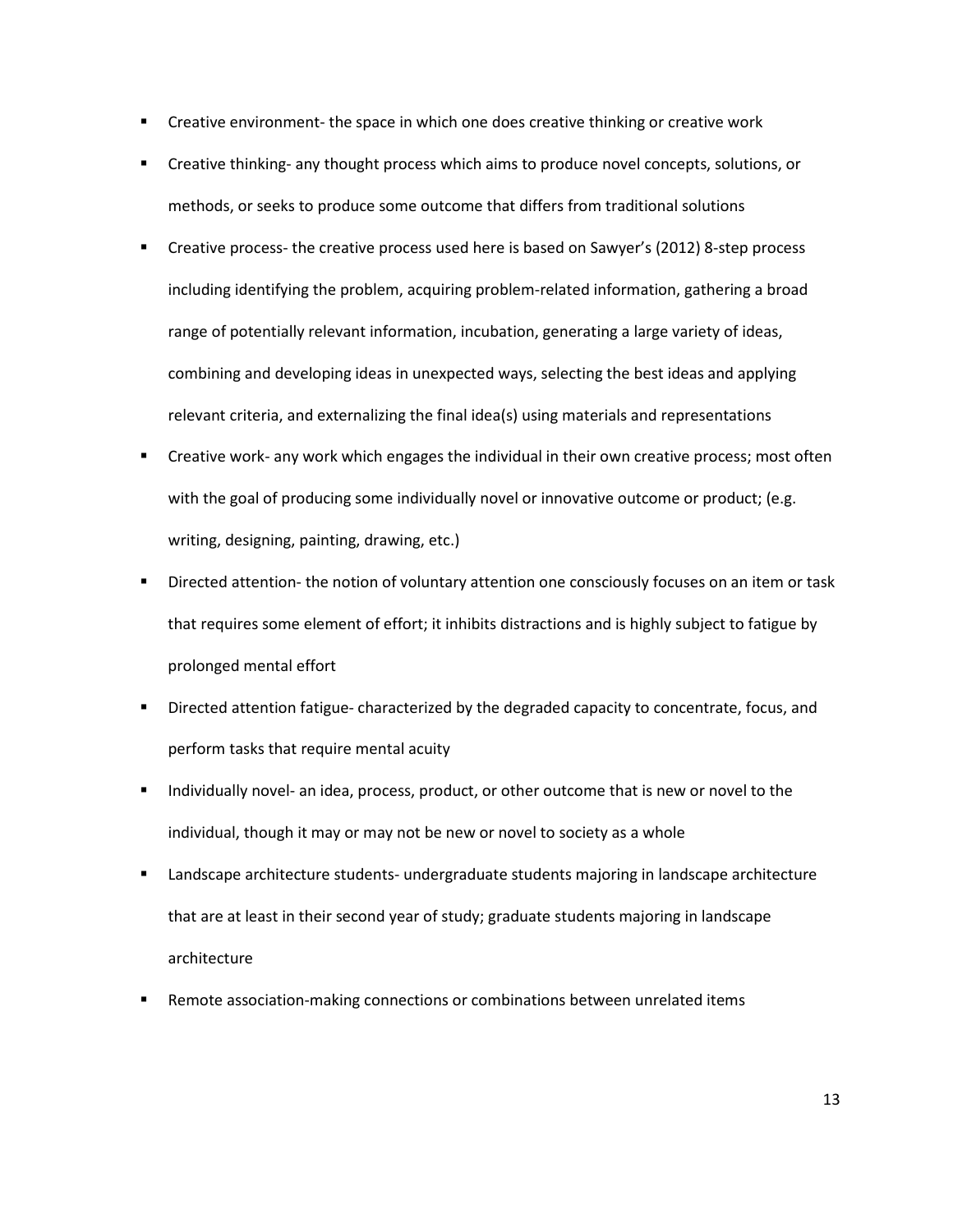- Restorative environment- a specific design typology that seeks to reduce stress and mental and emotional fatigue by adhering to a particular set of design guidelines
- Stress- any stimulus that causes physical, mental, or emotional tension in an individual
- <span id="page-14-0"></span>**EXT** Studio- the collective room where students are each given a desk and space to work on their projects with collective tables and wall space for conducting group discussions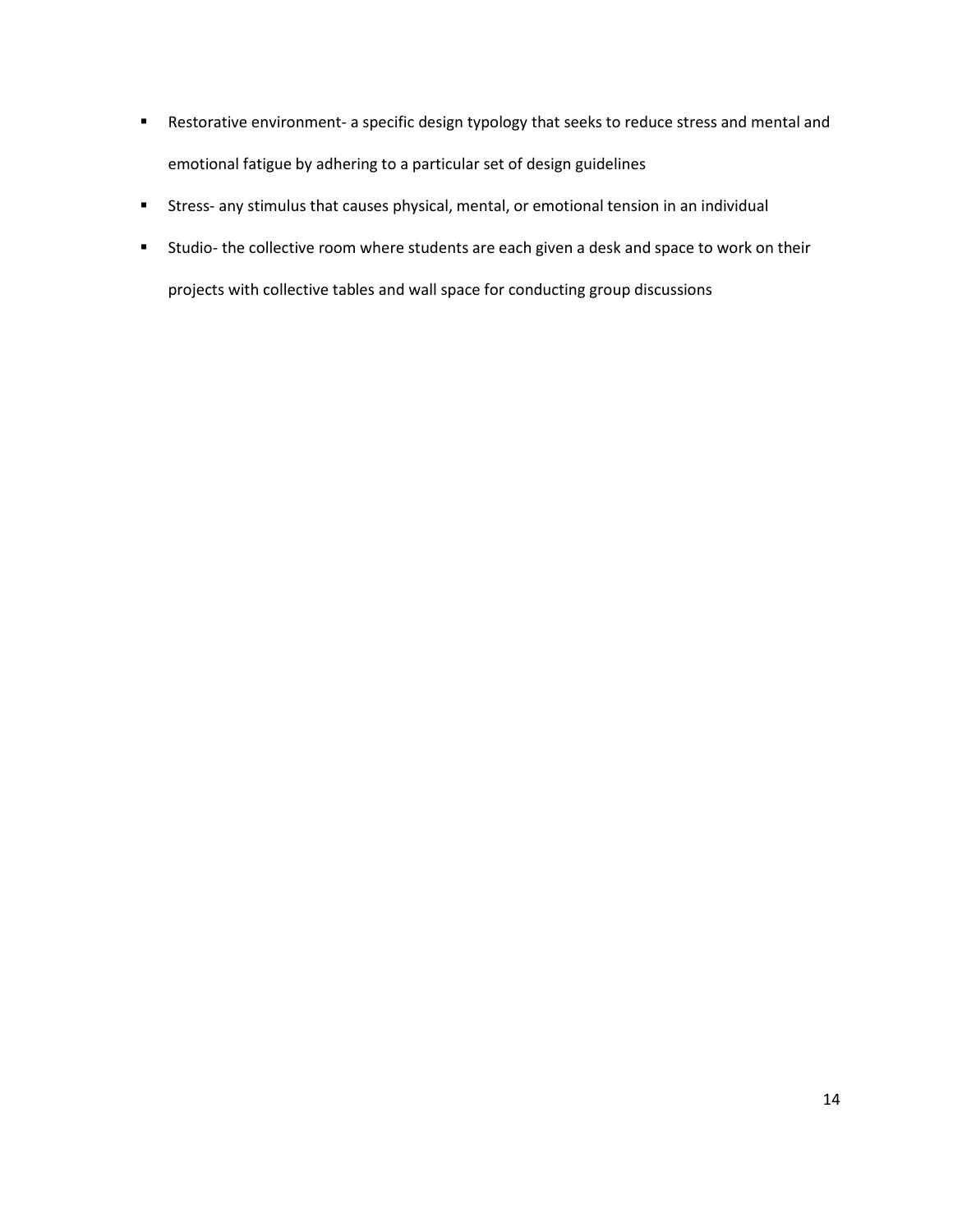## **Chapter II: Review of Literature**

## <span id="page-15-0"></span>**INTRODUCTION**

Design students spend many years in college and much of that time is spent engaging in creative processes. Universities spend millions of dollars constructing and renovating spaces to be used by students for this type of work on their campuses. However, if these spaces are not being designed effectively in order to facilitate students' creative processes then both parties suffer negative consequences. Students can potentially experience greater levels of stress and anxiety and/or perform more poorly on creative tasks, and universities will have wasted money on constructing poorly performing spaces that may lead to poorer academic performance in its students, potentially affecting future student enrollment and access to government funding.

Many previous studies exist on improving the school and workplace environments; however, there is much less information on designing effective studio spaces and creative environments specifically for design students who often spend a significant portion of their time highly engaged in creative processes. Researchers in the field of creativity have developed a variety of environmental conditions that may facilitate, or at least not hinder, a general individual's efforts during different stages in the creative process. Many of these conditions are related to psychological concepts, such as control and affect, which can be indirectly manipulated or addressed through specific targeted design principles and interventions. The following chapters examine the existing literature in related fields of study to identify the individual and environmental conditions that may significantly affect the way a student engages in their creative process, and describe the potential design interventions that may be applied in order to facilitate these conditions.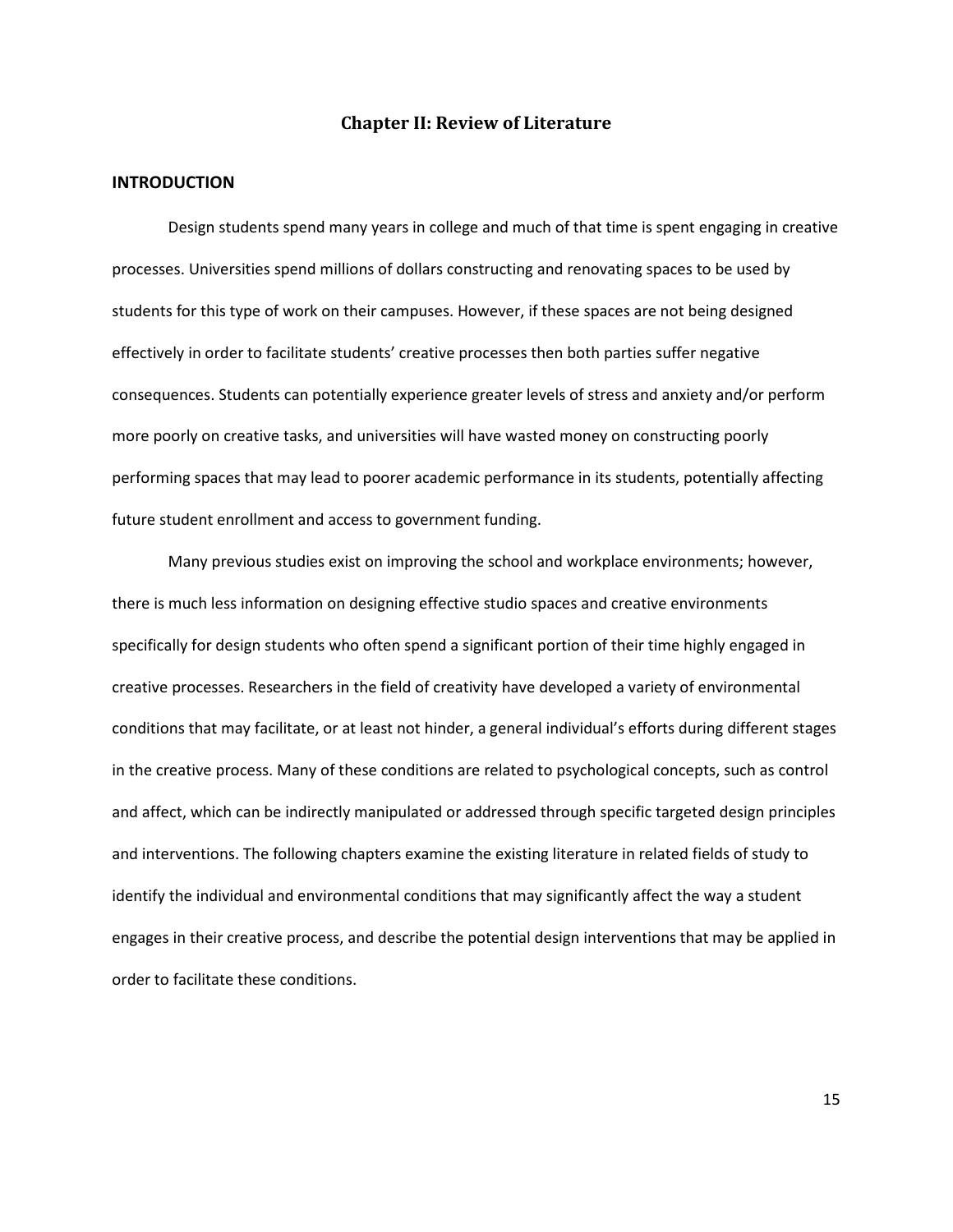#### <span id="page-16-0"></span>**CREATIVITY**

Generally speaking, "the study of creativity has largely been the province of educational, social, and personality psychologists. The time is ripe for environmental design researchers to get into the act" (McCoy & Evans, 2002, p. 425). Indeed, there is great opportunity that lies in the combination of these fields of research and its applications. The following chapters sample research from creativity, educational psychology, cognitive neuroscience, environmental psychology, and environmental design disciplines in order to better understand how the qualities and design of an environment can potentially affect a person's creative processes.

In order to examine creativity, it must first be defined within the context of the study. However, due to the abstract nature of this phenomenon, this task can be rather difficult to accomplish. Who and what is considered creative varies historically and culturally. However, the two main contemporary schools of thought in creativity research that are the most applicable to this study include the cognitive approach and the sociocultural approach (Runco, 1990; Sawyer, 2012). The cognitive approach focuses on the singular individual. Those belonging to this school of thought define creativity as "a new mental combination that is expressed in the world" which "refers only to structures and processes that are associated with a single person" (Sawyer, 2012, p. 7). Many of the earlier modern studies in creativity done by traditional psychologists and experimental cognitive psychologists in the 1970s and 1980s were conceived under this construct which began to focus on the cognitive processes that take place during creative behavior (Houtz, 2003; Runco, 1990; Sawyer, 2012). Under this approach, creativity "is novel for the person, but it doesn't have to be the first time it's ever been done by a human being" (Sawyer, 2012, p. 35). For example, this could include figuring out a shortcut on the drive to work; improvising on an old recipe; or using a water bottle as a make-shift terrarium. This school of thought tends to be reductionist in nature whereby "they analyze creativity by decomposing it into smaller units of thoughts and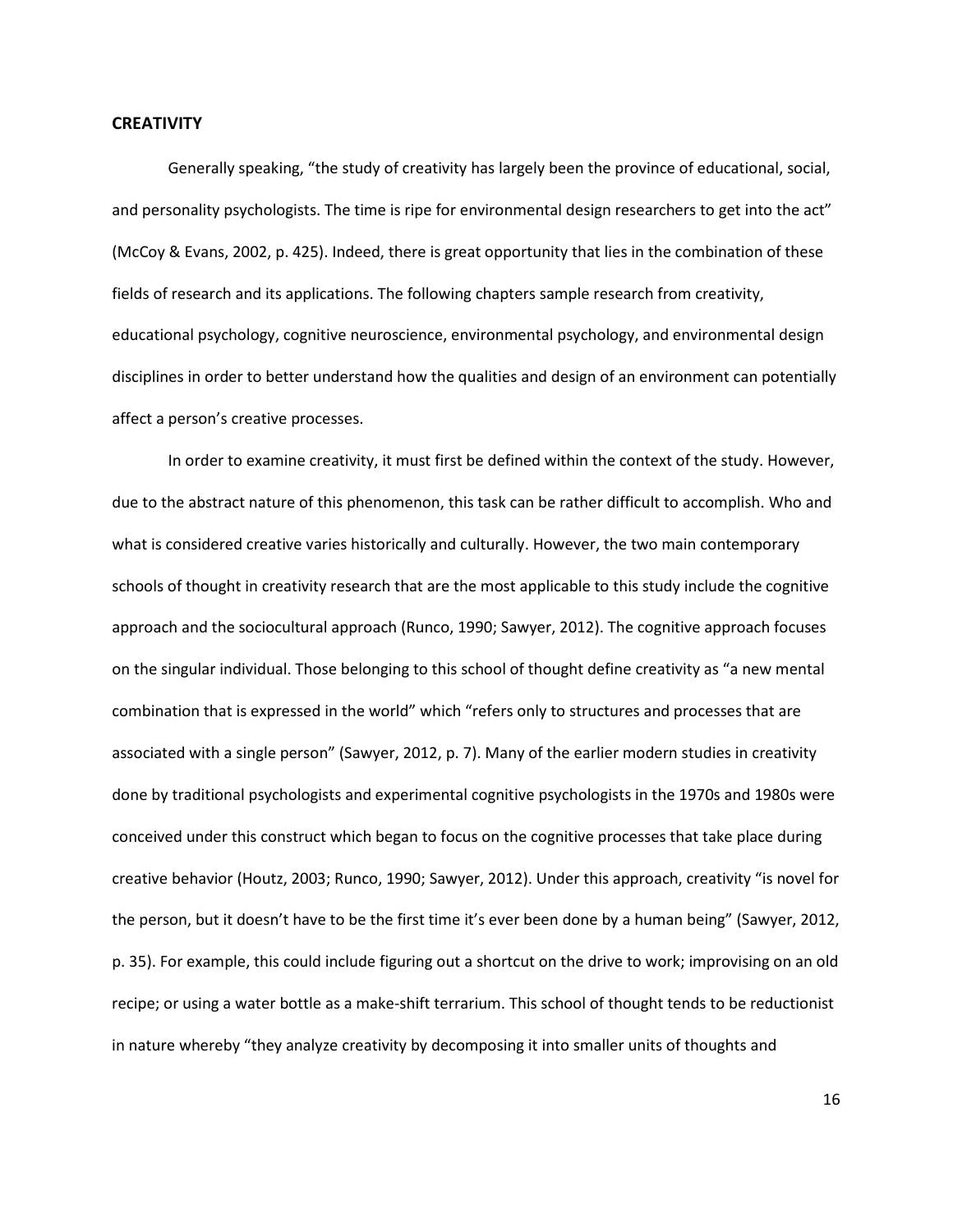behavior" (Sawyer, 2012, p. 35). By breaking down the highly complex construct of creativity into a series or collections of distinct mental processes, researchers are better able to isolate, experiment, and analyze each piece as a fundamental component of the larger whole. Most of the empirical research reviewed in this chapter takes this approach as its framework is designed to facilitate scientific inquiry into complex phenomena.

During the 1980s and 1990s, a new interdisciplinary school of thought began to be used in conjunction with the cognitive approach. This movement in creativity research, the sociocultural approach, focuses on creative people as they work together within social and cultural contexts (Runco, 1990; Sawyer, 2012; Seitz, 2003). This approach defines creativity as "the generation of a product that is judged to be novel and also to be appropriate, useful, or valuable by a suitably knowledgeable social group" (Sawyer, 2012, p. 7). This definition maintains that in order for a person to be considered "creative", they must produce some socially valuable product. This concept is comparable to the term *innovation* within organizations.

While the constructs of the cognitive approach are mainly located within the human mind and are generally associated with psychology and neuroscience, "the sociocultural definition emphasizes, in contrast, that creativity doesn't only emerge from human minds; many natural and social processes can generate appropriate novelty" (Sawyer, 2012, p.30). This approach centers on the concept that creativity "is the result of processes of social transaction" (Stein, 1963, p. 218) by which "social factors can support, undermine, or neither support or undermine each other's creativity" (Runco, 1990, pp. 154-155). This takes into account and emphasizes the role and influences of the social and cultural contexts in which the creative behavior is occurring.

These two approaches are complementary. While one describes the creative process undertaken by the individual, the other explores the influences of the surrounding context in which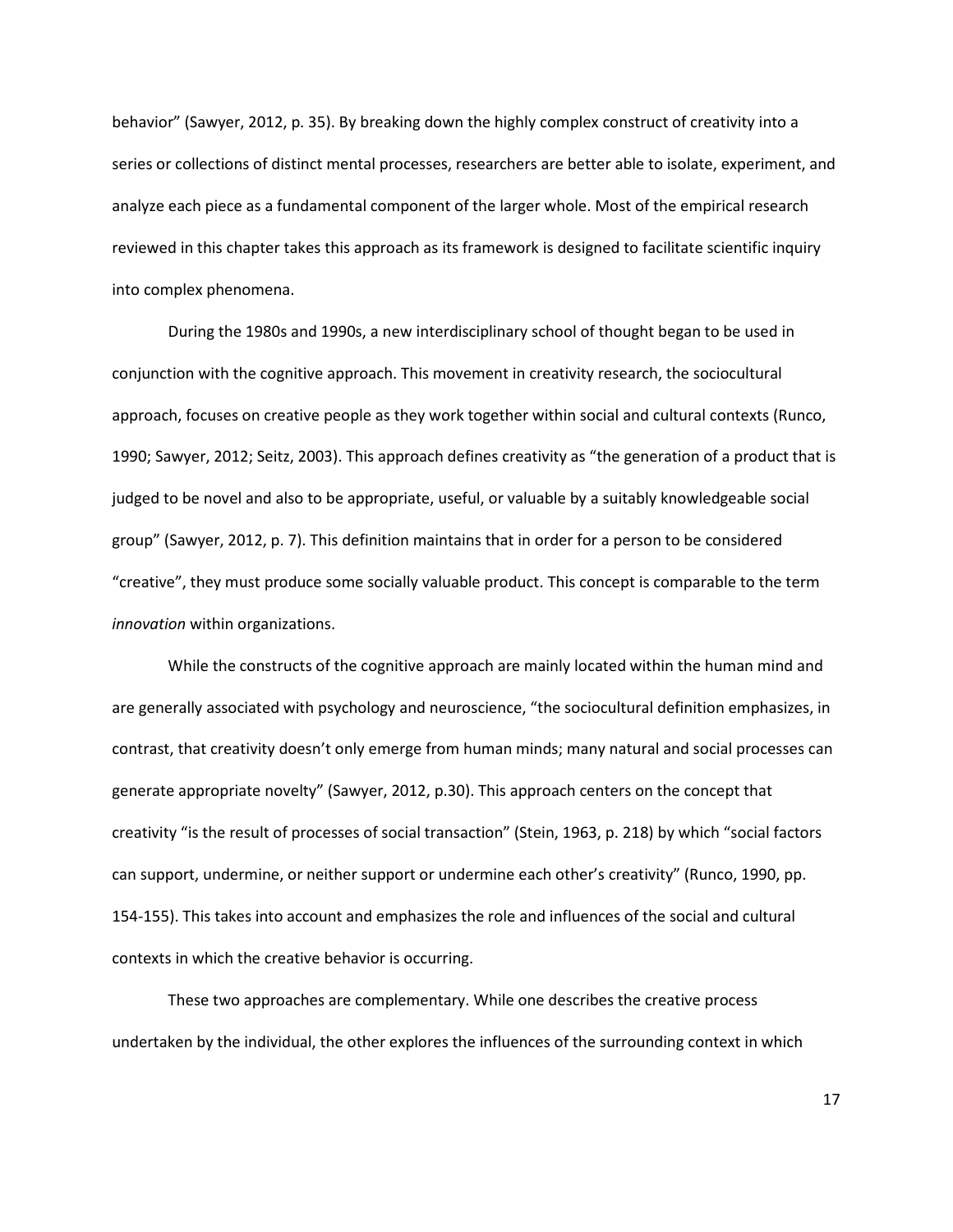those processes take place. Thus it is necessary to explore and engage both approaches in order to better understand the many different factors of creativity. Since the design of an environment can affect conditions and reactions both within an individual and within a larger social/cultural context (which, in turn, subsequently elicits reactions and affects conditions within the individual), this paper must therefore also include aspects of both approaches.

## <span id="page-18-0"></span>**Creative Product VS. Creative Process**

Much of the research that exists on creativity focuses on identifying personal characteristics and attributes of the individual that have been associated with creative achievement (Barron & Harrington, 1981; Davis, 1989; Martindatale, 1989; Hemlin, Allwood, & Martin, 2008; Oldham & Cummings, 1996; Sawyer, 2012); however, it is important to remember that landscape architecture design students can be a very diverse group with widely varied backgrounds, skills, interests, motivations, and cognitive styles. Therefore, the research for this project must consider a broader approach in order to be more relevant and widely applicable within design studio environments and other creative spaces. In order to minimize the intricacies and inherent complexities of measuring and analyzing individual creative ability or capacity of each member of the chosen subpopulation, this paper assumes that everyone taking part in the research has the potential to be creative and focuses on how the individual engages in their own creative process. Simply put, the goal is not to measure creativity or creative potential within particular individuals or within a group. Rather, this paper focuses on facilitating the *creative process* in both highly creative and less creative individuals, and everyone in between; thereby addressing the goal of wider application in a diverse population. Also, this study does not attempt to identify or maximize the creativity of the individual's process itself. Instead, the research aims to facilitate the processes and stages students use to do creative work or thinking by providing beneficial qualities (e.g. access to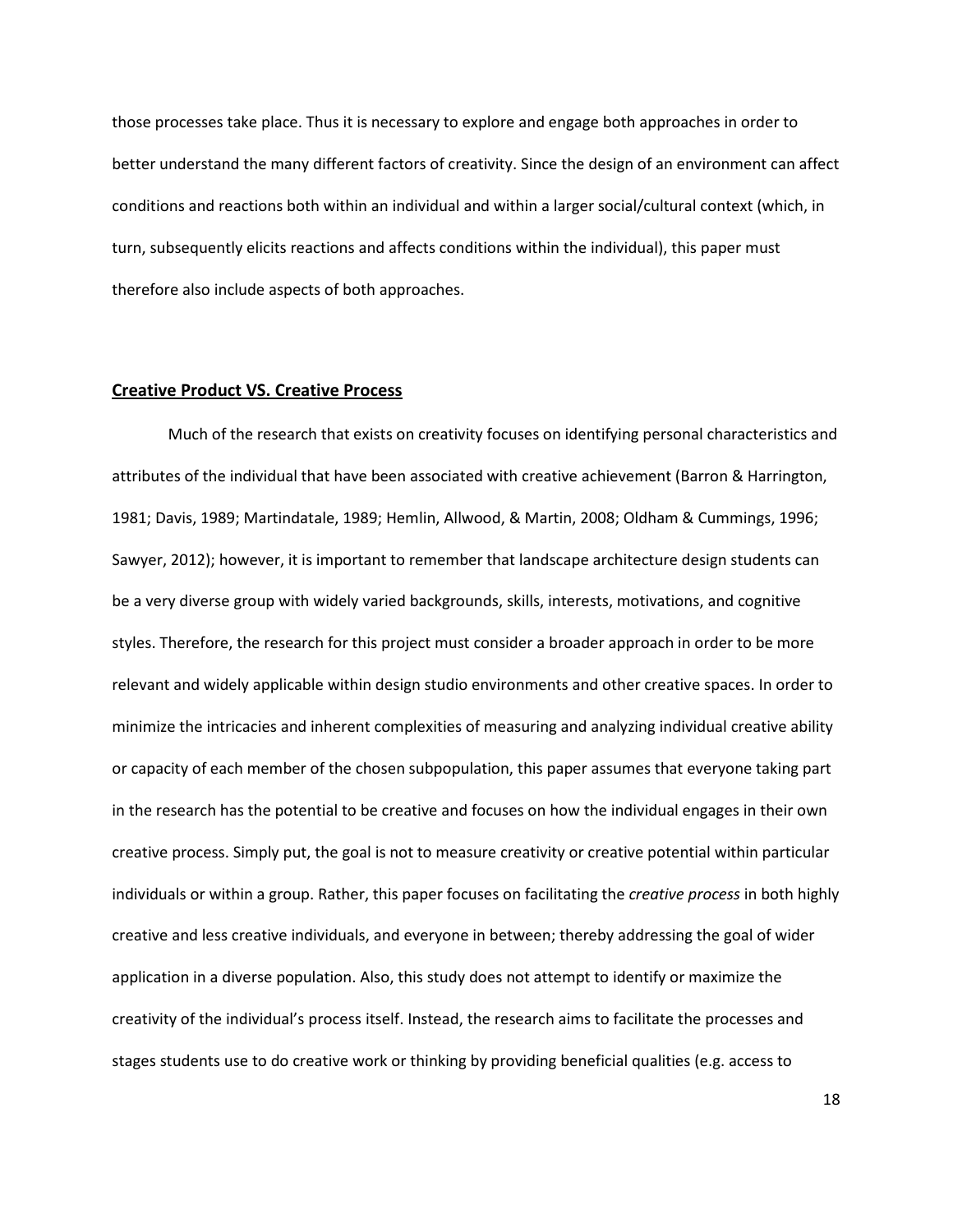resource) and by removing obstacles in their environment that may hinder their progress (e.g. distractions).

## <span id="page-19-0"></span>**The Creative Process**

Creativity is a complex and dynamic concept. Therefore, it is often easier to break it down into a process with defined steps and activities/tasks. The simplest and oldest way of modeling the creative process is by dividing it into two modes of thinking: divergent and convergent. Divergent thinking modes are those where many ideas are generated and convergent thinking modes are those where many ideas are simplified or when one chooses a single solution from many ideas. It is important to understand the difference between these two ways of thinking as they often require very different environmental settings and mental conditions. This general two-part model is helpful to describe the basic fundamentals of the creative process, but various newer models proposed by philosophers and psychologists attempt to describe the process in a much more detailed manner.

For simplicity and brevity, this paper uses a model for the creative process adapted from Sawyer's (2012) integrated framework that combines several of the leading models in the field. This particular model was selected based on its completeness, relevance, and applicability to the design process of a typical design student's methodology.

## Sawyer's Eight Stages of the Creative Process:

- 1. Identify the problem: involves redefining ill-defined problems that lend themselves to a creative solution
- 2. Acquire problem-related information: involves gathering domain-specific knowledge from which to draw in later stages of the process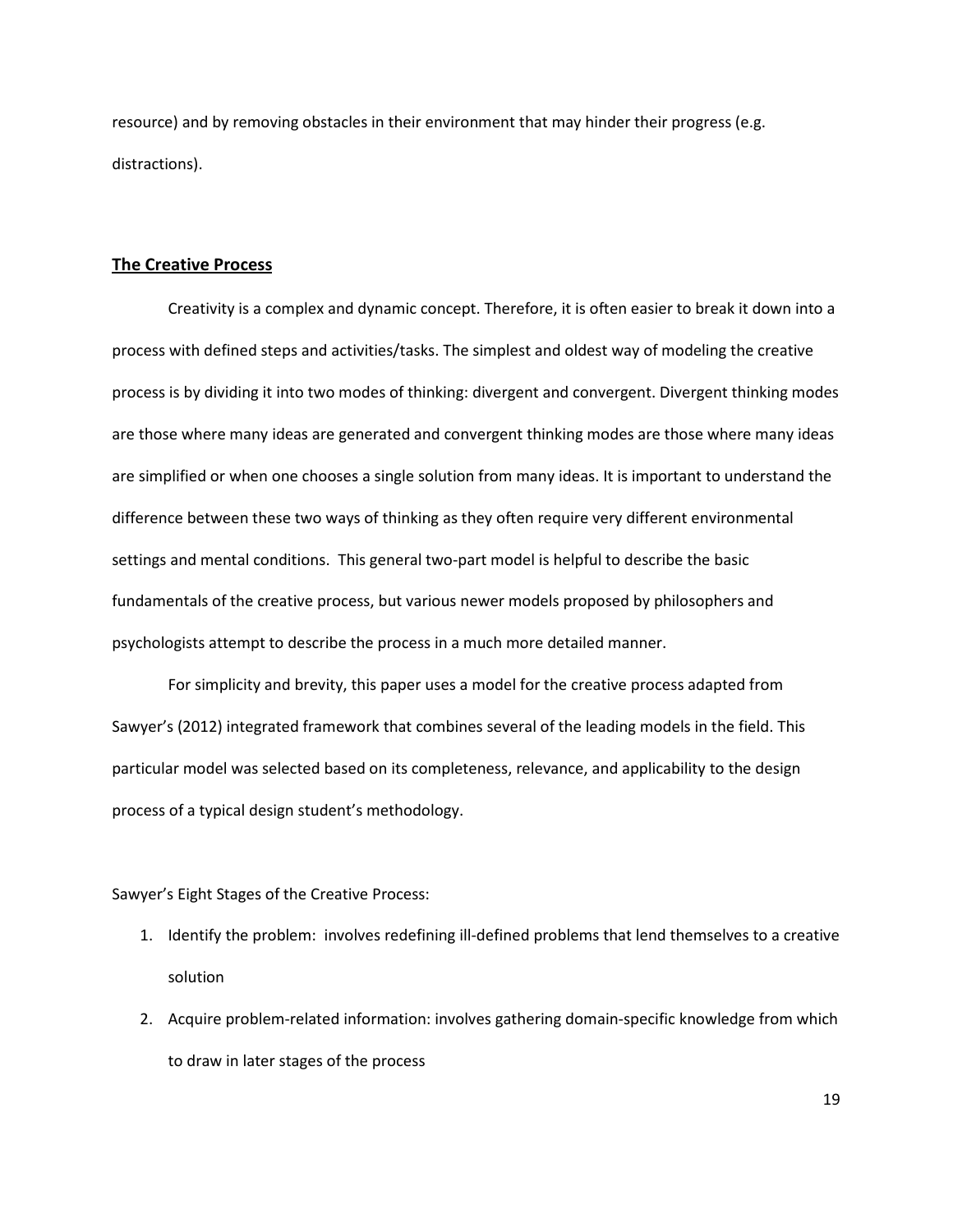- 3. Gather broad range of potentially relevant information: involves gathering general background knowledge that may or may not initially appear directly relevant to the problem
- 4. Incubation: involves taking time off and letting the unconscious mind process and associate the gathered information in unpredictable ways
- 5. Generate a large variety of ideas: involves ideation through conscious attention to the given problem
- 6. Combine and develop ideas in unexpected ways: involves making connections and associations and often includes developing and/or combining existing concepts in novel ways—the beginning of the convergent mode
- 7. Select the best ideas and applying relevant criteria: involves choosing the best solution to the given problem from the previous stages of ideation and development
- 8. Externalize the idea using materials and representations: involves the communication of ideas through creative production

(Sawyer, 2012, p. 89)

These steps are covered more thoroughly throughout the following sections and chapters. It is important to note that creativity is not necessarily a linear process, as the common misconception generally suggests. Rather, creativity stems from a variety of cyclical mental processes that can be related to each of the eight stages listed above. Smaller cycles within the larger framework are common. For example, one may generate many ideas, then choose one and develop it, then find a new piece of information which then leads them to generate many more ideas from which they choose a new concept to develop. The following sections and chapters elaborate on these steps and the specific conditions that are beneficial to each phase.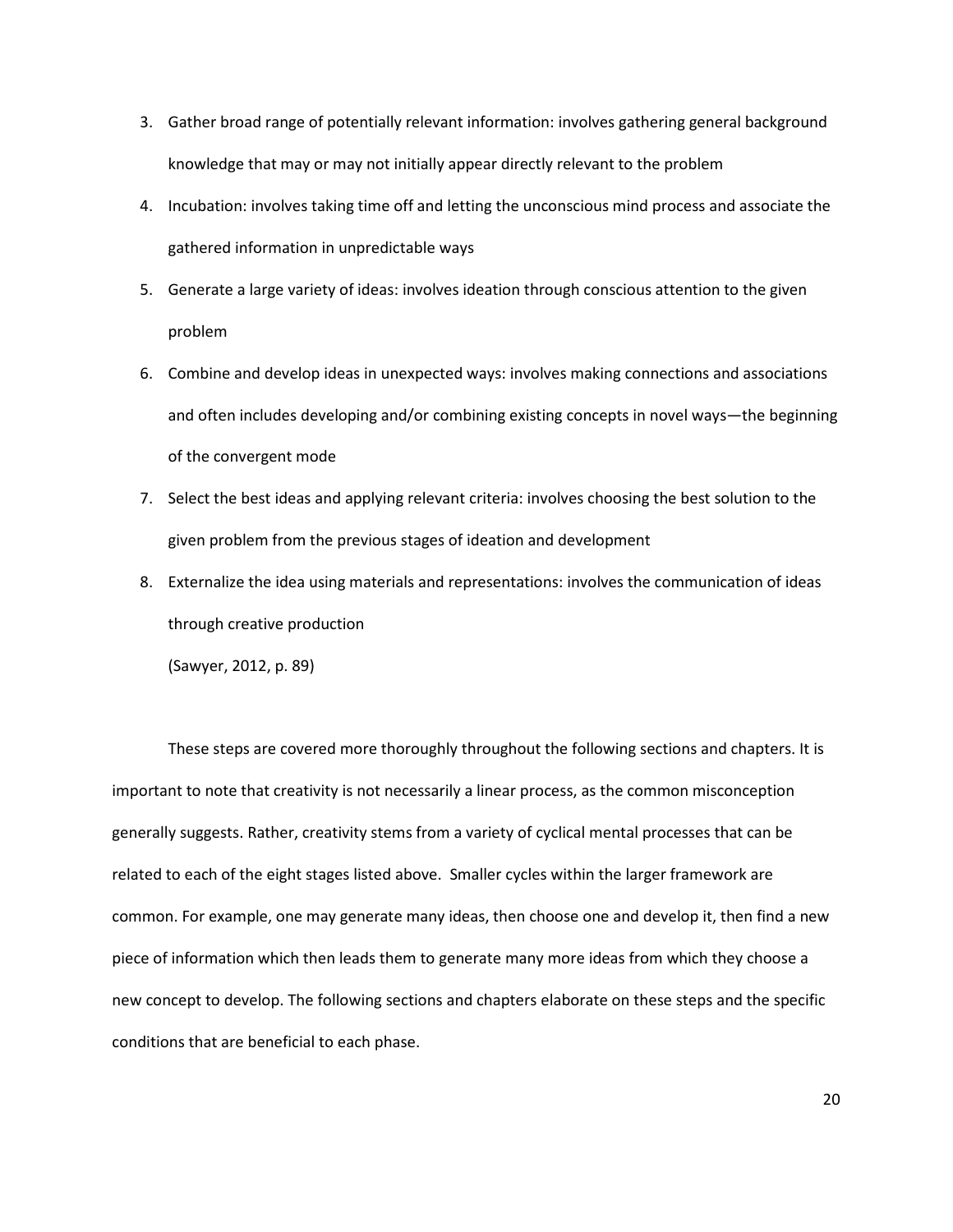These eight stages are highly generalized and were developed to be loosely applied across a broad canvas. This means that some subpopulations may vary within this larger conceptual framework, such as design students. Their creative processes and/or their needs and preferences for their creative environments may differ from those of the general population. If so, it is necessary to consider their specific needs in order to design an environment in which they can function more effectively. There is evidence to suggest that different disciplines have different cognitive and social styles (Becher, 1989; Delamonte, Atkinson, & Parry, 2000) in addition to the different cognitive and social styles and designer types within single disciplines (Sancar & Eyikan, 1998). This indicates that there may be a greater need for more discipline-specific studies to provide more accurate and applicable knowledge within the current research literature. "It is architects and architectural educators who must now step forward and, while benefiting studies on creativity in other fields, try to form their norms in this area. To be imaginative and creative architects, imagination and creativity must be present at many levels, some purely artistic, others scientific and professional" (Habib & Ebrahim Jafari, 2006, p. 361).

#### <span id="page-21-0"></span>**Creative Climate of Landscape Architecture Design Students**

A landscape architecture instructor in Sancar and Eyikan's study (1998) identified a common issue for the profession, "in some ways the variety of opportunities that landscape architects are able to respond to is one of the strengths, but it's also a weakness.... People see us doing a lot of everything and yet they don't know what we do" (p. 382). Indeed, landscape architecture is a very broad field. And as a design profession, problem solving is at its core. Often the types of problems that these designers are called upon to solve are" ill-defined" and commonly involve a wide variety of topics, concepts, disciplines, domains, and knowledge bases. "Creativity, by most accounts, involves a similar process of pulling together disparate, often opposing thoughts" (Houtz, 2003, p. 7). The following sections describe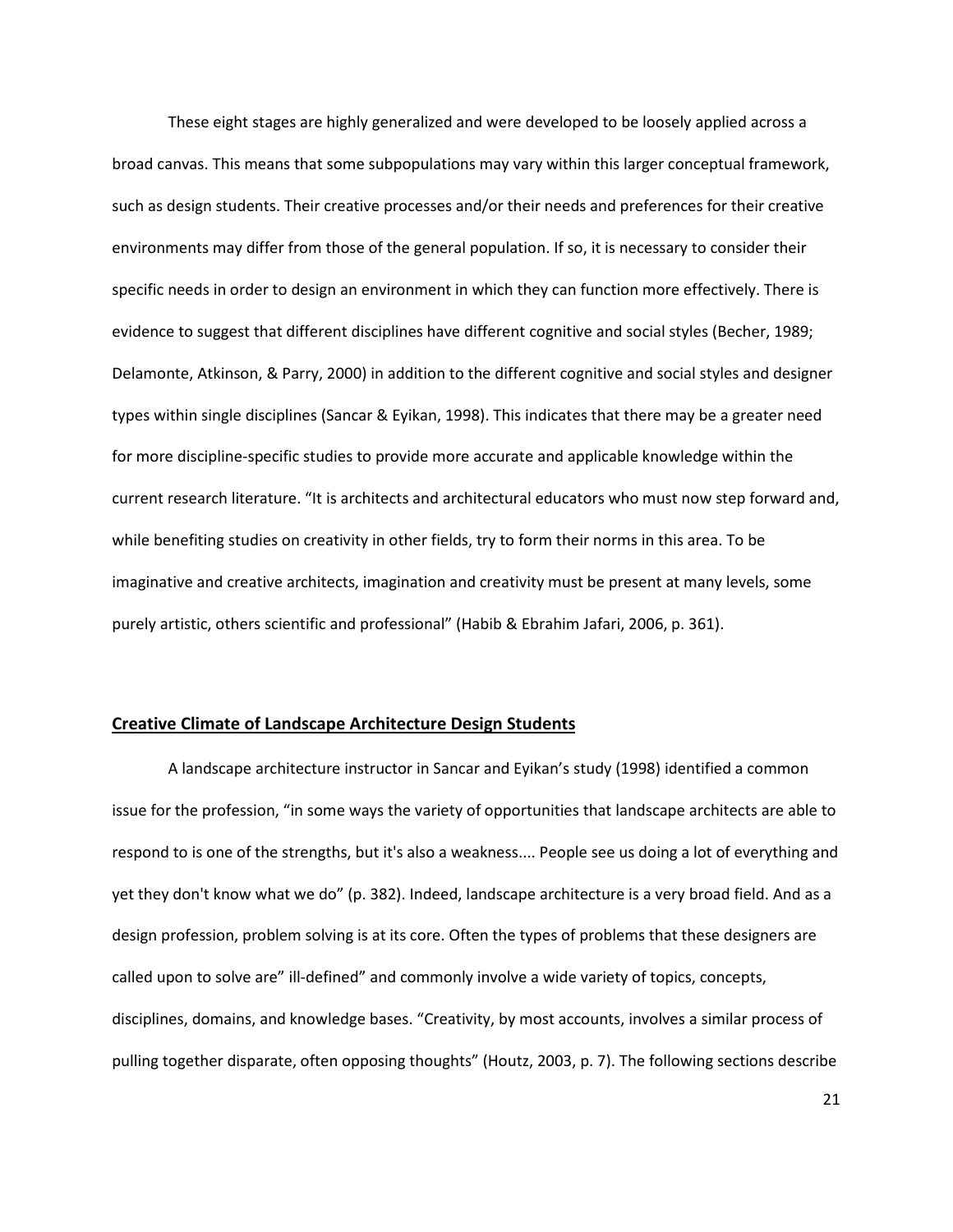the different stages of the creative process and how they may relate to a typical landscape architecture design problem.

#### *Step 1: Finding the Problem*

"Question: How many Imagineers does it take to change a light bulb? Answer: Does it have to be a light bulb?" (Imagineers , 1996, p.11).

Finding the problem often involves redefining the given "ill-defined" problems or identifying a completely new problem altogether. Design students are typically trained to employ design-thinking tactics which involves looking at a problem from many viewpoints, redefining problems in response to various different factors, etc. Students are commonly given loosely-defined, open-ended problems with no clearly-defined solution, which often do not have just one right answer. These types of problems require much more divergent thinking skills and require creativity to come up with and select the best answer. Design problems are highly complex due to sophisticated relationships between various related systems. As a result of the dynamic interactions between these systems and the unique attributes of each site, no two design problems are exactly alike and no two design solutions will be exactly alike. The highly irregular natures of these types of problems do not lend themselves to formulaic solutions. As a result, the design process is largely an exercise in creative problem-solving where the students are expected to define the problem in their own terms and discover their own methods of solving the problem. This process in itself is a complex creative process and "complexity requires creativity" (Titchen & Horsfall, 2011, p. 35).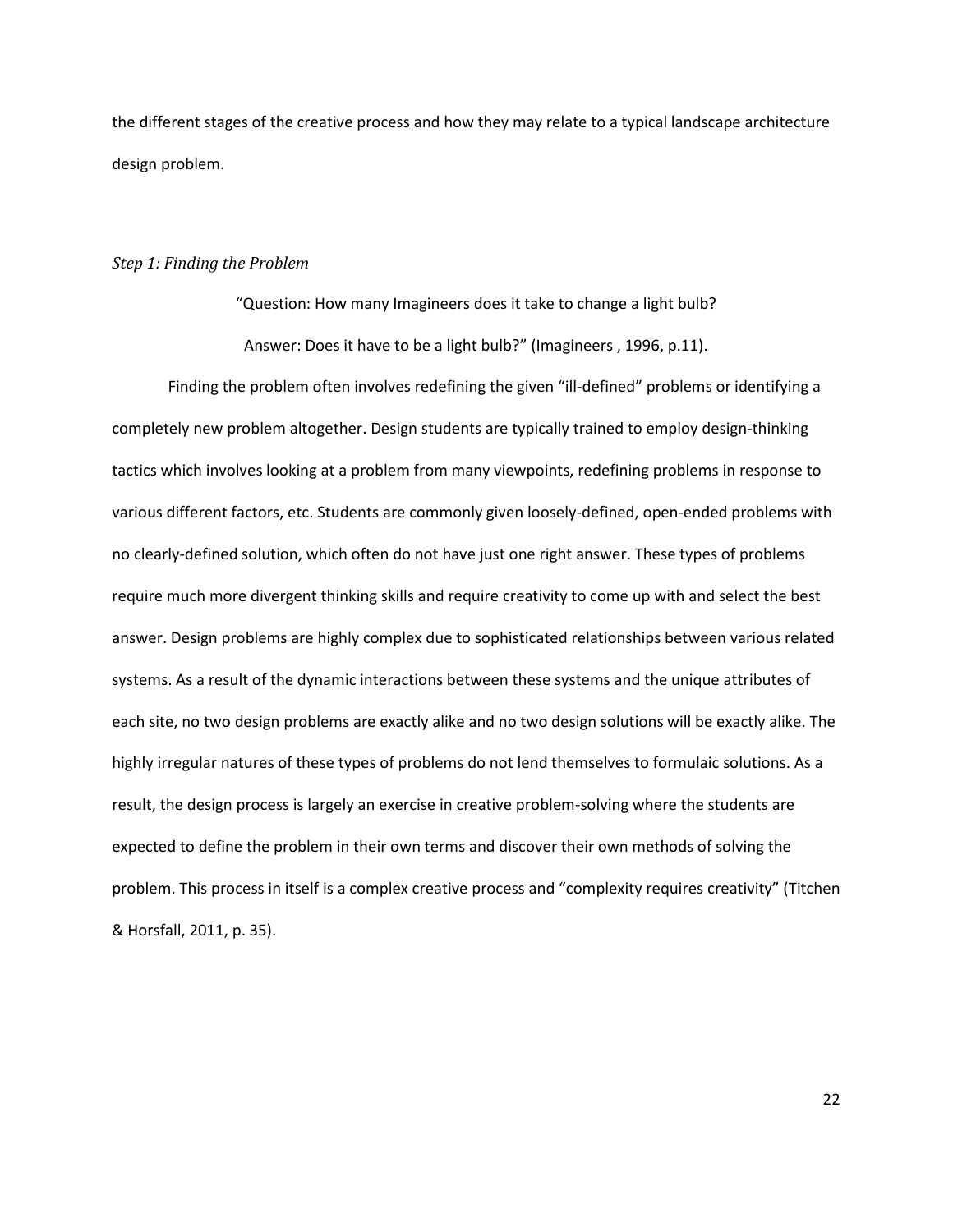## *Steps 2 + 3: Information Gathering*

These steps in the eight-stage model involve gathering information from various sources. This includes acquiring problem-related information and domain-specific knowledge from which to draw, as well as potentially relevant general background knowledge (Sawyer, 2012; Hemlin, Allwood, & Martin, 2008). In a study of architecture and landscape architecture professors, Sancar and Eyikan (1998) found that the most common sources of knowledge and creative inspiration used in their studios were: "reading (criticism, history, other) and learning about precedent studies; distantly followed by students' communication and contact with others and their motivation and intuition; and finally, instructors and lecturers, and making things" (Sancar & Eyikan, 1998, p. 387). These findings accentuate the importance of providing and facilitating access to wide variety of source material during these stages (Hemlin, Allwood, & Martin, 2008). Landscape architecture, in particular, is a diverse field that draws from many different disciplines and types of knowledge. The most common related disciplines include environmental fields, natural sciences, and other design-related fields (Sancar & Eyikan, 1998). Since many of these fields and design problems require at least a baseline knowledge of how many systems work and interact, this stage is critical for the student. However, landscape architecture is not just a science, it is also art. Therefore, this stage also includes finding sources of artistic inspiration, such as a site's cultural heritage and traditions.

#### *Step 4: Incubation*

During the incubation stage, one takes time off and lets the unconscious mind process and associate old and new information in unpredictable ways. This subconscious rumination often takes place when a person is walking, exercising, dreaming, daydreaming (Singer, 1975; Epstein, 1996), or playing (Runco, 2007). Incubation does not necessarily require one to be completely away on a tropical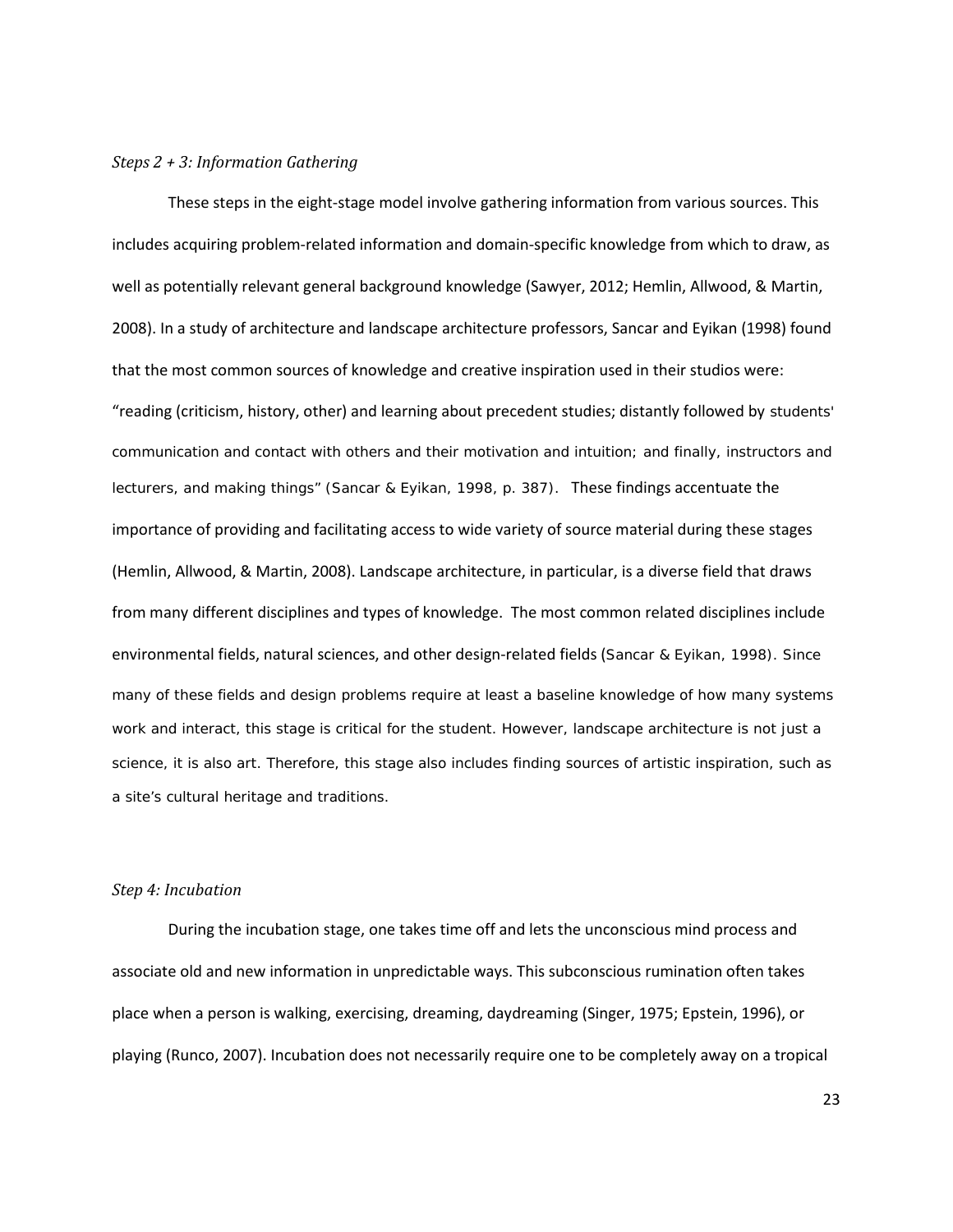vacation. Rather, creative insights can occur when thinking about a different problem or while thinking or working on a different project. Epstein (1996) suggests that "that individuals have their best ideas while in bed, the bath, or on the bus" and emphasizes the usefulness of daydreaming based from his previous research regarding the idea of *resurgence* (Epstein, 1990). Creative insights often occur "when individuals experience a state of calm, relaxed openness" (Runco, 2007, p. 348). This period of rest is important and has been shown to improve originality in at least one study (Houtz & Frankel, 1992).

#### *Step 5: Idea Generation*

The idea generation stage engages the divergent thinking mode while ideation takes place as a result of conscious attention to the given problem. This step is associated with moments of insight and the prolific genesis of numerous ideas and concepts. This is the stage where students often engage in sketching and other graphic representations. This sketching process is highly emphasized in design studios as a method of recording ideas, exploring ideas, testing ideas, and communicating ideas to oneself and others. A lot of the research and connotations associated with creativity focus on this divergent mode. However, "creativity may require a great divergence of thought, but it is also requires a perseverance and singleness of purpose sufficient to see a way through conflict, confusion, and insecurity" (Houtz, 2003, p. 7).

#### *Step 6: Idea Combination and Development*

This next stage involves making connections and associations and often includes developing and/or combining existing concepts in novel ways. This is beginning of the convergent thinking mode where instead of focusing on generating many ideas, many ideas are combined or filtered down to a few. Students take their best ideas and combine them into concepts that they explore and develop in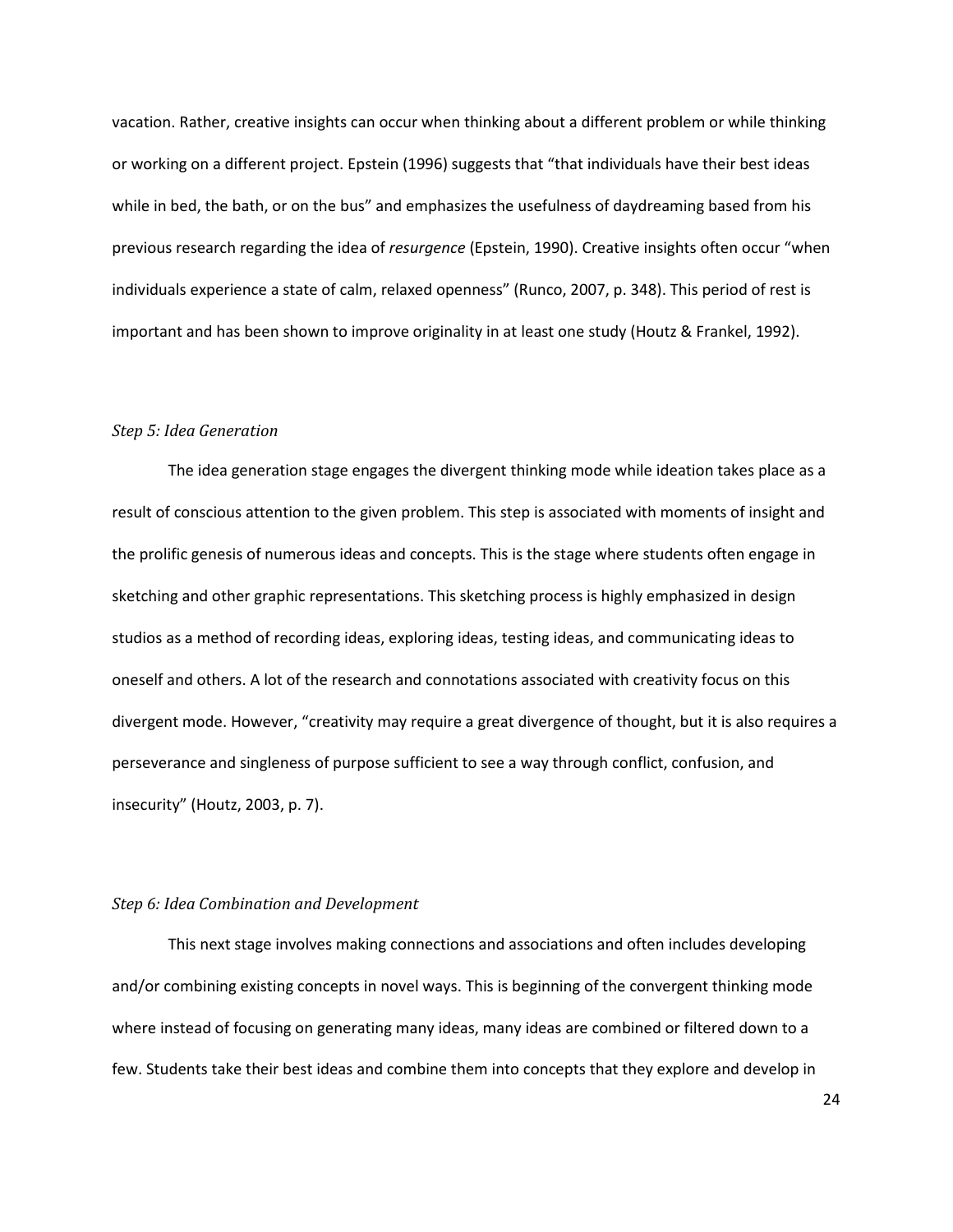finer detail. As Ian Mount describes, "creativity is a function of knowledge, imagination, and evaluation. The greater our knowledge, the more ideas, patterns, or combinations we can achieve. But merely having the knowledge does not guarantee the formation of new patterns; the bits and pieces must be shaken up and interrelated in new ways. Then the embryonic ideas must be developed into usable ideas."

## *Step 7: Idea Selection + Applying Constraints*

Once the concepts have been developed and explored in finer detail, one must choose the best solution to the given problem. This involves applying the constraints of the original problem and conforming the solution to operate within those particular parameters. This important step is what makes the solution viable. This is where the background knowledge in multiple systems (e. g. hydrology, geology, seasonal and temporal change in plant material, zoning, transportation, nutrient cycles, ecological communities) and how they interact becomes important. Each interaction between systems is a new potential problem to solve for the designer.

## *Step 8: Communicating the Idea/Production*

Selecting the best ideas involves evaluating the many previously generated ideas and converging upon a single solution. The externalization, or communication, of those ideas is often referred to as "creative production" and can often become a major creative process in and of itself for design students. There are many ways of communicating design ideas in landscape architecture, though graphic communication is heavily in the field as well as developing supplemental descriptive narratives.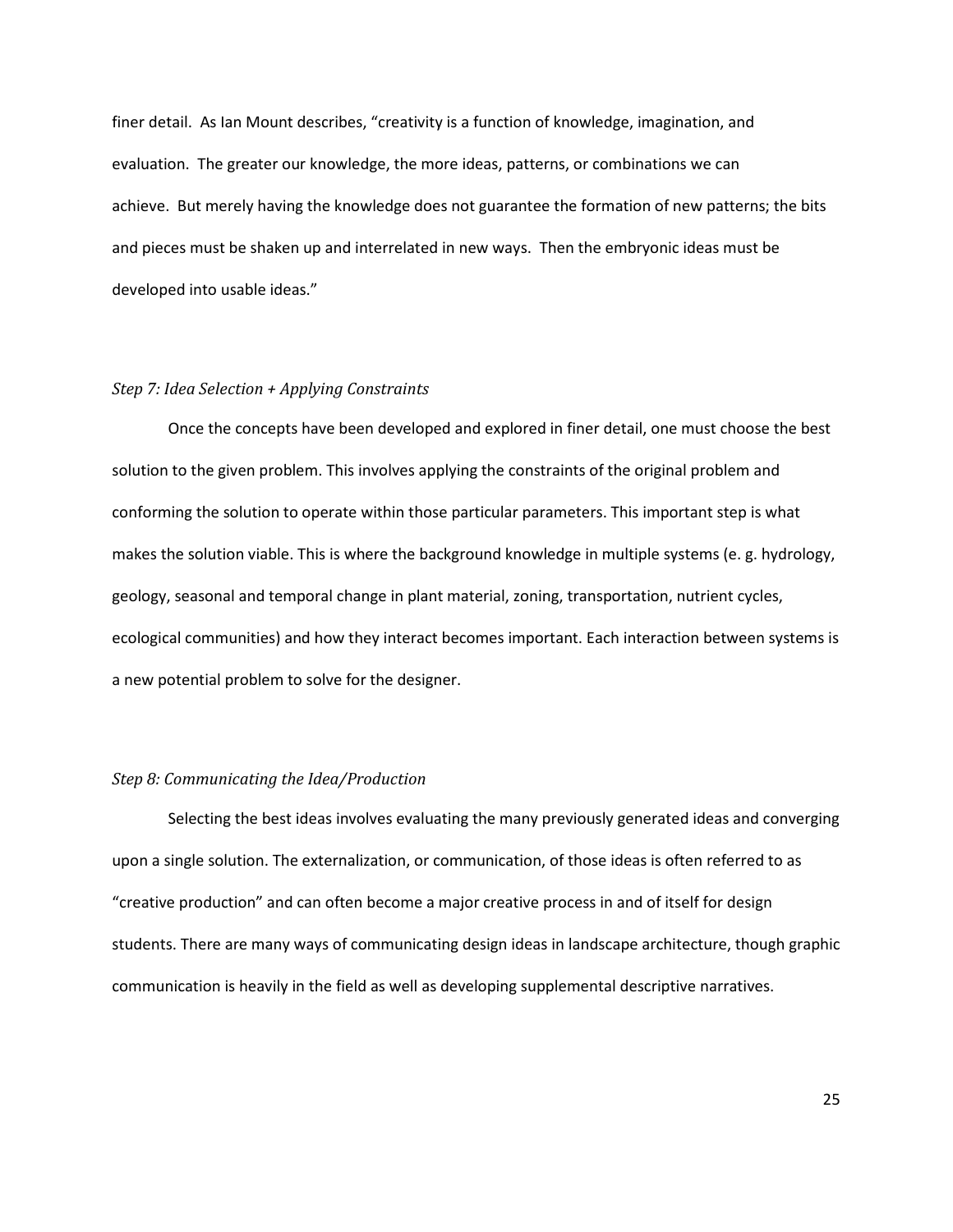#### <span id="page-26-0"></span>**CREATIVE ENVIRONMENT RESEARCH**

This section outlines some of the most common research topics addressing some of the different physical, social, and individual aspects of creative environments. The first topics covered explore the possible links between stress, productivity, and one's immediate environment. Then the research is grouped into three categories: (1) those that address the physical microclimate, (2) those that address individual psychological and cognitive factors, and (3) those that address the social environment and conditions.

#### <span id="page-26-1"></span> **Health + Productivity**

Performance depends on mental alertness (Clements-Croome, 2000). Fatigue, lethargy, and environmental conditions and stressors negatively affect mental alertness (Clements-Croome, 2000). Highly functioning physical and cognitive processes are easier for a body that is running more efficiently. Easing these processes reduces stress and strain on the individual. "Health is the outcome of a complex interaction between the physiological, personal, and organizational resources available to the individual and the stress placed upon them by their physical environment, work, and home life. A deficiency in any one of these factors increases the stress and decreases human performance" (Clements-Croome, 2000, p. 5). "The mind and body need to be in a state of health and well-being for work and concentration. This is a prime prerequisite for productivity" (Clements-Croome, 2000, p. 4). A body that is healthy and productive can be interpreted as efficient (Bedford, 1949). When a body is running efficiently, higher quality output is maximized while expenditure of resources is minimized without sacrificing performance. Efficiency and productivity also leads to the ability to "learn more effectively, and work more creatively, and hence sustain stress more effectively…and respond to work situations more positively" (Clements-Croome, 2000, p. 8; NEMA, 1989). The following sections describe the literature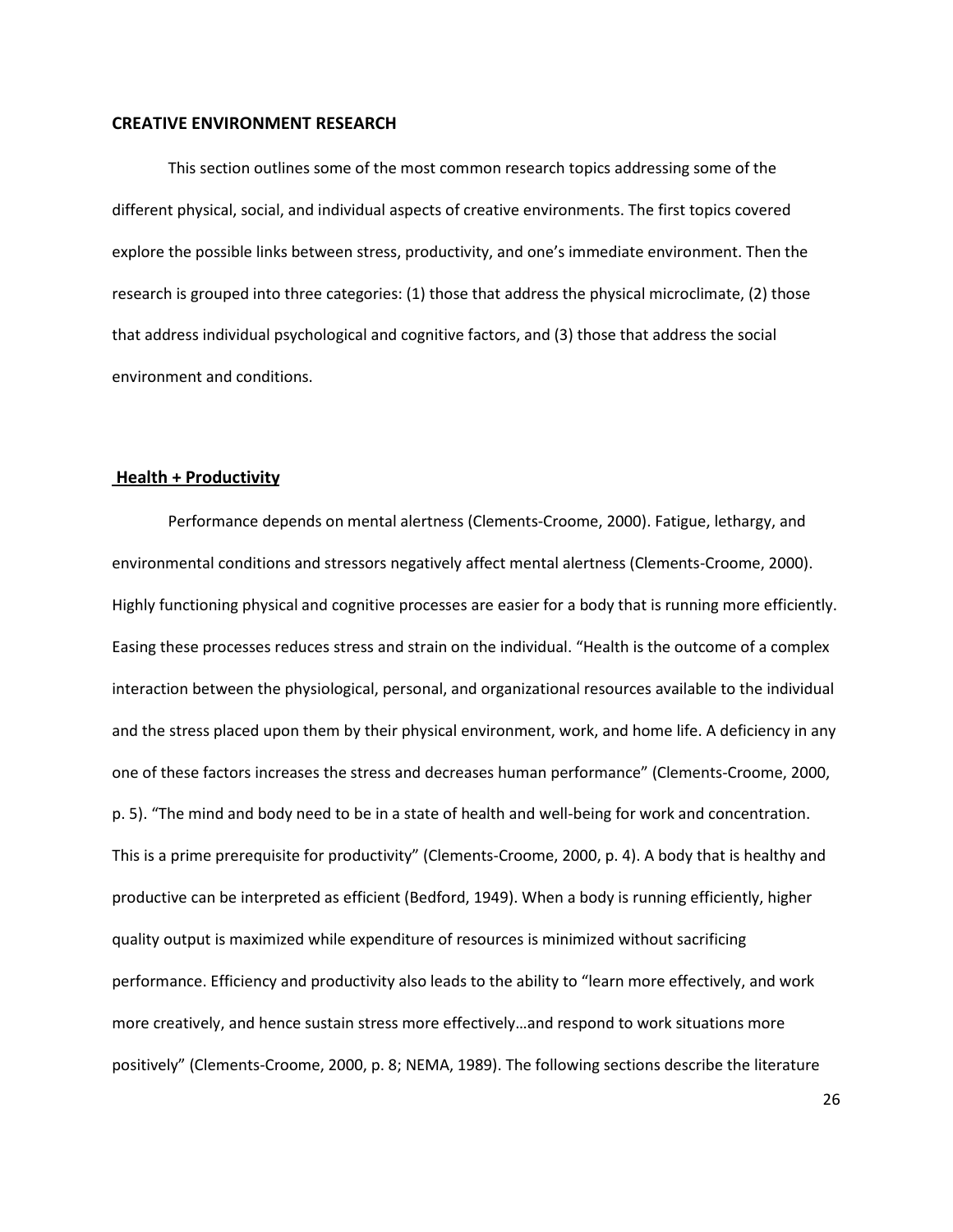findings on environmental influences that affect health, productivity, and preferences as they relate to either facilitating or inhibiting an individual's engagement in the creative process.

## <span id="page-27-0"></span>**Physical/Climatic Conditions**

A majority of the most empirical data reviewed for this paper comes from research done on workplace environments and productivity, particularly those studies regarding physical climatic conditions. Some of the most commonly reported highly influential indoor environmental factors include: temperature, humidity, room air motion/draughts, and air quality regarding contaminants/particulates (Dorgan & Dorgan, 2000); noise; harsh or inadequate lighting; agitation due to sunlight and/or glare; and crowded work spaces (Clements-Croome & Kaluarachchi, 2000; McCoy, 2002; McCoy & Evans, 2002). On average, poor indoor environmental quality can result in approximately a 10% decrease in office productivity (Clements-Croome & Kaluarachchi, 2000; Dorgan & Dorgan, 2000), but can range anywhere between 2 to 100% if it is severe enough to shut down the building (Dorgan & Dorgan, 2000; Hansen, 1991). Much of the research suggests that an individual performs better when they are not distracted by the physical climatic conditions of their environments such as poor lighting, poor air quality, uncomfortable furniture, and temperatures that are too hot or too cold (McCoy, 2002; Runco, 2003; Smith, Michael, & Hocevar, 1990; Singer & Baum, 1983; Veitch, 2000).

Some studies have presented curiously contradictory findings, though maintaining general agreement on key issues (Leaman & Bordass, 2000). For example, Pepler and Warner's (1968) findings reported that placing young people in uncomfortably cold conditions for short periods of time actually resulted in higher productivity. Another study by De Dear *et al.* (1993) found that 74.3<sup>o</sup> F is generally the preferable office temperature according to office employee preferences; however, approximately thirtyfive percent of office employees preferred warmer or cooler temperatures. This significant discrepancy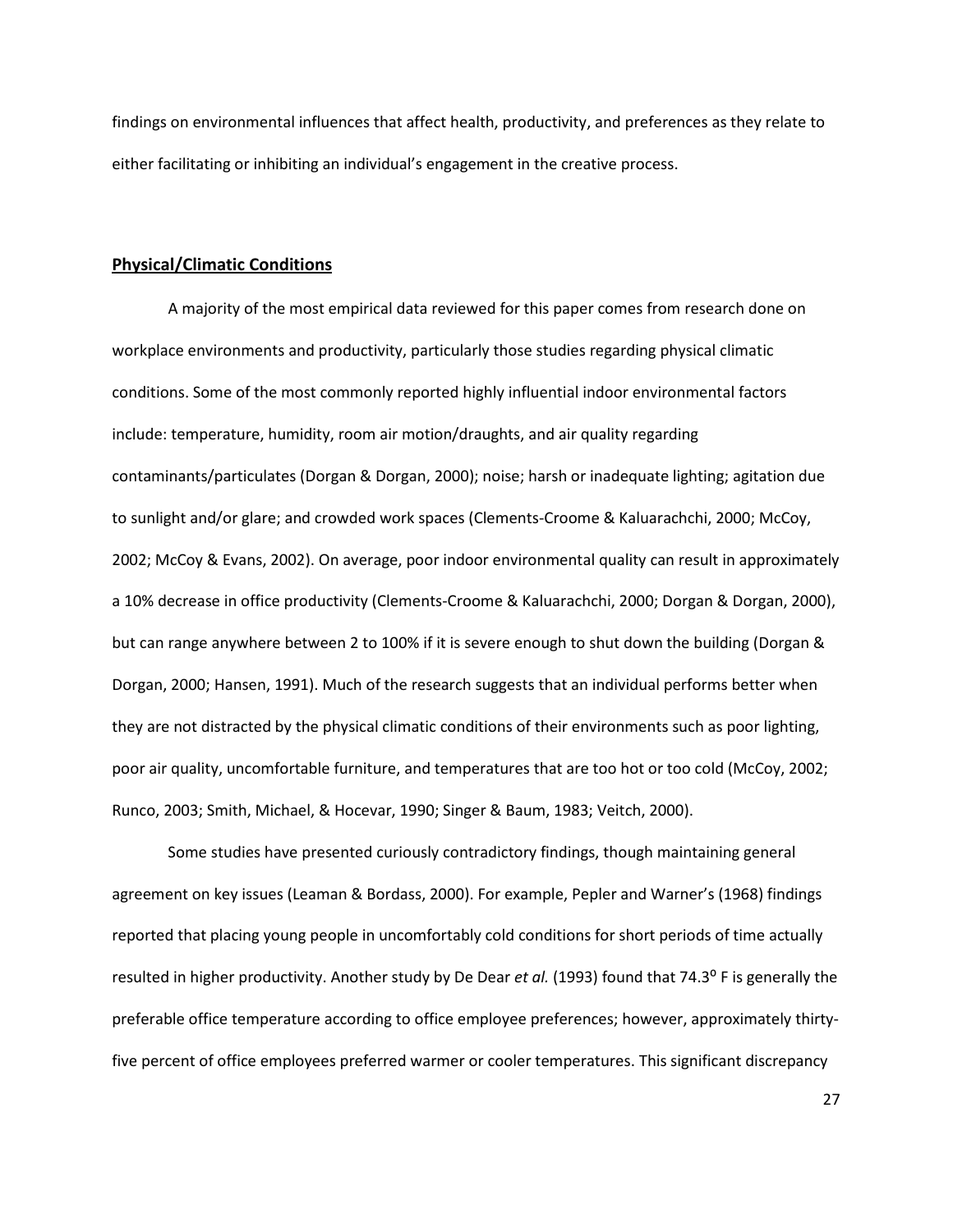in comfort tolerances and individual preferences across populations sharing the same space further emphasizes the need for some amount of personal control over influential environmental conditions in an individual's immediate workspace (Wyon, 2000). In a study of over 4000 office workers, Burge *et al.* (1987) found that self-reports of productivity increased as the level of individual control over temperature, ventilation, and lighting increased. Throughout all the studies reviewed, providing more individual control of microclimate conditions is generally considered desirable and beneficial.

Many of these studies suggest that use of natural materials, moderate complexity of visual details in the environment, presence of windows (especially with views onto natural environments), and avoidance of cool colors and of manufactured or composite surface materials may stimulate creative performance (McCoy & Evans, 2002; Kaplan, 1995; Kaplan, 1993; Ulrich, 1993). Though these conditions are important to an individual's overall performance, this paper focuses more on cognitive and social conditions that are suggested as having more of an effect on an individual's creative performance.

#### <span id="page-28-0"></span>**Surroundings + Context**

#### *Plants in the Interior Landscape*

Despite the multitude of studies on the effects of nature in the outdoor landscape, significantly less information has been generated about the beneficial effects of plants and nature in the interior landscape (Bringslimark, Hartig, & Patil, 2009; Goodwin, Pearson-Mims, & Lohr, 1994; Shibata & Suzuki, 2002). A majority of those studies that have been done seem to have generated a highly heterogeneous body of work regarding methodology and results that arise from the effects of numerous variables involved in studying this phenomenon (Bingslimark, Hartig, & Patil, 2009). However, some work has shown to be rigorous and more reliable by utilizing a more systemic approach such as Shibata and Suzuki's 2002 study that suggests "the presence of leafy plants might affect creative work positively" (p.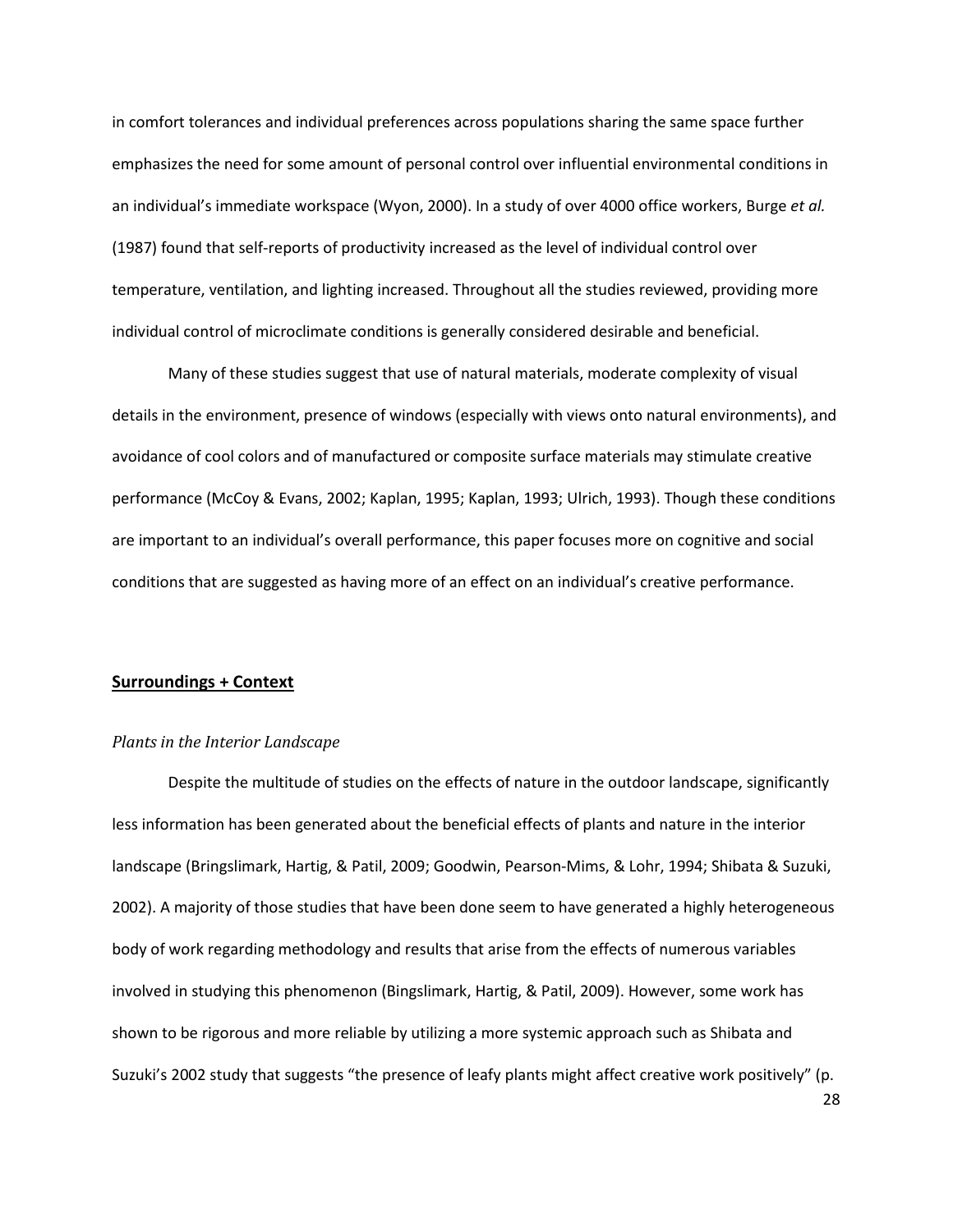265). Exploring the applications for the interior landscape is critical for the study of workplace environments. A large part of daily life occur indoors, particularly the landscape architecture student who often works long hours and whose stacks of drawings and dim computer screens keep them from working outside. During the winter months when most of the outdoor vegetation has died back or lays dormant and the weather becomes increasingly inhospitable, the interior landscape becomes an even more predominant domain of daily life. However, much of the research, particularly regarding workplace environments, tends to focus mainly upon improvements in air quality and the availability and access to outdoor nature or views of nature. More information about the role of human-plant relationships is included in the section on restorative environments.

#### <span id="page-29-0"></span>**Individual Psychological + Cognitive Factors**

Psychological and cognitive factors are those that relate to mental state and/or condition, thinking skills, intellectual processes, cognitive functioning, etc. These factors are more focused on the individual aspect of creativity but can be directly influenced by the individual's larger sociocultural context as well as their responses and interactions with their surrounding physical environment. There is a wide body of research on many of these individual factors. For brevity, the rest of this chapter identifies and covers only the most common themes found in the research literature that are also the most relevant to the project goals.

### *Control*

29 One of the most common concepts suggested by researchers across disciplines is the level of control one has over their own physical environment and themselves. This can be applied at different scales and expressed in many ways. For example, at the organizational level, "Andrews and Farris (1967)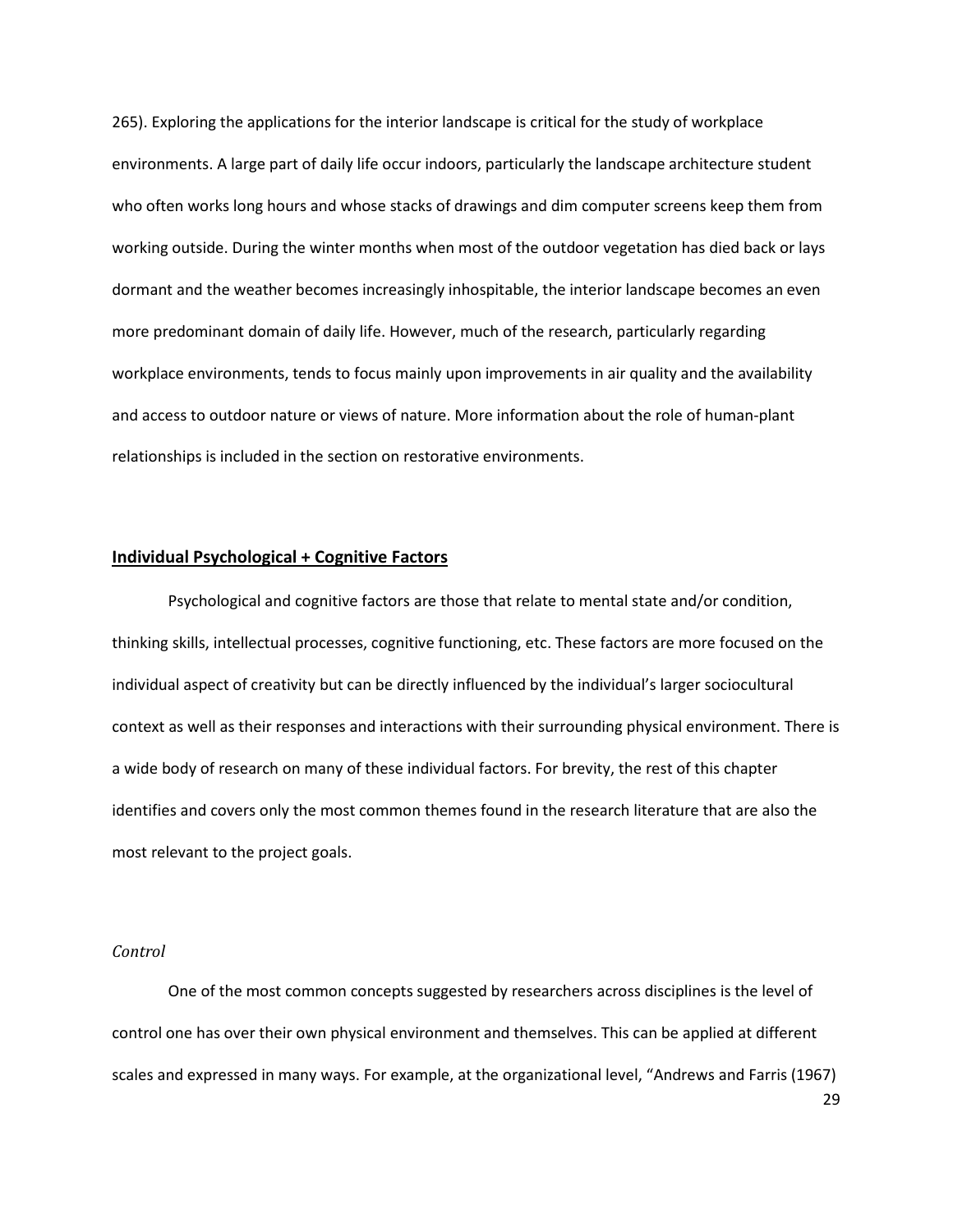showed that teams of scientists produced the most creative outcomes when their supervisors provided substantial freedom at work and many opportunities to influence important decisions" (Oldham & Cummings, 1996, p. 612) such as the ability to choose when one takes a break from their work (Beeftink et al., 2008). More information about freedom is included in the section on play environments.

Though considerations at the organizational level may be important to creativity, this paper mainly focuses on the individual level of control as it generally consists of the relationship the user has with their immediate surroundings and interactions. A large portion of the most applicable research regarding control comes from studies done for workplace environments, and much of this research involves the connection between control, performance, and stress. One such study by Glass and colleagues (1977) found that when workers had control over an external stressor (such as noise), complex task performance and error rate were both improved. The ability to have local control over environmental (climatic) conditions has also shown to be a significant factor in maintaining and improving work performance, job satisfaction, and group productivity, while reducing distractions (Drake, 1990; Clements-Croome, 2000). Other studies by Cohen (1980) and Karasek (1979) suggest that the "degree of control a person has over the stressor… partly determines the severity of the stress reaction" (Huang, Robertson, & Chang, 2004, p. 620). Similarly, the "lack of control and lack of predictability over events have been linked to reports of stress in people" (Huang, Robertson, & Chang, 2004, p. 620; Singer & Baum, 1983).

Generally, these qualities are mainly products of having a flexible/dynamic environment in which one has a significant amount of control over themselves and their environments through access to variety and freedom of choice. The research suggests that the environment in which a person generally functions best is an environment in which: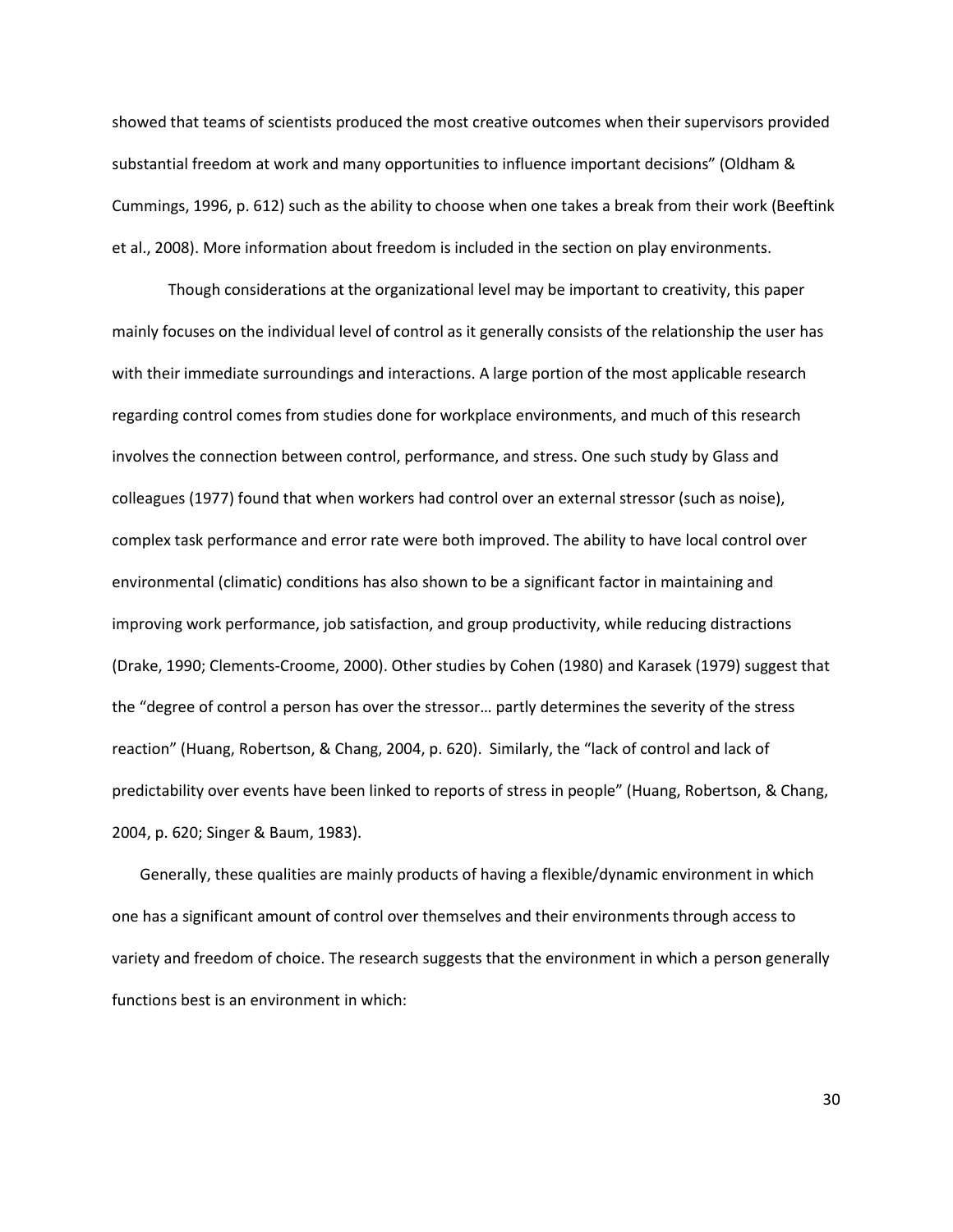- **Individual autonomy is stimulated/encouraged/permitted (Beeftink et al., 2008; Crutchfield,** 1962; Hemlin, Allwood, & Martin, 2008; Rogers, 1954; Unsworth & Parker, 2002)
- Feels secure to express ideas (Epstein, 1996; Ekvall, 1996; Hemlin, Allwood, & Martin, 2008); includes perceived privacy
- Individual control over microclimatic conditions (Clements-Croome, 2000; Drake, 1990; Huang, Robertson, & Chang, 2004)
- Flexible/moveable/adjustable dynamic environments versus a static environment (Csikszentmihalyi, 1996; Huang, Robertson, & Chang, 2004; McCoy & Evans, 2002)
- Enclosure can be used as a method of enhancing the sense of control one has over their environment (O'Neill, 1993, 1994)

### *Arousal and attention*

"Humans do not passively respond to the environment, nor do they absorb information in a blind, unselective fashion…Admittedly, some kinds of information may be nearly automatically processed. These require very little attention and effort…But most cognition is effortful and requires the active participation of the individual. It is effortful in a literal sense. Certain resources, particularly attention, must be devoted to it" (Runco, 2003, p. 27-28).

In this paper the term *arousal* refers to degrees of mental and physical stimulation (Landy, 1985). It is frequently studied in regard to its relationship to environmental complexity. For example, high arousal is when there are high levels of mental or physical stimulation, often resulting from sensory or psychological cues from the surrounding environment such as visual detail or ambient noise. Stress is the body's physiological response to an agent that the individual perceives as threatening or unpleasant, called stressors. Examples of environmental conditions as stressors include harsh lighting,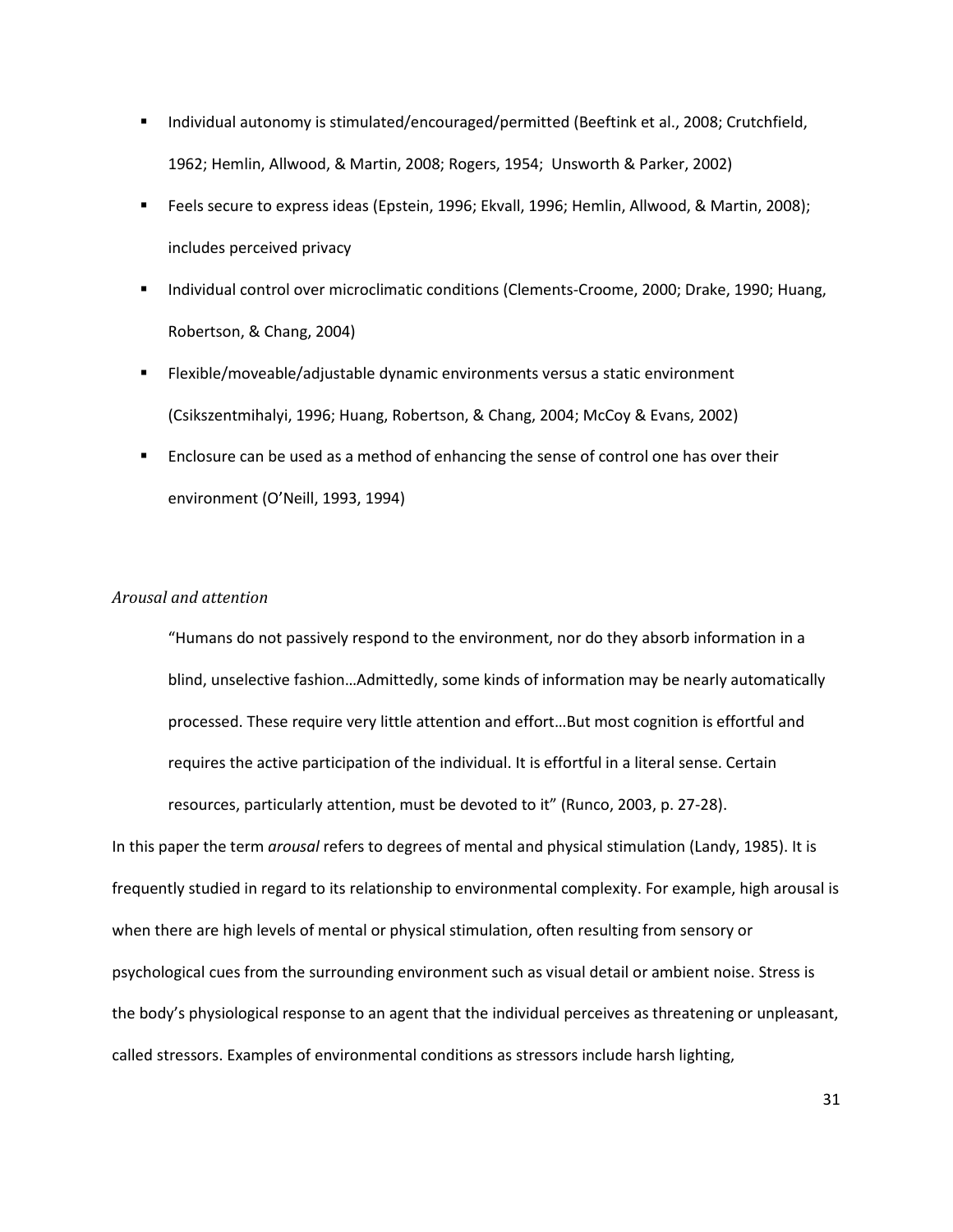uncomfortable temperatures, direct glare, or aversive noise. "Stress is linked to arousal because the response to such events can include a heightened state of neurological activation. Thus,…the goal is to create conditions that would lead to optimal arousal, while avoiding conditions that might act as stressors" (Veitch, 2000, p. 211). Environmental stressors often cause anxiety and divide attention (Smith, Michael, & Hocevar, 1990; Singer & Baum, 1993). This is thought to inhibit creative thinking due to the individual's reallocation of attention to the stressor rather than rather than the task at hand (Smith, Michael, & Hocevar, 1990; Singer & Baum, 1983).

The leading theory regarding the nature of the arousal-environment relationship is what has come to be known as the Yerkes-Dodson Law (1908)(Broadhurst, 1959; Duffy, 1962; Anderson, 1988). This states that there is a positive, inverted U-shaped, relationship between performance and physiological or mental arousal. In other words, peak performance is related to moderate arousal. Further research has found that different types of tasks require different levels of arousal to facilitate optimal performance (Toplyn, 1999; McCoy & Evans, 2002; Kaufman & Vosburg, 2002; Landon & Suedfeld, 1972; Suedfeld, 1969). Cognitively demanding tasks needing higher levels of concentration require lower levels of arousal, and less-demanding tasks or those which take place over a longer period time may benefit from higher levels of arousal.

A more recent study by McCoy & Evans (2002) suggests that the relationship between arousal and cognitive functioning may be more complex and variable than the previous model might assume. Their findings concluded that higher spatial complexity and challenge within an environment can be more beneficial in the beginning stages of the creative process (McCoy & Evans, 2002). Additional research in cognitive neuroscience literature proposes that consistent spatio-temporal visual complexity in an environment is also important for optimal cognitive functioning (Albright, 2011). This theory is based on how the brain adapts to variation in environmental conditions. The process of adapting draws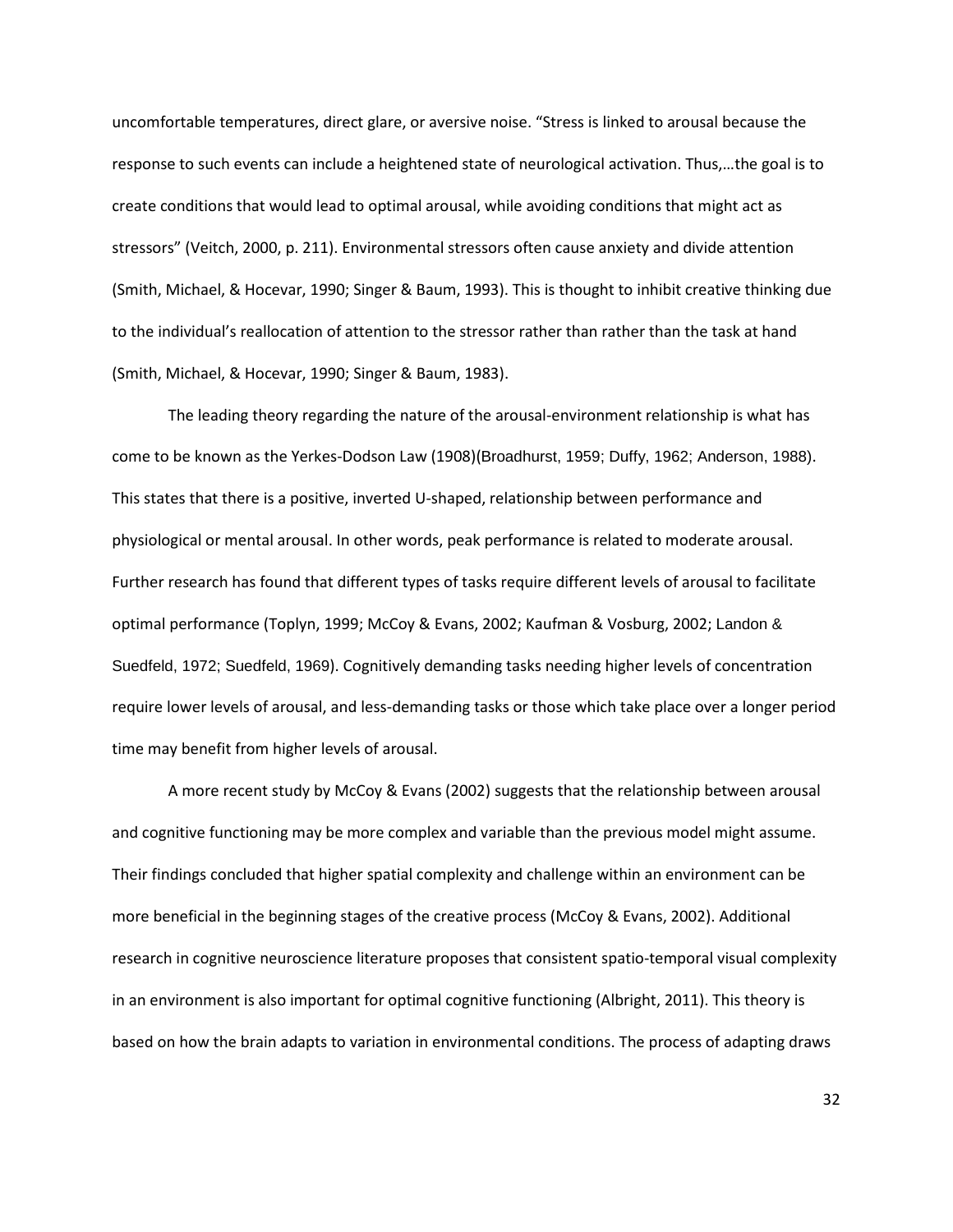resources from other parts of the brain. Consistent and "visually comfortable" environments cause less distraction, require less brain adaptation, and allow more of the brain's resources to be devoted to the task at hand (Albright, 2011). However, this is not to say that stark spaces are optimal for continuous creative engagement. Dubos (1971) believed that an individual restricted to a "featureless environment [would] suffer intellectually and emotionally" and that "the potentialities of human beings can become fully expressed only when the (physical) environment provides a wide variety of experiences" (p. 339). Other researchers such as Amabile (1983), Guilford (1967), Stein (1974), Kaplan (1993), Kaplan (1995), and Kaplan & Kaplan (1989) also suggested that visually interesting environments may be perceived as having higher creativity potential. Further information about stimulating and engaging environments is located in the Restorative Environments section.

Though not all of the research completely agrees, particularly with regard to optimal arousal conditions, a majority of the literature generally suggests that the optimal environmental conditions that facilitate attention, performance, and creativity include:

- Reduce stress for best performance (especially during divergent-Toplyn, 1999) (Runco, 2007; Ulrich, 1993; Krinke, 2005; Rogers, 1954)
- **EXELGE AT A FORDITY ENDITY COROO FIGHT COROO FIGHT AS FORDITY ASSESS** Baum, **Proper 8 Baum**, 1983; Veitch, 2000)
- Moderate environmental arousal is best for optimal performance (Broadhurst, 1959; Duffy, 1962; Anderson, 1988; Toplyn, 1999)
- Different levels of arousal are optimal for different types of tasks (Toplyn, 1999; McCoy & Evans, 2002; Kaufman & Vosburg, 2002; Landon & Suedfeld, 1972; Suedfeld, 1969)
- Higher spatial complexity and challenge is best for the beginning stages of the creative process (McCoy & Evans, 2002; Unsworth & Parker, 2002)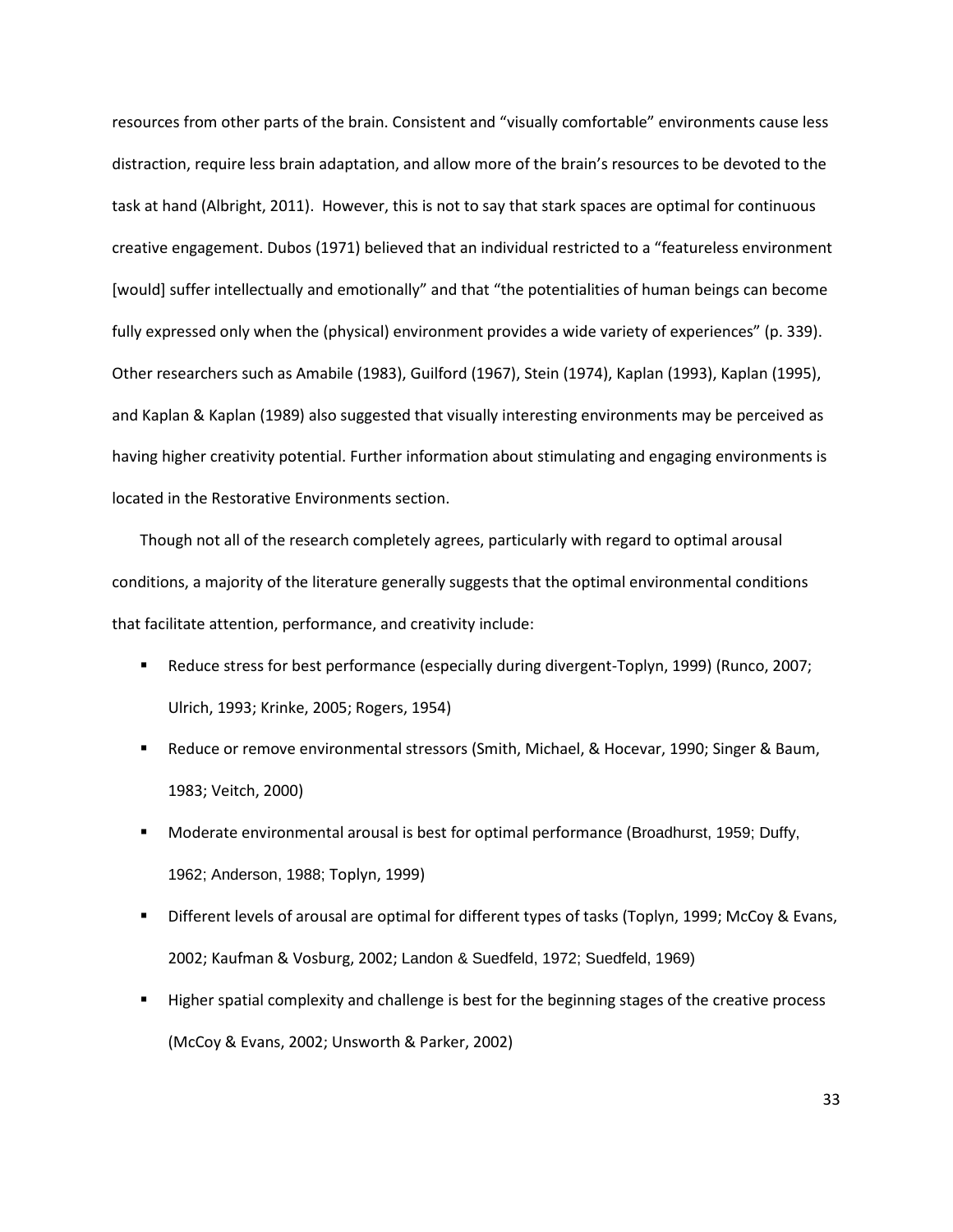- High levels of visual detail significantly enhanced perceived creativity potential of a setting (McCoy & Evans, 2002)
- Consistent spatio-temporal complexity reduces distraction and facilitates focus (Albright, 2011)
- Access to a wide variety of experiences and stimulation is optimal (Dubos, 1971)
- The absence of distraction is best for facilitating attention (Albright, 2011; Smith, Michael, & Hocevar, 1990; Singer & Baum, 1983; Stokols, Clitheroe, & Zmuidzinas, 2002; Veitch, 2000)
- Different levels of arousal for different tasks (low complexity for high concentration and vice versa) (Toplyn, 1999; Kaufman & Vosburg, 2002; Landon & Suedfeld, 1972; Suedfeld, 1969)
- Visually interesting environments are perceived as having higher creativity potential (Amabile, 1983; Guilford, 1967; Stein, 1974; Kaplan, 1993; Kaplan, 1995; Kaplan & Kaplan, 1989)

### *Complexity*

Problem complexity has long been considered an essential contributor to an individual's intrinsic motivation, cognitive functioning, and creative performance (Amabile, 1988; Hackman & Oldham, 1980; Kanter, 1988; Oldham & Cummings, 1996; Suedfeld, Landon, & Ballard, 1983; West & Farr, 1989). "Specifically, complex, challenging jobs (i.e., those characterized by high levels of autonomy, skill variety, identity, significance, and feedback) are expected to support and encourage higher levels of motivation and creativity than are relatively simple, routine jobs (Deci, Connell, & Ryan, 1989; Hackman & Oldham, 1980)" (Oldham & Cummings, 1996, p. 610). "When jobs are complex and challenging, individuals are likely to be excited about their work activities and interested in completing these activities in the absence of external controls or constraints. The level of interest and excitement produced by a job's design is then expected to foster creative achievements at work. In addition, complex jobs may actually *demand* creative outcomes by encouraging employees to focus simultaneously on multiple dimensions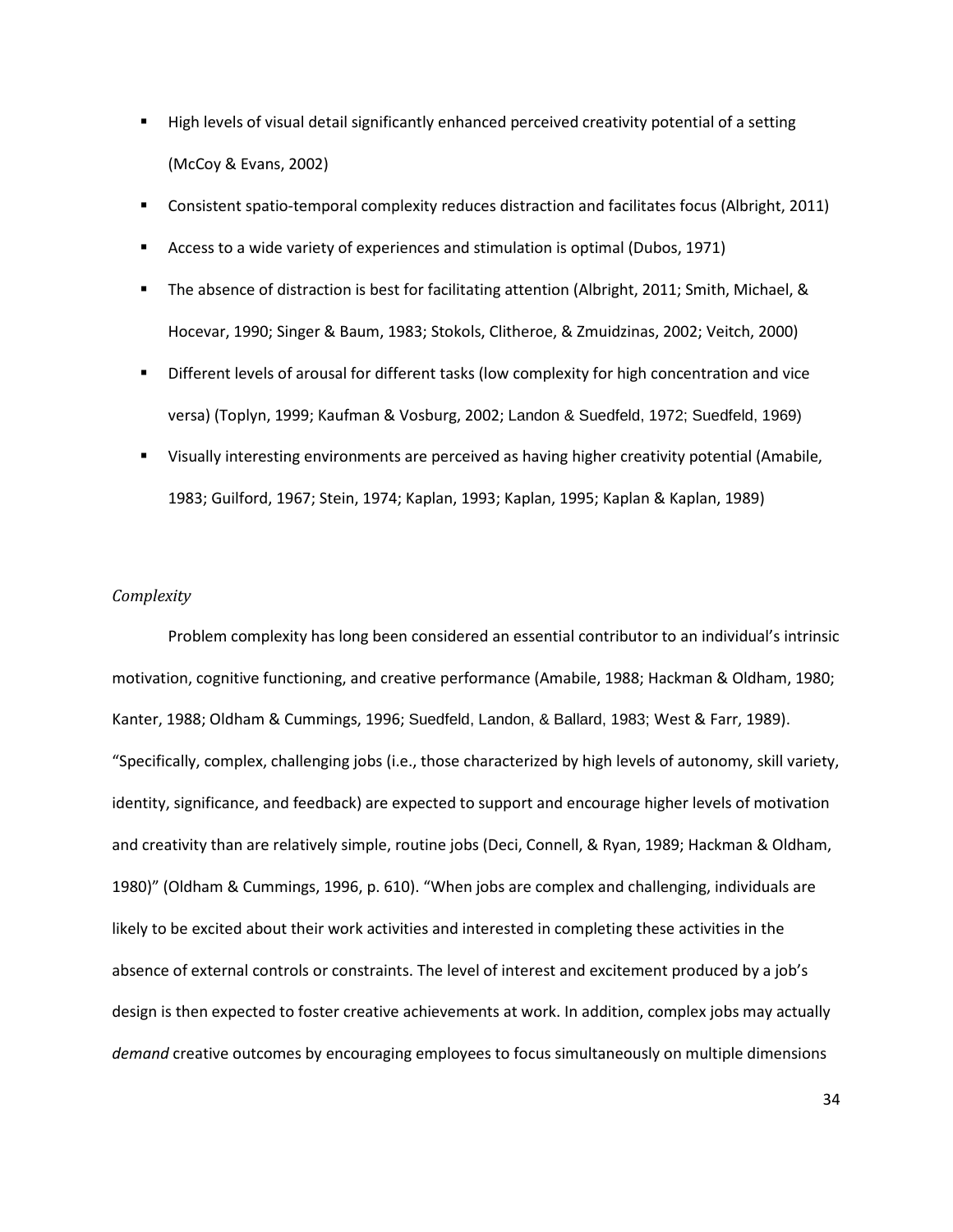of their work, whereas highly simple or routine jobs may inhibit such a focus" (Oldham & Cummings, 1996, p. 610).

## *Affect*

For the purposes of this paper, the term *affect* refers to an individual's psychological state. It is comparable to "emotion" but is distinct from "mood". For example, *positive affects* include states such as joy or excitement and *negative affects* include feelings such as anxiety and fear. Generally, positive affect is associated with enhanced access to memory, broadened attention, and overall enhanced wellbeing (Toplyn, 1999; Pannells & Claxton, 2008). Some studies suggest that "moderate intensity in affect, as with arousal, may enhance originality and divergent thinking" (Toplyn, 1999, p. 145) or "creative ideation" (Pannells & Claxton, 2008).

Research on the influence of affect suggests an important set of relationships that may greatly affect creativity. Toplyn's (1999) studies indicate that "positive affect enhances access to material in memory, a consequence of which is a broadening of attention. As ideas become simultaneously available, attention becomes less focused and a wider range of cue utilization emerges" (Toplyn, 1999, p. 145). Having access to a wide range of cue utilization generally results in more remote associations subsequently producing the potential for higher levels of originality which is a key component of creativity. Positive affect is also associated with risk-taking (Friedman *et al.*, 2003, Wallach & Kogan, 1965) and the benefits of social interaction and support networks on creativity; more of this is covered in later sections. However, having a consistently positive affect throughout the creative process is not necessarily optimal. In fact, some studies have shown that though having a slightly positive affect is optimal for divergent thinking tasks (Friedman *et al.,* 2003; Toplyn, 1999), having a slightly negative affect (and control) can be more beneficial during the later stages of idea production, or convergent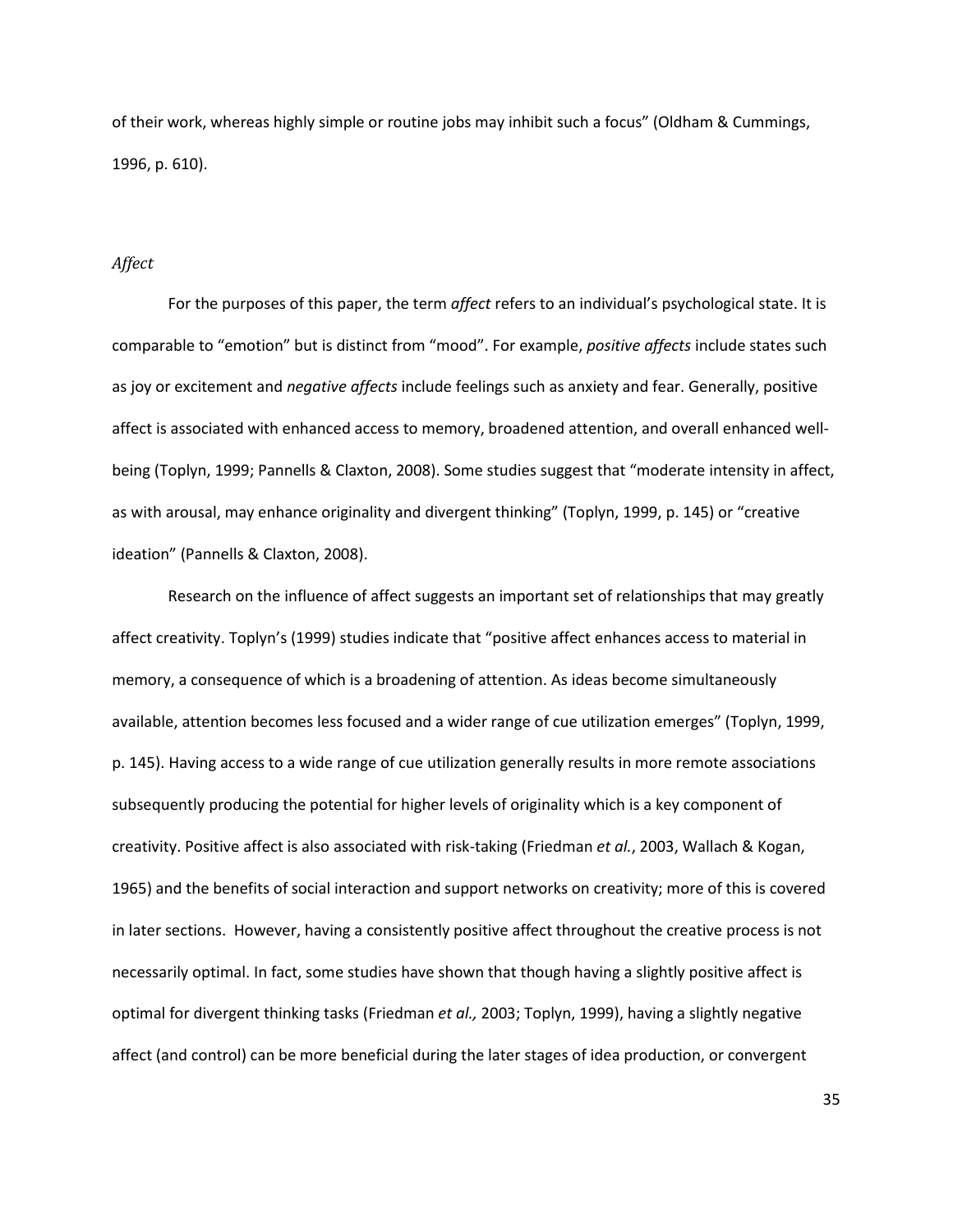thinking tasks (Kaufmann & Vosburg, 2002; Kaufmann & Vosburg, 2003). Kaufmann and Vosburg's (2002) study findings "support the validity of the hypothesis that positive mood is most favorable under unconstrained solution requirements and most detrimental under constrained solution requirements" (Kaufmann & Vosburg, 2002, pp. 326).

Toplyn (1999) states that "it is possible to hypothesize that optimizing creativity includes an interaction of arousal and affect on attention. Arousal increases focus and discrimination in attention, while affect defocuses attention through increasing access to material in memory. Thus under moderately intense stimulation, the conditions may be present by which attention can be deployed to access a wide range of cues while at the same time retaining sufficient focus to discriminate among the quality of the available cues and discern those which mediate remote and original ideas. These conditions may be optimal for the kind of complex tasks, requiring diverse and original ideas, which lead to creative products" (Toplyn, 1999, p. 146). These complex relationships between arousal, affect, attention, and creativity is a provocative theory that could play a pivotal role in understanding the role of environmental conditions and their impacts on creativity.

Though affective states have been studied in psychological and sociological research literature, few of them focus on environmental design connections. One Based on Ulrich's findings (1993), he concludes that "because natural settings have been found to elicit positive emotional state, exposure to such environments may facilitate creative problem solving or high-order cognitive functioning via their ability to alter one's emotional state" (Ulrich, 1993, pp. 112). An individual's positive or negative emotional state can have a significant influence on performance and have shown to reliably influence memory recall and the process of creative problem solving (Ulrich, 1993, pp. 112), both of which are instrumental to the creative process. Additionally, positive emotional states are key in "cuing the retrieval of much larger amounts of better-connected information. Positive feelings in contrast to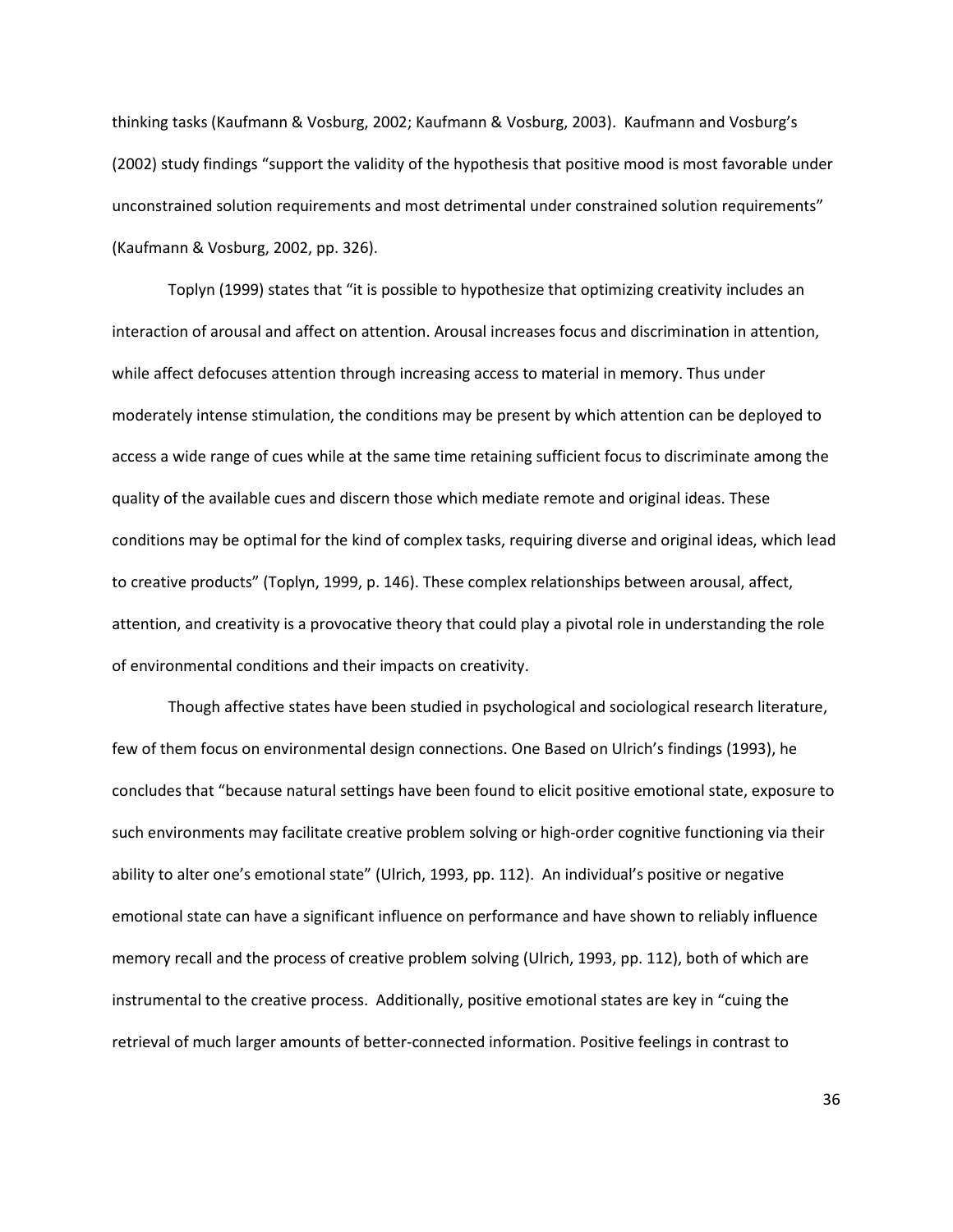negative feelings facilitate remote associations, integration, perception of related among different material, and creativity" (Ulrich, 1993, pp. 112). Therefore, by integrating environments that create and promote these positive emotional states into a work environment, students and faculty alike will be able to benefit from the positive effects on their emotional, physical, and mental health that have been linked with exposure to these types of environments.

The research on affect suggests that it is closely interrelated with other psychological and cognitive processes such as attention and memory (Toplyn, 1999; Friedman et al, 2003; Kaufmann & Vosburg, 2002; Wallach & Kogen, 1965; Ulrich, 1993). The reviewed literature generally agrees on how affective states can be used for facilitating creativity and producitivity:

- Positive affect (moderately intense) is optimal (Toplyn, 1999; Pannells & Claxton, 2008)
- Comedy or music (without words) facilitates positive affective states ((Hill, 2006)
- **Positive affect is conducive to divergent (unconstrained) thinking tasks (wide associations and** risk-taking), while slightly negative or neutral affect is optimal for later convergent (constrained) tasks (Friedman et al, 2003; Kaufmann & Vosburg, 2002; Wallach & Kogen, 1965)
- Natural settings elicit positive emotional states (Ulrich, 1993)
- **Fill environment with diverse stimuli, and change them regularly (Epstein, 1996, p. 6)**

The following section addresses social conditions and considerations. However, it is important to note that in certain cases "the distinction between social and cognitive aspects may be difficult to uphold because they are so closely intertwined (the cognitive tends to be shaped by the social processes which may, for example, affect motivation; the social is affected by understanding and skills)" (Hemlin, Allwood, & Martin, 2008, p. 201).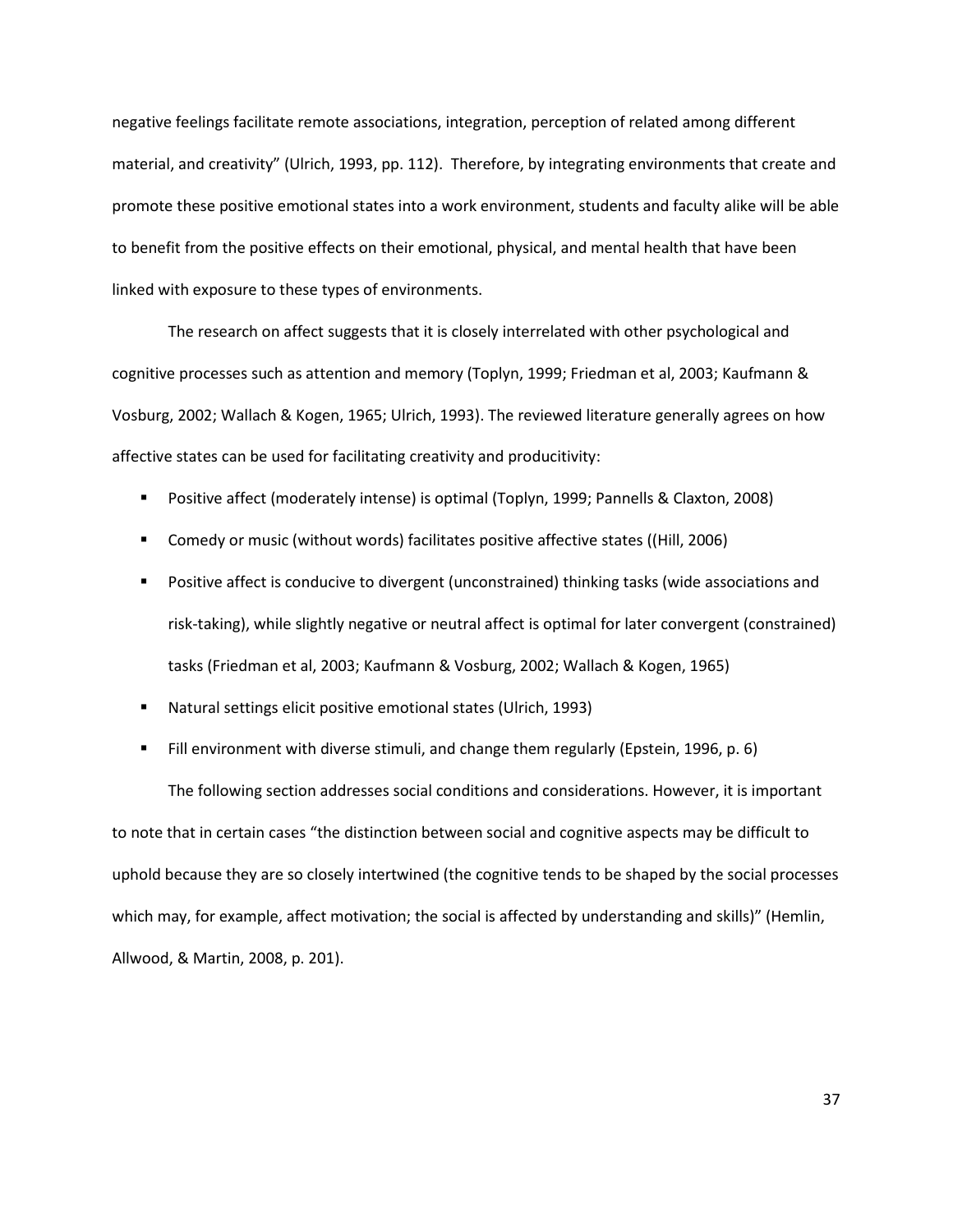## **Social Climate**

"Researchers still know surprisingly little about how the creative process works, especially within the context of complex social systems" (Woodman *et al.*, 1993, p. 316). This section is devoted to social climate and conditions that have been associated with the creative process. "The concept of *climate* relates to the subjective experience of various aspects of [a] psychological atmosphere" (e.g., Witt & Beorkrem, 1989) or to "behavior, attitudes and feelings common in the organization" (Ekvall & Ryhammar, 1999, p. 308) "and has been used to characterize the social microenvironment in the organization influencing creativity" (Hemlin, Allwood, & Martin, 2008, p. 198).

Social interaction is at its most useful during the early stages in the creative process, especially during divergent thinking modes, but it can easily become a distraction during the later convergent stages in the process. This illustrates one of the most critical aspects of a creative environment in that it not only needs to provide spaces for social interaction as well as spaces for solitude, but it also must clearly distinguish between the two uses (McCoy & Evans, 2002; Hemlin, Allwood, & Martin, 2008). People do their creative thinking and work in different ways. Some prefer to have a lot of social interaction and input from others, while others prefer and/or require solitude for some or a majority of their creative process. Those who prefer more privacy may agree with the statement that "the act of creation is a self-involvement and is usually not a public performance" (Hill, 2006, p. 328). This concept may be behind the growing trend in Japanese companies of "recognizing the importance of aloneness for creativity" (Hill, 2006, p. 328). One such company in Minolta provides all their research staff soundproof isolation rooms (Hill, 2006) in which to do their thinking and/or work. Perhaps access to these types of environments may be helpful for some students who prefer to be alone and remain undisturbed during a portion, or throughout the entirety of their creative process.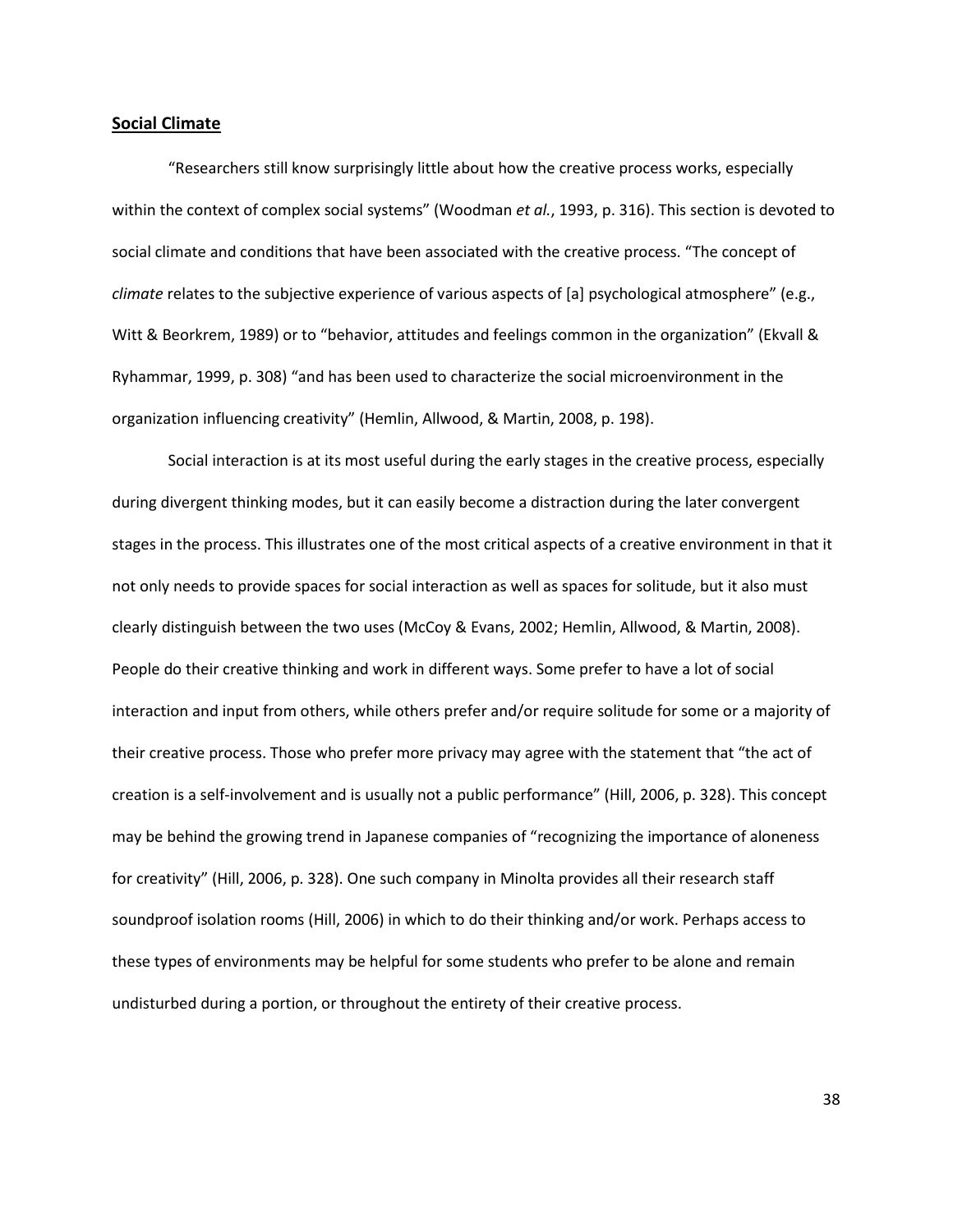Some milder forms of distraction (permitted by access to windows and natural views, and through daydreaming (Singer, 1975; Epstein, 1996)) may have some benefits during divergent thinking tasks (Runco, 2007) and may foster "personal freedoms of autonomy, openness to experience, and engaging in unconventional thought processes" (McCoy & Evans, 2002, p. 424). However, unwanted distractions can have a significant detrimental impact on one's creative process and can lead to frustration, feelings of powerlessness, anger, anxiety, and stress. But despite these generalities, every person's creative process and preferences are different, meaning that some people may find that social interaction throughout their entire creative process is necessary for their best work while complete solitude is more beneficial to others. This underscores the need for creative environments where one has the ability to choose and have access to different types of environments to suit their individual needs throughout the different stages of the creative process (McCoy & Evans, 2002).

The other crucial aspect of the social environment is having opportunities for informal social interactions and impromptu "chance encounters" with people within their domain and with people who are knowledgeable in other fields. This fosters a certain attitude toward sharing ideas with others rather than protecting them as one's own "creative capital." Allowing others access to one's ideas provides many more opportunities for more remote associations which is associated with higher levels of creativity and innovation.

According to the literature reviewed, the social environment has a significant effect on one's ability to work and focus and has been suggested as one of the largest influences on innovation (S. Brown, 2008; Kasperson, 1978; Lechler, 2001; Sonnentag, 2000; Sparrow, Liden, Wayne, and Kraimer, 2001; Unsworth and Parker, 2002). Social interaction is crucial for the exchange of new ideas and gaining new insights and perspectives on existing ideas. Ultimately, the ideal social environment is one which includes: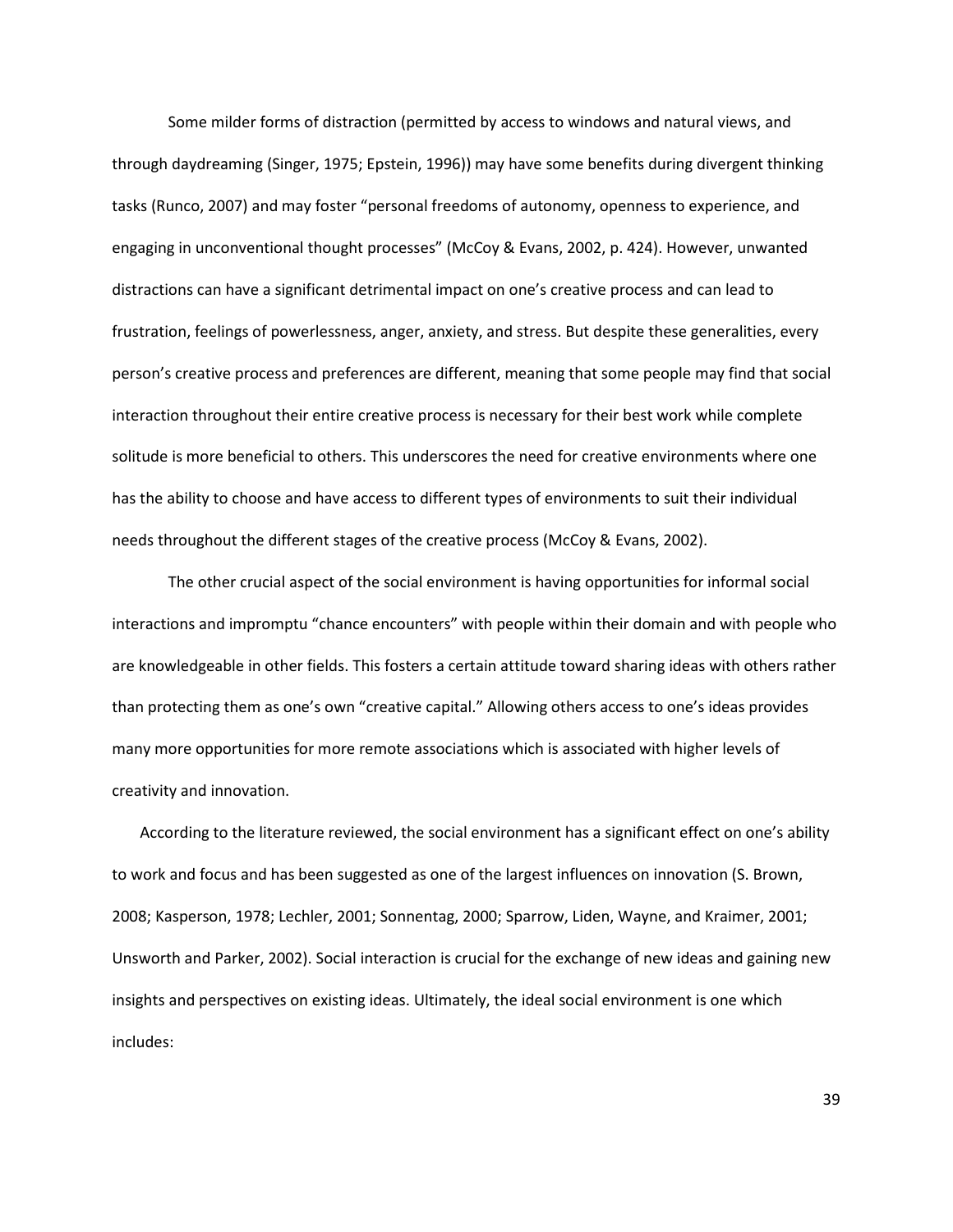- Communication flows easily with other individuals (sociopetal design) (flexibility or fluidity of a knowledge environment: (Amin & Cohendet, 2004; DeFillippi & Arthur, 1998; Grahber, 2002)
- Contact with others in neighboring research areas/interdisciplinary collaboration (Hollingsworth & Hollingsworth, 2000; Thagard, 2005; Turner, 2000; Kasperson, 1978)
- Facilities to ease communication with others AND offer areas of solitude (McCoy & Evans, 2002; Hemlin, Allwood, & Martin, 2008)
- Clear distinction between work and social spaces (McCoy & Evans, 2002; Hemlin, Allwood, & Martin, 2008)
- Places for informal social interactions and impromptu "chance encounters" (Simonton, 1999; Johnson, 2010)
- Openly sharing ideas and not protecting them as "creative capital" (Johnson, 2010)
- Regularly sharing ideas with others/Utilizing others as an information source (Johnson, 2010; Kasperson, 1978)
- Opportunity for collaboration (Johnson, 2010; Hemlin, Allwood, & Martin, 2008; Hollingsworth & Hollingsworth, 2000; Thagard, 2005; Turner, 2000; Kasperson, 1978)
- Different types of facilities for different stages in creative process and ability to choose (McCoy & Evans, 2002; Hemlin, Allwood, & Martin, 2008)
- Mild distractions/daydreaming (Singer, 1975; Epstein, 1996; Runco, 2007; McCoy & Evans, 2002
- Generally positive, supportive social environment with a low level of organizational impediments (Epstein, 1996; Stokols, Clitheroe, & Zmuidzinas, 2002)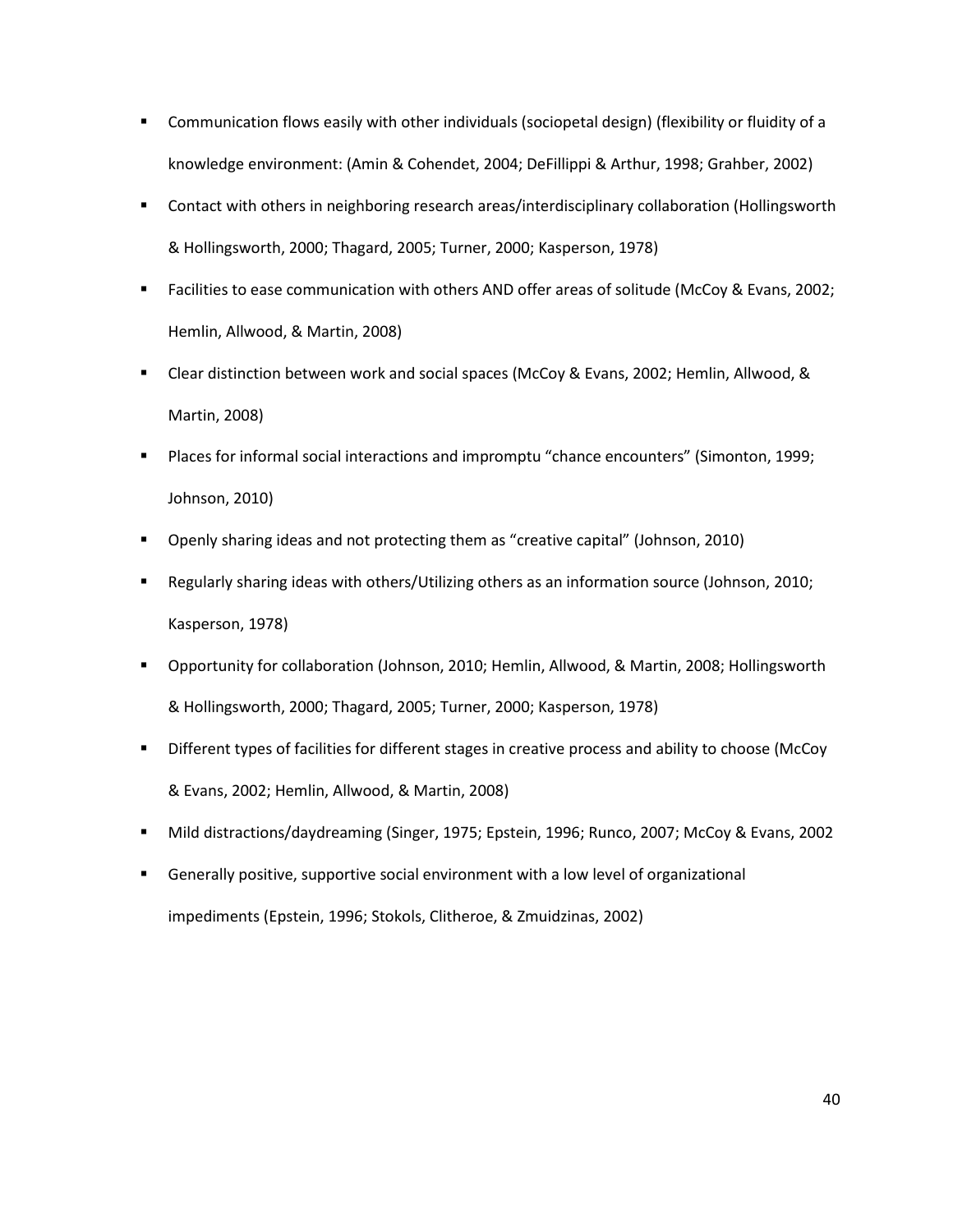## **SPECIFIC DESIGN TYPOLOGIES**

This section provides examples of environmental typologies that are defined and created by adherence to specific design criteria in order to produce one or more specific desired outcomes. The first two design profiles seek to not only remedy current dysfunction and improve a user's immediate short-term cognitive, emotional, and spiritual states, but also to improve and sustain the user's longterm capabilities.

### *Removing Roadblocks + Sustaining Creativity*

In order to achieve the goal of aiding the creative process, potential obstacles and creative roadblocks must be minimized or removed. One of the most common obstacles to creativity is stress. *Stress* is a very general term that refers to any stimulus that causes physical, mental, or emotional tension in an individual. Research has consistently shown that attending a college or university is frequently a common cause of chronic stress (Cushman & West, 2006, p. 24). A large part of college life is dedicated to studying and completing assignments. And depending upon their intensity and length, these activities require the student to sustain long periods of time engaged in directed attention. *Directed attention* refers to the notion of voluntary attention one consciously focuses on an item or task that requires some element of effort (Kaplan, 1995). It inhibits distractions and is highly subject to fatigue by prolonged mental effort that is common among students who experience intense, lengthy projects or other activities that require long or intense periods of focus, such as design students. This fatigue, called *directed attention fatigue,* is characterized by the degraded capacity to concentrate, focus, and perform tasks that require mental acuity (Kaplan, 1995). These prolonged periods of mental effort are considered to be another one of the most general and common source of stress. Directed

attention fatigue is considered the main symptom of this stress that has a causal relationship with other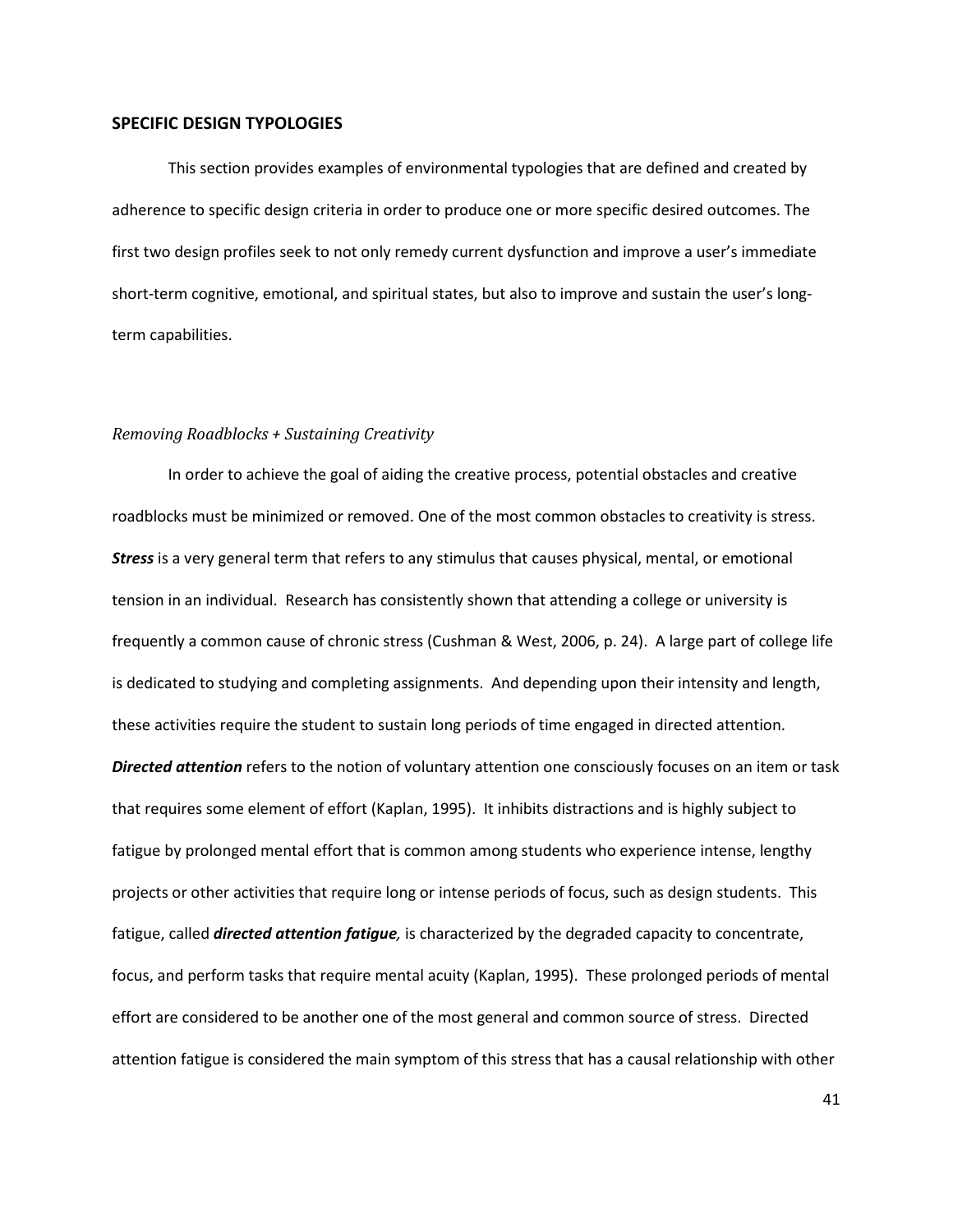symptoms such as decreased vigor, exhaustion, and lower levels of creativity (Kaplan, 1995; Schaufeli et al., 2002, pp. 446). Problem solving skills that do not rely on automatic, habitual actions and require directed attention for mental selectivity and creativity can also be severely impacted from directed attention fatigue (Kaplan, 1995). Restorative and contemplative environments may prove to be the key to long-term sustainability of creative functioning/capabilities by reducing fatigue and burnout, thereby potentially improving one's stamina for longer periods of higher quality or more intense cognitive functioning.

### *Attention Restoration Theory*

Frederick Law Olmsted believed in the restoration properties of 'natural scenery:' "it employs the mind without fatigue and yet exercises it; tranquilizes it and yet enlivens it; and thus, through the influence of mind over the body, gives the effect of refreshing rest and reinvigoration to the whole system" (Olmsted, 1968, pp. 22). This quote illustrates the main idea behind one of the current methods being explored by researchers who seek to reduce directed attention fatigue and its resulting symptoms by inducing the use of involuntary attention. Engaging one's *involuntary* or *non-directed attention* requires no mental effort and is thought to counter fatigue by allowing the parts of the brain engaged in directed attention to rest (Kaplan, 1995). "Research indicates that being in a natural setting, or viewing natural settings, can effectively induce non-directed attention" (Krinke, 2005, p. 133). In other words, experiencing natural environments causes the brain to switch to a different type of attention that requires less energy and allows the fatigued part of the brain to rest and rejuvenate. These places and settings that provide "measurable physical and/or psychological benefit to human health" (Krinke, 2005, p. 107) are referred to as *restorative environments*. Studies have shown that "contact with nature, especially vegetation, has measurable restorative effects (Krinke, 2005; Ulrich,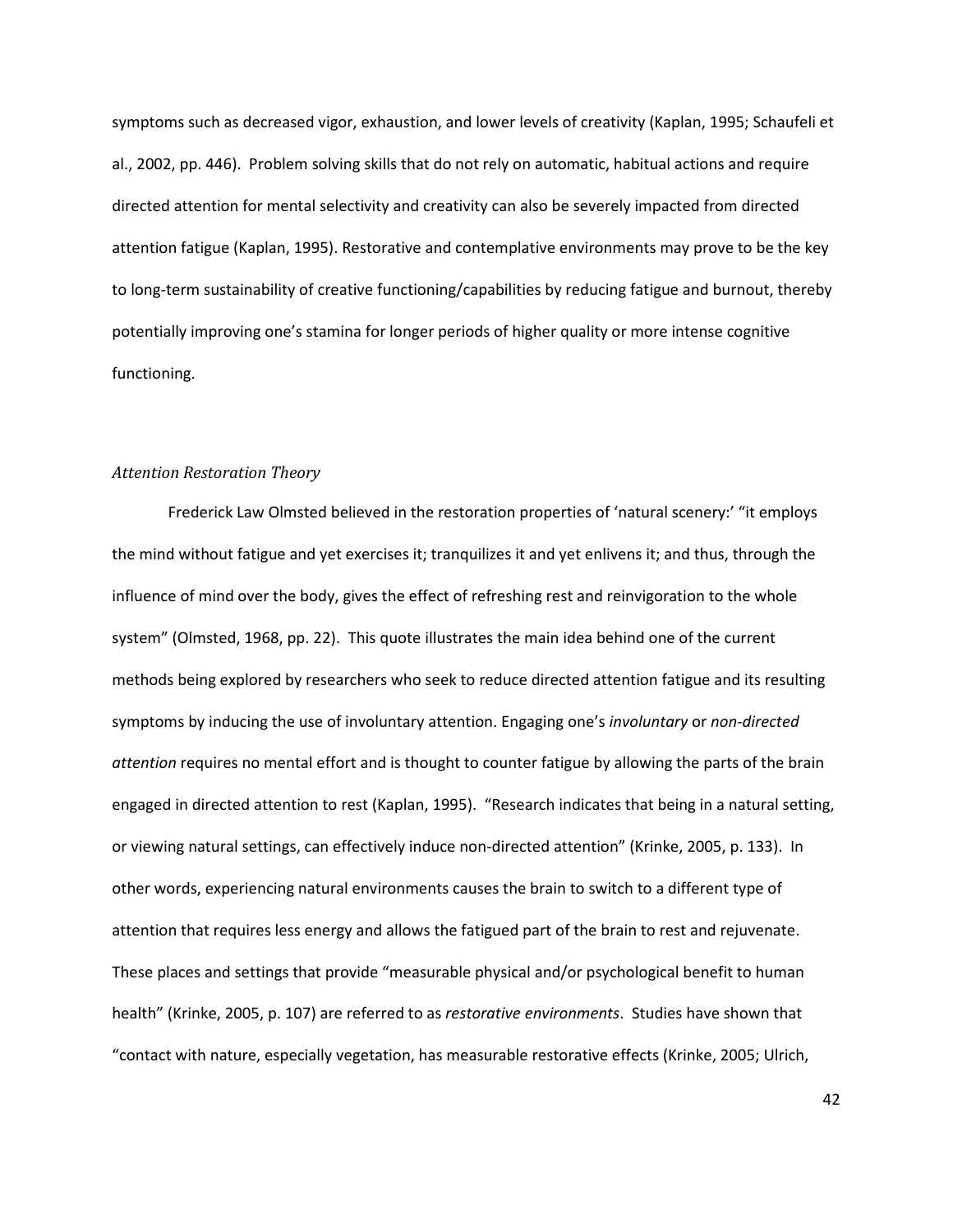1993). Exposing an individual to certain natural settings that have the added benefit of providing opportunities for reflection can amplify the directed attention fatigue recovery benefits. These settings are referred to as *contemplative environments* (Kaplan, 1995).

# **Restorative Environments**

Restorative environments seek to reduce stress and mental and emotional fatigue through eliciting outward focus onto the environment. It is generally thought that by negating stress and fatigue, these environments may restore the brain's cognitive and attentional capacity, and reduce the likelihood of fatigue-related side effects such as burnout (Kaplan& Kaplan, 1989). Stress and fatigue are associated with impaired cognitive functioning and overall performance, including creativity. Stress in particular has been shown to have other numerous negative effects, especially during tasks involving divergent thinking and originality (Toplyn, 1999). Reducing or eliminating these undesirable conditions in individuals removes potential obstacles to creativity, thereby creating the conditions that may have the potential to foster optimal creative functioning.

The Kaplans' well-known research in restorative environments within the field of environmental psychology delineates four attributes to a restorative experience: fascination (the ability to capture the user's attention), being away (or feeling removed), extent (involving the user's perception of being in a distinct place yet as part of a whole), and compatibility (refers to the synchronicity between the user's goals and the environment) (Kaplan, 1995, p. 172). These properties most directly address the interaction between the environment and the human user; however, these attributes can also be usefully applied to the characterization of environments.

First, a landscape that elicits the viewer's fascination is one that is intriguing and captures the attention in a way that encourages a reflective mood, also referred to as "soft fascination" (Kaplan,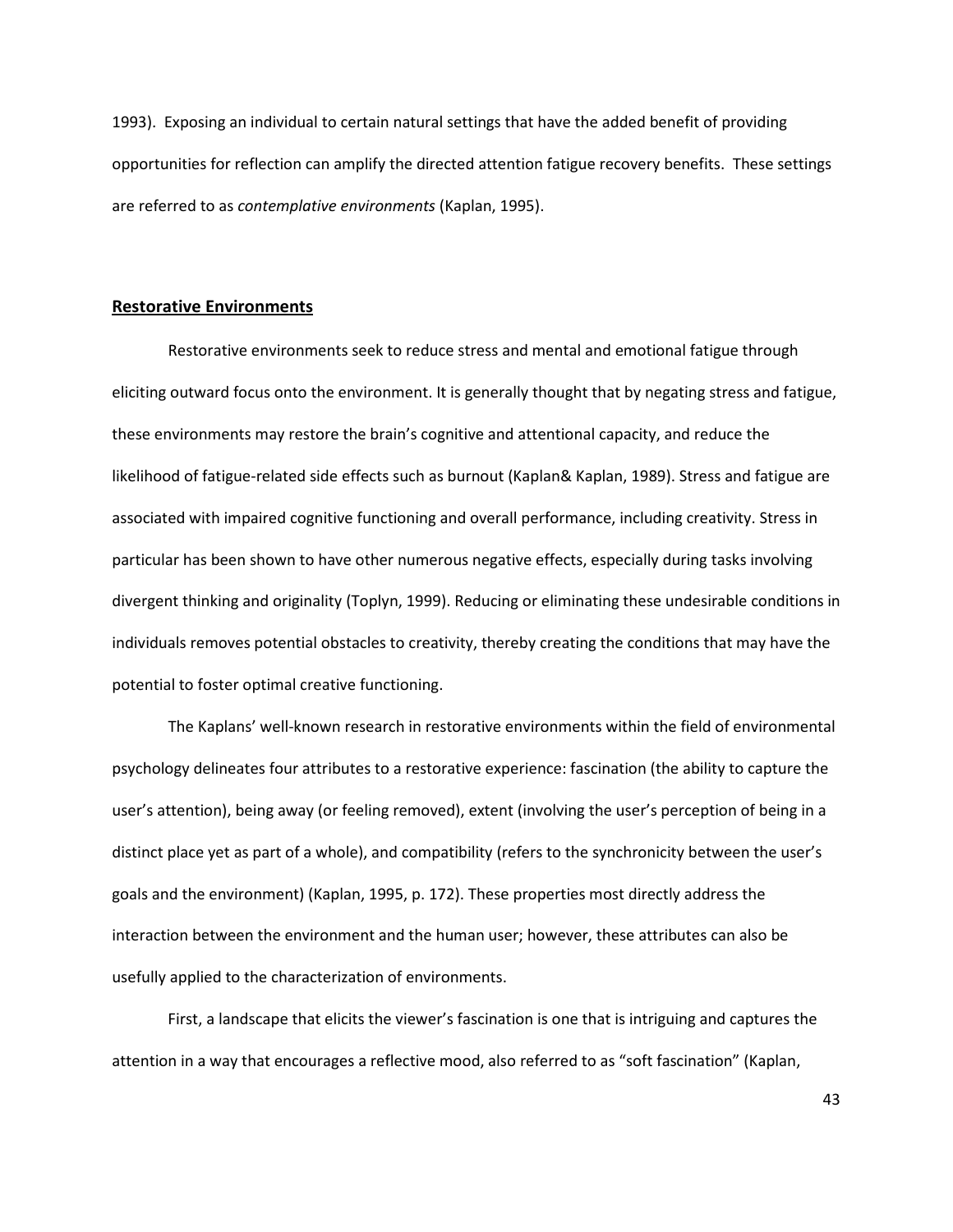1995, p. 172). "Fascination is critical to eliciting the state of involuntary or non-directed attention that is essential to restoring us from the mental fatigue of our overused directed attention" (Krinke, 2005, p. 132). Directed attention is what is used to manage one's daily life and is highly susceptible to fatigue. It requires a significant amount of energy both to focus on immediate tasks and screen out the constant stream of stimuli and distractions that often vie for one's attention (Krinke, 2005, p. 133). Though sleep aids in the restoration of mental fatigue, it is not sufficient alone (Kaplan, 1995; Krinke, 2005). "Engaging our non-directed attention during the day is necessary to avoid exhaustion" (Krinke, 2005, p. 133). Thus providing access to environments that provide restoration from fatigue or stress may, at least, prevent reductions in cognitive functioning and, at best, foster the conditions that allow for optimal cognitive and creative functioning (Ulrich, 1993; Rogers, 1954). Restorative environments may also be the key to long-term sustainability of creative functioning/capabilities by reducing fatigue and burnout, thereby potentially improving one's stamina for longer periods of higher quality or more intense cognitive functioning.

Ulrich's (1993) work suggests that "views of restorative environments may foster creativity", even partial or obstructed views. "Perhaps this is due to the fascination produced by nature views that capture one's attention, reduce mental fatigue, and restore cognitive capacity" (McCoy & Evans, 2002, p. 419; Kaplan & Kaplan, 1989). "The sense of freedom, complexity, openness, and coherence experienced in the natural environment that reduces cognitive fatigue could very well be the same sense of freedom, complexity, openness, and coherence that Rogers (1954) posited as conducive to creative performance" (McCoy & Evans, 2002, p. 419).

#### *Designing for Restoration*

The literature regarding design requirements for restorative environments is largely heterogeneous. The following examples of the predominant characteristics of restorative environments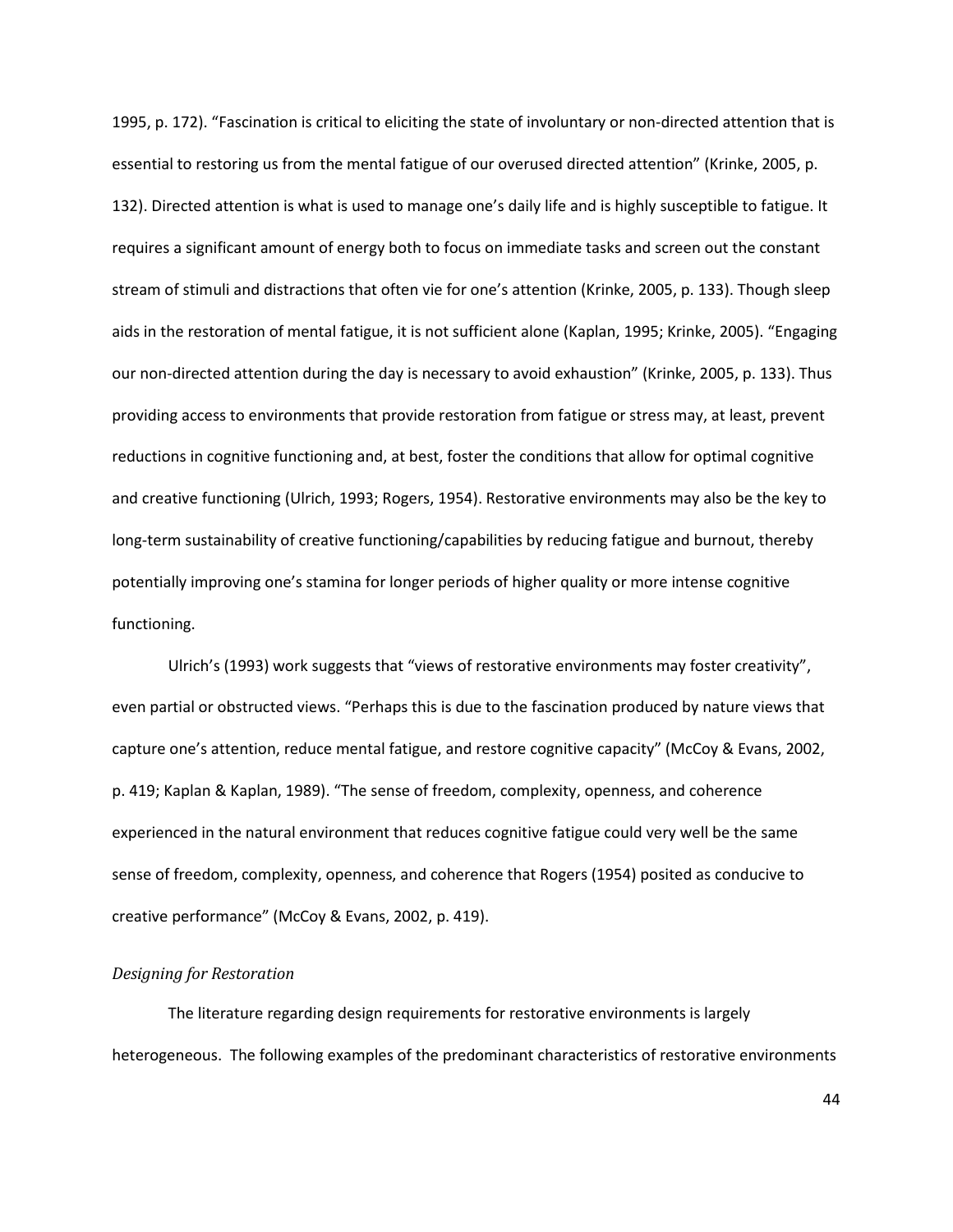are derived from a few of the seminal works in the field (R. Kaplan, 1993; S. Kaplan,1995; Kaplan &

Kaplan, 1989; Ulrich, 1993; Korpela et al., 2001):

- **Strong presence of vegetation**
- **Moderate to high spatial complexity/visually interesting**
- **Visually detailed/complex**
- **Views of natural environment**
- Use of natural materials, shapes, textures, and forms
- Use of natural patterns and processes
- Presence of natural light sources
- **Freedom, complexity, openness, coherence (Rogers, 1954)**
- **Visual interest and opportunity for discovery**

## *Summary*

Designs for the restorative settings are largely intended to elicit focus outward on the highly vegetated environment to induce non-directed attention by capturing the user's fascination with stimulating natural elements including a varied palette of colors, textures, structures, and patterns. These include the utilization and integration of: environmental features, natural shapes and forms, natural patterns and processes, light and space, place-based relationships, and evolved human relations to nature. A successful restorative environment emphasizes a connection with nature and one's surroundings. Exposure to these types of environments could be the key to the long-term sustainability of creativity.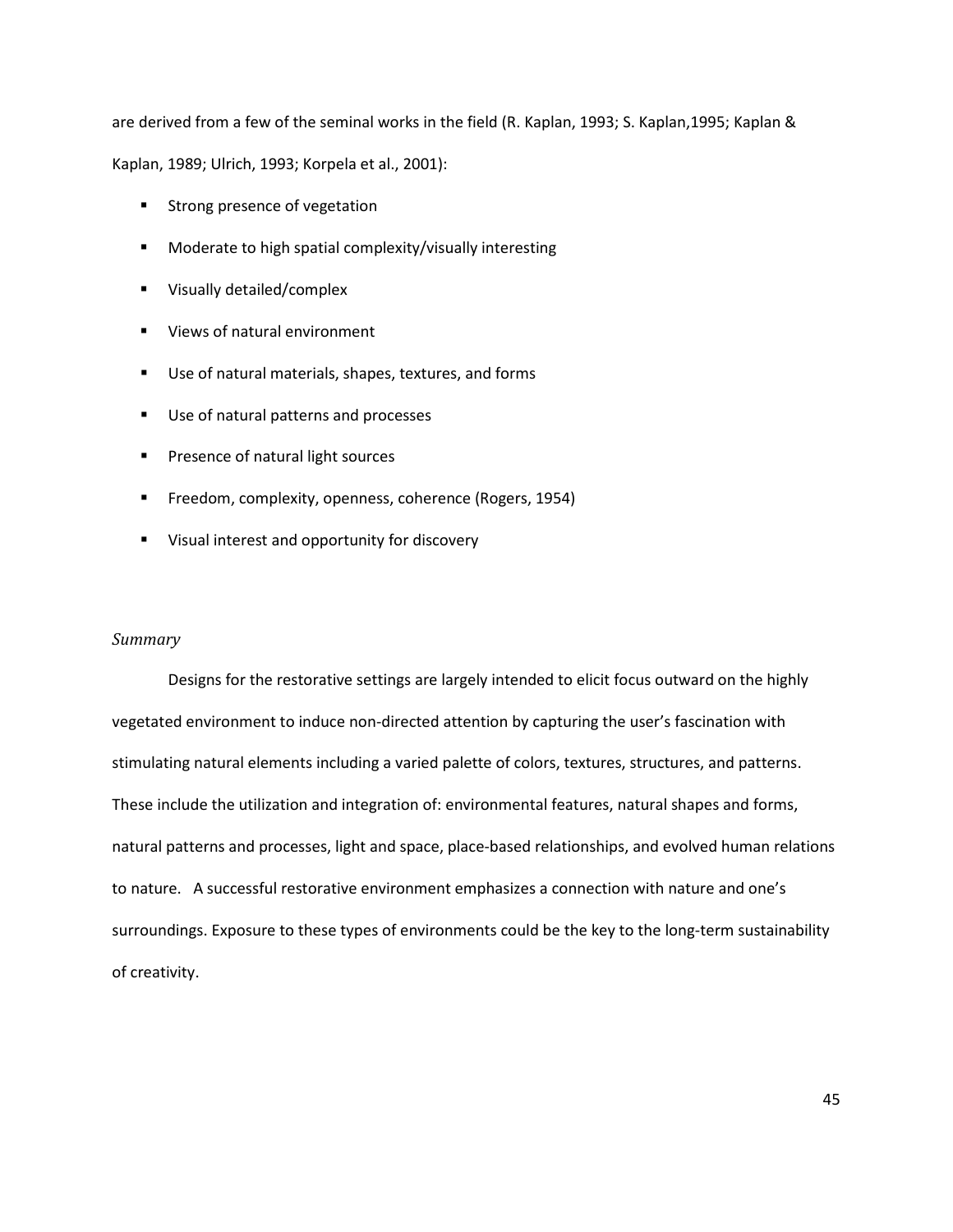## **Contemplative Environments**

Contemplative environments ultimately seek to achieve similar end goals as restorative environments, such as the reduction of stress and fatigue, but through very different methods. These types of spaces seek to encourage inner focus for reflection, introspection, and contemplation (as opposed to the usual daily task-oriented thinking processes) by reducing environmental stimulation. This greatly differs from restorative environments which seek to elicit outward focus through *enhanced* environmental stimulation. The emphasis on inward focus is ideal for meditative, reflective, and contemplative uses.

Some contemplative environments employ walking as a meditative technique aid. Through contemplative walking, the user maintains a deliberate, steady walking pace which is directly tied to their breath rate. Walking has long been used as method to regulate cognitive rhythm associated with the body's physical tempo which responds to the conditions and changes in the surrounding environment (Krinke, 2005, 109). Walking has been shown to reduce stress (Jin, 1992; La Torre, 2004; Sitzman, 1999) and promote positive affects such as peace and clarity (Sitzman, 1999). Meditative walking in particular has been shown to regulate the heartbeat in both experienced and inexperienced meditators (Cysarz and Bussing 2005) and aid in the relaxation process (Sitzman, 1999). Meditative and/or contemplative walking are thought to enable a set of physical conditions, such as relaxation and reduced stress, that allow for the emergence of a particular set of psychological responses, such as inner peace (Rhodes, 2008; Bigard, 2009).

Despite their similar end goals, contemplative environments differ from restorative environments in their design needs. They are most often designed according to "overload" or "arousal" theory that proposes that "human perceptual systems can become overloaded and stressed in places that have a great deal of complexity or intensity" (Krinke, 2005, p. 133). This complexity or intensity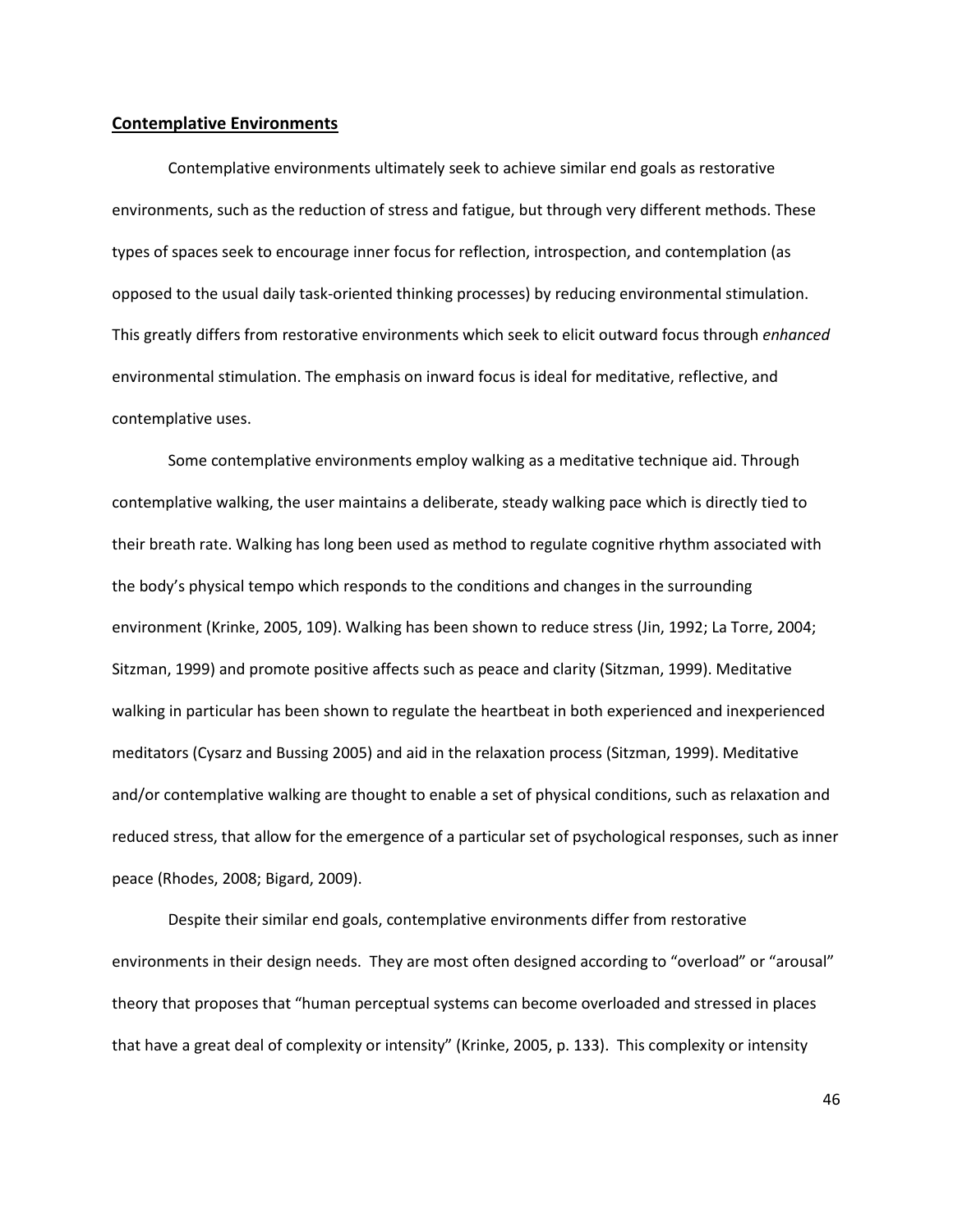could refer to any stimulation sensation such as noise, movement, or visual cues. Thus, these settings are designed in a way to dampen outer stimulation or arousal in order to allow for a more complete focus on ones thoughts or purpose. Traditionally this has been accomplished through enclosure, reductive palettes, and sequencing of space (Krinke, 2005, p. 133).

## *Designing for Contemplation*

Few sources were found for this review that describe the specific design requirements of contemplative environments. The literature is largely focused on describing the how reduction in environmental stimulation is less cognitively and attentionally demanding on the user which further fosters the inward focus of the mind. Krinke's (2005) work best describes the how design accomplishes these goals:

- Reduced palette of materials
- Simplified forms
- **Reduced distraction (fascination) for inward focus**
- **Low arousal for inward focus**
- **Repetition in space, pattern, and pace**
- **Silence or white noise to reduce auditory distractions; occasionally rhythmic noises are used to** aid "trance-like" uses
- **Safe, often contained, environment that allows for complete immersion in one's thoughts and** segregation from a larger context or the outside world

Historically, variations on the ancient form of the enclosed garden have been used to aid in the contemplative process and meditation as commonly seen in the cloister gardens of the Middle Ages and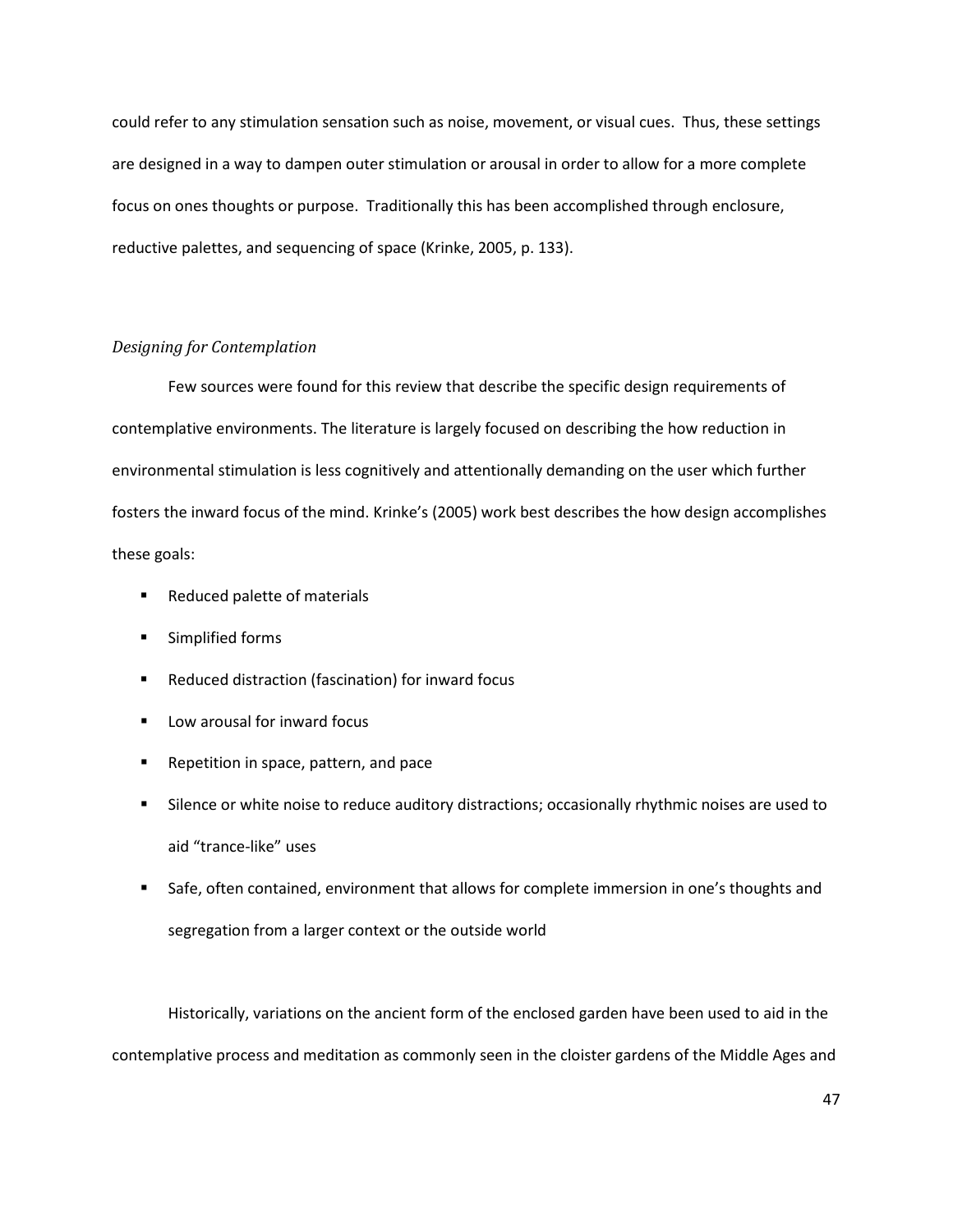the traditional Zen gardens of Japan. These spaces exhibited high levels of order and provided only partial access to the physical space or complete views. Some examples included garden spaces that were completely inaccessible "functioning not as a space to inhabit physically, but as a mental space and an aid to contemplation" (Krinke, 2005, p. 112). These design archetypes represent a historical model for developing a sense of security, solitude and silence in order to shut out outside distractions that could serve to inhibit the meditative process.

Preference for minimalism in design expression meant that "simplicity of form…supported by a few carefully selected materials" were most commonly applied to these specialized spaces (Krinke, 2005, pp. 129). This simplicity of form and material selection aided in the definition and separation of these contemplative environments from their contextual settings through a stark contrast between "static, orthogonal forms and vegetation that grows and changes" (Krinke , 2005, pp. 129). This contrast seeks to strike a balance between the allure of an unusual landscape that differs from those typically encountered in daily life and the enticement of one's attention against the desire for a minimalist, reductive design palette meant to dampen the effects of visual stimulation in order to aid in the process of disengaging from the daily mindset and moving toward a more relaxed, reflective focus inward (Krinke, 2005, pp. 130).

The layout and sequencing of the space also plays an important role in the development of a successful contemplative setting. Walking has historically been used as a method of shifting awareness and establishing a natural cognitive rhythm and physical tempo that can be modified by effective manipulation of the landscape (Krinke, 2005, pp. 109). For example, straight pathways generally encourage one to move more quickly through the space, while meandering pathways promote a more leisurely pace that also tend to encourage more interaction with the landscape elements (Krinke, 2005, pp. 108). Contemplative environment are meant to facilitate the slowing down from the often hectic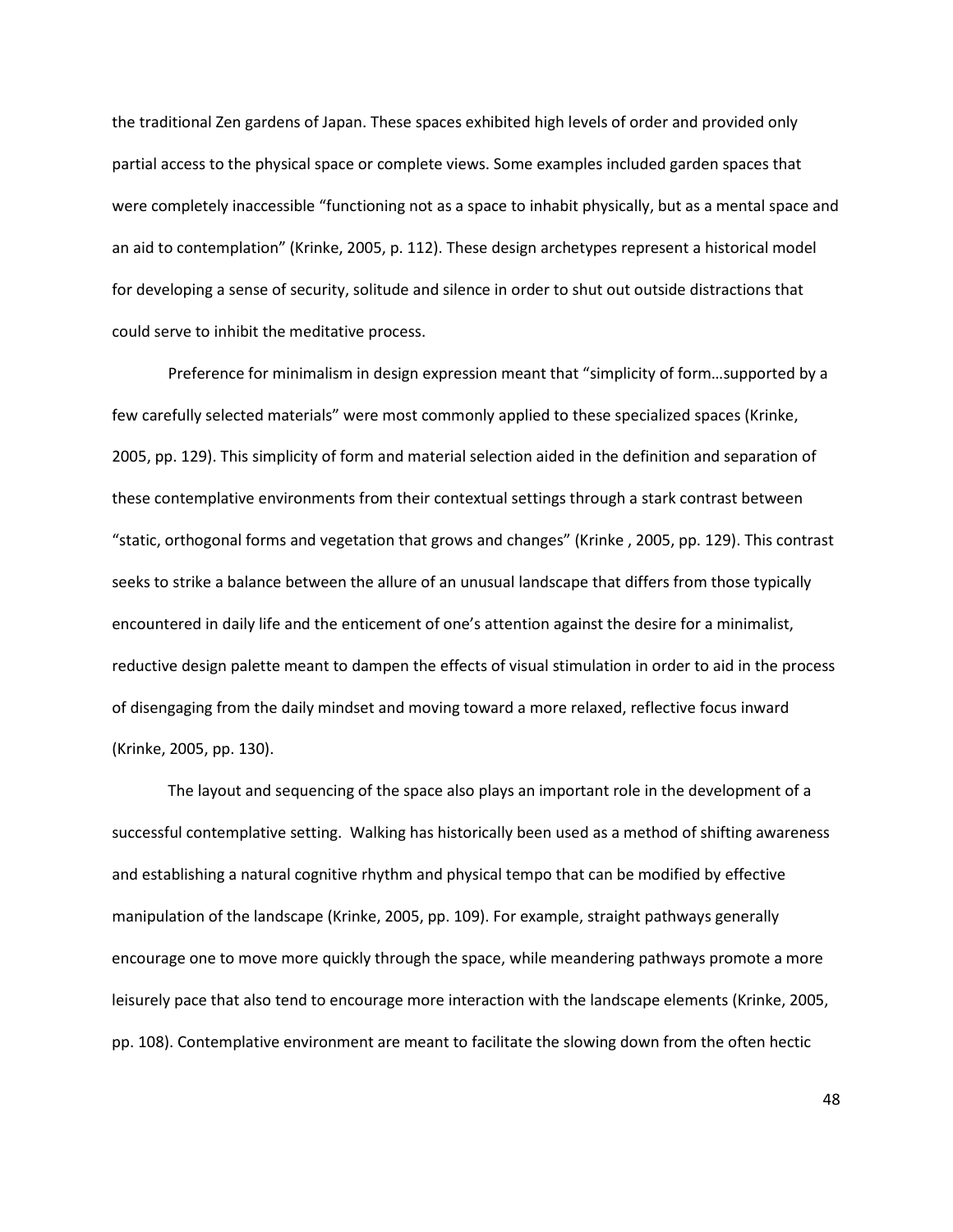pace of everyday life in order to allow the mind to wander or to focus more clearly on one's thoughts; this can be further influenced as the placement of seating as a gestural form that implies how a space is to be used (Krinke, 2005, pp. 131). The amount and placement of seating elements determines the choreography and sequencing of a space by simply defining the places where people may stop and rest. Seating and other stopping or slowing points in the landscape can be considered punctuation marks within the environment that will require extra attention to views, materials, form and pattern, sense of enclosure, sense of isolation, and feelings of security.

## *Summary*

Contemplative environments, as opposed to the traditional restorative environments, mainly serve to foster inward focus to aid in the process of disengaging from the everyday mindset to move toward one that encourages reflection and meditation. This is often done by reducing outer stimulation by enclosing areas, using a minimalistic design vernacular, and proper sequencing of spaces. These strategies to dampen outer stimuli to increase the inner focus result in highly simplified material and form palettes, low intensity and highly congruent massings of vegetation, geometric or gently curving lines, physically inaccessible spaces, and spaces designed to control the circulation and experience throughout the environment (Krinke, 2005). A successful contemplative environment emphasizes a connection with one's self and one's innermost thoughts.

## **Benefits of Restorative and Contemplative Environments**

Historically, research on the restorative capabilities of environments has either emphasized the reduction of stress or the recovery of the ability to focus one's attention (Kaplan, 1995). Ulrich's studies in the role of restorative environments in the reduction of stress showed that contact with nature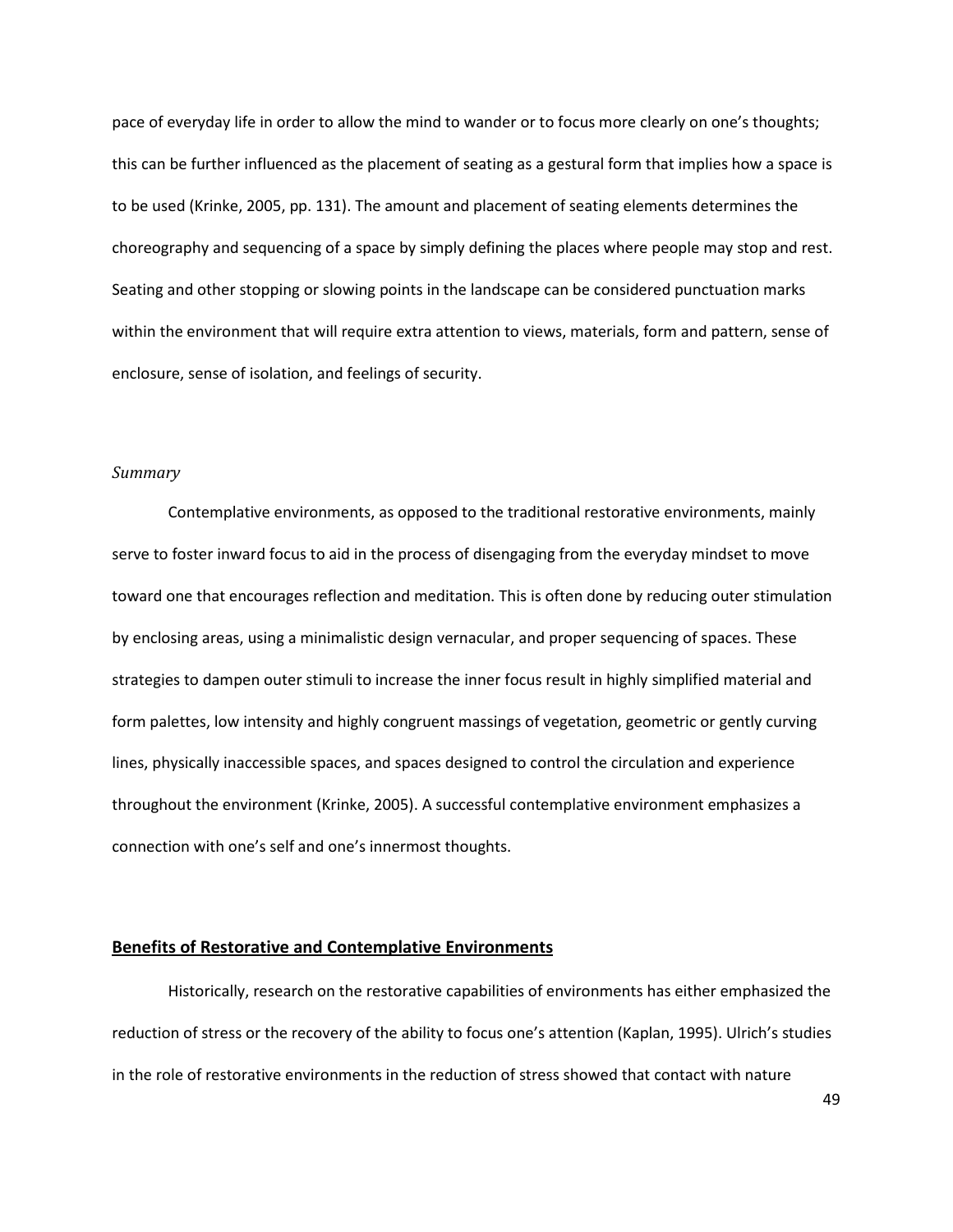produced faster and greater recovery from stress as evidenced by less muscle tension, lower blood pressure, and increased feelings of well-being in human test subjects (Ulrich, 1993). Berto's (2005) work showed that attentional capacity can be restored through exposure as well. Contemplative environments demonstrate many of the same benefits (Krinke, 2005). Several studies have shown that exposure to restorative environments improved performance on directed attention tasks after exposure to stress and fatigue (Hartig , 1991, p. 20; Ulrich, 1993). This could easily translate into improved student academic performance, which could also consequently have a positive effect on the individual's feelings of competency and engagement. By actively seeking to aid in the recovery of stress and direct attention fatigue, exposure to natural restorative and contemplative environments is not only useful in stress mitigation; it can also be used as a source of creative inspiration, spiritual renewal, innovative thinking, and a preventative measure against stress-related fatigue and its negative effects.

The benefits extend beyond those users who are experiencing fatigue. Ulrich's studies in Sweden found that exposure to everyday natural scenes produced more positive emotional states in *unstressed* university students. Research in cognitive science has shown that a subject's emotional state significantly affects "all aspects of thinking, including performance on both higher and lower-order tasks" (Ulrich, 1993, p. 112). Further connections can be made between creativity and brain health and activity. "Higher-order cognitive functioning involves integrating diverse material or associating in a flexible way previously unrelated information or concepts. Higher-order functioning is required for forming remote associations and for creative problem solving" (Ulrich, 1993, p. 110). One theory holds that "effective associational functioning is widely considered to have a central role in creativity" (Ulrich, 1993, p. 110), meaning that one essential element of creativity is combining seemingly disparate, unrelated elements in new and novel ways (Ulrich, 1993).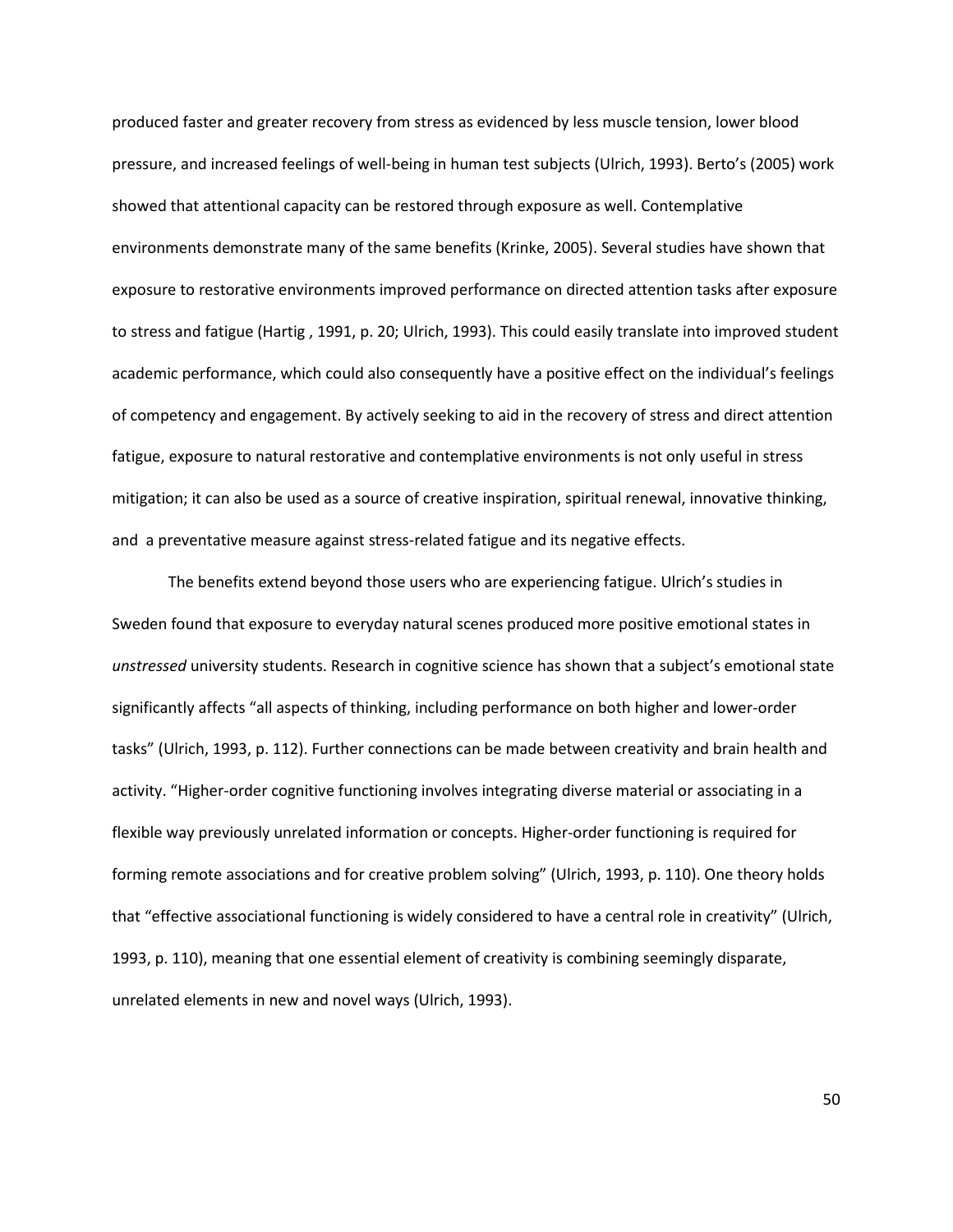Therefore, based on Ulrich's findings, he concludes that "because natural settings have been found to elicit positive emotional state, exposure to such environments may facilitate creative problem solving or high-order cognitive functioning via their ability to alter one's emotional state" (Ulrich, 1993, p. 112). An individual's positive or negative emotional state can have a significant influence on performance and have shown to reliably influence memory recall and the process of creative problem solving (Ulrich, 1993, p. 112), both of which are instrumental in the academic success of university students. Additionally, positive emotional states are key in "cuing the retrieval of much larger amounts of better-connected information. Positive feelings in contrast to negative feelings facilitate remote associations, integration, perception of related among different material, and creativity" (Ulrich, 1993, p. 112). Therefore, by integrating environments that create and promote these positive emotional states into a campus design, university students and faculty will be able to benefit from the positive effects on their emotional, physical, and mental health that have been linked with exposure to these types of environments.

In addition to the physical and spatial characteristics of restorative or contemplative environments, the amount of time spent in these settings is crucial to their primary restorative function (Krinke, 2005). One theory posed by the Kaplans (1995) reveals four separate levels of restorative development, in increasing increments of time required: clearing the head, recovery of directed attention, recovery of cognitive quiet, reflections of one's life (Krinke, 2005, p. 136). Therefore, if the last level of restorative development is desired, the spaces must be designed in a way that either entices a user to stay and explore, moves the user through the site in a slower fashion, or is long enough to allow for the full amount of time and leads to a place that is desirable for a user to go.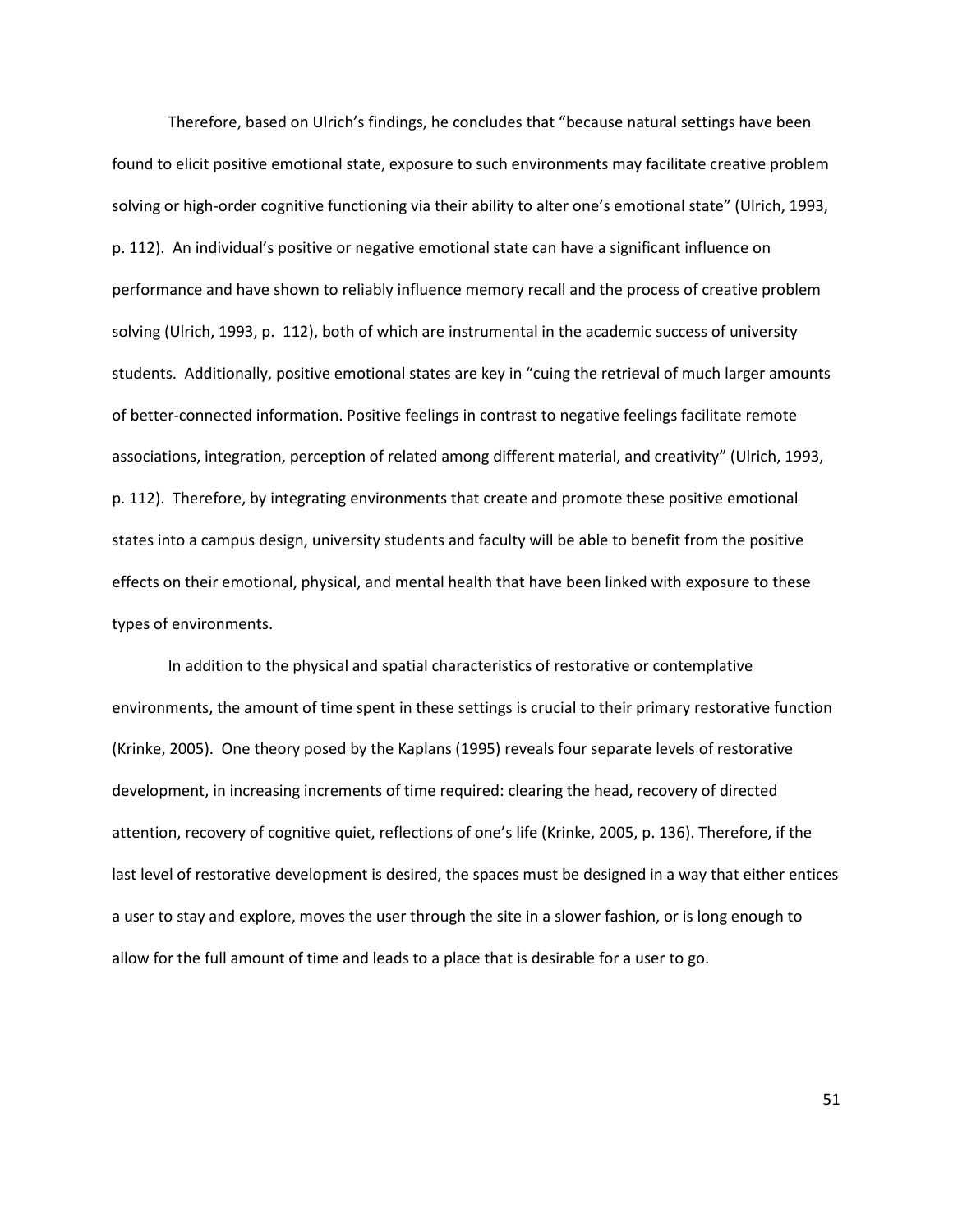## **Playful Environments**

An effective method for inducing positive effects on creativity is to introduce the element of play in the environment. But one must be careful when using the term 'play' as it comes with its own specific set of preconceived connotations that could lead to misinterpretations of the concepts regarding its use in design. Here, *play* is both a physical and mental construct and refers to activities or behaviors which are "to some significant degree playful" (Dansky, 1999, p. 343). And *playfulness* is used to describe the quality of an element or activity that encourages actions or behaviors that are "intrinsically motivated and self-directed, that they are relatively free from externally imposed rules or constraints, and that the link between means and ends is loose and flexible. In addition to this relative sense of freedom from stimulus or task constraints, playful activity also tends to involve positive affective states such as pleasure, joy, excitement, or fun" (Dansky, 1999, p. 393).

"[Play] allows us to take creative risks that we need to take… Playfulness helps us to get better creative solutions. Helps us do our jobs better, and helps us feel better when we do them" (T. Brown, 2008). It helps people project into an experience without the risk of real-world consequences (T. Brown, 2008; Hendricks, 2001; L'Abate, 2009). Play is associated with higher levels of "flexibility and the ability to produce ideas and behavior sequences that are both novel and adaptive" (Dansky, 1999, p. 393). And often, "the kinds of behaviors and psychological processes that [are] described as playful are frequently creative in and of themselves" (Dansky, 1999, p. 393). Playfulness also promotes curiosity and an explorative attitude toward new ideas, scenarios, and possibilities. This willingness to explore new ideas is critical to the creative process, as adults tend to "self-edit", or prematurely evaluate (Dowd, 1989), their mental processes as a means of efficiency, often at the expense of considering novel or seeming far-fetched solutions (T. Brown, 2008). However, these types of novel solutions are what lead to innovations that break through archetypal paradigmatic frameworks which are often considered the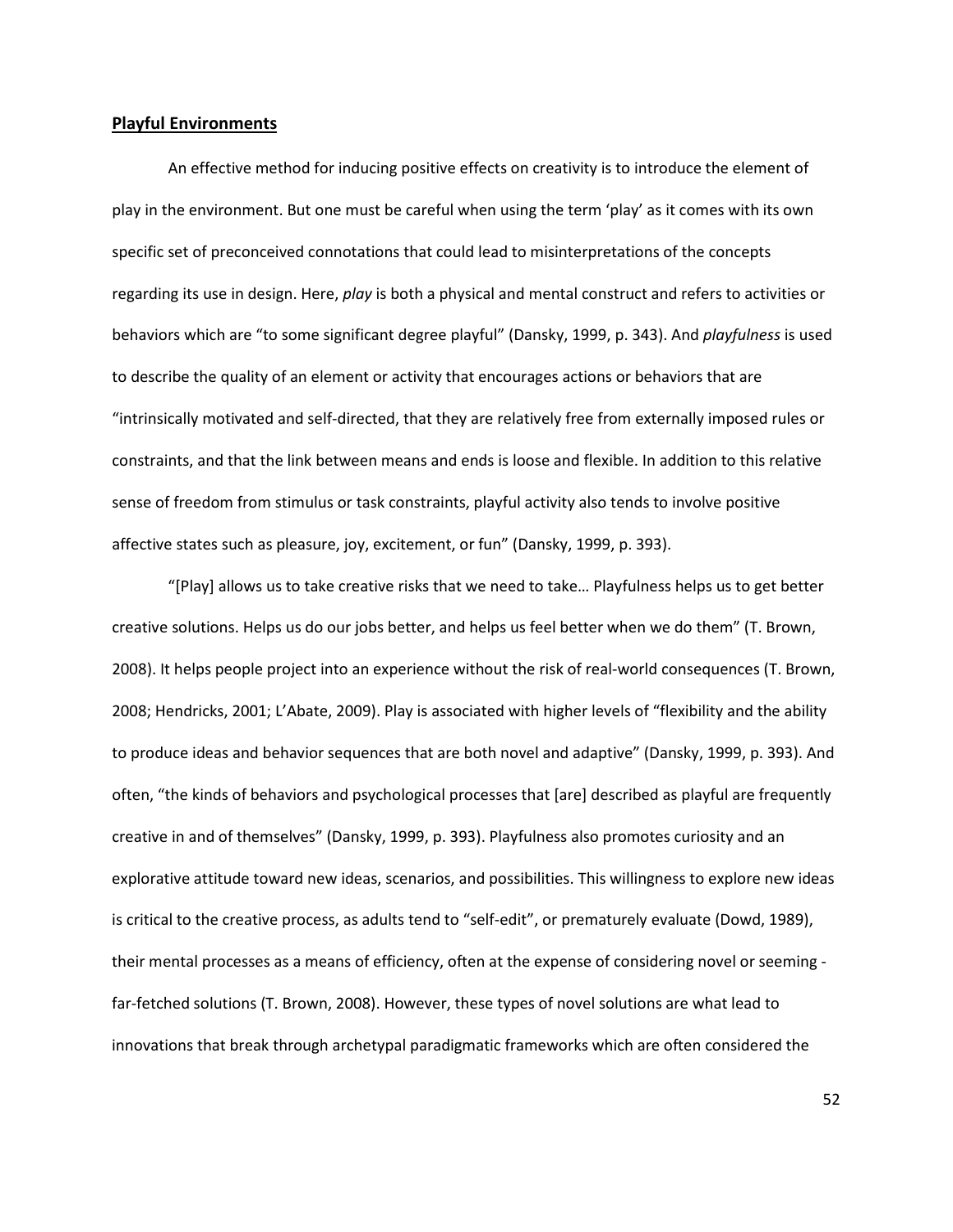height of creativity. It is for this reason that playfulness is considered to be most critical during the divergent modes and ideation (T. Brown, 2008), though it is also important throughout the entire process.

It is generally assumed that physical and psychological environmental conditions have a significant effect on the amount of playfulness an individual feels comfortable engaging in and expressing. Playful environments encourage playful behavior in its occupants in many ways. But the most important element of a playful space is to provide a permissive environment in which people feel free from judgment, paradigmatic conventions, rules, and societal norms (Wallach & Kogan, 1965; Runco, 2007; Dansky, 1999; T. Brown, 2008). Permissive environments are critical to the creative process, especially for tasks requiring divergent and original thinking (Wallach & Kogan, 1965; Runco, 2007; Dansky, 1999; T. Brown, 2008).

### *Designing for Play*

Typical design for work and study spaces generally isolates the individual to improve focus by eliminating distractions. For example, the cubicle gives a person their own space, a defined territory, and a small sense of control, but provides little in the ways of creative stimulation or connection to others. It is mainly there to insulate the worker from outside interference and distractions from their work. This isolation can be good for some, but detrimental to others, especially after long periods of exposure to such conditions (Kaplan, 1993).

The inherent issue related to the application of restorative play environments is the wide diversity within the genre of work and study environments. Each space is unique and presents its own challenges and opportunities while requiring its own unique design intervention. Additionally, there is a severe lack of literature available on the design of playscapes that specifically address the unique needs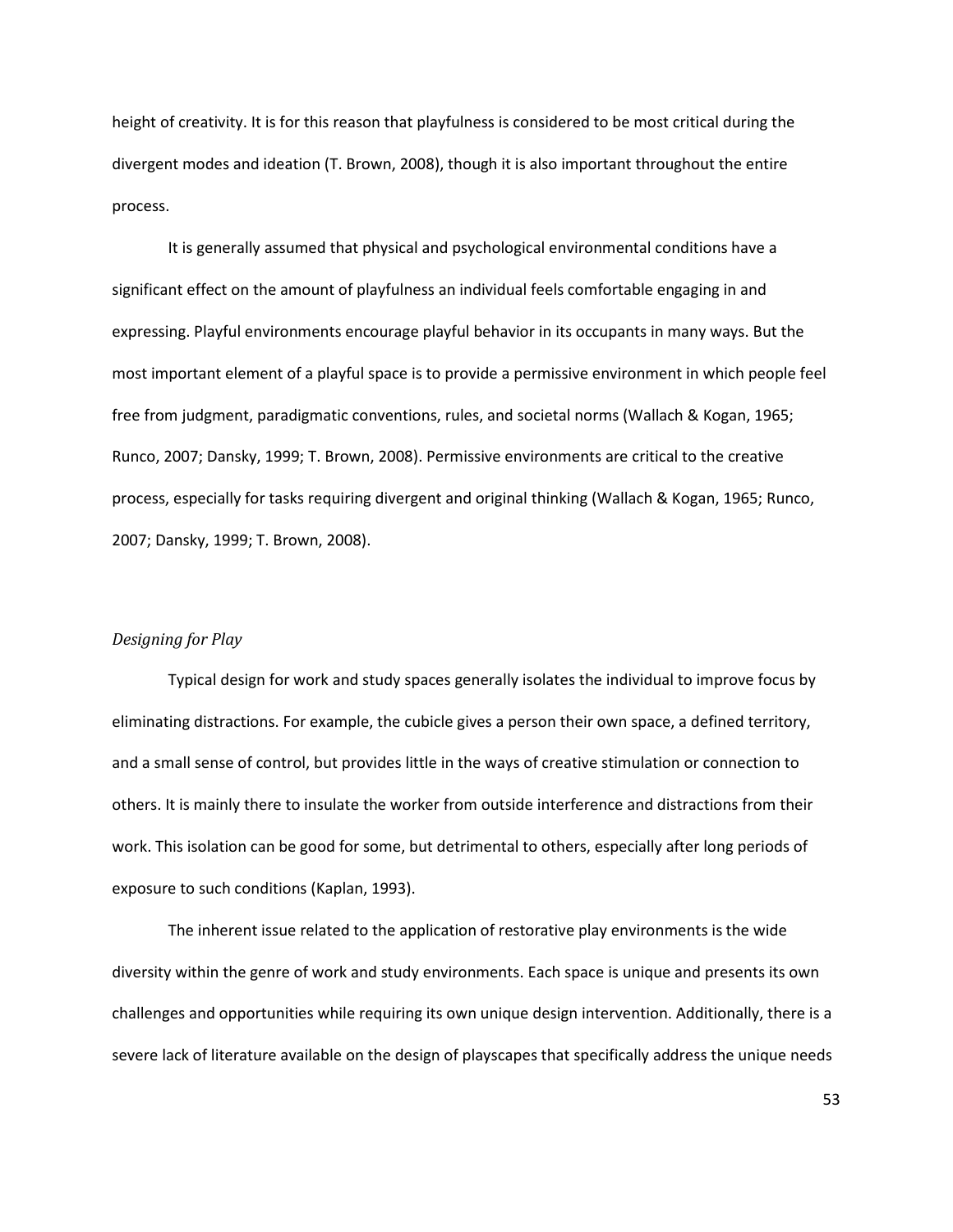of an adult user group. However, some general assumptions can be made through observations of successful precedents of other playful environments.

Light-heartedness or a joking/humorous spirit is another essential component of a successful design. It is important that the landscape gives the participant permission to take things less seriously. It creates a far less restrictive environment that promotes the freedom necessary for creative risk-taking. This concept is especially integral to the successful functioning of a playful creative environment. "Humor has been used by approaches to psychotherapy as a distancing technique—distancing from our problems and from our tendency to take ourselves too seriously. Humor can also foster creativity in that it can help us distance from an over-involvement in our rules of life, our ways of making sense of the world, and our automatic assumptions. Humor can help us to see the ambiguity in many situations and avoid a premature cognitive closure" (Dowd, 1989, p. 240).

One of the most essential elements of a successful design is openness. There needs to be room for personal interpretation of the space and personalization for a diversity of users. One way to accomplish this is through creating spaces that are flexible. The environment must also lend itself to a multitude of affordances, or uses (Hendricks, 2001). Another way to accomplish flexibility and openness is through the utilization of un-programmed space. Spaces that people can manipulate and recreate for themselves according to their imaginations are essential (Csikszentmihalyi, 1996). The space must be designed to respond to the unpredictable nature of play. "The conceptual structures of play, and by extension its physical structures, are continuously generating and degenerating and peculiar to the particular and perishable rules, circumstances and impulses of the participants (Claydon, 2003). It is therefore necessary for the site to maintain some element of neutrality and flexible since, inherently, "play will always undermine the imposition of a rigid and canonical order" (Claydon, 2003, p. 29). Additionally, spaces that look "un-designed" do not give specific clues as to a prescribed behavior or set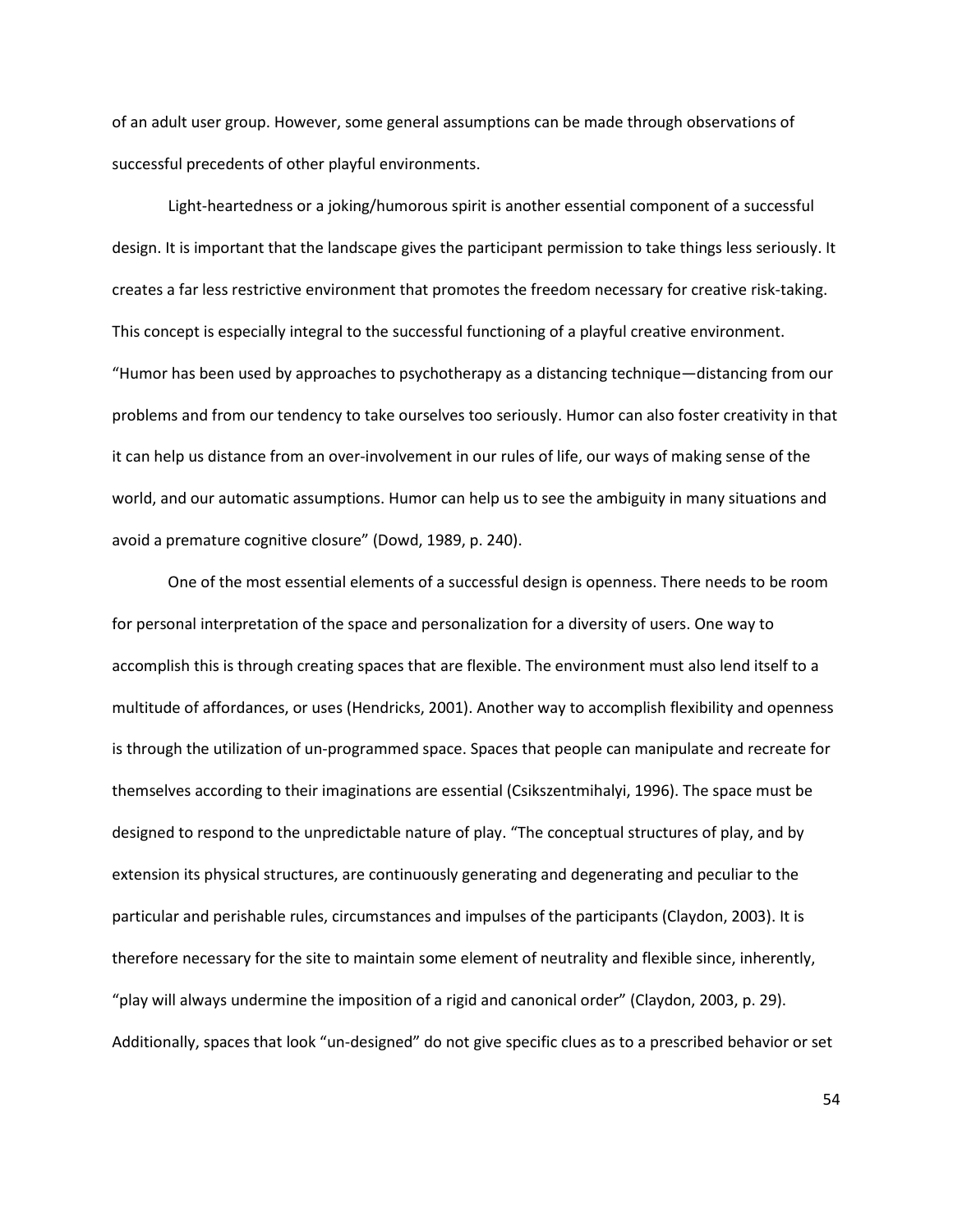of rules to adhere to within the site, and are therefore helpful in creating an environment that encourages unstructured play (Hendricks, 2001). It abandons the airs of fussiness that can hinder explorative creativity.

Spaces that allow for chance encounters are also highly desirable for the exciting possibilities they bring to participants. They bring the prospect of meeting and interacting with people that one does not know or do not necessarily see during their typical day. These situations provide occasions for novel meetings with people from different backgrounds, interests, ideas, and specialties. "Crosscontamination" of ideas can occur during these meetings where ideas are spread around, free to influence, inform, and generate new concepts.

As adult play design is in its infancy, there is a noticeable vacancy of literature available on the subject of how they are best designed and successful precedent study (Hendricks, 2001). Therefore, it is up to the designer to balance the needs of the user with their best judgments in regard to the design aspects (Hendricks, 2001). Based on the literature available, playful environments and their characteristics are highly variable, but some common characteristics include:

- Freedom from judgment of ideas/ facilitating trust (Wallach & Kogan, 1965; Runco, 2007; Dansky, 1999; T. Brown, 2008)
- Symbols of playfulness and humor in the workplace as reminders of the permissive environment (Dowd, 1989; T. Brown, 2008)
- Flexibility (playfulness in divergent mode, attentive in convergent mode) and ability to move between the states or to be both (Csikszentmihalyi, 1996; Claydon, 2003; Hendricks, 2001)
- Freedom from complete isolation/connection with others (Kaplan, 1993)
- Formally and stylistically, organic, curving lines are often considered to be preferable over straighter, more regular geometric forms (Hendricks, 2001).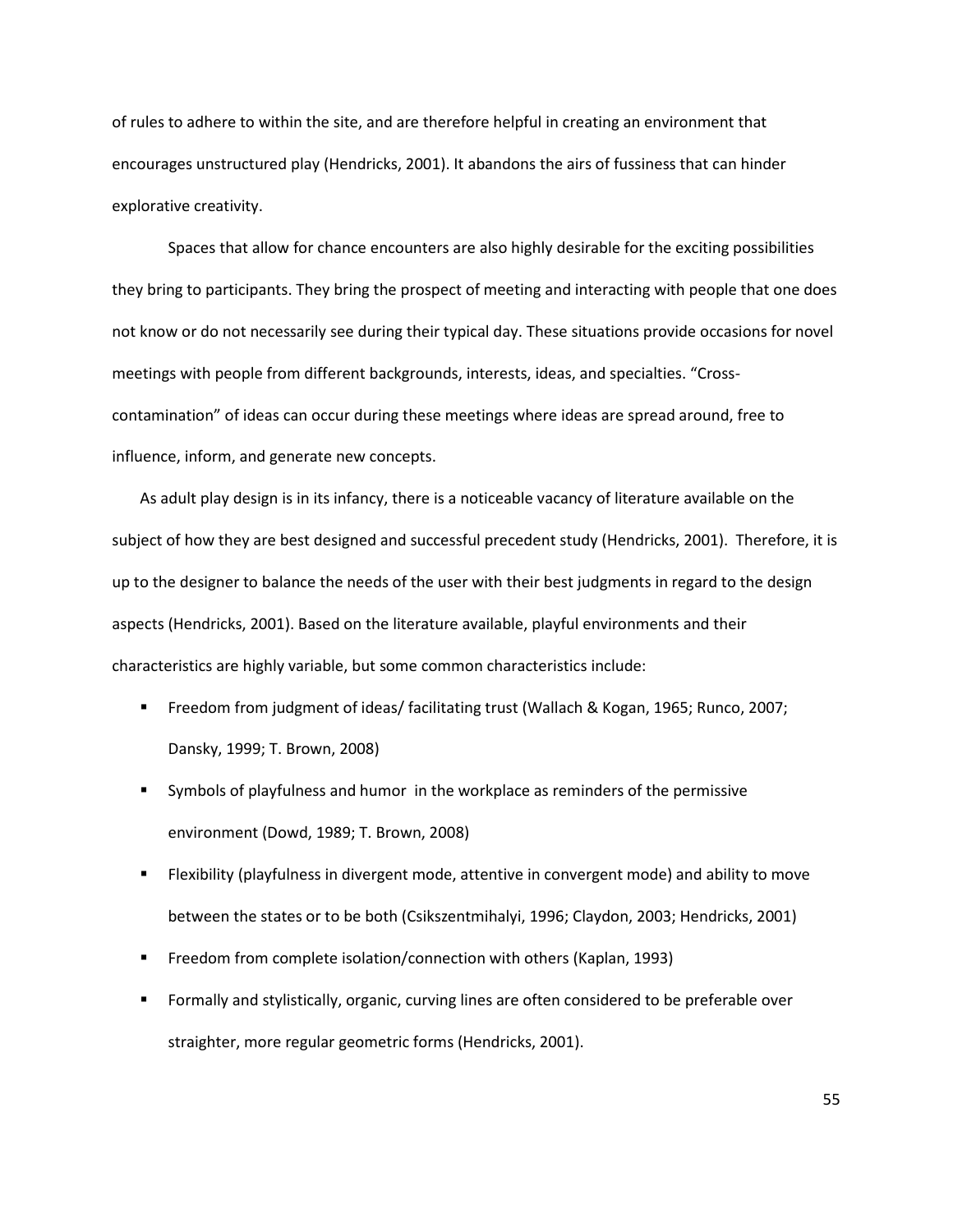## **CONCLUSION: PUTTING IT ALL TOGETHER**

The literature reviewed in this chapter presents research on many different concepts involved in the psychological and physiological processes that are involved in the creative process. However, what is missing in the literature is how all these concepts fit together to suggest specific environmental design criteria that would support the cognitive processes necessary for creativity throughout its various phases. This section correlates the findings of suggested beneficial creative environment conditions with each different stage in the creative process (as defined by Sawyer (2012) as mentioned in previous sections) as they relate to landscape architectural design.

## **Finding the Problem**

There were no specific design criteria directly associated with this particular step in the process. However, as this stage involves divergent thinking techniques to explore and redefine problems, it would most likely benefit from the environmental conditions linked to divergent modes of thinking such as higher degrees of stimulation and interestingness/engagement, and access to peers and other social encounters.

## **Information Gathering**

Having access to diverse and adequate resources is critical to this stage for obvious reasons. Since landscape architecture involves solving problems that are complex and require an understanding of how multiple systems work and interact, it is important that students have access to the various types of knowledge bases that can build their baseline knowledge of these systems and inform their later decisions and application of constraints as well as inspire their conceptual ideas and artistic vision.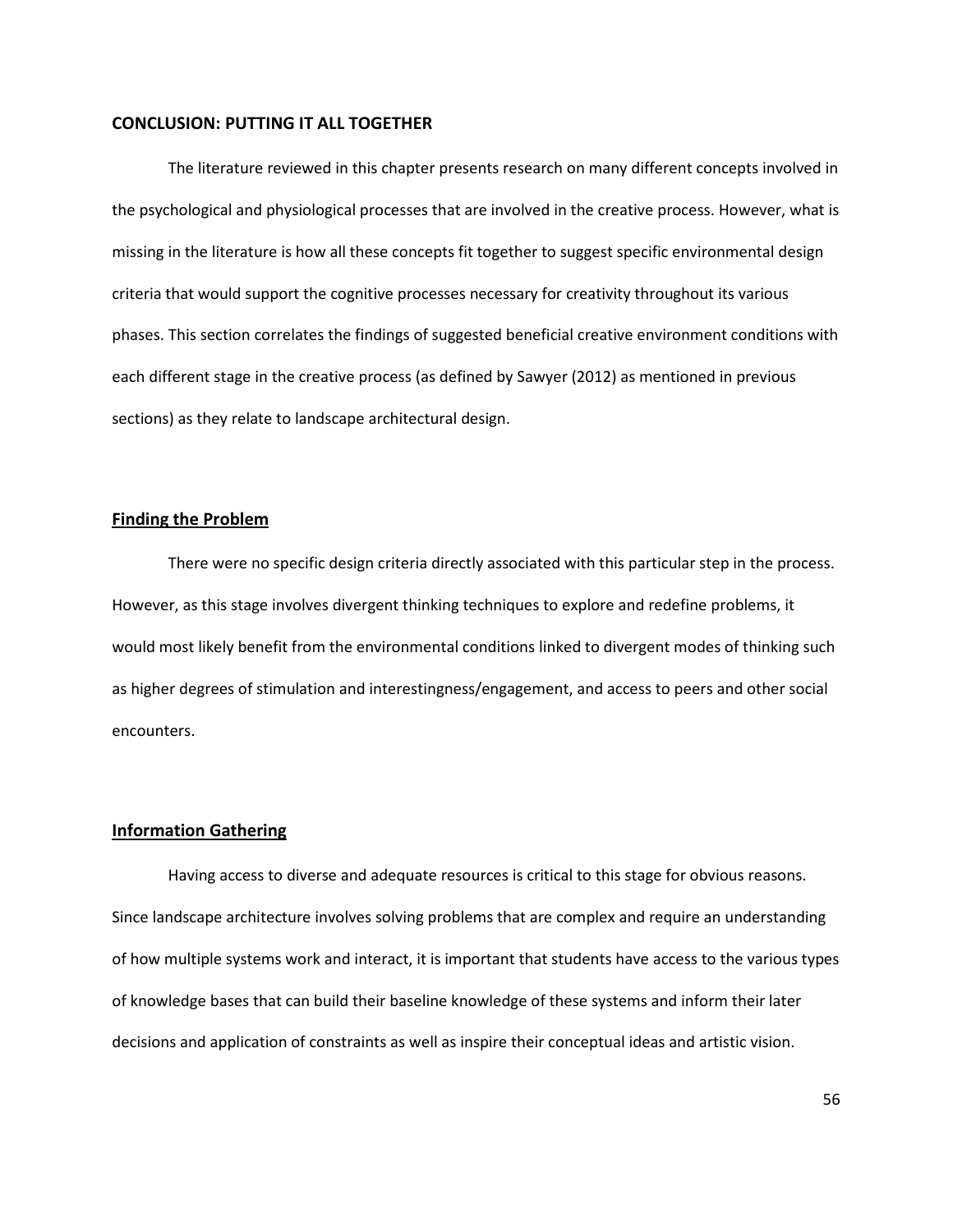Additionally, having access to a social environment could also be beneficial during this stage. A highly social, communicative, collaborative environment fosters the flow of ideas and information between people. The more interaction one has with others, the more opportunities for perspectives and feedback there are to enrich existing ideas or to inspire new ideas, especially if the interaction is between people of different disciplines and domains. During these divergent stages some degree of distraction is allowed or may even be beneficial. Ideally, this means that the space should provide some visual access to natural environments.

## **Incubation**

The most central idea to this particular step is allowing the individual to step away from the given problem and allow their minds to rest and/or focus on something else. This could include being physically removed from their typical environment, experiencing a change in their environment, or even just allowing the mind to wander. Distraction could be quite beneficial during this stage. One particular example of helpful distraction given by Singer (1975) and Epstein (1996) is to have access to windows, particularly with views onto natural environments, to allow the mind to project outwardly and escape its immediate environment and the task at hand.

Creative insights often occur "when individuals experience a state of calm, relaxed openness" (Runco, 2007, p. 348). This indicates the importance of access to contemplative and/or restorative environments, or any other environment that allows and facilitates relaxation during this stage in the creative process. Both restorative and contemplative environments relate to restoring and rejuvenating cognitive functioning which may directly influence creative functioning in both the short and longerterm time frame. Social and playful environments can also be beneficial during this time for access to potentially "inspiring" ideas as well as for the positive affect that has been associated with social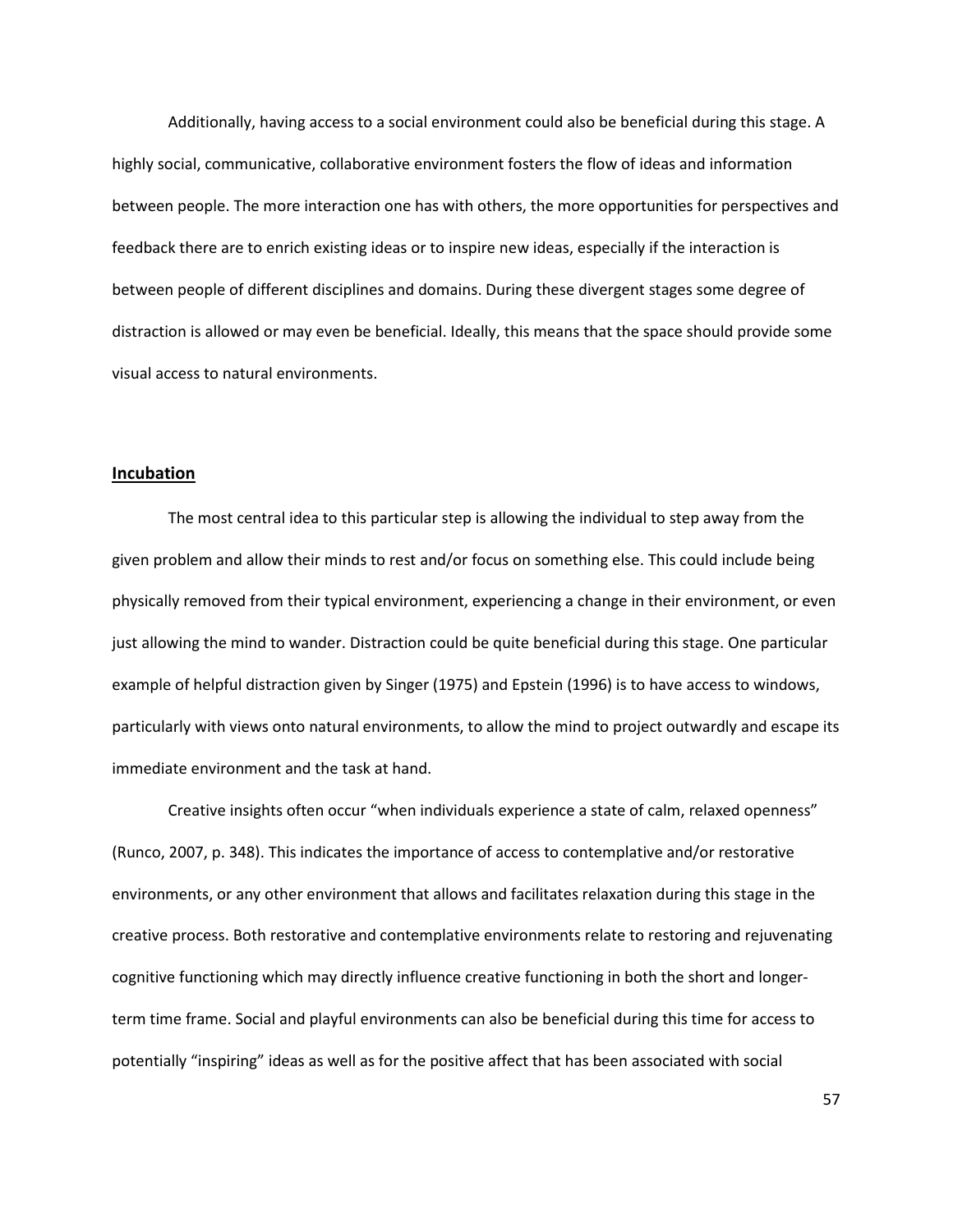interaction and playfulness.

## **Idea Generation**

The most influential beneficial conditions during this stage are the presence of a permissive and/or playful environment with opportunities for sharing ideas and collaborating with others. Having a positive affect is also beneficial during this stage as it broadens attention to enhance wider cue utilization, resulting in making more remote associations and connections. Creative ideas often result from combining existing concepts in unexpected, novel ways. Positive affective states can be elicited and influenced by positive social interaction, playfulness, humor, and engaging in pleasurable activities among other methods. Having a supportive and/or permissive environment is critical at this stage to avoid premature restrictive editing of ideas.

#### **Idea Selection and Development**

This is beginning of the convergent thinking mode where optimal condition preferences may begin to vary more between individuals. Some find that having a regular opportunity to share ideas is helpful. Social interaction fosters the "cross-fertilization" of ideas and may add to wider range of remote associations through accessing others' knowledge and perspectives. This is also the point where access to spaces for solitude as well as distinct areas for social interaction begins to gain in importance as well as strongly defining the separation between the two. Having a neutral or slightly negative) affect has been found to be beneficial during convergent modes. Environmental conditions that aid in focused attention states begin to be become important during this stage, such as reduced environmental stimulation, less social engagement (for some), consistent environmental complexity, and reduced level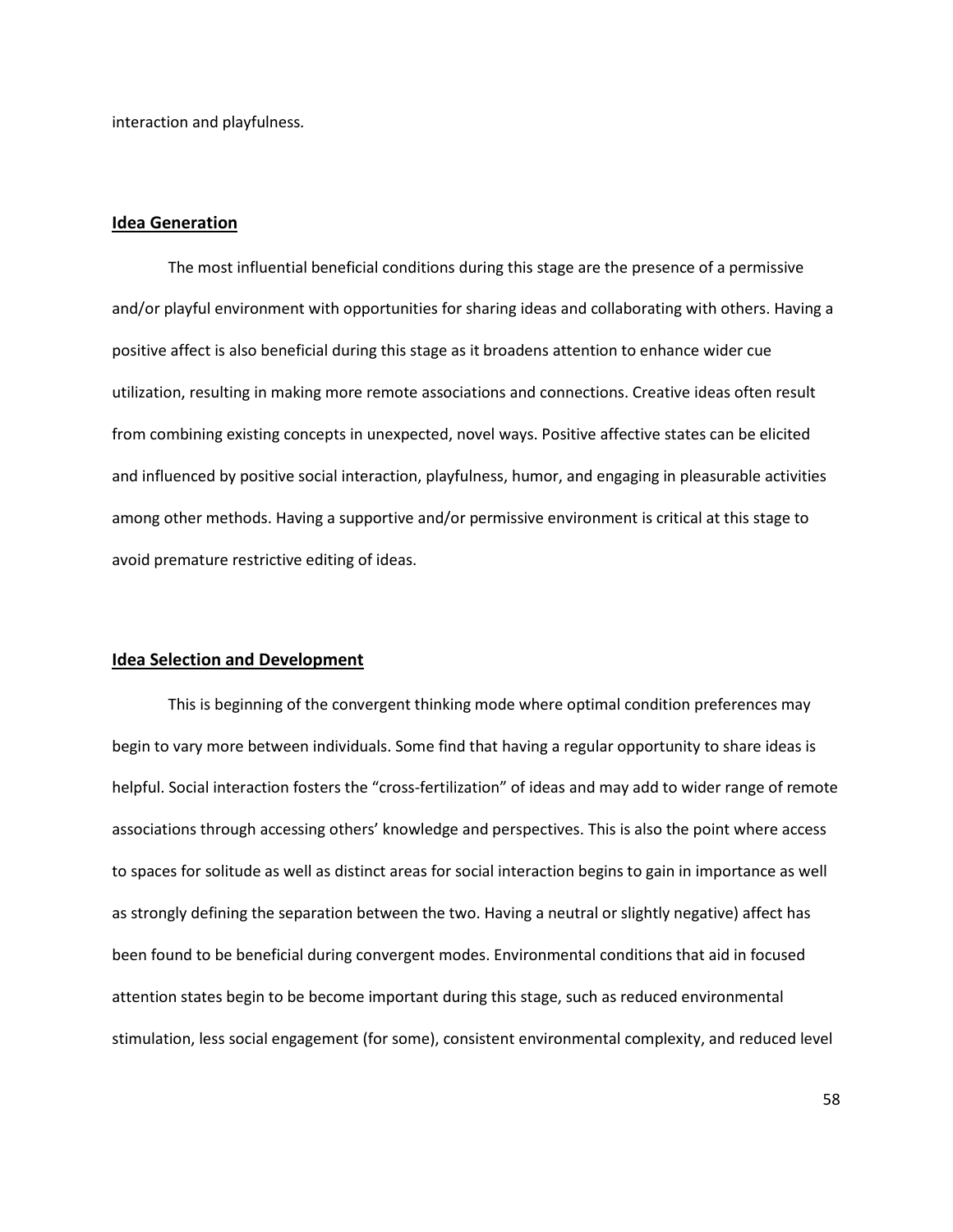of distraction.

## **Communicating the Idea/Production**

During this stage the demand for higher levels of concentration is necessary. As a result, distractions can be more detrimental to creative functioning during this time. Lower degrees of environmental stimulation are better in order to reduce arousal to allow for more focused attention to the task at hand and better performance. As in the previous stage, a neutral or slightly negative affect is beneficial, such as stress or anxiety, perhaps serving as a motivator for students to complete the project. However, too much stress or anxiety can quickly get out of hand and can negatively affect a person's health, performance, and well-being. Therefore, access to restorative environments and social opportunities are necessary to reduce stress and improve affect if begins to become too negative (potentially leading to burnout and other more serious stress-related diseases and side-effects).

# **Multiple-Stage Shared Conditions**

Despite the different environmental needs of the different stages, there are some conditions that are applicable and beneficial throughout all of the stages of the creative process. These include:

- Permissive (playful) environments that provide an atmosphere of security and trust
- **EXP** Access to adequate resources (space, materials, etc.) and knowledge sources (disciplinary and non-disciplinary)
- Physical comfort (temperature, light levels, air quality, etc.)
- Opportunities for collaboration and chance encounters with others (especially with those in related domains and outside disciplines)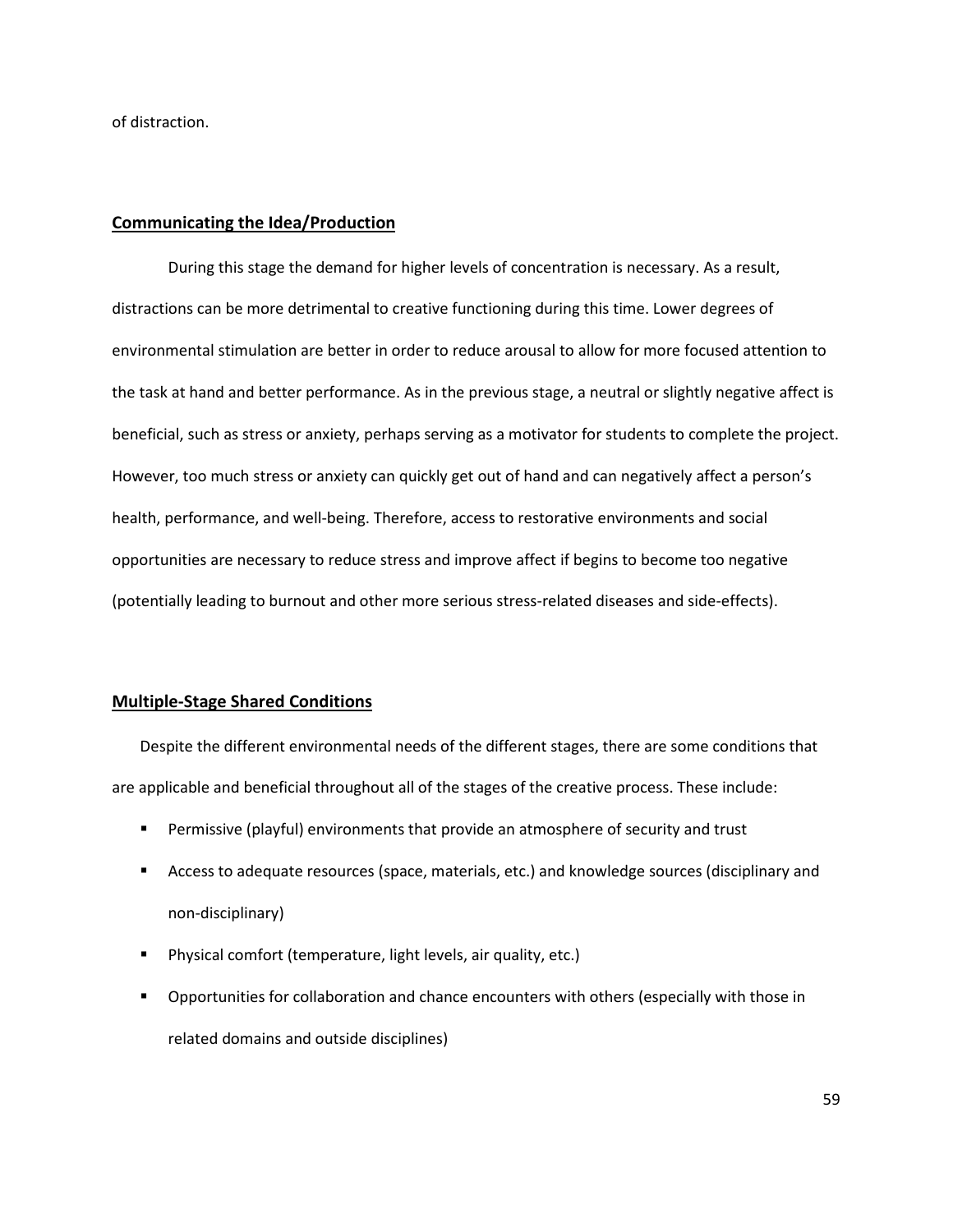- **Easy flow of information and communication with others**
- **EXECLE** Clear distinctions between work and social areas
- Control over one's environment (including flexible/adaptable, multifunctional environments)
- Variety of spaces and facilities for differing preferences and needs
- Consistent range of spatio-temporal complexity within discrete designed spaces to avoid distraction
- Access to restorative and/or contemplative environments to periodically restore attention,

focus, and cognitive functioning/capacity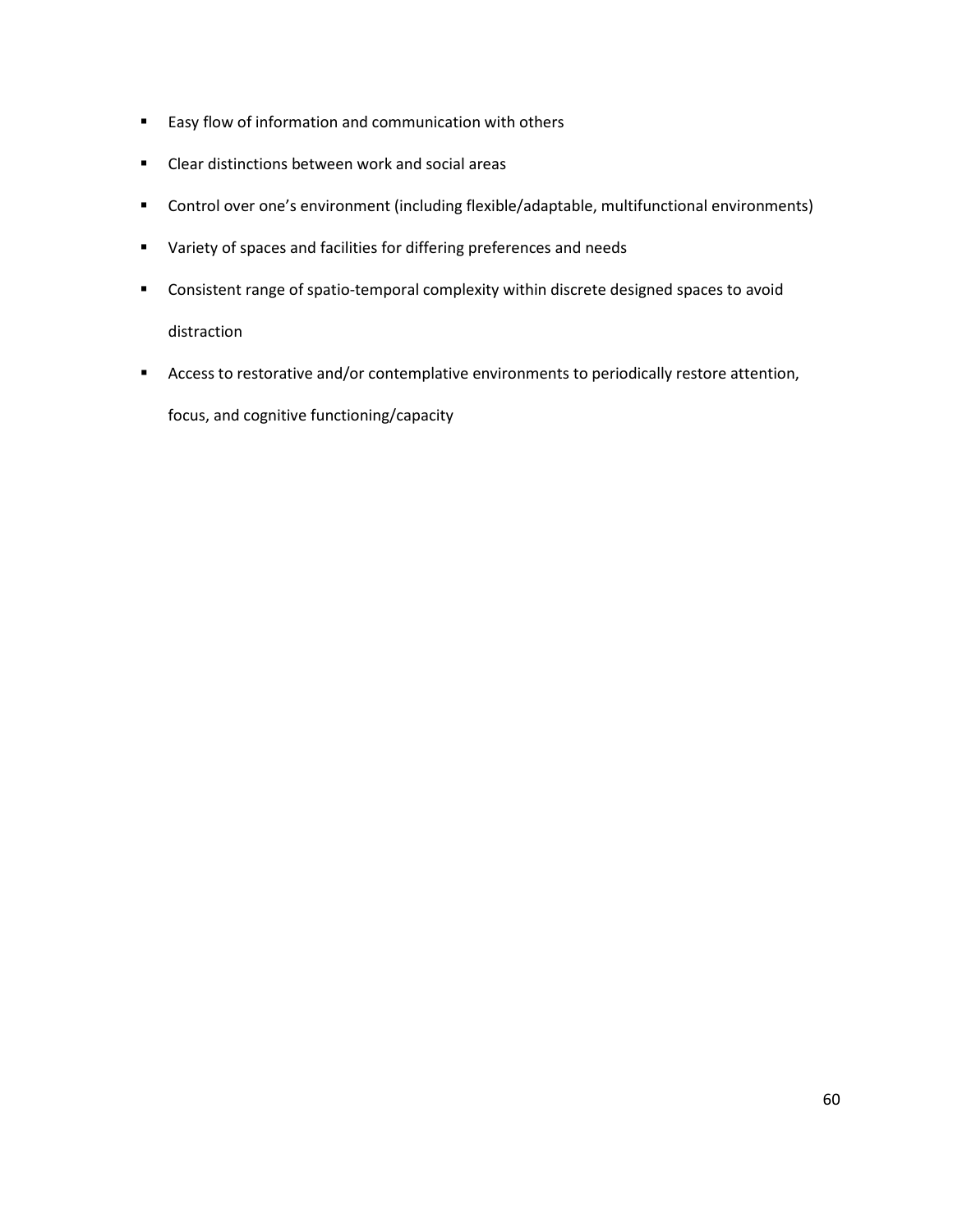# **Chapter III: Methodology**

## **INTRODUCTION**

The methodology of this study was determined by previous research in similar studies and edited to meet time constraints. A large portion of the method for this thesis relies on responses to open-ended survey questions to which students provided feedback regarding their individual needs and preferences for specific environmental conditions with regard to their ability to think and/or work most creatively. In McCoy and Evans' 2002 study on the "Potential Role of the Physical Environment in Fostering Creativity", they found that "untrained college students can apparently assess what setting will appear to either facilitate or inhibit creativity" (p. 421) and that "settings perceived to affect creativity may, in fact, function as perceived (p. 424). This allows for the self-reported preference data to be generally presumed true and effective, and therefore lend itself to a more meaningful comparison to the empirical research findings in the literature review.

The initial methodology determined for this project differs from the final methodology carried out due to some surprising results during preliminary testing of the researcher's research question and hypothesis. These findings were contrary to the initial set of assumptions set by the researcher, mainly that students would largely describe locations within the CAP building as the places they do their creative work. The findings of this preliminary testing caused the researcher to go back and revise the assumptions, research question, survey questions, and overall methodology. The rest of this chapter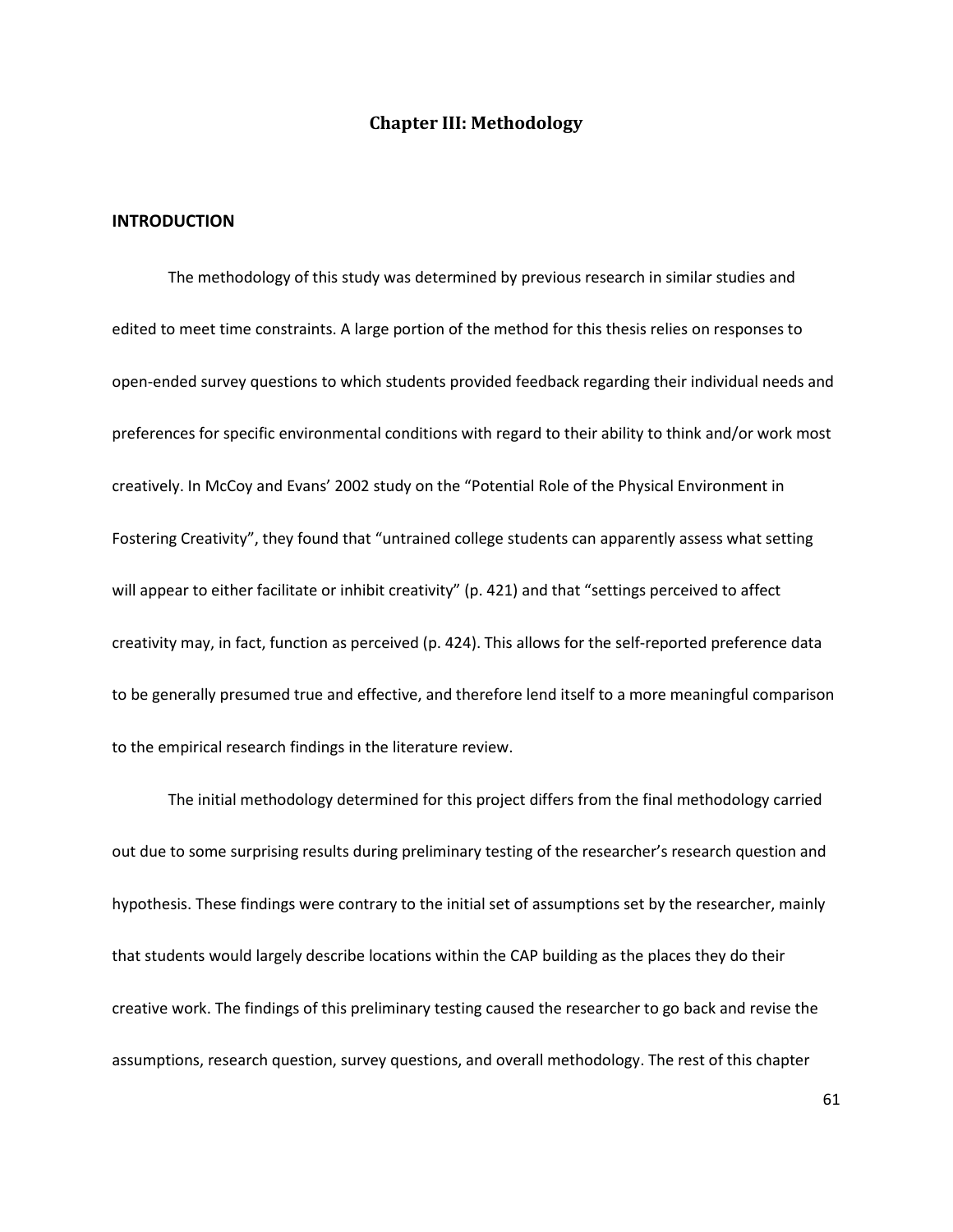outlines the initial methodology attempted and the final procedures followed as a result of the change in thinking.

#### **INITIAL PRELIMINARY METHOD**

The planned method was to survey randomly selected landscape architecture students and ask "where do you do your best creative work in the CAP building?" The spaces identified by the students would be analyzed for significant/contributing environmental factors. The findings from this analysis would then be compared to the findings from the review of literature on the effects of the environment on creativity. From this comparison, design principles would be abstracted from the confirmatory results and explanations would be posited for the conflicting results. The design principles would then be applied to a prototype design for a productive creative space within the CAP building. Randomly selected landscape architecture students would be surveyed for preference to confirm adequate application of design principles in the prototype design. Before this method was carried out, the researcher/author carried out an informal preliminary testing of her hypothesis.

A convenience sample resulted in the selection of five landscape architecture students who were in their second or third year of the graduate program. They were surveyed between class times in their studio environment. One was an international student from China and other four were from Indiana. They were asked:

1. Where/when do you do your most creative thinking and/or work?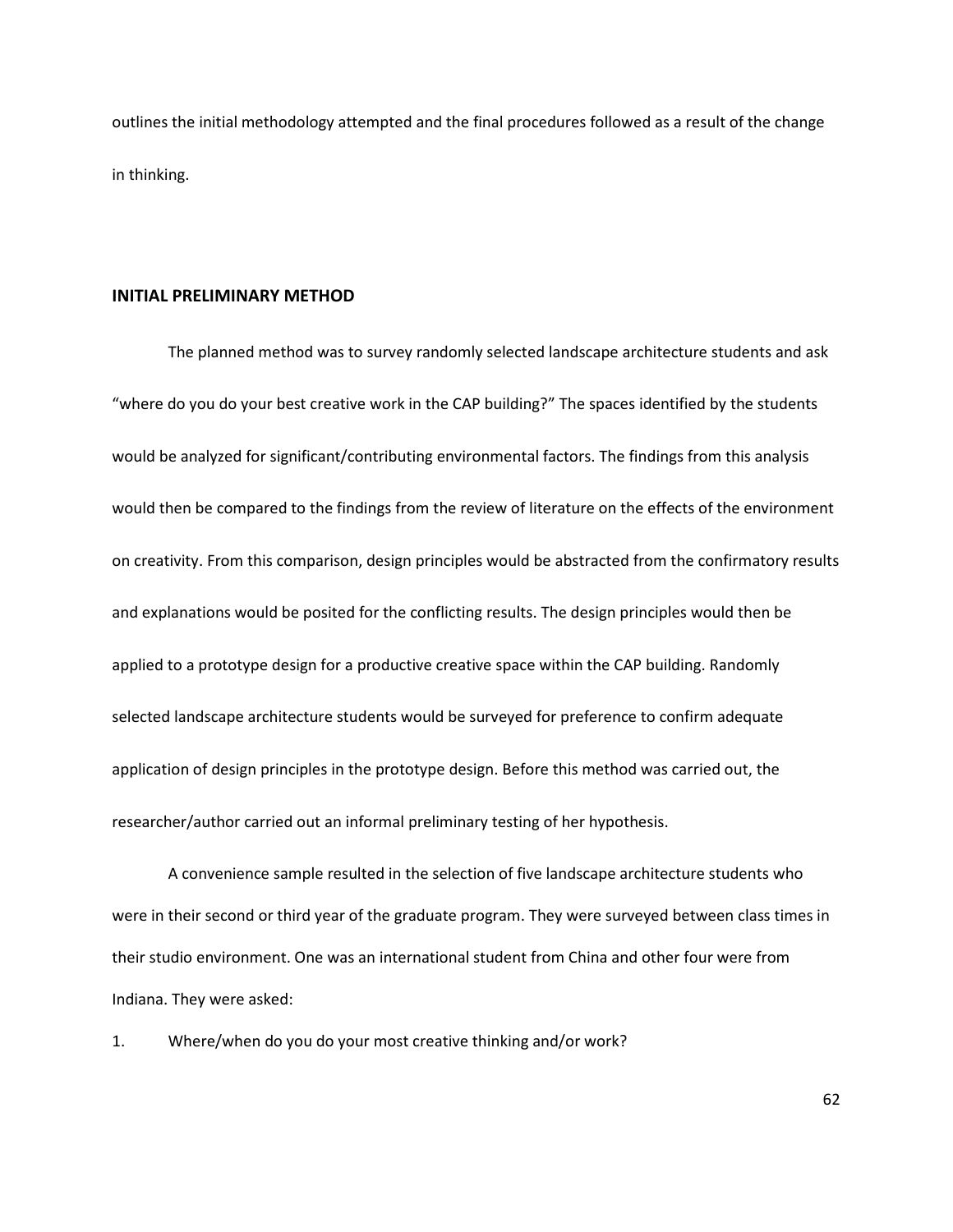- 2. Where do you go in CAP to creatively think and/or work?
- 3. If not in CAP, why not? What are the beneficial and/or detrimental characteristics of the spaces?

The initial hypotheses for the survey findings were:

- 1. Students would largely report locations in or near the CAP building in order to have access to their materials/supplies and peers.
- 2. Students would also report some locations that are isolated and largely (psychologically and/or physically) removed from CAP, but mainly as a secondary preference after the studio environment.
- 3. Students would identify beneficial locations in or near the CAP building that: are removed from but have views onto active areas; allow quick access to own tools and materials; display prospect/refuge opportunities; provide nooks, or smaller discrete areas within larger contexts; provide a greater control of external environmental noise; has some element(s) of nature present or direct views onto natural environments.

The findings from this informal survey produced unexpected results. The participants' answers were not location-specific but consisted mainly of preferred and detrimental environmental features and conditions. These findings contrasted the researcher's initial ideas about how students perceive and select their environments and how they would report their preferences in the survey. The research question and survey were then altered to focus more on directly on the preferred and detrimental environmental characteristics and qualities rather than specific locations. The following sections describe the revised methodology from this slightly different perspective on the topic.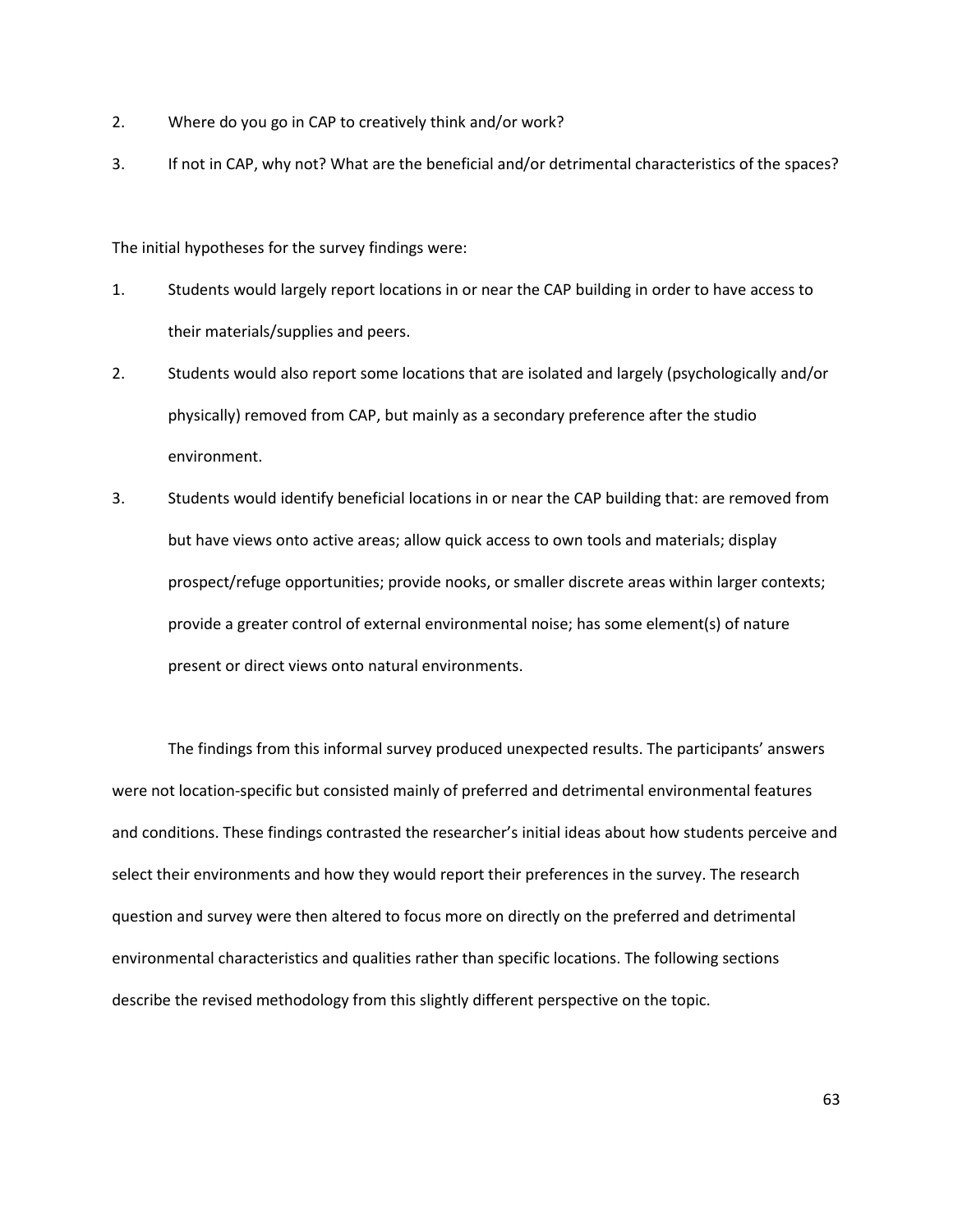## **PARTICIPANTS AND REVISED PROCEDURES**

Graduate and undergraduate landscape architecture students at Ball State University's College of Architecture and Planning (*n* = 42 ) were asked during studio class time to participate in a short online questionnaire. Permission had been obtained from the studio instructors. Studio class time was chosen for convenience and to ensure that students were not asked to participate in the questionnaire more than once. Participation was voluntary and there was no compensation or reward for participating and there was no penalty for not participating. Those students who chose not to participate were given the option to completely abstain from the process or could simply write anything in the spaces provided so as not to be singled out for not participating.

The survey was administered by the researcher in four studios: three undergraduate and one graduate. A small number of participants were international students, most from China. A vast majority of the non-international students were Caucasian and between the ages of 18 and 28 (this information was not collected, just an observation by the researcher).

Students were given 15-20 minutes in class to complete the online questionnaire. If students did not have access to a computer, hard copies were provided. Sixteen students completed the survey online, twenty-six responded via hard copy. The participants received a questionnaire that first asked the student to think back to a time, or times, when they did their most creative thinking and/or work. The instructions encouraged the participant to: "Take a moment and think about the place(s) where this creative thinking/working took place. Close your eyes if it helps, and envision the sights, smells, sounds, and activities that were going on around you." This set-up sequence was derived from the questionnaire in Korpela et. al's (2001) study of restorative experience and self regulation in favorite places.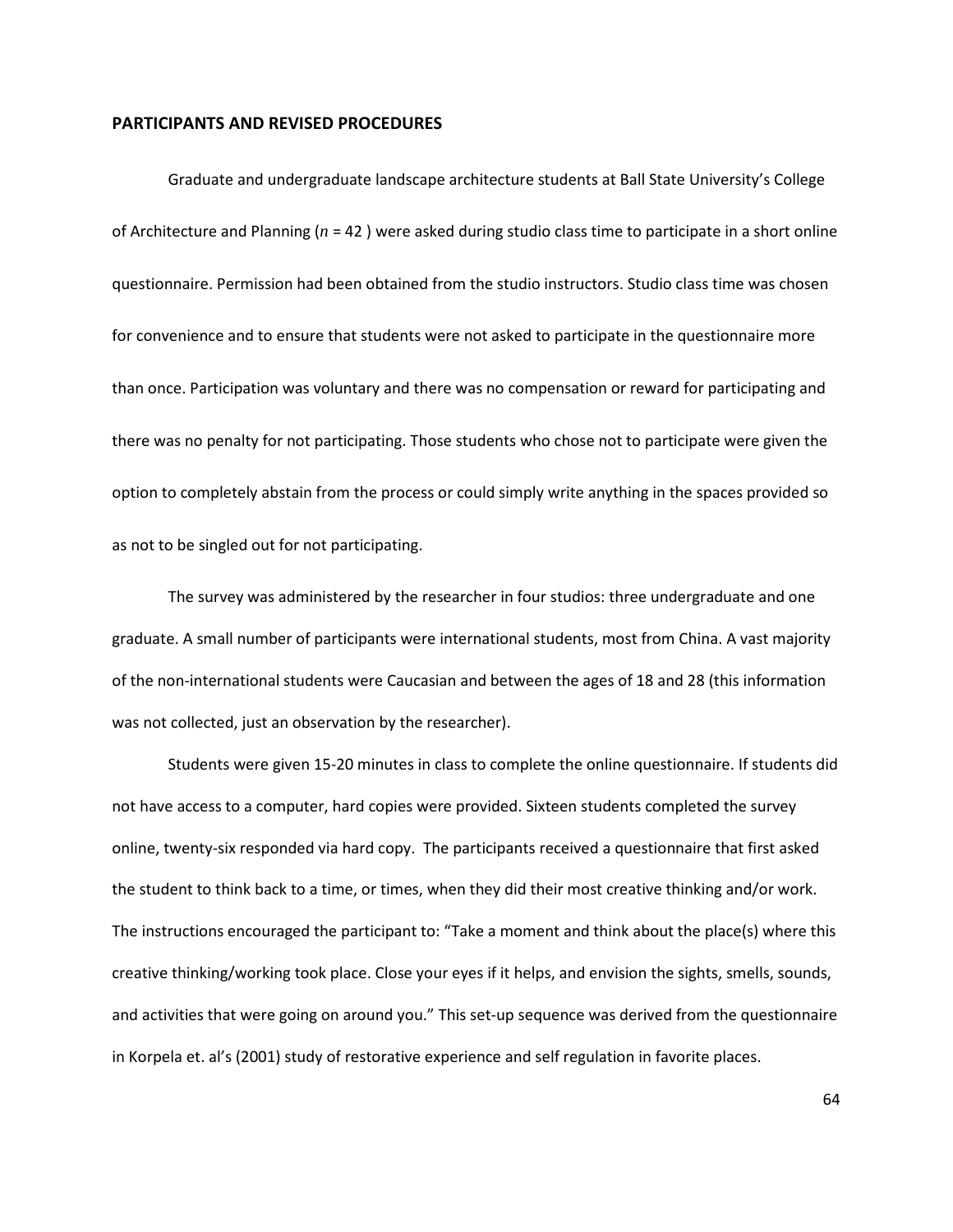The participants were then asked to keep the images and other qualities of that environment in mind while completing the rest of the questionnaire. The entirety of the questionnaire comprised of three open-ended questions:

- 1. Describe in as much detail as possible the environment(s) where you do your most creative thinking or work. (It does not have to be a set physical place. For example, it can be while you are engaging in some particular activity, or just during a certain time of day, etc.).
- 2. Describe in as much detail as possible the specific qualities of the environment(s) and any other conditions that you consider helpful or necessary for your creative process.
- 3. Describe in detail the environments, environmental qualities, and any other conditions that you consider to be harmful or that negatively affect your creative process.

For analytic purposes, each response was placed into a matrix and similar responses were grouped and counted by the researcher. The overall structure for categorizing groups of similar responses was developed on a post hoc basis, determined by the responses gathered. The responses and organizational categories were then compared to the existing body of research on creativity and workplace preferences. Each organizational category is described more in-depth in the following chapter on results and findings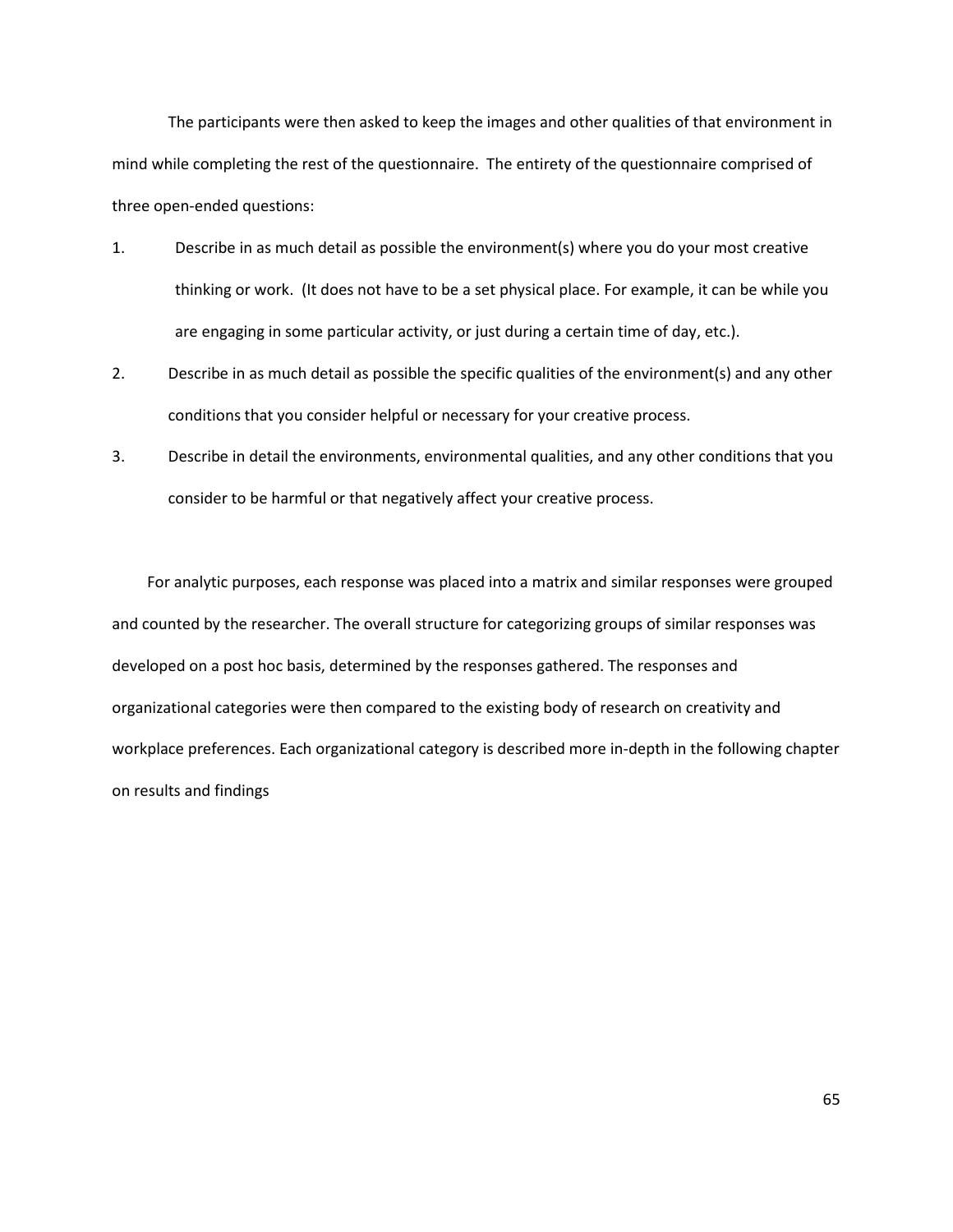# **Chapter IV: Results**

## **PRELIMINARY SURVEY FINDINGS**

This initial survey was informally administered for the sole purpose of checking the researcher's assumptions and research design. Out of all five students surveyed, none preferred to work within the CAP building, and furthermore, considered CAP to be harmful to their creative process and/or work. This was due to multiple reasons. The most common reasons cited were (1) other people socializing and being noisy in areas they considered dedicated to work, (2) too many general disruptions and distractions, and (3) people (professors and other students) can find them there and interrupt their work. Other reasons included uncomfortable furniture, bad smells at meal times, uncomfortable temperatures, poor lighting, insufficient working space," no pets", insufficient secure storage for expensive materials and books, "people wanting to borrow supplies", and being too crowded.

Beneficial locations identified were mainly residential environments, followed by library and coffee shops. Responses are largely non-location-specific, relying instead on describing environmental qualities. All respondents listed quiet, physical comfort, and being able to change their environment as beneficial qualities. Four of the five respondents reported being alone as beneficial. All participants listed having a large desk space and access to all their materials and supplies as beneficial. Four of the five students preferred having large windows and views out to natural environments.

The time of day that students prefer to work was interesting. Two respondents consider early mornings "before too many people are out" as their primary preferred time to work, followed by evenings as their secondary preference, while the rest preferred only evenings to late nights.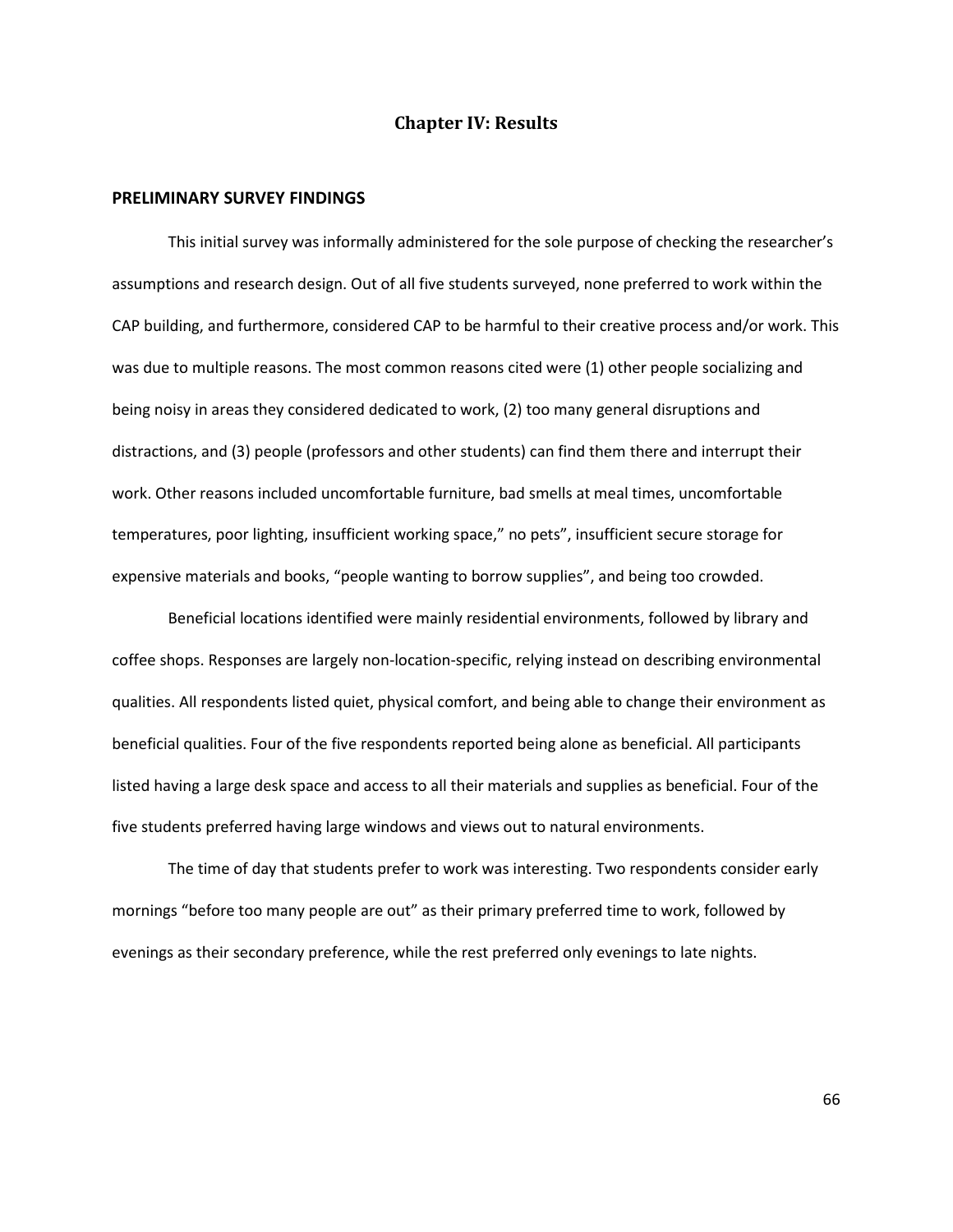## **MAIN SURVEY FINDINGS**

The rest of the results reported in this chapter are comprised of only the responses to the formal survey given, and *do not include* any of the informally gathered data from the preliminary survey test.

# **Major Response Categories**

During the analysis portion of the study, the researcher grouped similar responses. The responses mainly fell within four large conceptual groups: environmental surroundings + contextual conditions, microclimatic conditions, social environment, and individual psychological + cognitive factors. Within these larger categories, several smaller subcategories were determined for analysis purposes. Figure 1 shows the overall distribution of responses throughout all the major categories and subcategories. This displays the hierarchy of shared responses with regard to influential factors, both positive and negative, to students' creative process.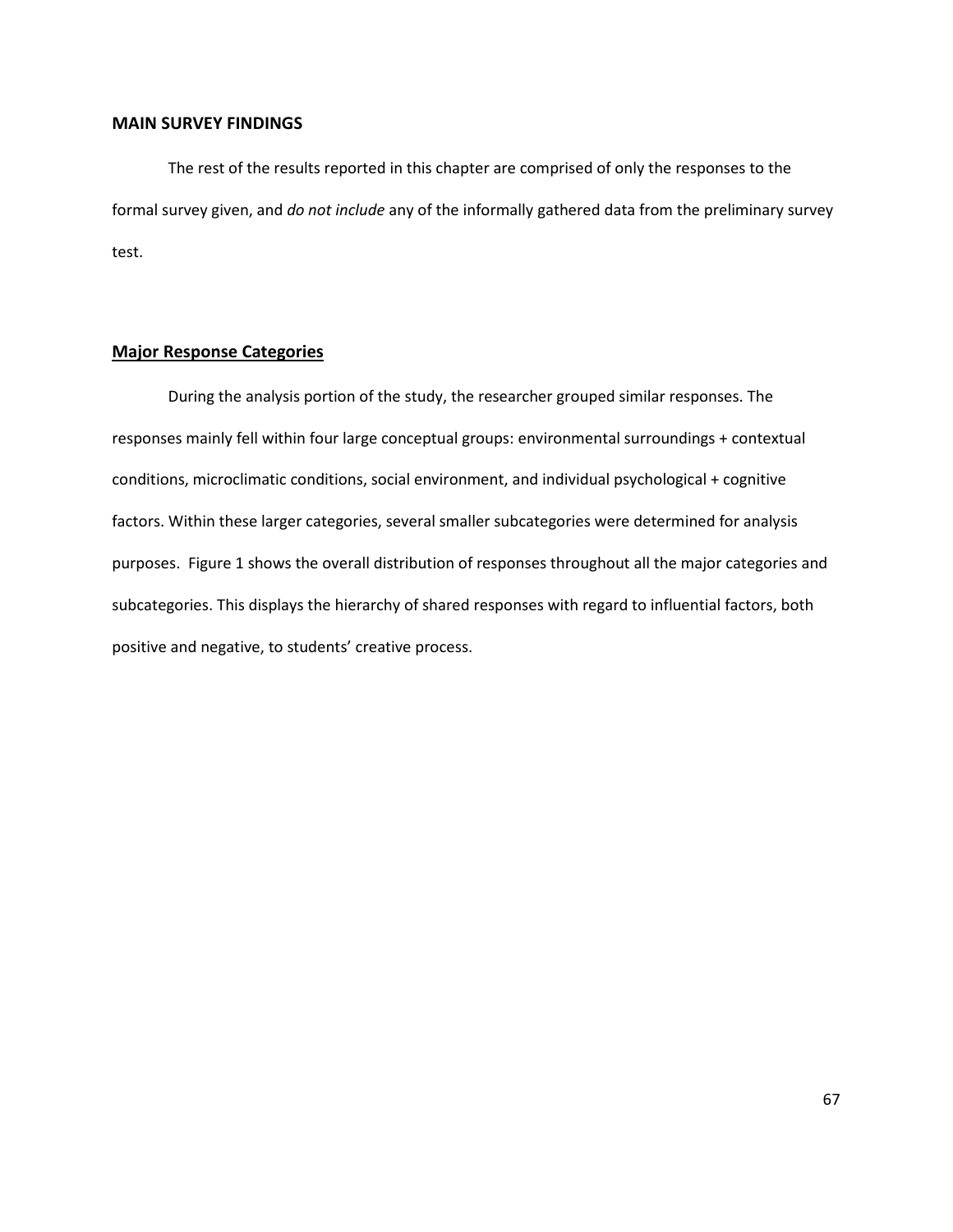

*Figure 1. Comparison of number of participants who responded within each subcategory.*

*Note: This graph measures how many unique participants responded within each category, where 100% is equal to 42 students.*

# **PHYSICAL MICROCLIMATIC CONDITIONS**

The majority of survey responses were comprised of microclimatic site conditions as the main determinants of whether a space was preferred or disliked. Overall, ninety-five percent of people surveyed were impacted by noise, sixty percent were impacted by light, thirty-six percent by temperature, and thirty-one percent by air quality.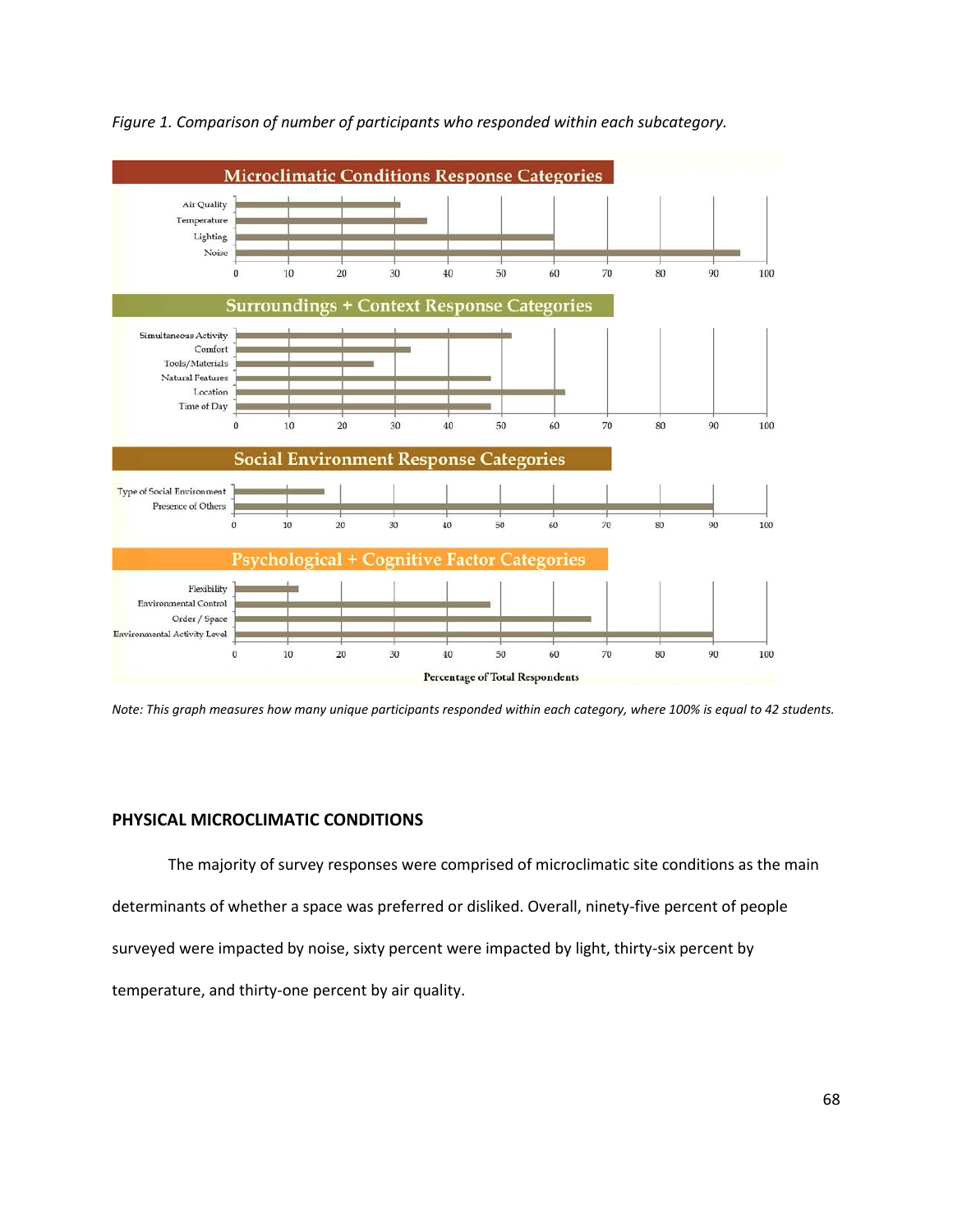

*Figure 2. Main response subcategories within the larger category of Physical Microclimatic Conditions*

## **Noise**

Noise, in general, was the single most commonly mentioned factor in determining environmental preference. Ninety-three percent of respondents mentioned some element of noise level or noise type as important to their preferred and/or disliked conditions.

 Of the forty-two survey respondents, twenty-nine reported either needing silence or being alone, compared to the twenty-one who listed soft music in the background as helpful. Of those reporting soft background music, six were unique responses. These three conditions were the most commonly reported upon, with only six respondents who did not mention any of these in their preferences/responses. With relatively quiet conditions clearly dominating the preference spectrum (and response rate); it comes as no surprise that noisy environments were the most commonly reported detrimental condition.

The types of preferred music were generally not specified. However, one respondent stated that "sometimes I throw on some music, usually Tchaikovsky if I need to concentrate. If it is purely creative process (art rather than writing an essay) then I will listen to all sorts of music. My favorite is Irish bar songs." And another listed "mellow music such as jazz or mellow hip hop" as their preferred type. Other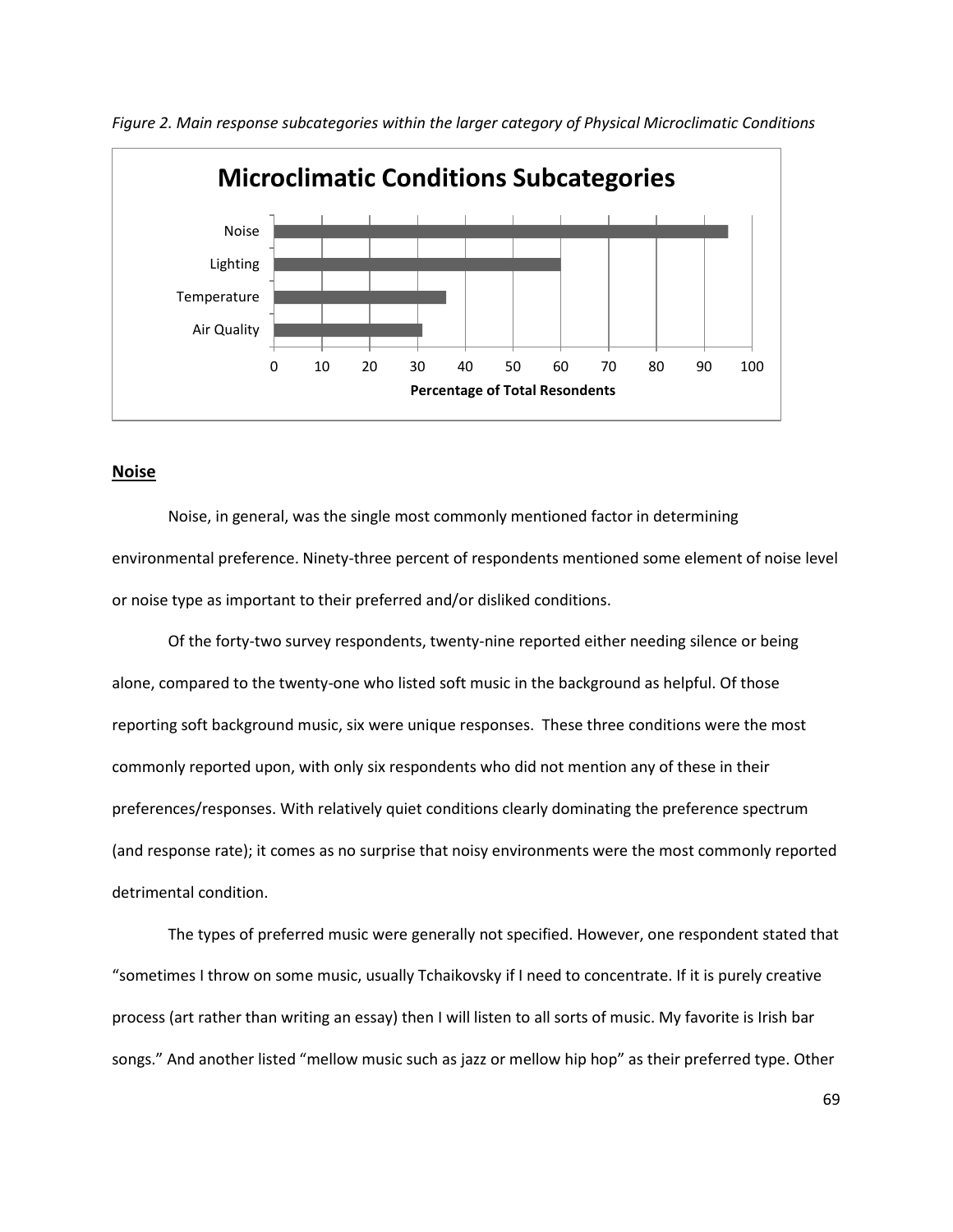types of preferred noises were "undisturbing" or "muffled" background noise, such as a quiet television with "no sudden noises", "white noise", and "relaxing" sounds such as "moving water."

One of the most commonly reported unfavorable conditions were environments that were noisy or those with loud talking or chatter (*n*=27). Of those, thirteen were unique responses for loud/noisy environments and seven were unique responses for loud talking or chatter. Two respondents specified that others talking about anything unrelated to the topic or work at hand was particularly disruptive. Surprisingly the only other type of disruptive noise listed were "repeating noise", "someone else's music", and "sudden noises".

Since the majority of participants reported preference for silence and/or being alone, and consider loud talking and chatter as a major contributing source of disruptive noise, it would seem that quiet working environments separated from other people would be generally preferred. However, seventeen individuals also listed the presence of other people as beneficial to their processes.

|                                                      | <b>Preferred</b> | <b>Detrimental</b> |
|------------------------------------------------------|------------------|--------------------|
| <b>Noise Conditions</b>                              | <b>Condition</b> | Condition          |
|                                                      | <b>Frequency</b> | <b>Frequency</b>   |
| Soft and/or background noises                        | 28               |                    |
| Loud/noisy (including talking/chatting)              |                  | 27                 |
| Alone                                                | 22               |                    |
| Quiet and/or silence                                 | 17               |                    |
| Other (Repeating noise; someone else's music; sudden |                  |                    |
| noise; traffic sounds)                               |                  | 4                  |

*Table 1. Noise conditions (n=40)*

## **Light**

Adequate or "suitable" light was also considered important to many students. The responses reported a general preference for bright, "comfortable" lighting, and a general dislike for extremes of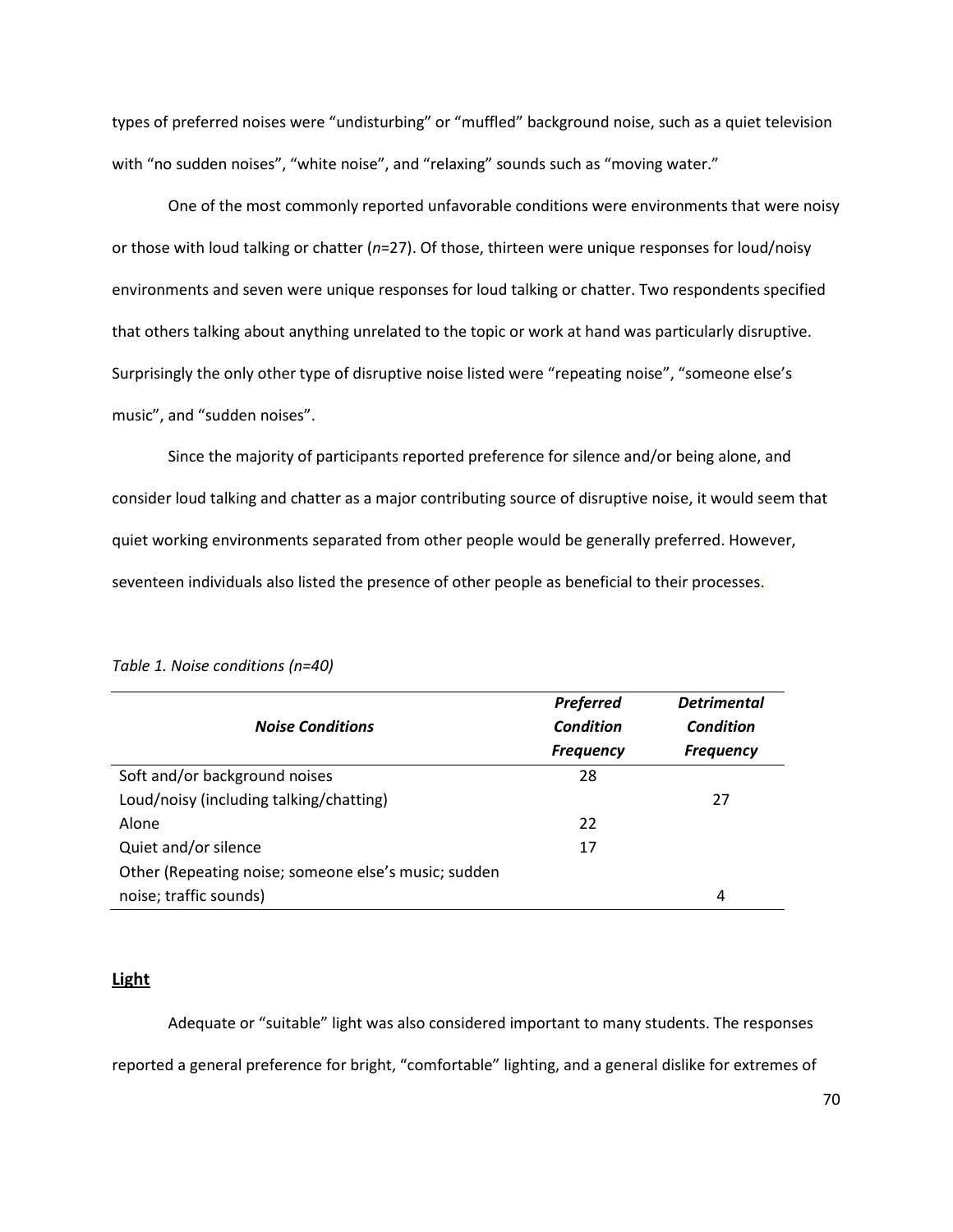lighting such as environments that were too bright or too dark. One respondent explained, "Good lighting livens up my mind, makes me happier, especially in winter."

*Table 2. Lighting preferences (n=25)*

| <b>Lighting Conditions</b> | <b>Preferred</b> | <b>Detrimental</b> |
|----------------------------|------------------|--------------------|
|                            | <b>Condition</b> | <b>Condition</b>   |
|                            | <b>Frequency</b> | <b>Frequency</b>   |
| Natural light              |                  |                    |
| <b>Bright</b>              | 6                |                    |
| Harsh or too bright        |                  | 4                  |
| Inadequate / poor lighting |                  | 4                  |
| Sometimes dim / dark       | ว                |                    |

# **Temperature**

Many responses referenced a preference for "comfortable" temperatures, and a dislike for any temperatures outside their perceived comfort range (e.g. too hot or too cold). However, some participants added that they preferred slightly cooler environments when given a choice between slightly too warm and slightly too cold temperatures. Interestingly, 3 respondents listed "cold hardscapes" as a detrimental characteristic, conceptually linking temperature and type of environment. This perceptual association may mean that the design of hardscapes should be extra careful to avoid appearing "cold" and instead promote an atmosphere of warmth in order to be perceived as a more beneficial and desirable for creative uses.

*Table 3. Temperature condition preferences (n=15)*

| <b>Temperature Conditions</b>       | <b>Preferred</b><br>Condition | <b>Detrimental</b><br>Condition |
|-------------------------------------|-------------------------------|---------------------------------|
|                                     | <b>Frequency</b>              | <b>Frequency</b>                |
| Comfortable or moderate temperature | 15                            |                                 |
| Cold temperatures                   |                               | 4                               |
| Hot temperatures                    |                               |                                 |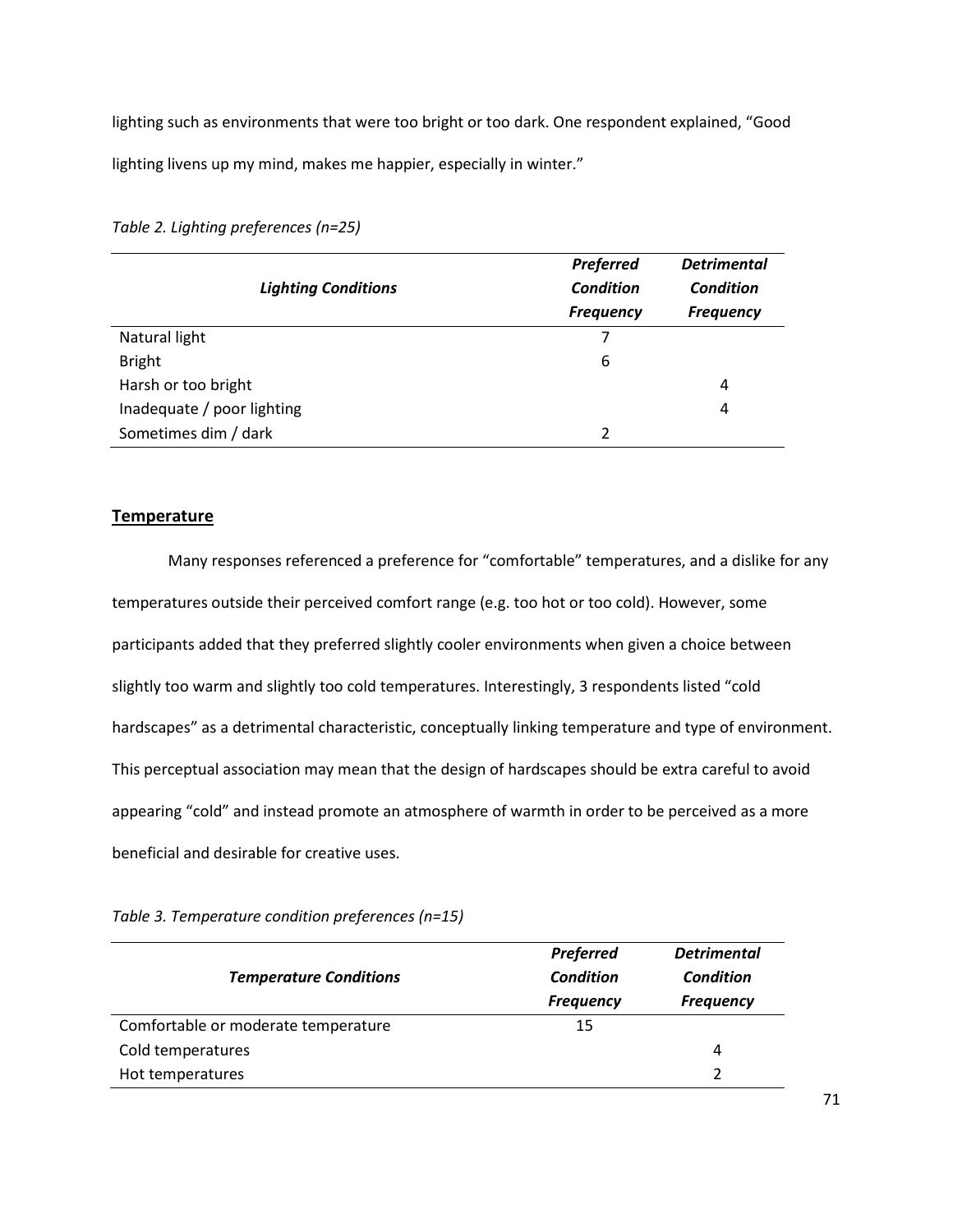# **Air Quality + Smells**

Though only five respondents listed smells as important variables, each one was a unique value. A smell was classified as natural if the response referenced being outdoors or if natural features (e.g. "fresh air", "natural breezes") were referenced. This category also includes all those who were also counted in the "fresh air/breezes" category in the air quality section of Table 9. The responses identifying pleasant smells were described as "good", and "incense or eucalyptus scented candle". Unpleasant smells were described as "bad", "weird", and "strange".

*Table 4. Air quality preferences (n=13)*

|                               | <b>Preferred</b> | <b>Detrimental</b> |
|-------------------------------|------------------|--------------------|
| <b>Air Quality Conditions</b> | <b>Condition</b> | <b>Condition</b>   |
|                               | <b>Frequency</b> | <b>Frequency</b>   |
| Fresh air/breezes             | 8                |                    |
| Pleasant smells               | 3                |                    |
| Unpleasant smells             |                  | C                  |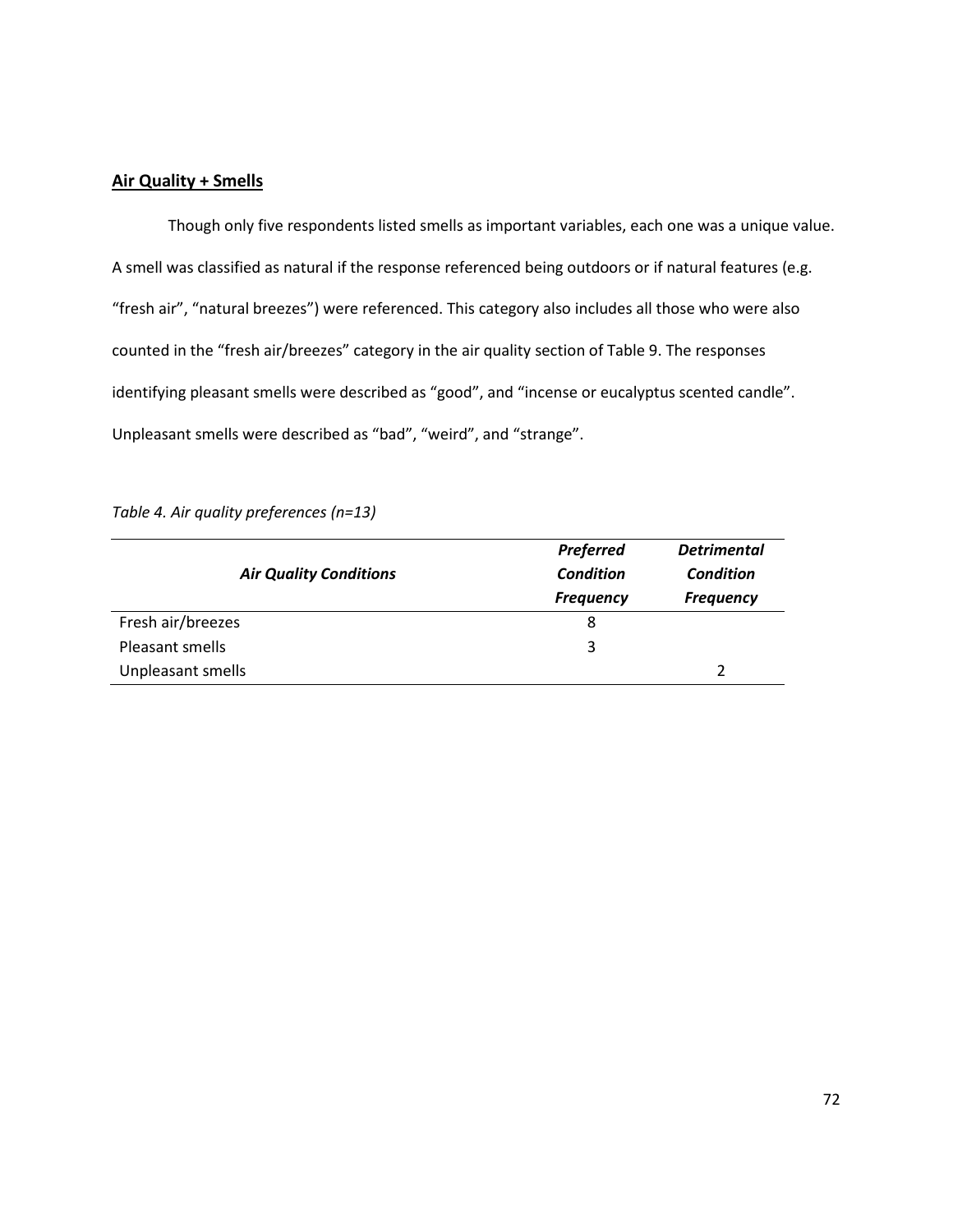# **ENVIRONMENTAL SURROUNDINGS + CONTEXTUAL CONDITIONS**



*Figure 3. Main response subcategories within the larger category of Environmental Surroundings + Contextual Conditions*

# **Time of Day**

Only four responses in this category were not unique. However, all four of them chose sequential time slots. This could mean that every respondent who listed time of day as an important factor may prefer a single, continuous, and consistent time of day for carrying out their creative processes. A typical response for this category was "Most of my creative thinking is done in late night/early morning hours typically when no one else is around and it is very quiet."

*Table 5. Time of day response subcategory (n= 20)*

|                               | <b>Preferred</b> | <b>Detrimental</b> |
|-------------------------------|------------------|--------------------|
| <b>Time of Day Preference</b> | <b>Condition</b> | <b>Condition</b>   |
|                               | <b>Frequency</b> | <b>Frequency</b>   |
| Nighttime hours               | 19               |                    |
| Daylight hours                |                  |                    |
| Other (when inspired)         |                  |                    |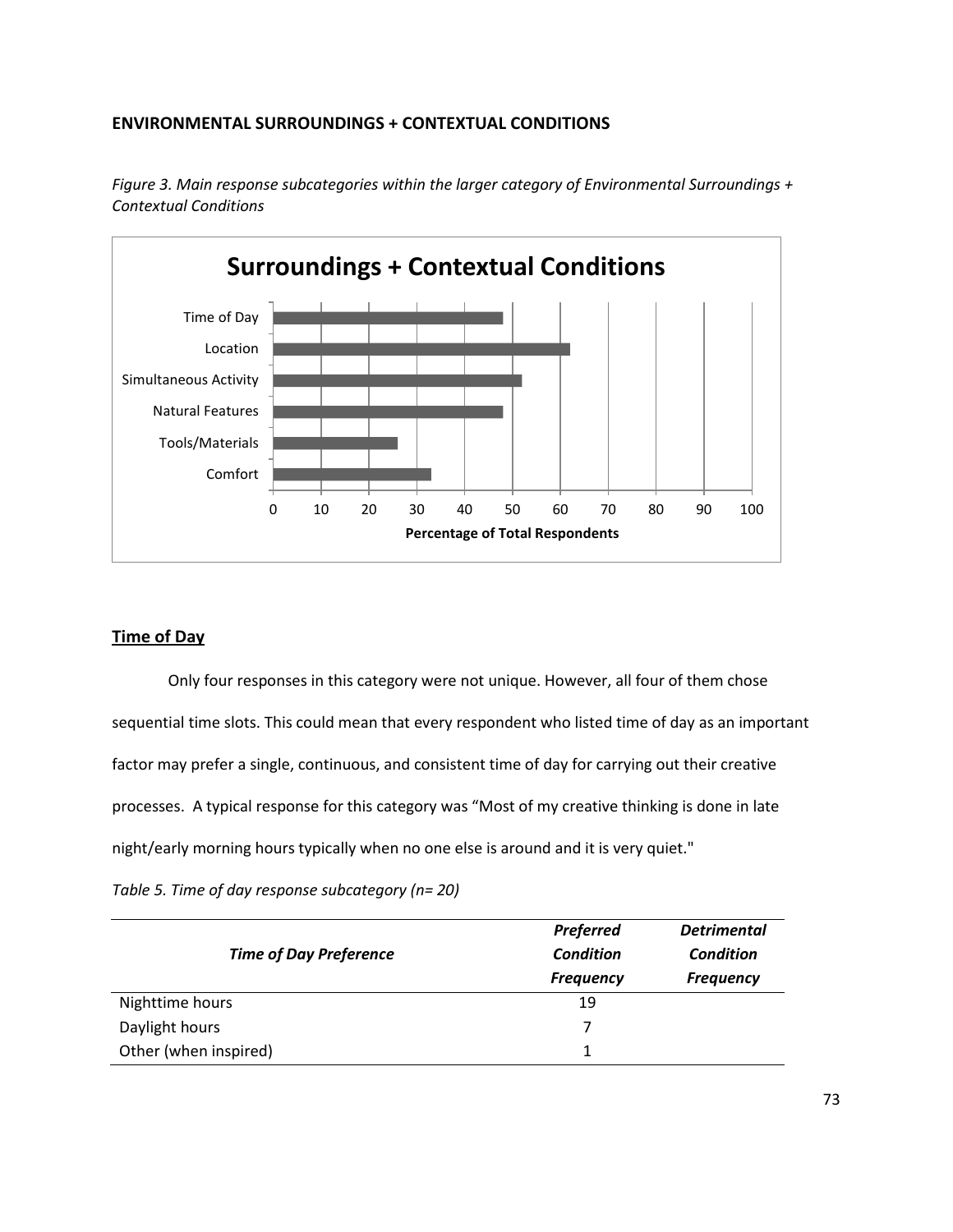# **Location**

As in Korpela et. al's (2001) survey analysis, a given favorite or detrimental place was classified as natural if the response referenced a natural environment (e.g. a forest) or natural features were integral or central to the identification of the place (e.g. "soft grass" or "surrounded by trees"). Table 6 shows the general preference for interior spaces compared to those preferred areas that were described as "outdoors" or a "natural environment'". Generally, respondents listed far more specific interior locations (Table 7) and conditions (both preferred and detrimental) compared to the vague and sparse descriptions of the exterior environments.

| <b>Location Preference: General</b> | <b>Preferred</b><br><b>Condition</b><br><b>Frequency</b> | <b>Detrimental</b><br><b>Condition</b><br><b>Frequency</b> |
|-------------------------------------|----------------------------------------------------------|------------------------------------------------------------|
| Outdoors/natural environment        |                                                          |                                                            |
| <b>Indoors</b>                      | 16                                                       |                                                            |

|  |  | Table 6. General location preference response subcategory (n= 26) |  |
|--|--|-------------------------------------------------------------------|--|
|--|--|-------------------------------------------------------------------|--|

|  |  | Table 7. Types of indoor location preferences |
|--|--|-----------------------------------------------|
|  |  |                                               |

|                                          | <b>Preferred</b> | <b>Detrimental</b> |
|------------------------------------------|------------------|--------------------|
| <b>Location Preference: Specific</b>     | <b>Condition</b> | <b>Condition</b>   |
|                                          | <b>Frequency</b> | <b>Frequency</b>   |
| Studio                                   | 8                | 5                  |
| Bed/bedroom                              | 8                | 2                  |
| Bathroom/shower                          | 5                |                    |
| Home/apartment                           | 2                |                    |
| Coffee shop                              | 2                |                    |
| Indoors (in general)                     | 3                |                    |
| Other (CAP atrium during class; library) | 2                |                    |

When looking at types of locations preferred (Tables 6 and 7), residential locations were listed

most frequently (*n=*15), followed by academic locations (*n*=10), outdoor/natural environments (*n*=8),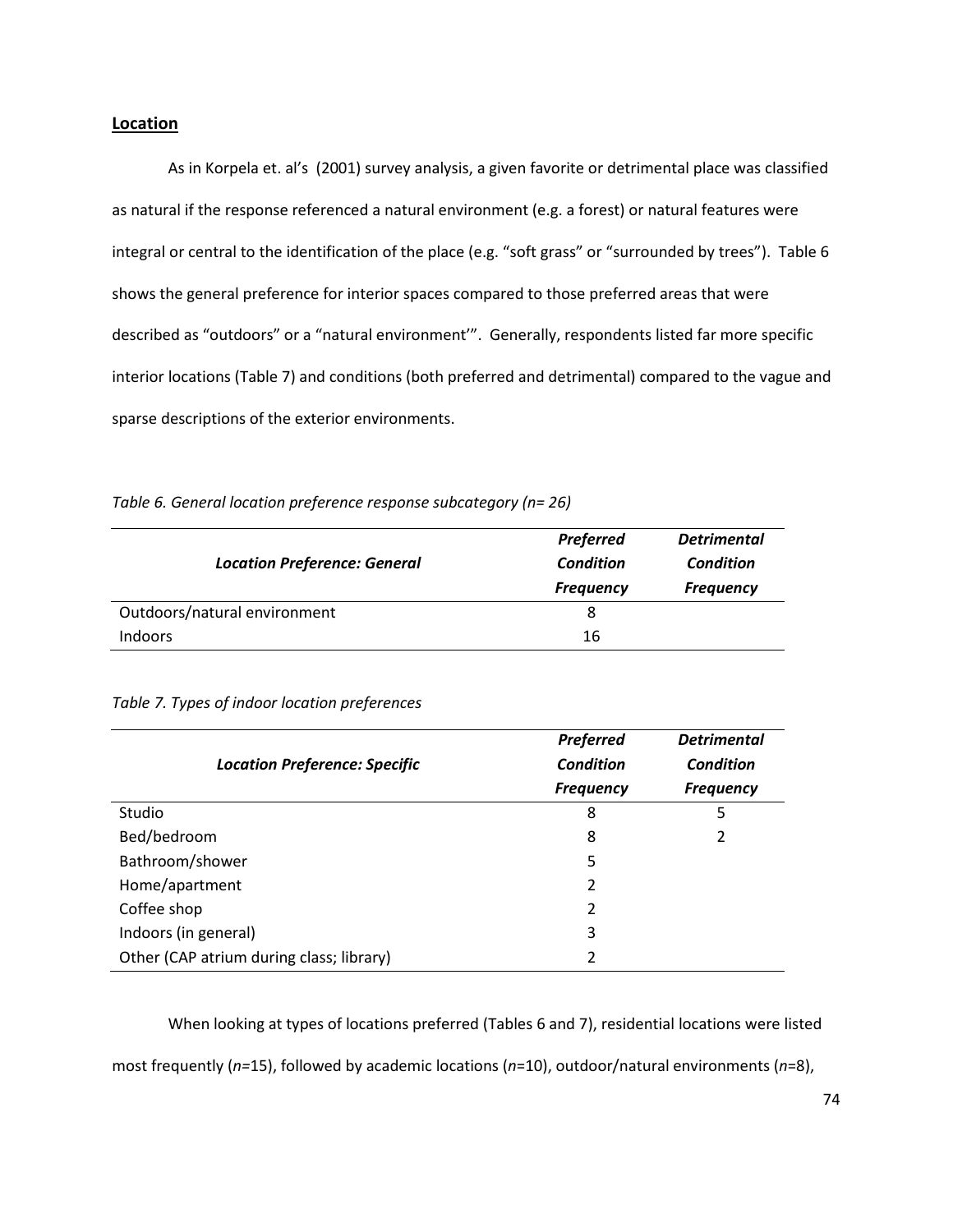indoors in general (*n*=3), and coffee shops (*n*=2). When the residential locations are broken down, there appears to be an interesting distribution of specific areas preferred: bed (*n*=4), bedroom (*n*=4), bathroom/shower (*n=*5), and home/apartment in general (*n*=2).

Those who listed "bed" as a preferable environment only listed it as preferable during creative thinking activities. Nearly all of them also included the phrase "when I am about to fall asleep" as an additional descriptor. Those who listed "bed" or "bedroom" as detrimental locations cited uncomfortable furniture and being too comfortable as the reason why.

All those who listed the shower (*n*=4) and bathroom (*n*=1) as preferable, specifically listed them as beneficial environments for creative thinking. One respondent explains the reason as "it is usually one time in the day when you are completely relaxed and it gives your brain a chance to float and that is when the ideas flow is when you are not trying too hard. So any creative space needs to make you feel comfortable and secure, so your mind can float." Similarly, another respondent notes that "during these times my mind wanders off and I think about crazy things."

Of the academic locations, studio spaces were the most frequently mentioned type of environment, both positively and negatively. Studio spaces were considered detrimental mainly due to noise, activity and others using the space to socialize instead of work. Other reasons included uncomfortable furniture, spending too much time in the same space, bland colors and materials (concrete), clutter, being distracted and interrupted by others (students, professors, etc.), and being distracted by others' technology and ideas. However, studio spaces were also considered preferable environments when there are few people there/little going on, and/or when the student wants to collaborate, share ideas, or receive input.

When describing the studio environment as preferable or detrimental, temporality became a clear distinguishing factor. Of those listing studio as a preferable environment, thirty-seven percent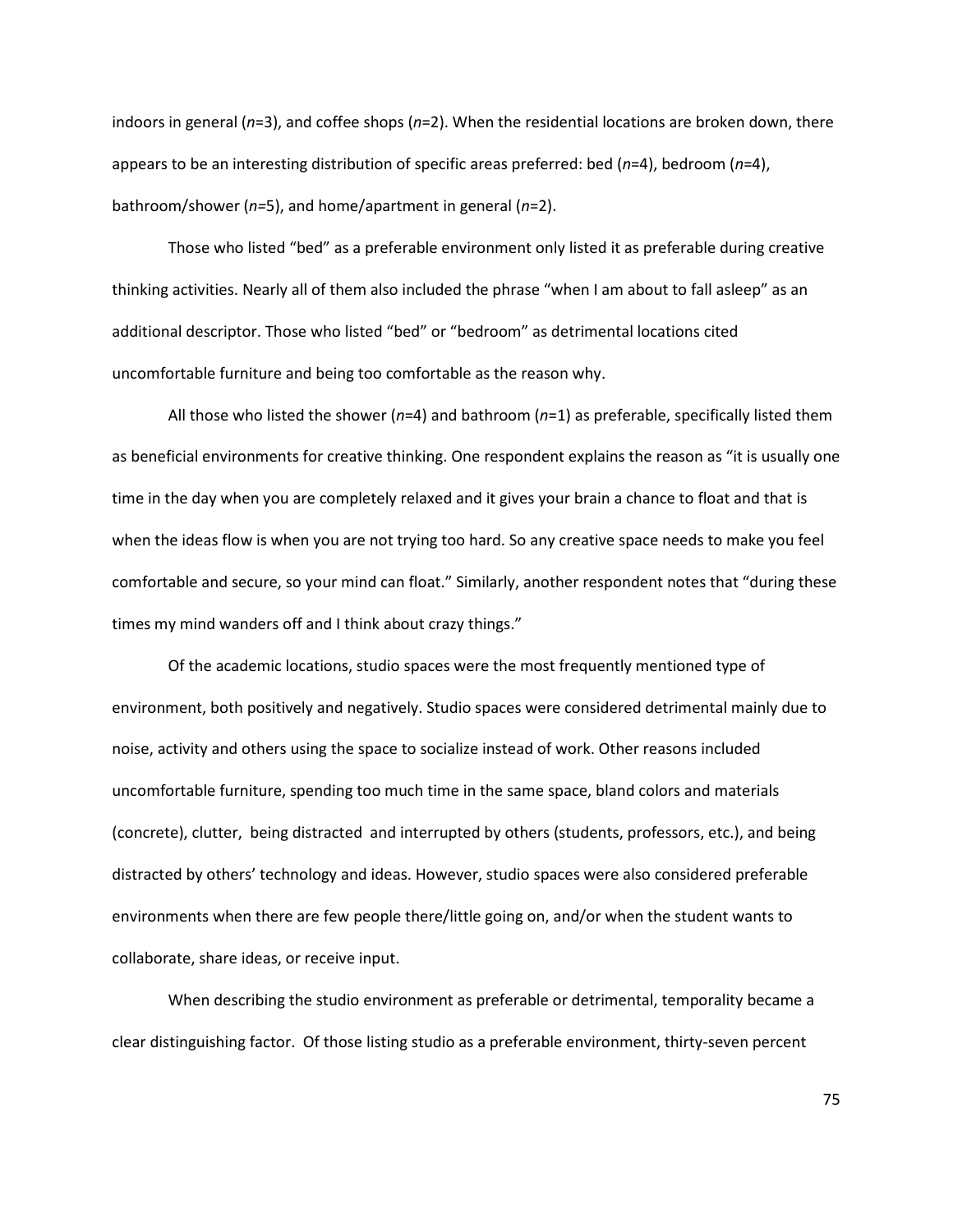listed it as preferable all of the time, thirty-seven percent listed it as preferable only some of the time, and twenty-six did not specify either way. Those who preferred to work in studio some of the time choose not to work there if they have "spent too much time there", are "working out design problems and solutions", or when they are in the initial ideation phase of their creative process. Only one respondent provided an elaboration on why they prefer to always work in studio: "I find I am most creative when I am in studio. I think this is because once I get to my desk I know it's time to work." This is an example of psychological conditioning and place-based attachment of meaning and connotations that will be important to consider in future studies.

## **Simultaneous Activities**

When describing their environments and circumstances surrounding their best creative thinking and work, over half of the respondents (*n*=22) listed being engaged in some other type of simultaneous activity (Table 8). There are over twice as many activities reported that are solitary or do not include social exchange than those activities reported that do include social exchange. This suggests that respondents have the potential to participate in a wider diversity of solitary activities when attempting creative thinking or work.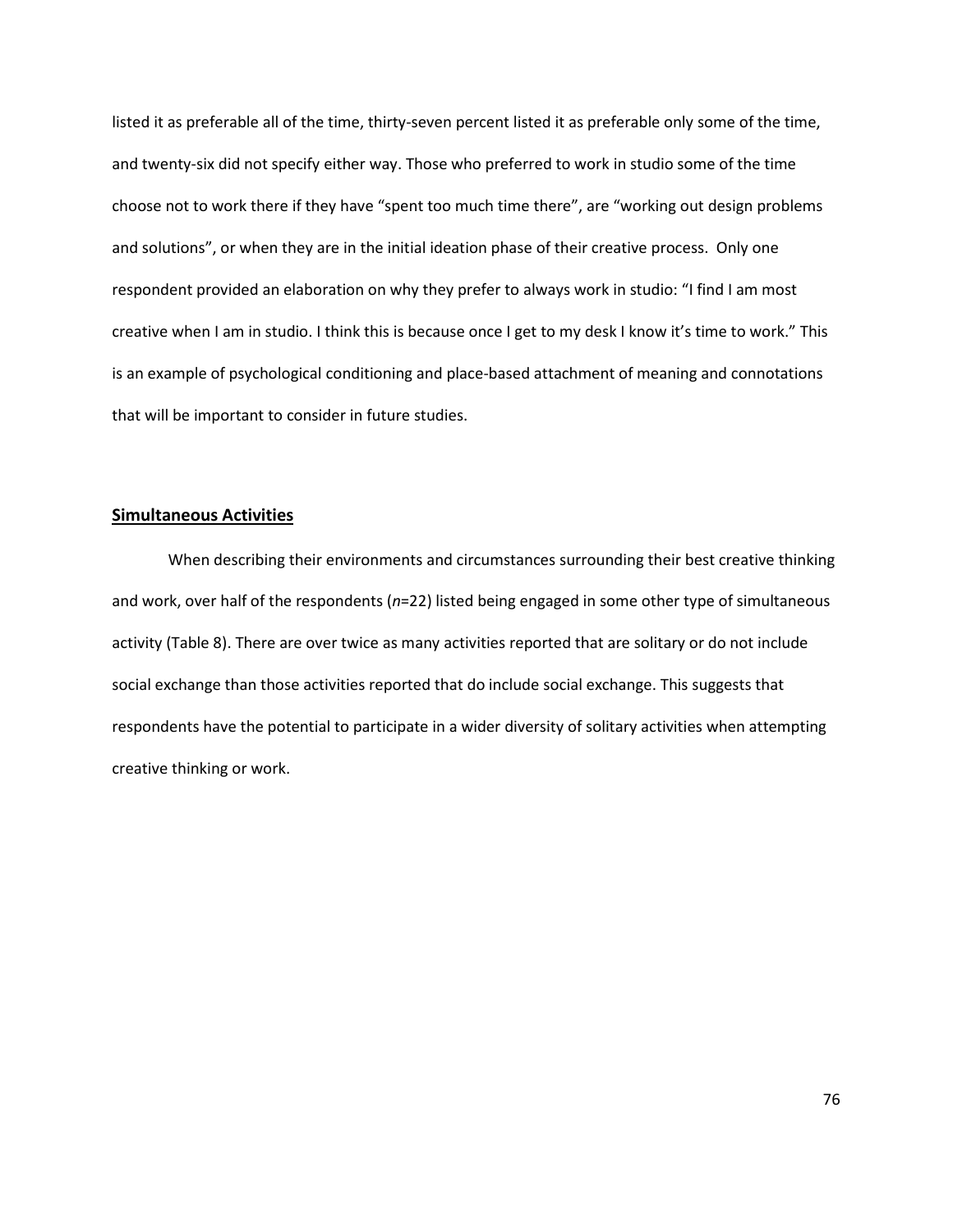|                                             | <b>Preferred</b> | <b>Detrimental</b> |
|---------------------------------------------|------------------|--------------------|
| <b>Simultaneous Activity Preferences</b>    | <b>Condition</b> | <b>Condition</b>   |
|                                             | <b>Frequency</b> | <b>Frequency</b>   |
| Talking with others/discussion              | 12               |                    |
| Let mind wander (think aloud/contemplate)   | 8                |                    |
| Exercise (run, hike, etc.)                  | 5                |                    |
| Walking                                     | 4                |                    |
| Other (draw; garden; surf internet; sunset) | 3                |                    |
| <b>Driving</b>                              | 2                |                    |
| People-watching                             | 2                |                    |
| Relaxing                                    | 2                |                    |

*Table 8. Simultaneous activity preferences (n=22)*

## **Natural Elements/Features**

Nearly half of all respondents (*n=*20) mentioned some natural element as preferable in their responses as shown in Table 9. The "breezes and/or fresh air" category is also represented on Table 4 and the "natural light" category is also represented on Table 2.

Not all natural elements were considered tied to the exterior landscape (Table 10). In fact, more respondents referred to beneficial natural elements within an interior environment than those that described them only as part of an exterior environment or a combination of both interior and exterior contexts. These results suggest the importance of interior landscapes for developing creative work environments. These types of landscapes and the combination of interior and exterior natural features context often describe similar environmental qualities and conditions. One response that addresses these contexts describes "an indoor working environment with natural light and vegetation or an outdoor space where I can feel enclosed but yet apart of the space with everyone else."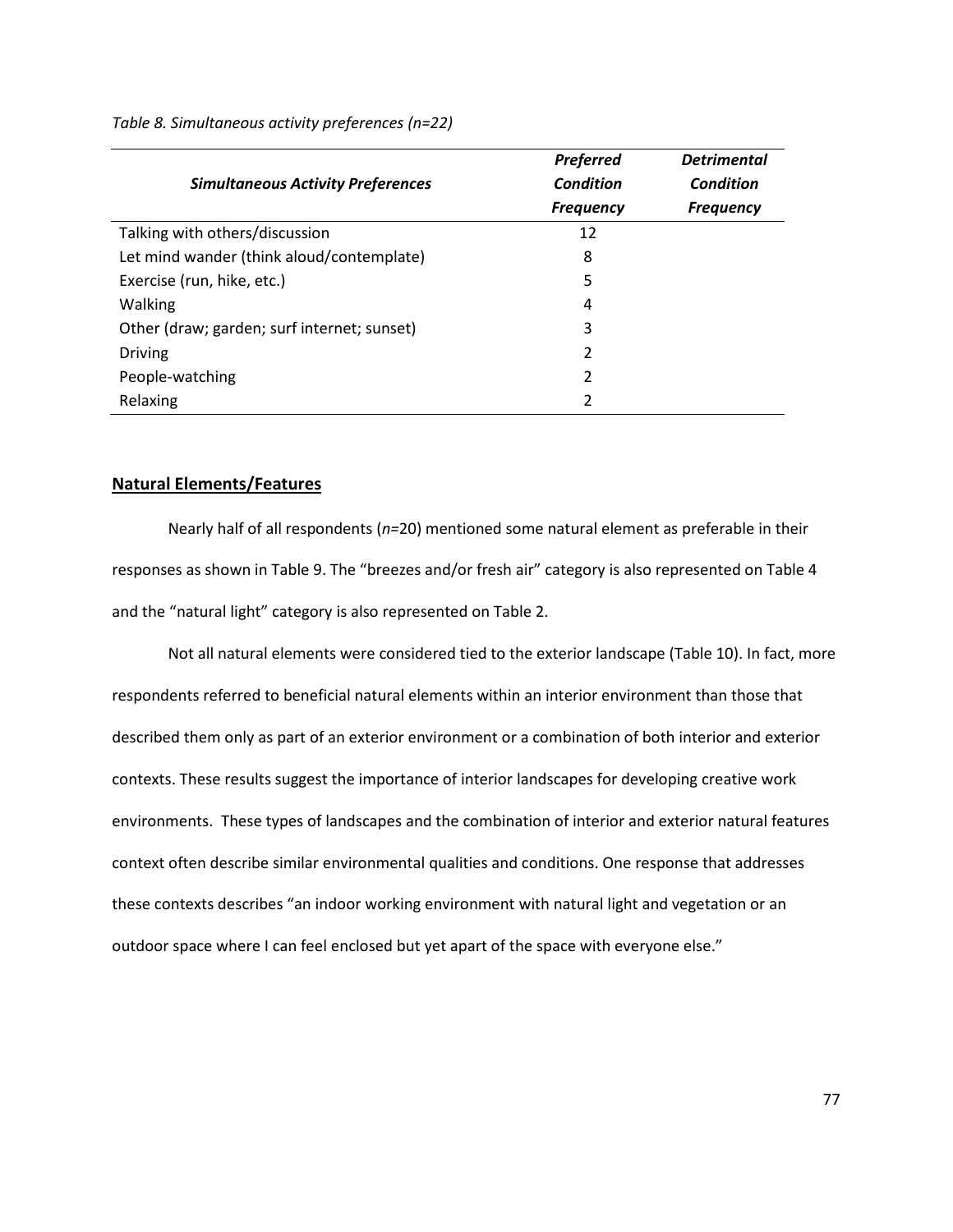*Table 9. Natural elements preferences (n=20)*

|                                                | <b>Preferred</b> | <b>Detrimental</b> |
|------------------------------------------------|------------------|--------------------|
| <b>Natural Elements</b>                        | <b>Condition</b> | Condition          |
|                                                | <b>Frequency</b> | <b>Frequency</b>   |
| Presence of "green", "vegetation", or "nature" | 10               |                    |
| Immersion in an outdoor environment            |                  |                    |
| Breezes and/or fresh air                       | 6                |                    |
| Natural light                                  | 6                |                    |
| Windows with views to outside/nature           | 5                |                    |

*Table 10. Context of preferred natural elements*

|                                    | <b>Preferred</b> | <b>Detrimental</b> |
|------------------------------------|------------------|--------------------|
| <b>Natural Elements Context</b>    | Condition        | Condition          |
|                                    | <b>Frequency</b> | <b>Frequency</b>   |
| <b>Interiors</b>                   | q                |                    |
| <b>Outdoors</b>                    | 6                |                    |
| Both interior and exterior context |                  |                    |

Additional analysis of responses revealed very little overlap between individuals who reported a preference for the presence of others and those who preferred natural environments. These results may suggest that people who prefer to be outdoors prefer to be alone. The design implications of this potential finding is that the design of outdoor environments should perhaps offer more private, flexible spaces where people can be alone. Only one individual reported both conditions as beneficial, but they also specified in their other responses the need for different types of environments for different stages in their creative process, so this individual response is not seen as a contradiction to the general trend in the data.

# **Access to Tools + Materials**

For designers who often use several different types of supplies and methods during their different creative stages, it is important to have easy access to these tools and materials throughout the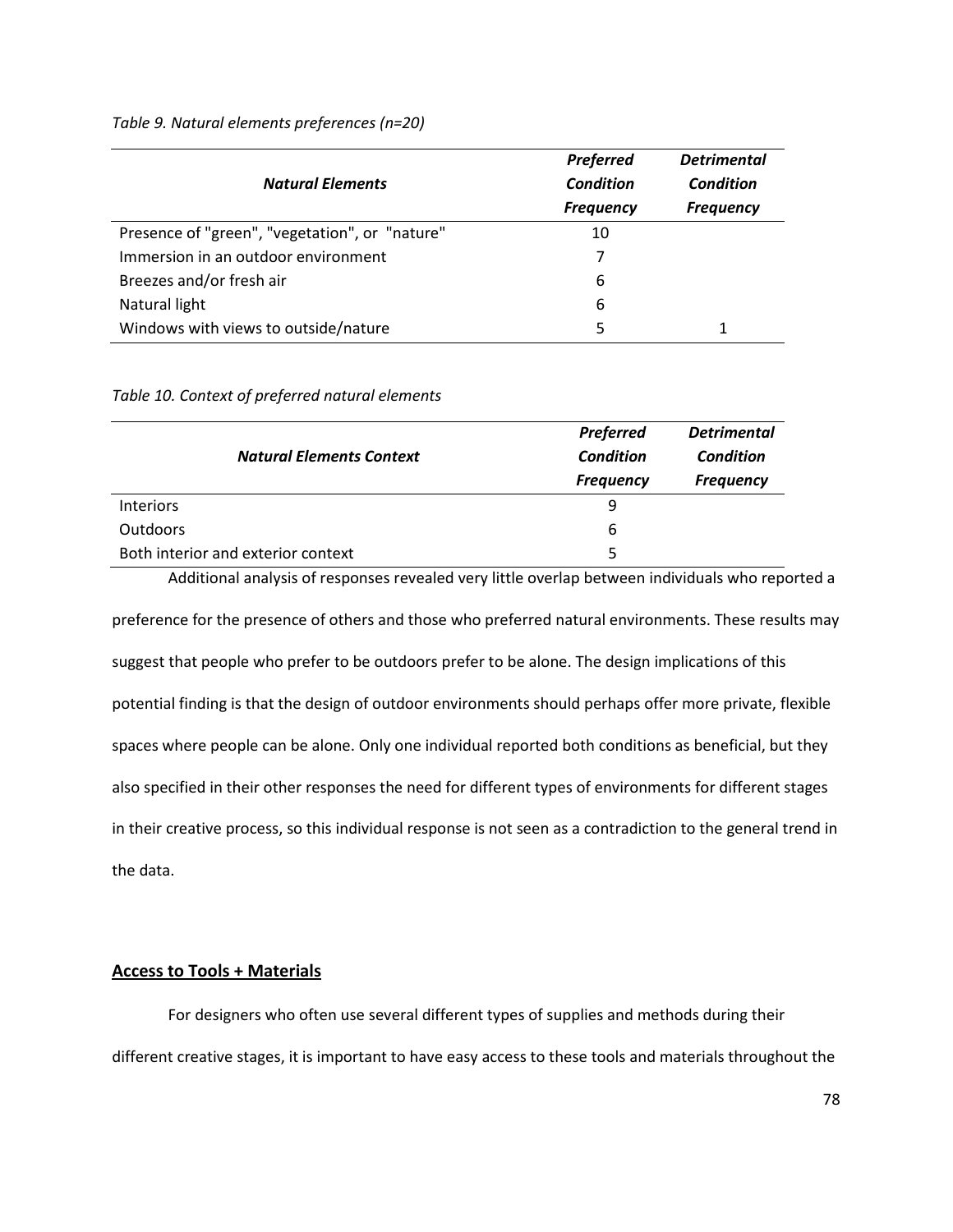entire creative process. Approximately a quarter of respondents (*n*=11) reported having access to a particular item as an influential factor in determining preferable creative environments (Table 11). Though some respondents require access to certain materials, such as computers and design software, in order to facilitate their methods; some respondents also consider having access to certain technological items (television, computer, cell phone) as distractions and detrimental to their creative process.

| <b>Access to Tools + Materials</b> | <b>Preferred</b><br><b>Condition</b><br><b>Frequency</b> | <b>Detrimental</b><br>Condition<br><b>Frequency</b> |
|------------------------------------|----------------------------------------------------------|-----------------------------------------------------|
| Food/caffeinated beverages         | 5                                                        |                                                     |
| Large open table/desk space        | 4                                                        |                                                     |
| Technology                         | 4                                                        | 4                                                   |
| Materials/supplies (general)       | 4                                                        |                                                     |
| <b>Books</b>                       |                                                          |                                                     |

*Table 11. Preferences regarding access to tools and materials (n=11)*

# **Comfort**

"Comfortable" was a common adjective used to describe preferred environments. The words "comfort", "comfortable", and "comfy" were used twenty-six times in the responses by fourteen individuals (Table 12). Having comfortable furniture was also considered important to several respondents. Other adjectives used to describe their ideas of an ideal comfortable environment were: cozy (listed twice), inviting, serene, and relaxing. "My most creative work happens when I'm comfortable—mentally and physically." Though only a third of respondents directly referenced "comfort" as an influential factor, many additional respondents indirectly addressed comfort in their responses.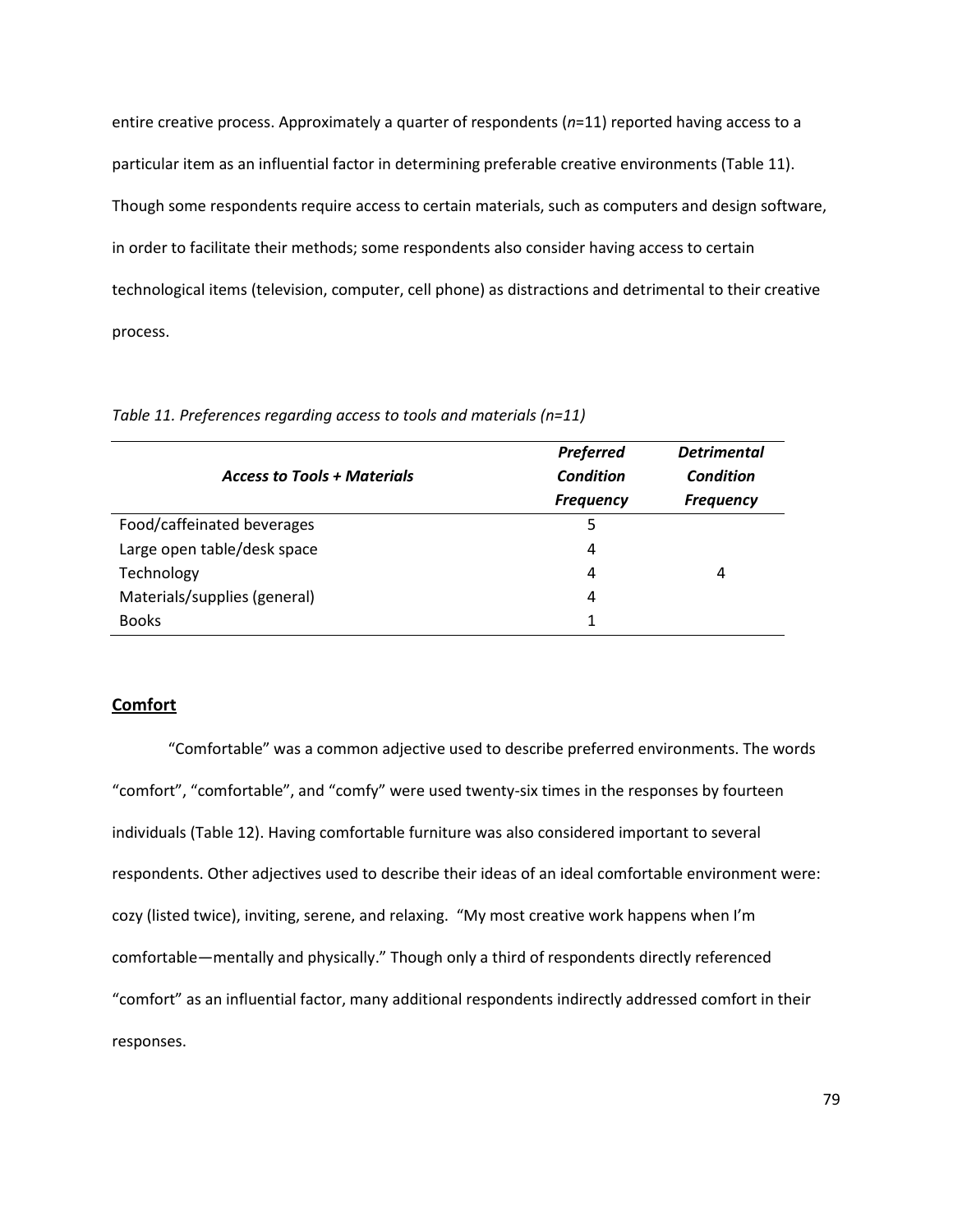Several students offered a rationale behind the emphasis on comfort. "If I am not comfortable it is hard to design … Since it seems for me that the creative process can take a long period of time which includes sitting and/or standing, my creative process can also be negatively affected by uncomfortable seating and work spaces that do not allow for flexibility." "The environment should always be very comfortable with chairs and tables that you can move around and sit in a variety of positions, because when you work long hours it is hard to sit still and you start to go numb if you sit one way to long."

|                                      | <b>Preferred</b> | <b>Detrimental</b> |
|--------------------------------------|------------------|--------------------|
| <b>Comfort Factors</b>               | <b>Condition</b> | Condition          |
|                                      | <b>Frequency</b> | <b>Frequency</b>   |
| "Comfort/comfortable/comfy"          | 26               |                    |
| Comfortable furniture                | 9                |                    |
| Comfortable environment (in general) | 8                |                    |
| Comfortable temperature              |                  |                    |
| Other (lighting; textures; space)    | 3                |                    |

*Table 12. Comfort factors and preferences (n=14)*

# **SOCIAL ENVIRONMENT + CONDITIONS**



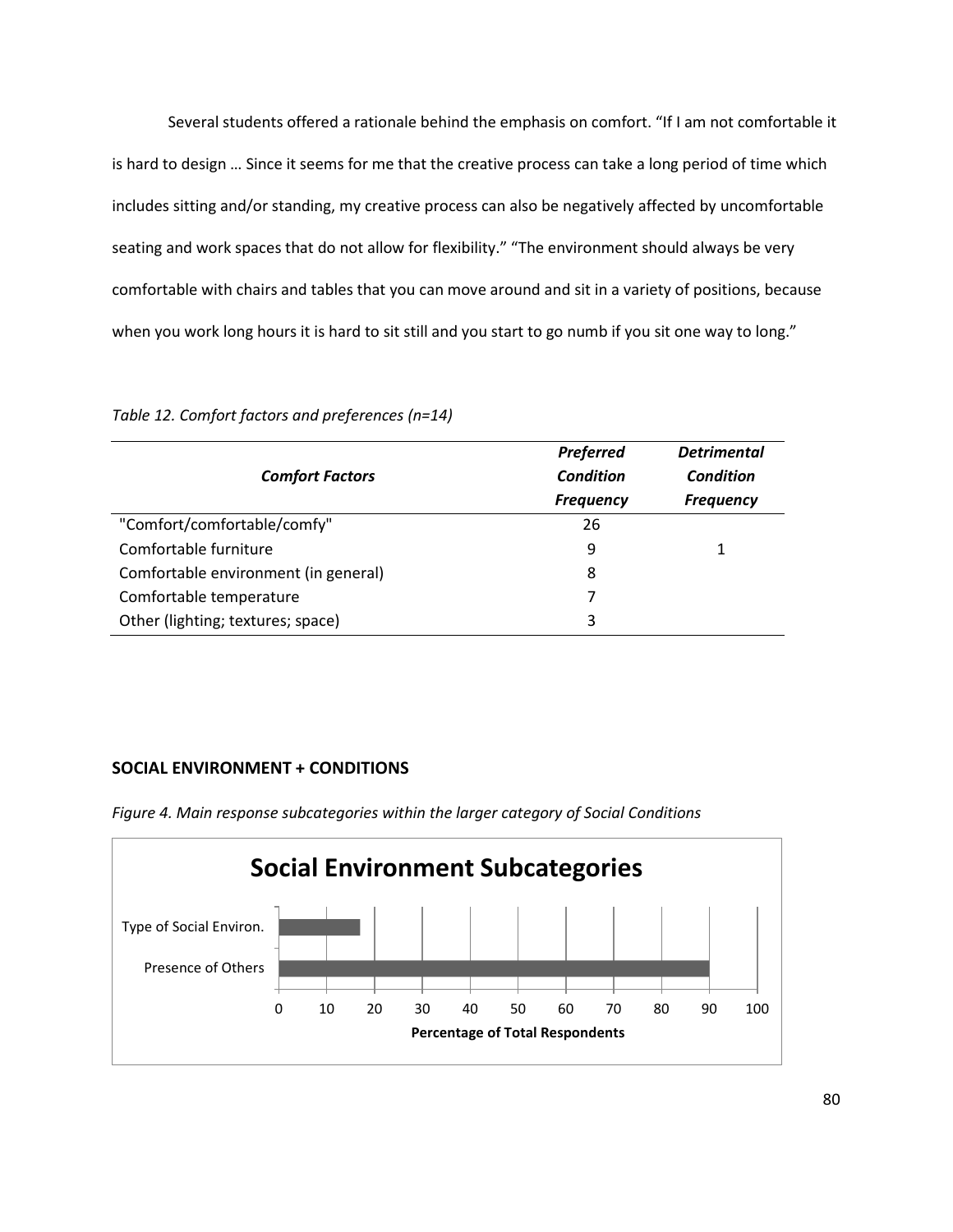# **Presence of Others**

While about half of the respondents preferred to be alone (22), fifteen preferred to be in the presence of others in some capacity (five respondents listed both) (Table 13). Seven respondents preferred the presence of others in small groups for the specified purpose of collaboration. An additional seven individuals reported that talking with others was helpful to their creative process, necessitating access to other individuals. "I like to be able to talk things through with others and make connections. Making connections is often what leads me to move forward with my design." However, preferences of how many and what type of people make up an environment may change as one moves through the different stages of their creative process. One participant noted that "I think it is necessary to be alone for a stage of the creative process. You should think of an idea initially on your own and then a studio setting is beneficial to collaborate the ideas of others to elaborate on your initial idea."

Those listed as considering the presence of others in general as detrimental also includes the responses of those who listed "crowded" (*n*=5) and "too much activity" (*n*=4) as detrimental environmental characteristics.

| <b>Presence of Others</b>                  | <b>Preferred</b><br><b>Condition</b><br><b>Frequency</b> | <b>Detrimental</b><br><b>Condition</b><br><b>Frequency</b> |
|--------------------------------------------|----------------------------------------------------------|------------------------------------------------------------|
| None (alone)                               | 22                                                       |                                                            |
| Others in general                          | 15                                                       | 16                                                         |
| People for discussion and/or collaboration | 14                                                       |                                                            |
| Few people                                 | 8                                                        |                                                            |
| Many people/active environment             | 2                                                        | 13                                                         |

|  |  |  | Table 13. Preferences regarding presence of others within an optimal environment (n=38) |  |
|--|--|--|-----------------------------------------------------------------------------------------|--|
|  |  |  |                                                                                         |  |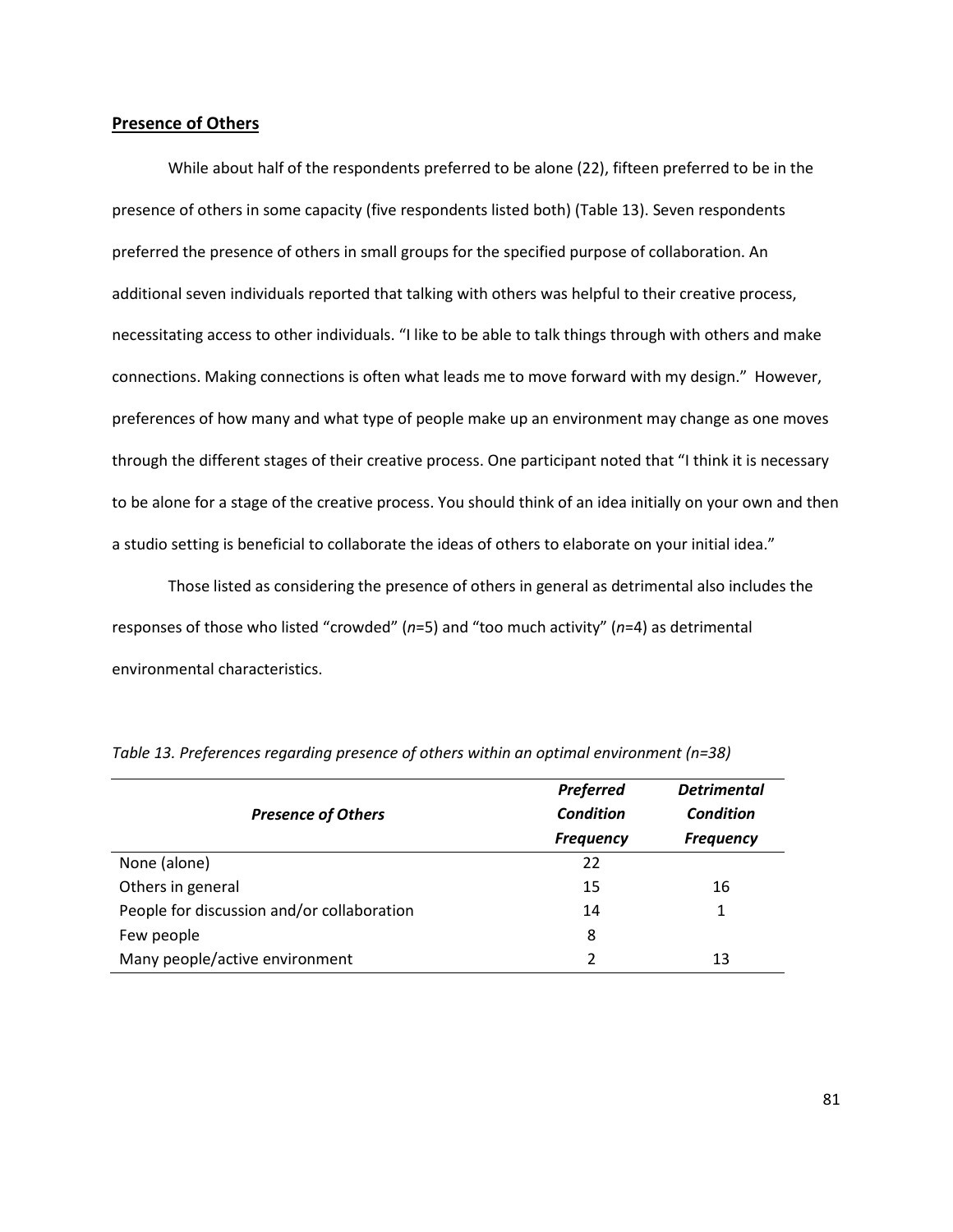*Table 14. Types of social environments (n=7)*

|                                 | <b>Preferred</b> | <b>Detrimental</b> |
|---------------------------------|------------------|--------------------|
| <b>Social Environment</b>       | Condition        | Condition          |
|                                 | <b>Frequency</b> | <b>Frequency</b>   |
| Carefree environment            | 4                |                    |
| Competitive environments        |                  |                    |
| Negative people / negative mood |                  | 3                  |

Several respondents noted the qualities of people they preferred to be around or have in their

environment. These include:

- Those with different backgrounds (for inspiration)
- Hard working and cooperative
- Those with similar interests who can provide meaningful feedback
- Those familiar with the project topics
- Passionate co-workers
- Teammates and/or friends (for input and inspiration)
- People for discussions

### **Types of Social Environments**

This category can also be interpreted as "social atmosphere" (Table 14). Examples of the responses comprising the "carefree environment" category include "a casual place with some close friends where I don't need to worry about saying stupid things" and "an environment that lets me feel free of judgment from classmates or my instructors… when I am alone or in a care free environment." The other two categories are more straight-forward. While respondents had differing opinions on whether competitive environments were either beneficial or detrimental, those that reported on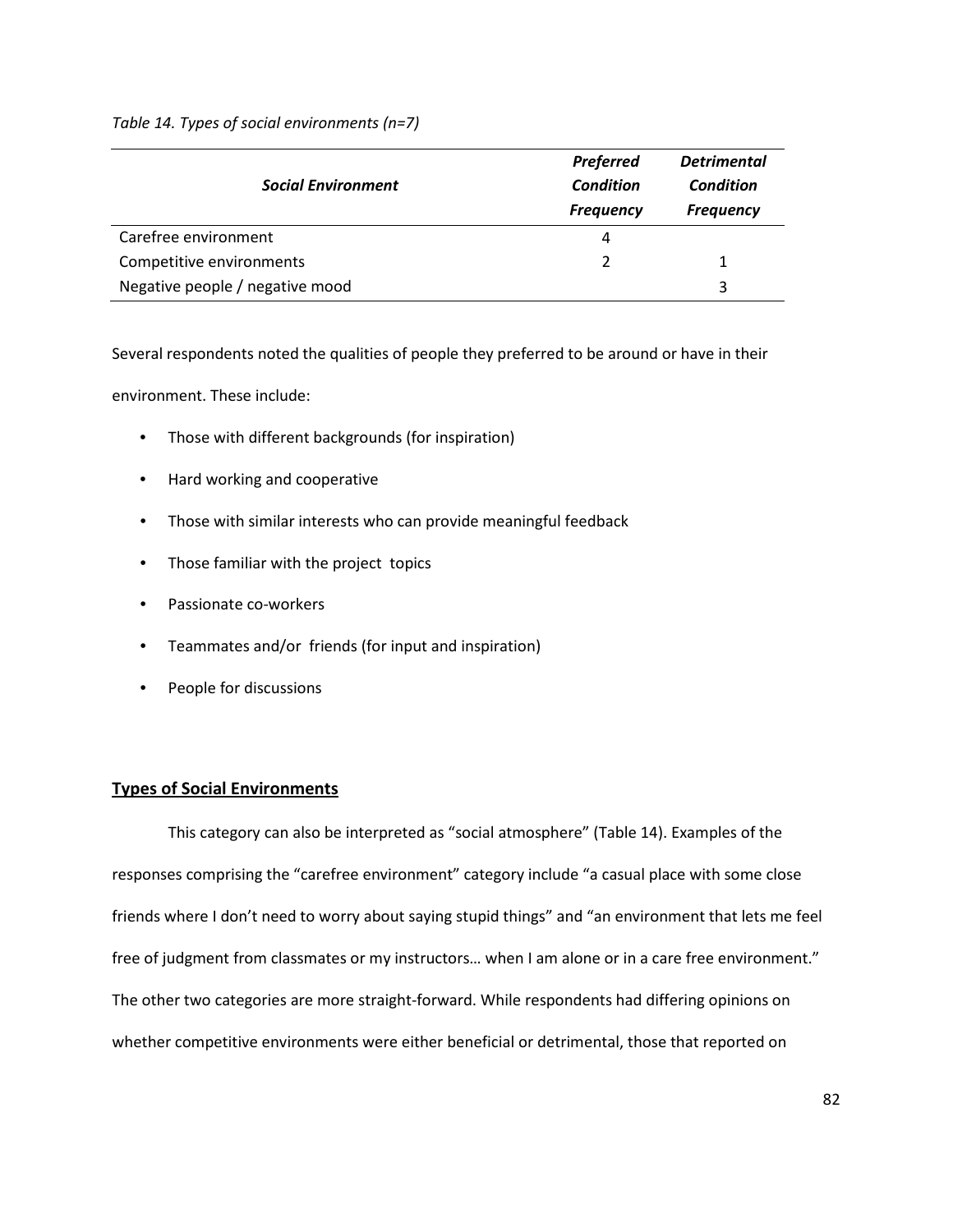negative atmospheres or being around people with a negative attitude or mood were in complete agreement. "I love being surrounded by people, but not negative people. They bring a negative vibe and bring everybody's mood down. When a negative person is there I can feel it and they irritate me and stop my creative thinking."

# **INDIVIDUAL PSYCHOLOGICAL AND COGNITIVE CONDITIONS**



*Figure 5. Main response subcategories of Individual Psychological and Cognitive Conditions*

## **Flexibility**

Though only five respondents directly referenced "flexibility" or "flexible workspaces" (Table 15), a few additional respondents did address the topic indirectly through other terms such as "personalizable" or "customizable" (Table 16). Examples of the responses in the "flexible workspace" category include: "[I need] chairs and tables that you can move around and sit in a variety of positions," and "work spaces that…allow for flexibility - tilting tables or ability to move up and down whether you choose to sit or stand." Respondents defined the static environment as "[conditions] that don't allow for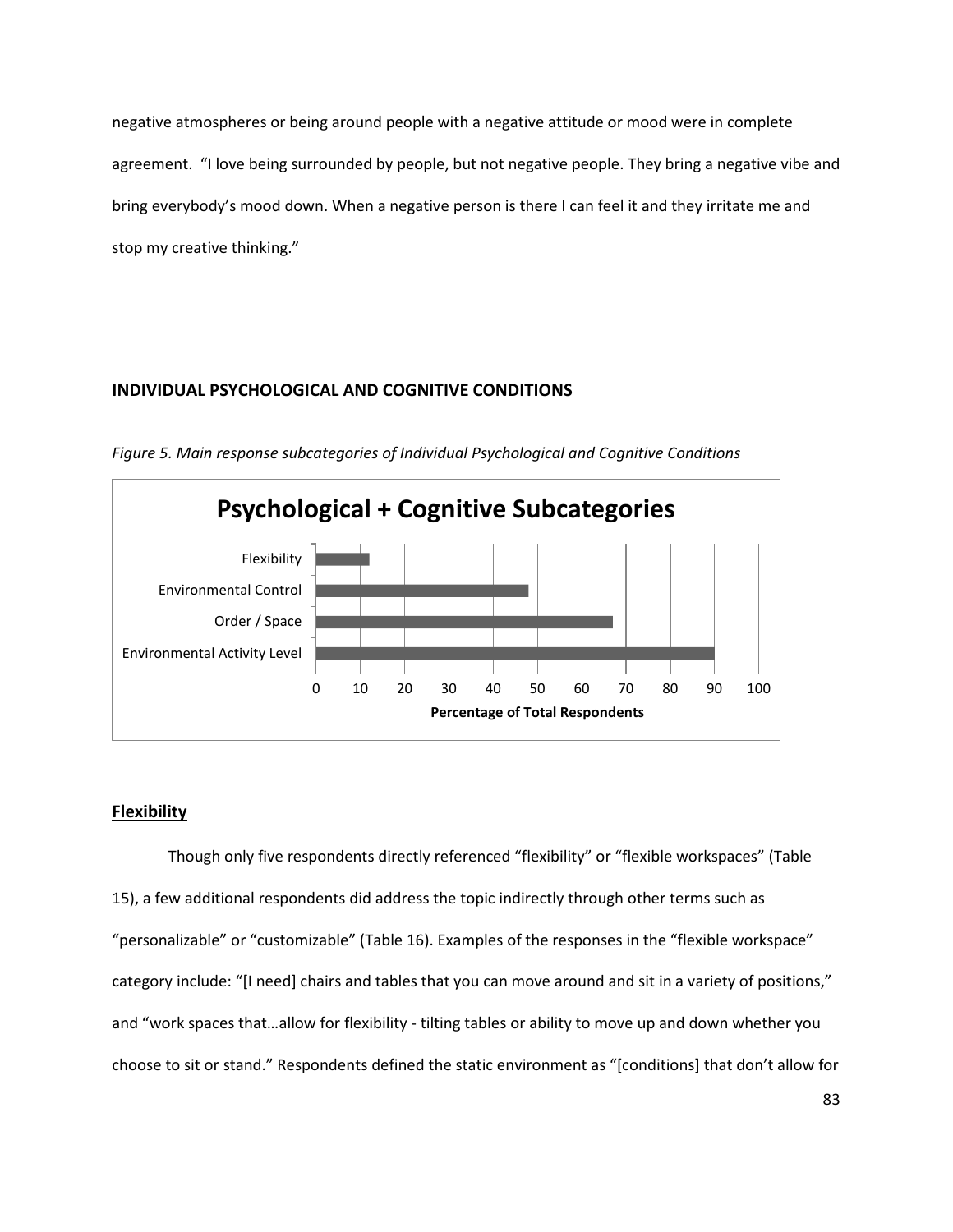imagination," and as "nothing, or a lack of different qualities in a space. If there is nothing to inspire you or bring about some kind of response then it is difficult to be creative."

*Table 15. Flexibility factors (n=5)*

| <b>Flexibility</b>             | <b>Preferred Places</b><br><b>Frequency</b> | <b>Detrimental</b><br><b>Places Frequency</b> |
|--------------------------------|---------------------------------------------|-----------------------------------------------|
| Flexible workspace             |                                             |                                               |
| Static/inflexible environments |                                             |                                               |

# **Control**

 "Control" refers to the ability to physically manipulate or change one's surroundings as well as the ability to exercise authority, dominion, or influence over matters and conditions, especially those that affect the individual (Table 16). The categories corresponding to higher degrees of individual control (personal space and carefree environment) are almost exclusively rated as preferable, while the categories corresponding to the lower degrees of individual control are exclusively rated as detrimental.

Carefree environments are described by respondents as a place that "lets me feel free of judgment from classmates or my instructors" and where "I don't need to worry about saying stupid things." The respondent who listed carefree environments as detrimental did so because "people have too much fun" in working environments and are distracting. Several additional participants indirectly alluded to elements of carefree environments in their responses that are included in the "personalized space that feels comfortable and secure" category. This category includes responses that describe environments that can be altered or customized by the individual and/or where they are able to feel completely at ease and uninhibited. Four of the responses in this category are also counted in the "Own/Personal space" category in Table 17.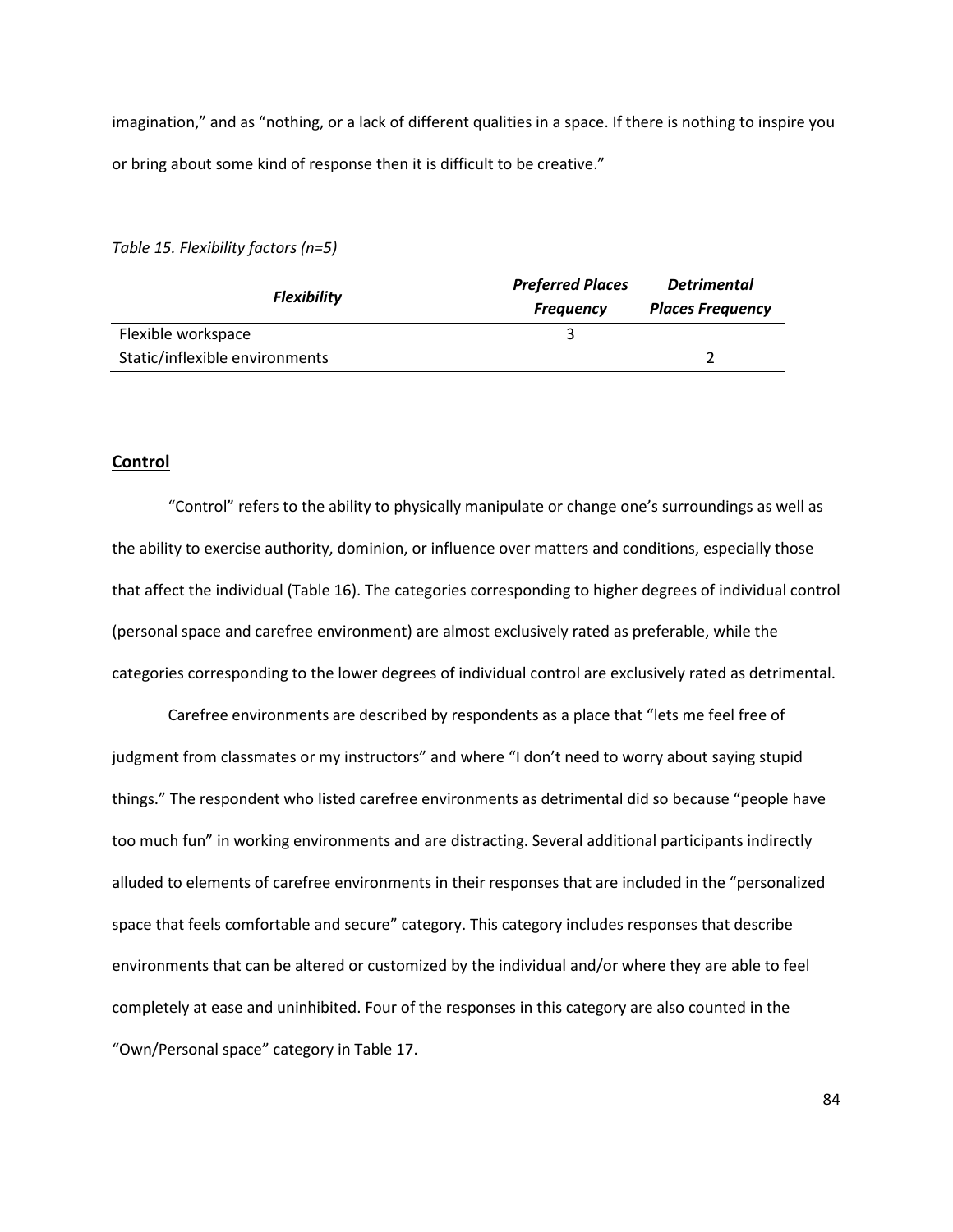Time constraints were reported as particularly stressful and counterproductive. "[It] makes it very hard to focus on one thing for very long, or to relax the mind enough where creativity does not feel like it is being forced." "I can't concentrate when I have to be done by a certain time. I get frustrated with the time constraint and refuse to use all the time I have, instead quitting halfway through." Other assignments and obligations are regarded in the same way since they serve as similar forces that require the individual to conform and restrict their behavior to meet external demands. Both respondents in this category mentioned that this was detrimental because it interrupted their creative processes.

|                                                      | <b>Preferred Places</b> | <b>Detrimental</b>      |  |
|------------------------------------------------------|-------------------------|-------------------------|--|
| <b>Level of Control</b>                              | <b>Frequency</b>        | <b>Places Frequency</b> |  |
| Personalized space that feels comfortable and secure |                         |                         |  |
| Carefree environment                                 | 4                       |                         |  |
| Deadlines/time constraints                           |                         | 4                       |  |
| Too many other assignments or obligations            |                         |                         |  |
| Being closely monitored or watched                   |                         |                         |  |

*Table 16. Environmental control preferences (n=20)*

#### **Enclosure / Open Space**

With regard to open versus enclosed environments (Table 17), respondents in this category preferred one or the other. No one reported preferences for both. Those who preferred open spaces listed several reasons for their choice. These respondents favor open space because they can spread out their materials, physically move around, have adequate space for all their supplies and materials, and/or have enough mental space to not feel overly confined. The combination of freedom of physical movement and psychological escape was reported as beneficial by a majority of the respondents in this category (*n*=5). "[I prefer] open space with areas to move around in. Some sort of view to not feel contained or trapped… I like to be able to move around, which helps me think." Having windows and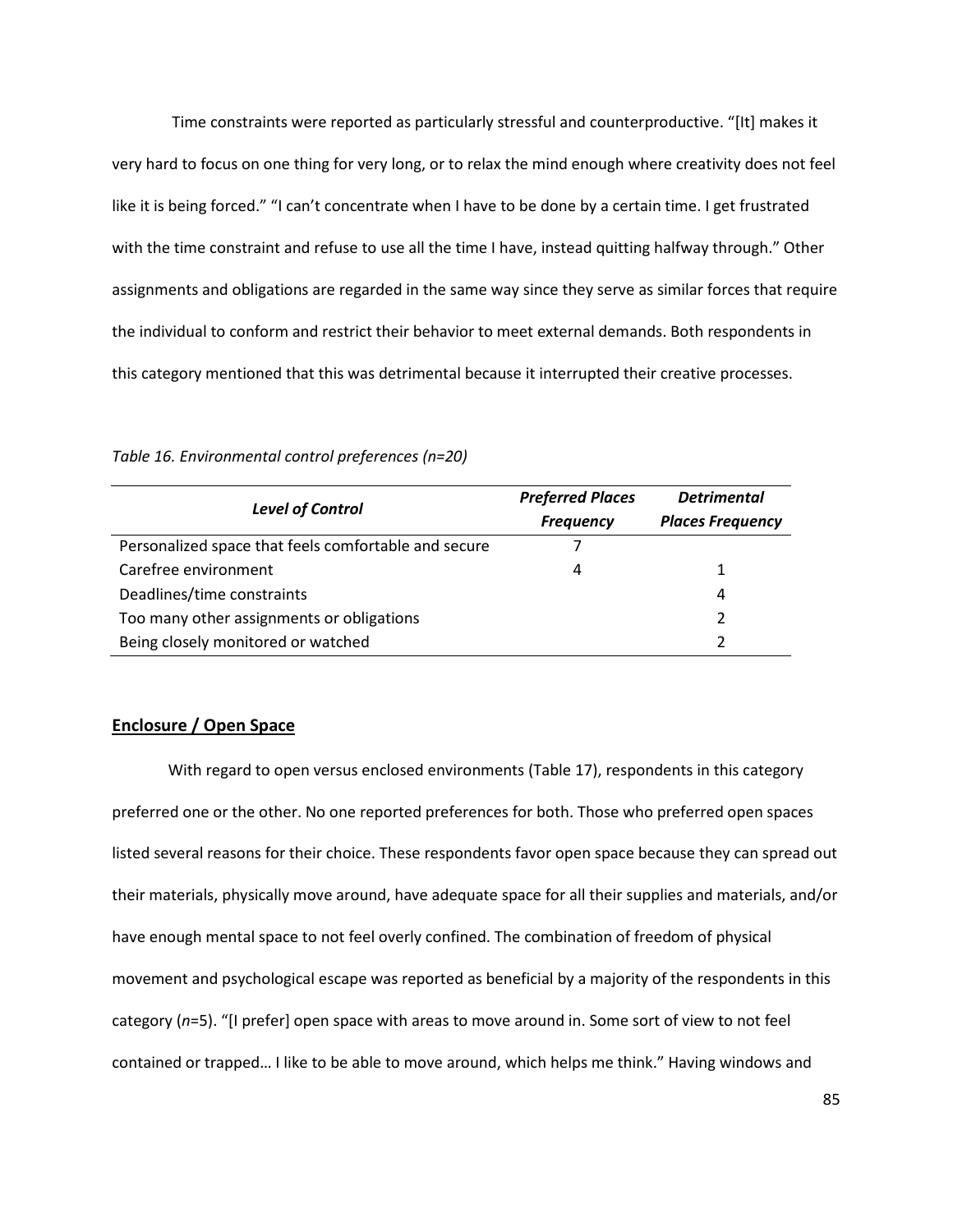views outside of their immediate area was identified as essential as part of the psychological space. For several respondents, having enough space was one of the most critical conditions necessary for environments conducive to their creative process. "The key is in the space. Room to think, breathe and space to spread out. Sort of physical and psychological removal of the boundaries and constraints."

Those who preferred enclosed areas were less descriptive of their preferences and reasoning. However, one respondent in this category did note the importance of needing to feel connected to a larger whole ("[being] a part of the space with everyone else") despite the inherent isolating effect of working in intimate enclosed spaces.

Of the six respondents who reported needing their "own"/"personal" space, five did not report preference for either open or enclosed areas, and one reported a preference for enclosed space. Based on analysis of their comments, respondents defined "own"/"personal" space as an environment that one has control over to change and customize as they see fit, with some degree of implied ownership. "If I want to create a space which is completely my own i need personal space. I am very good at changing things."

|                                       | <b>Preferred</b> | <b>Detrimental</b> |
|---------------------------------------|------------------|--------------------|
| Enclosure / Open Space                | <b>Places</b>    | <b>Places</b>      |
|                                       | <b>Frequency</b> | <b>Frequency</b>   |
| Open area (with space to move around) | b                |                    |
| "Own"/"Personal" space                | 6                |                    |
| Closed/enclosed environment           |                  |                    |

*Table 17. Open space and enclosure preferences (n=14)*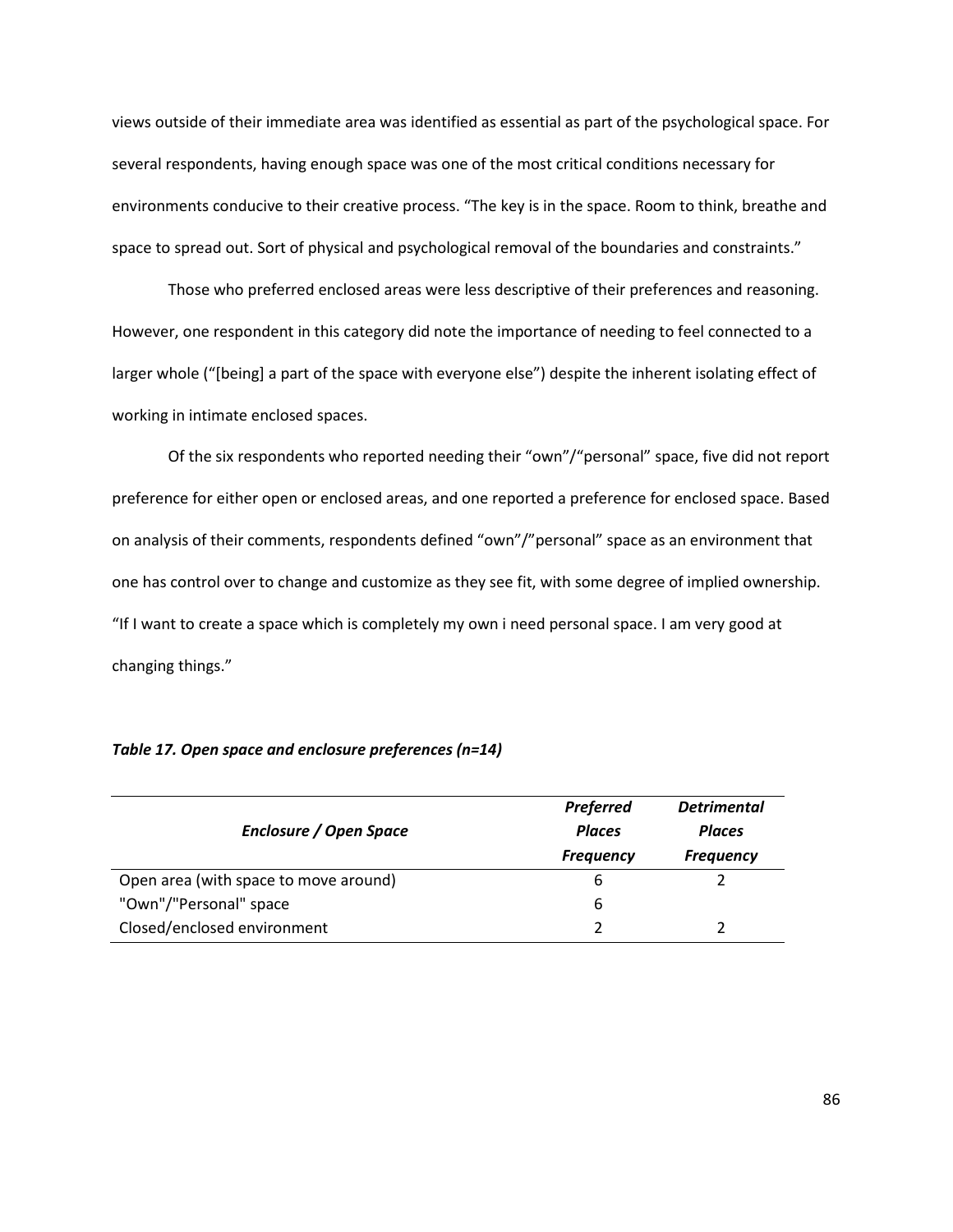#### **Order and Interest**

Two thirds of all total respondents consider interestingness and organization as influential environmental factors (Table 18). By and large, respondents reported that "visually interesting" and "engaging" environments were helpful to their creative process. Likewise, they consider "dull", "boring", and "unimaginative" environments as inhibitory to their creativity. "The environment itself needs to be engaging and creative. If the environment can provide or spark creative thoughts it helps the creative process." Other beneficial qualities of engaging environments include "richness of the different textures, sounds, sights, and other things." Descriptions of undesirable "static" environments include "dull" or "bland" colors, "constant material," "harsh hardscape", "monochromatic", "concrete", "flat landscape", "boring", "unimaginative", and "unchanging".

Order and organization were also reported as an issue for some respondents. A small number of students described their preference for "messy" procedures and environments. For example, "I just want to be able to spread out my things and make a mess. Piles of examples, sketches, and concepts everywhere!" Additionally, a desirable location displays "inspiring and creative sayings and pictures all around for you to look at when you get stuck and can't think of a design." On the opposite end of the preference spectrum were those who preferred "neat" and "clean" environments that are devoid of "clutter". Some descriptions of these types of working and thinking environments include "Spartan and well organized", "tidy", and "open and clear". All those that favored "neat" and "tidy" methods and environments also listed "messy", "unorganized", and "cluttered" environments as undesirable, unattractive, distracting, and detrimental to their creative process.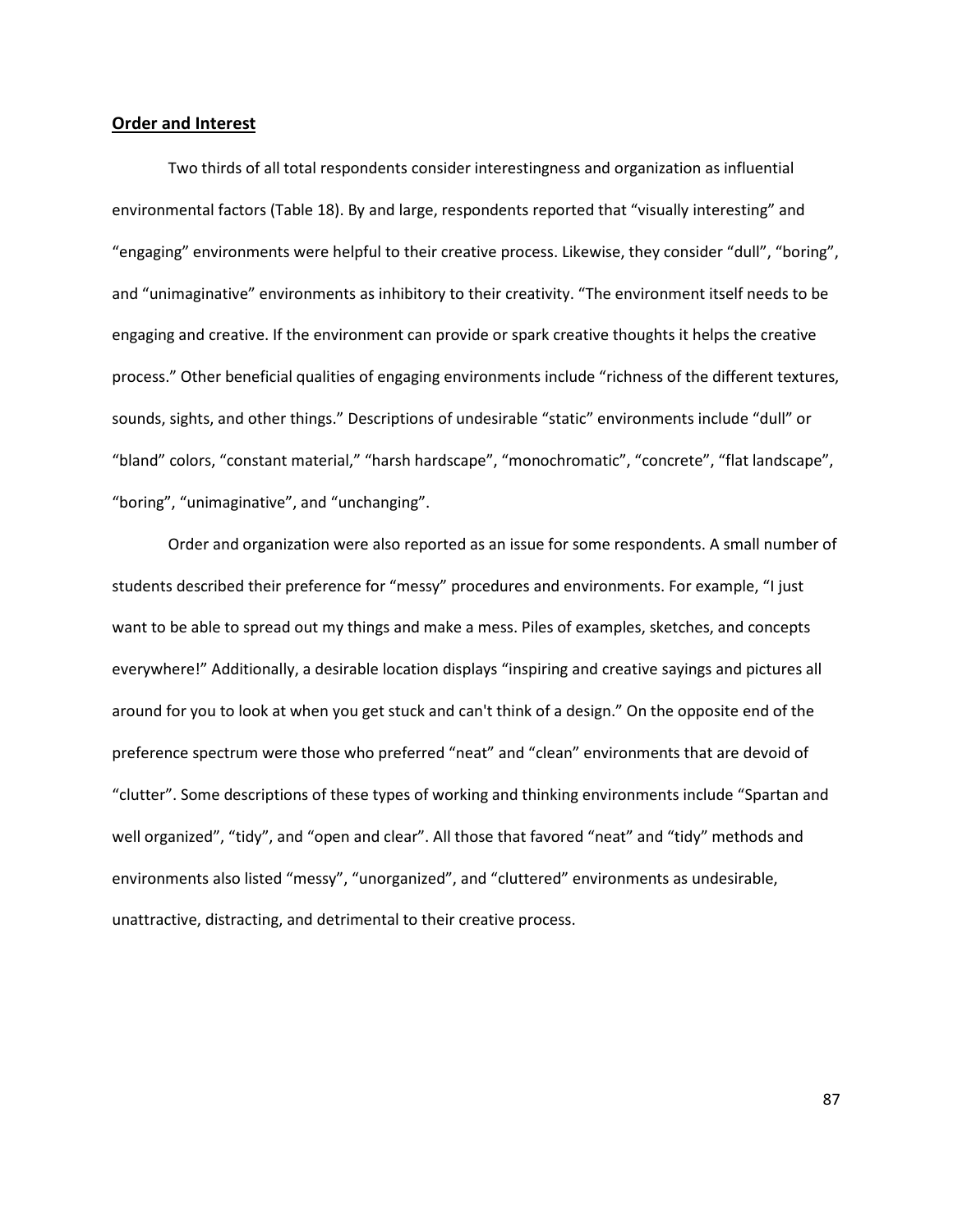|                                               | <b>Preferred</b> | <b>Detrimental</b> |
|-----------------------------------------------|------------------|--------------------|
| <b>Order / Interest Variables</b>             | <b>Places</b>    | <b>Places</b>      |
|                                               | <b>Frequency</b> | <b>Frequency</b>   |
| "Interesting"/"engaging" environment          | 10               |                    |
| "Dull"/"static"/"unimaginative" environment   |                  | 5                  |
| "Messy"/"unorganized"/"cluttered" environment | 2                | 4                  |
| "Neat"/"tidy"/"clean" environment             | 3                |                    |

*Table 18. Order and interest preferences (n=28)*

## **Environmental Activity**

Those reporting on environmental activity levels (Table 19) were largely in agreement with one another. In general, most respondents view higher levels of activity as distracting and inhibitory to their creative process. However, respondents also note that environments that are too static and dull are also undesirable for creative thinking and work. Therefore, it appears that respondents may desire an environment that has low levels of background activity—just enough to keep the space interesting, but not enough to be distracting. The few respondents who favored highly active areas consider them to be stimulating and a source for new ideas. For example, "I tend to do my most creative thinking in places that are busy (lots of noise, people, things happening) or places that have a lot of visual interest. This is because it allows me to take in all of the different qualities and then process and combine certain things into something new."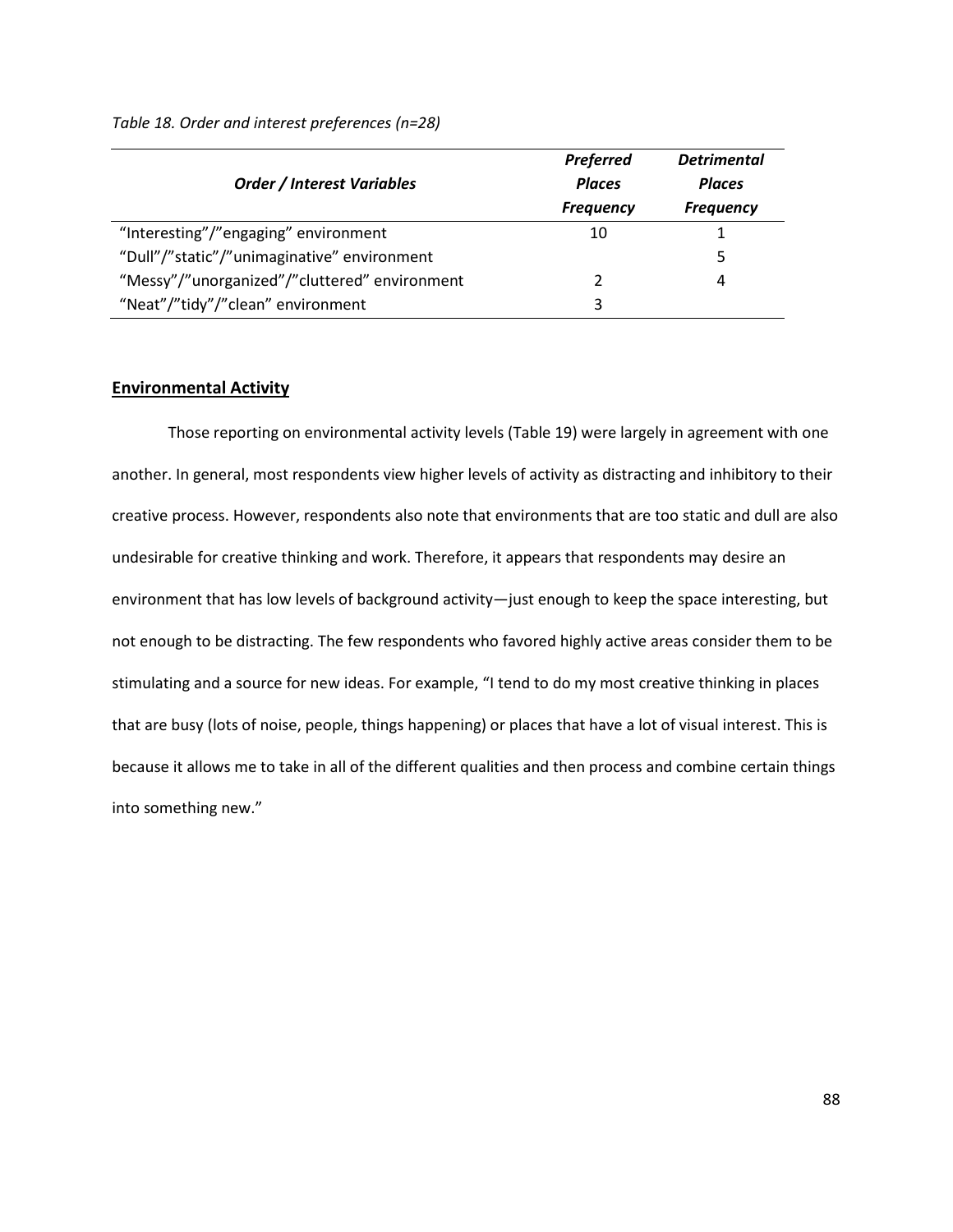| <b>Environmental Activity Level</b>               | <b>Preferred</b><br><b>Places</b><br><b>Frequency</b> | <b>Detrimental</b><br><b>Places</b><br><b>Frequency</b> |
|---------------------------------------------------|-------------------------------------------------------|---------------------------------------------------------|
| "Busy" / "crowded" / "active"                     | 2                                                     | 12                                                      |
| Distractions (in general)                         |                                                       | 6                                                       |
| "Dull"/"monotonous"/ "static" environment         |                                                       | 5                                                       |
| Relaxed / calm                                    | 4                                                     |                                                         |
| Views onto active areas                           |                                                       |                                                         |
| "Changing lights"/"moving things"/"sudden noises" |                                                       |                                                         |

*Table 19. Environmental activity level preferences (n=38)*

#### **Distractions**

The most commonly reported unwanted distraction was noise, by a wide margin (Table 20). A majority of those who consider noise a problem identified "loud talking" and "chatter" as the one of the main cause of irritation, frustration, and distraction (Table 1), particularly in studio environments. Just the mere presence of other people can serve as a distraction to some respondents. Those that reported preferring to work alone and away from others (Table 13) were not counted in this category. The most prominently discussed issues respondents have with the presence of people is the opportunity for being "interrupted or disturbed by others" and being influenced by other people's ideas. "I can't create where someone else is creating. I tend to bounce ideas off of other people and when I see an idea I tend to manipulate that idea to my own." Another example of this is described by a different respondent, "other's ideas [are detrimental] because I tend to emulate them and sometimes base my ideas around the collective others."

Technology, both belonging to the respondent and that which belongs to other people in the surrounding environment, was considered distracting to a certain degree. Mainly the issues with technological devices stem from the noises they make (both continual and sudden) and the temptation to use them for purposes other than the task at hand. However, computers are a common tool used in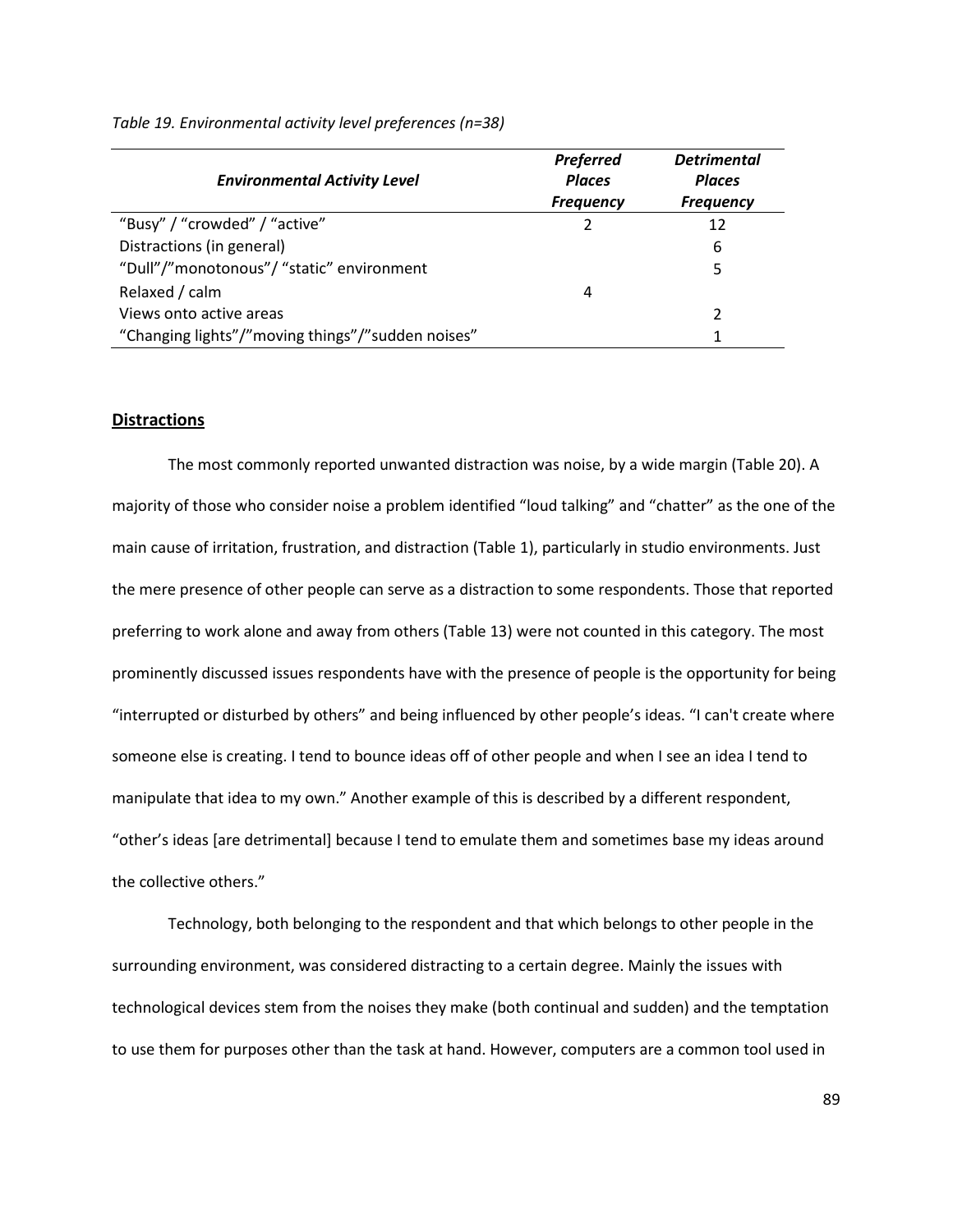the landscape architecture studios that some students consider it an essential tool for their creative

process (see Table 11).

# *Table 20. Types of distractions*

| <b>Types of Distractions</b>                    | <b>Preferred</b><br><b>Places</b><br><b>Frequency</b> | <b>Detrimental</b><br><b>Places</b><br><b>Frequency</b> |
|-------------------------------------------------|-------------------------------------------------------|---------------------------------------------------------|
| <b>Noise</b>                                    |                                                       | 27                                                      |
| Presence of other people                        |                                                       | 9                                                       |
| Being interrupted or disturbed by others        |                                                       | 4                                                       |
| Technology (computers, cell phones, television) |                                                       | 4                                                       |
| Views onto active areas                         |                                                       | າ                                                       |

# **SUMMARY**

The results from the survey were largely congruent with the findings established by existing research (see discussion section for detailed comparisons). Based on the analysis of the survey findings, the most influential environmental conditions for areas used as creative spaces include noise, presence of others, adequate space/room, comfort, and environmental activity. Focusing on these key conditions may serve as a potential starting point for future research.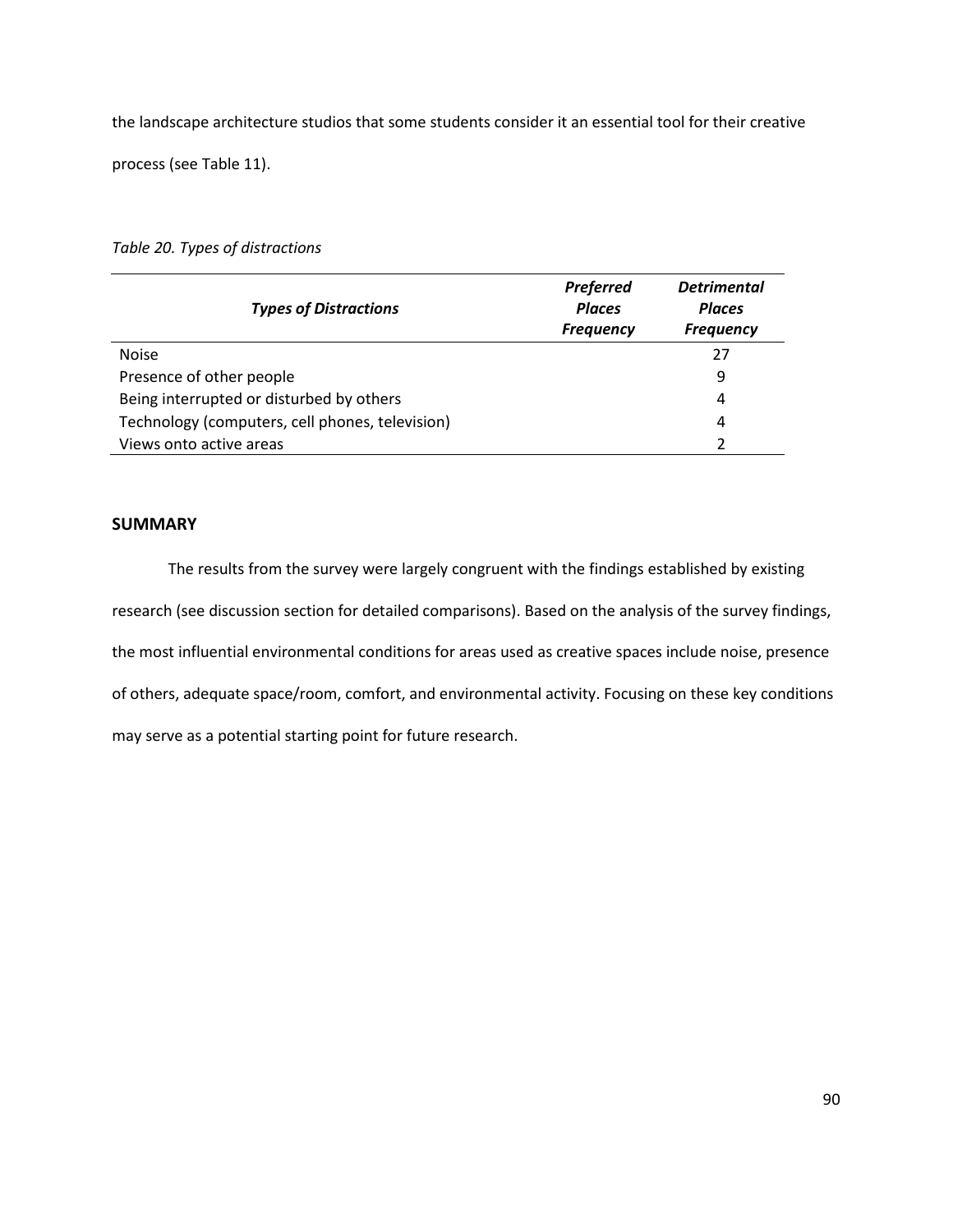# **Chapter V: Discussion**

### **INTRODUCTION**

The overall goal of this thesis project was to examine how the design of a landscape architecture student's environment potentially impacts the student's creative processes. The original intent of data collection was to compare the results with existing data in the field in order to determine if any gaps were present in the existing field of knowledge. After the results of the study were compiled and organized, they were then compared to the leading theories proposed by creativity researchers as described in the literature review. The primary intent behind this process was to discover: (1) if the data supports current theories in the field, then specific design guidelines for effective studio environments could be developed and added to the body of creative research literature; OR (2) if the data collected opposes current theories in the field, then new hypotheses can be made based upon the unique nature of the subpopulation of landscape architecture design students and will create evidence upon which to base further research. However, as a result of the loose structure and qualitative nature of the openended survey questions, the responses were less specific and did not necessarily compare neatly within the more quantitative frameworks of the existing literature findings. Therefore, additional categories of preferences and/or a restructuring of the organizational categories of preferences were determined based on grouping and comparing similar concepts. Thus, there could not be complete and accurate comparison with existing theories due to the differences between the levels of specificity and lack of equally comparable items. Therefore, rather than attempting to directly compare the survey results and the research literature, this final chapter explores the survey results through a more qualitative lens, informed by the literature findings.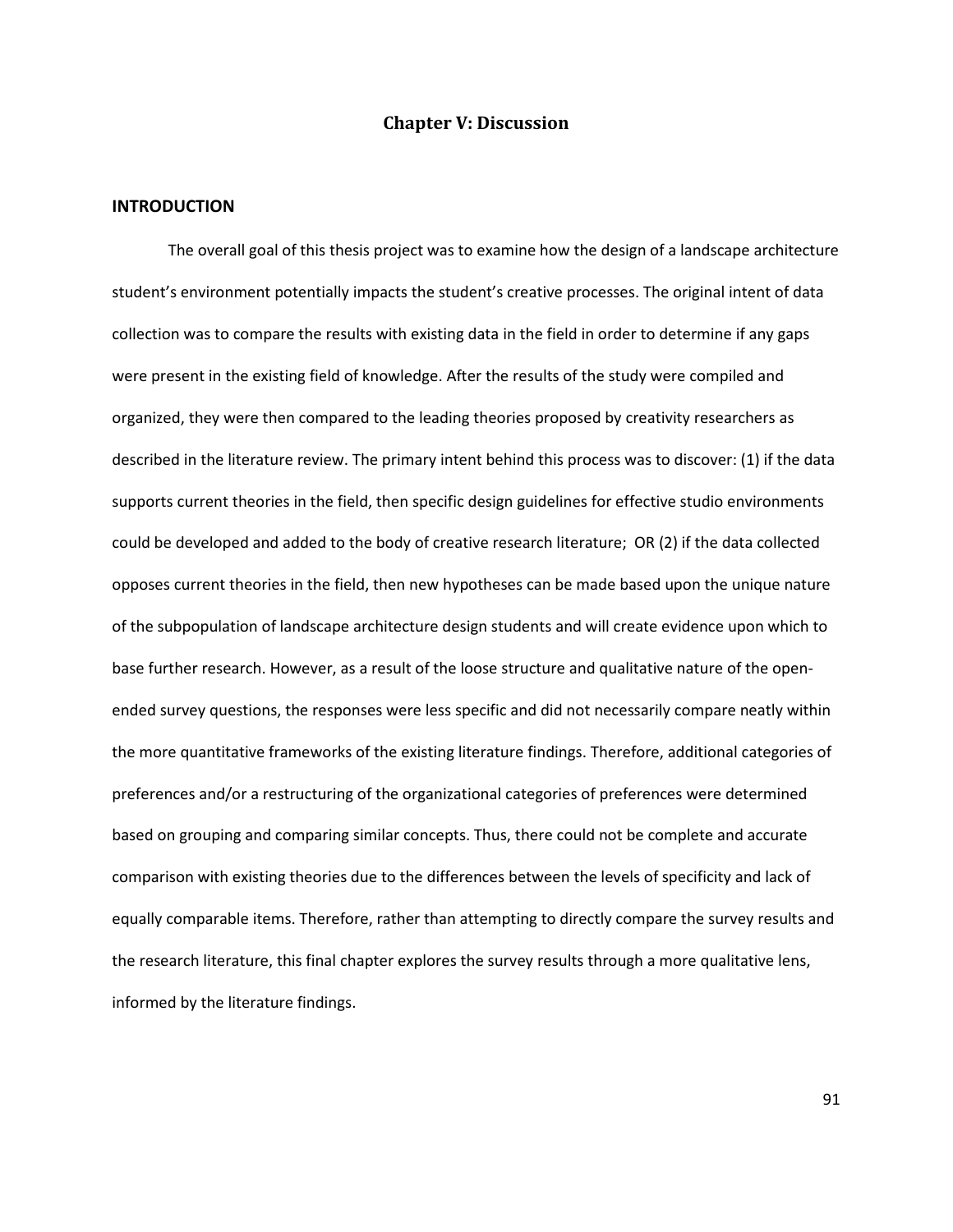#### **THE CREATIVE PROCESS**

 The survey did not specifically ask for the students to identify or describe their creative processes clearly. So, in general, respondents did not report this type of information. Only a few individuals implied the separation between more open, collaborative stages and more private, focused stages. However, this does not necessarily mean that these students do not engage in a multi-staged creative process, only that they did not report them. Of those who discriminated between their divergent and convergent stages, the descriptions of their preferred environmental conditions differed between the two modes. Typically, a more active, social, engaging environment is preferred for the divergent modes and a quiet, still, flexible, more controllable environment is preferred during the convergent modes. Feedback from peers was considered important to many, though most did not specify during which stages of their creative process when this feedback would be most helpful.

 Several respondents identified needing to "get away" from the problem, or "working it out" while doing or thinking of something else. In fact, over half of the respondents reported that engaging in some activity other than working on the problem was helpful to them during creative thinking and/or work. This seems to reinforce the importance of the incubation period to some students' creative processes. Their responses identified some additional concepts linking incubation and recreation not explored in the literature review. Some researchers posit that creativity may be enhanced by engaging in appropriate leisure activities (Dowd, 1984; Iso-Ahola, 1984; McDowell, 1984). Dowd argues that leisure activities "can provide one of the few opportunities for people to engage in exploratory, divergent, and creative activities, rather than problem-solving, goal-directed, and convergent activities" (Dowd, 1989, p. 240). Perhaps this modal switching of thinking pattern, particularly during the incubation phase of the creative process, is what the respondents were noticing and reacting to in their survey responses.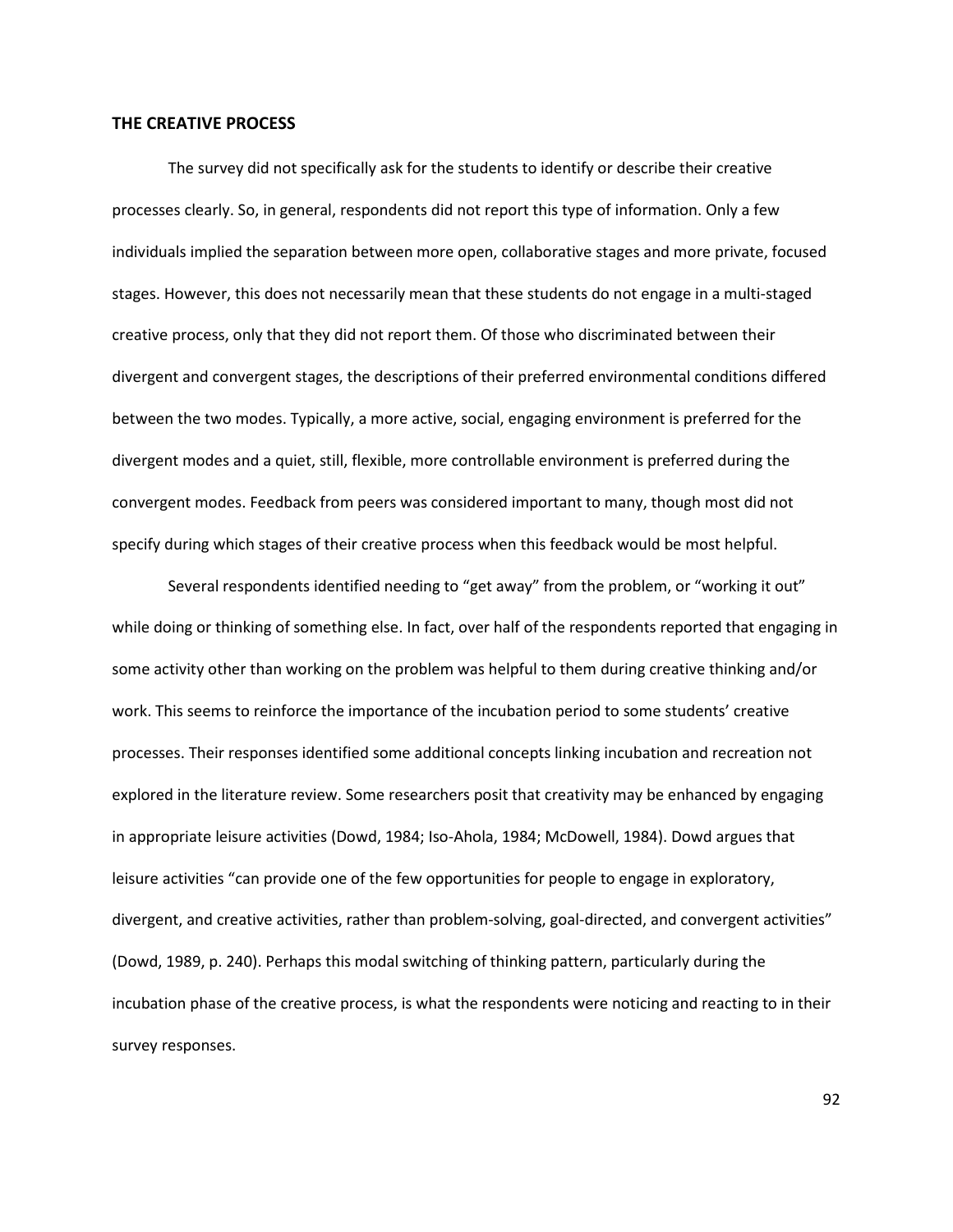#### **PHYSICAL/MICROCLIMATIC CONDITIONS**

The results from the survey in this category closely mirrored those predicted by the literature review in that students preferred comfortable temperatures, manageable noise levels, adequately bright or natural lighting, and fresh air. These preferences were universal across taste profiles, excluding noise level. This may suggest that this category has more universal application across subpopulations.

#### **ENVIRONMENTAL SURROUNDINGS + CONTEXT**

Students overwhelmingly prefer to work in consecutive blocks of time, particularly during nighttime hours. Due to these longer periods of time, uncomfortable furniture was often cited as an influential distraction and hindrance to an individual's creative process. Several respondents reported preferring environments where they have access to a place to lie down (i.e. sofa, bed). This preference may be a result of working long, late hours where time is at a premium and short naps are the primary sleep delivery method. Perhaps having quick access to a variety of resources and environments (such as kitchen, bedroom, living room) is one reason why the majority of respondents reported residential locations as ideal for their creative process.

## **SOCIAL ENVIRONMENT + ORGANIZATIONAL CLIMATE**

Landscape architecture students often spend a majority of their days and many long nights together in their studios. Because of this time spent with each other, the social relationships between students in a studio can be a complex mix between professional respect among colleagues, close friendships, and love/hate familial relationships. These complicated relationships result in a complicated social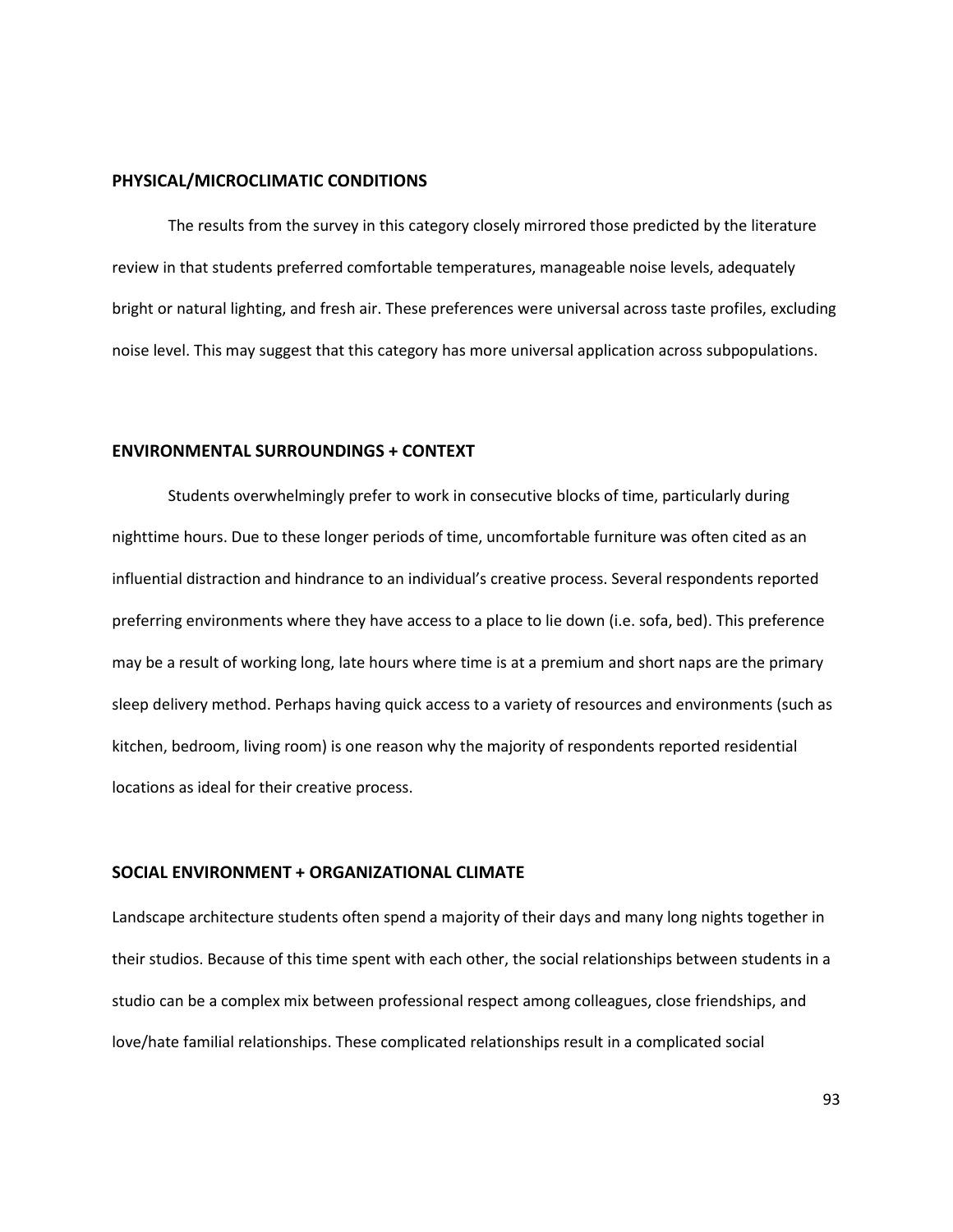environment that may potentially have a significant effect on how an individual perceives, interacts, and behaves within their environment. One reason why current studio environments may not be functioning as desired could be because they do not take into account these complex social factors into the designed environment.

One commonly shared social environment preference was for isolation, quiet/silence, and/or being alone. A majority of respondents reported needing silence or being alone at some point in their creative process. According to Hill, "aloneness is usually required for the student not trained in the art of 'flow' which is why many students are more creatively fluid working nights when they have more opportunity for uninterrupted 'flow'" (2006, p. 328). While the survey study for this paper did not specifically ask whether the student was trained in 'flow', the results do support Hill's observation of students preferring to work at night. Other contributing factors to night preferences may include: less chance of being interrupted or disturbed by others, less demanding schedule allowing for longer continual periods of time to work, less distraction due to lower external activity and/or limited visibility to potentially distracting external views, etc.

"No one can be close to others, without also having frequent opportunities to be alone" (Alexander, Ishikawa, & Silverstein, 1977, p.669). This quote from *A Pattern Language* describes the need for individuals within a household to have a place to themselves where they have more control, more privacy, and can set themselves apart from the collective social areas and environment. Other environmental typologies described in this book present the need for a variety of flexible spaces within a larger context, such as one typically experiences within a house. The residential typologies described in this seminal piece of design literature had direct relevance to how some individuals interact in a studio environment, perhaps due to the more intimate relationships forged between classmates through spending so much time together. This appears to be the primary missing piece to how creative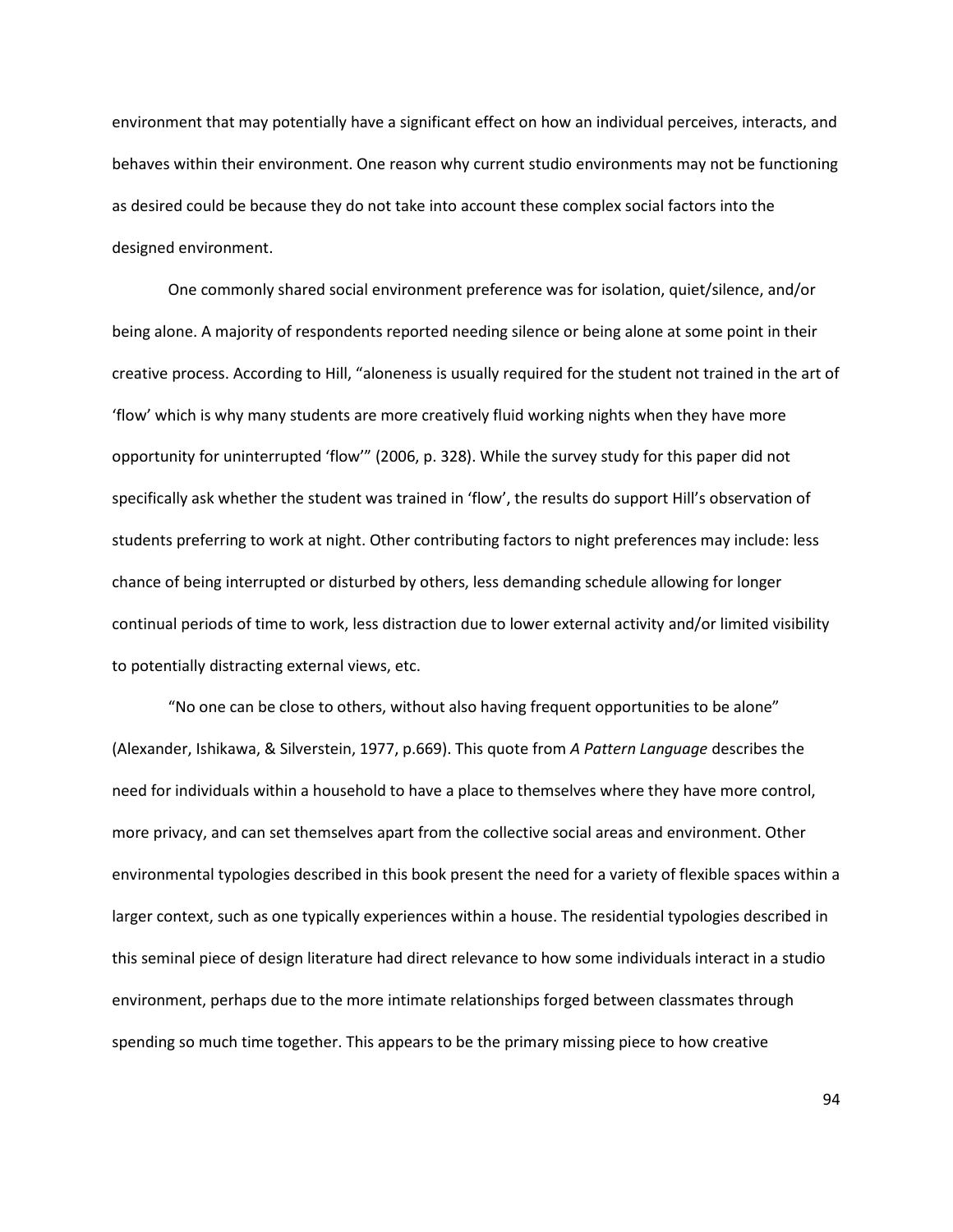environments should designed for landscape architecture students. The current design of these environments seek to optimize space and resources and meet the student's most basic needs; but at the expense of considering how a student *lives* within the space, both as an individual as well as within their social environment and context. In other words, houses are designed to facilitate living; offices and classrooms are designed to optimize university resources. However, studio spaces are both places of work and living. Since landscape architecture students need both conditions to aid their creative processes, having to choose between working at home or working in a studio setting requires compromises on both ends. Therefore, optimal creative environments should be designed to facilitate both living and working conditions for the student in order to meet their needs.

#### **INDIVIDUAL PSYCHOLOGICAL AND COGNITIVE CONDITIONS**

Psychological and cognitive factors are those that relate to an individual's mental state and/or condition, thinking skills, intellectual processes, cognitive functioning, etc. These factors are more focused on the individual aspect of creativity but can be directly influenced by the individual's larger sociocultural context. For example, a highly competitive social environment may cause some students to feel stress and anxiety, which may cause a myriad of negative reactions such as increased sensitivity to environmental stressors, negative feelings and outlook, negative health side effects, and changes in their perception of their surroundings such as viewing the presence of other people as a threat rather than as a resource.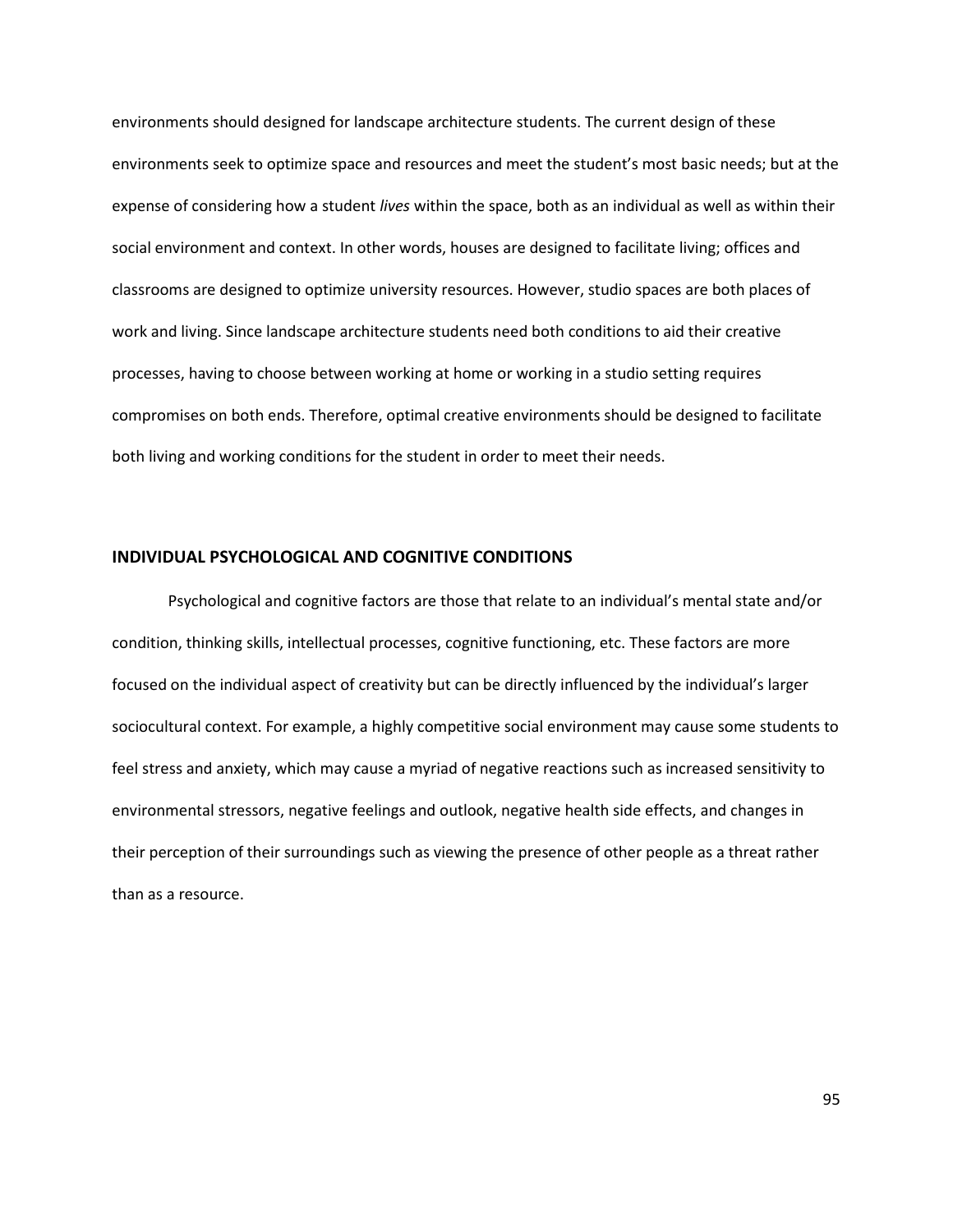#### **Stress + Relaxation**

In order to facilitate the creative process at one of the most basic levels, stress, tension, and conflict should be minimized. This mainly pertains to tension within an individual rather than conflict between an individual and their contextual ideological domain as this has been cited as a potential source of creativity in some individuals (Runco, 2007; Hemlin, Allwood, & Martin, 2008). "Tension inhibits creativity (tension and creativity overlap in the brain and tension blocks the act of creation)…Relaxation is one of the prerequisites of the physiological state needed to access and maintain a 'flow' state" (Hill, 2006, p. 326-327). Several respondents mentioned relaxation or calming environments in their descriptions of their preferred and/or necessary conditions for creative thinking and work. Stress has a significant effect on many other psychological and physiological processes, as described in chapter two.

#### **Open Space + Enclosure**

With regard to open space and enclosure, "people cannot work effectively if their workspace is too enclosed or too exposed. A good workspace strikes the balance" (Alexander, Ishikawa, & Silverstein, 1977, p. 847). While a few respondents identified needing an extreme of one or the other, a balance of both may be the best route for designing creative environments, while giving the individual some degree of control over adjusting their space to fit their preferred scale. One factor in determining how open or intimate a space feels is the presence of windows. "Rooms without a view are prisons for the people who have to stay in them…When people are in a place for any length of time they need to be able to refresh themselves looking at a world different from the one they are in, and with enough variety and life to provide refreshment" (Alexander, Ishikawa, & Silverstein, 1977, p. 890). Windows provide individuals with perceived, or mental, space that may help compensate for an otherwise cramped space.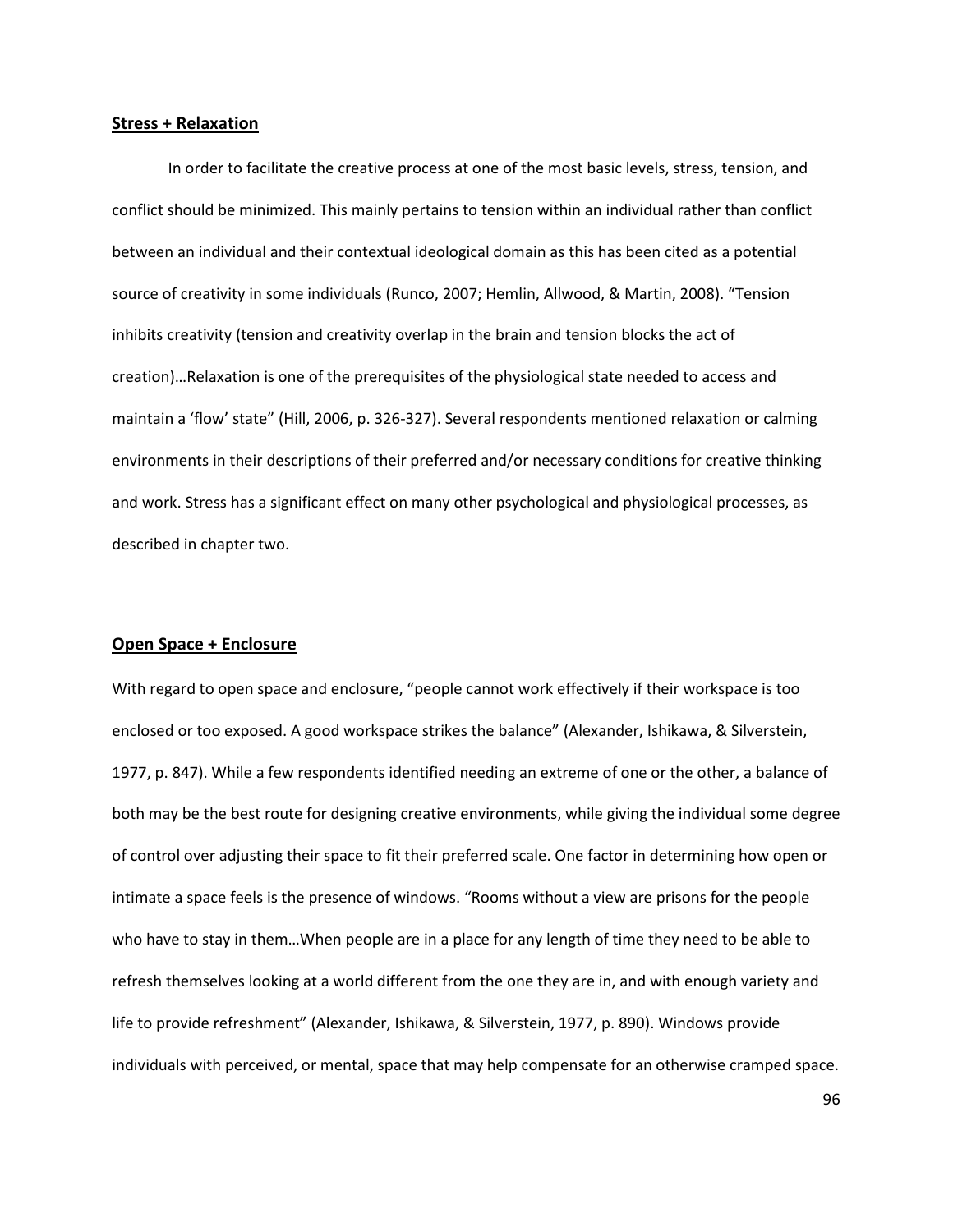Several respondents reported a preference for staring out of windows to let their minds wander and/or daydream, serving as an element of distraction. In a study by Wells (1965), eighty-one percent of office workers chose a position next to a window. Another study of office workers found that they prefer windows with "meaningful"/interesting views (e.g. city life, nature) over less meaningful and uninteresting views (Markus, 1967). The survey responses also mirrored this preference for windows, particularly with views to "outside" or "nature". The principles of attention restoration theory propose that views onto natural elements helps to restore cognitive functioning after experiencing stress or fatigue, thereby sustaining an individual's capacity to be productive for a longer period of time with fewer side effects (Ulrich, 1993; Kaplan, 1995; Kaplan & Kaplan, 1989; Hartig, Mang, & Evans, 1991; Heerwagon & Orians, 1986; Heerwagon, 1990).

# **CONFLICTING PREFERENCES**

When analyzing the preference data, the author found several instances of reported preferences that appeared to be contradictory. However, upon further analysis, patterns emerged in the data that suggested at the presence of a few different preference profiles. Some examples include groups of respondents that want conditions where they are:

- Completely alone with no noise (high levels of environmental control, low levels of distraction) versus those who prefer to be alone but also want presence of other people (typically for feedback and occasional discussion)
- Surrounded by an enclosed environment (typically also prefer very "neat" and "tidy" environments) versus those who need to larger open spaces to spread out both physically and mentally (who typically also prefer to spread out their materials in front of them and generally prefer working/thinking in less orderly environments)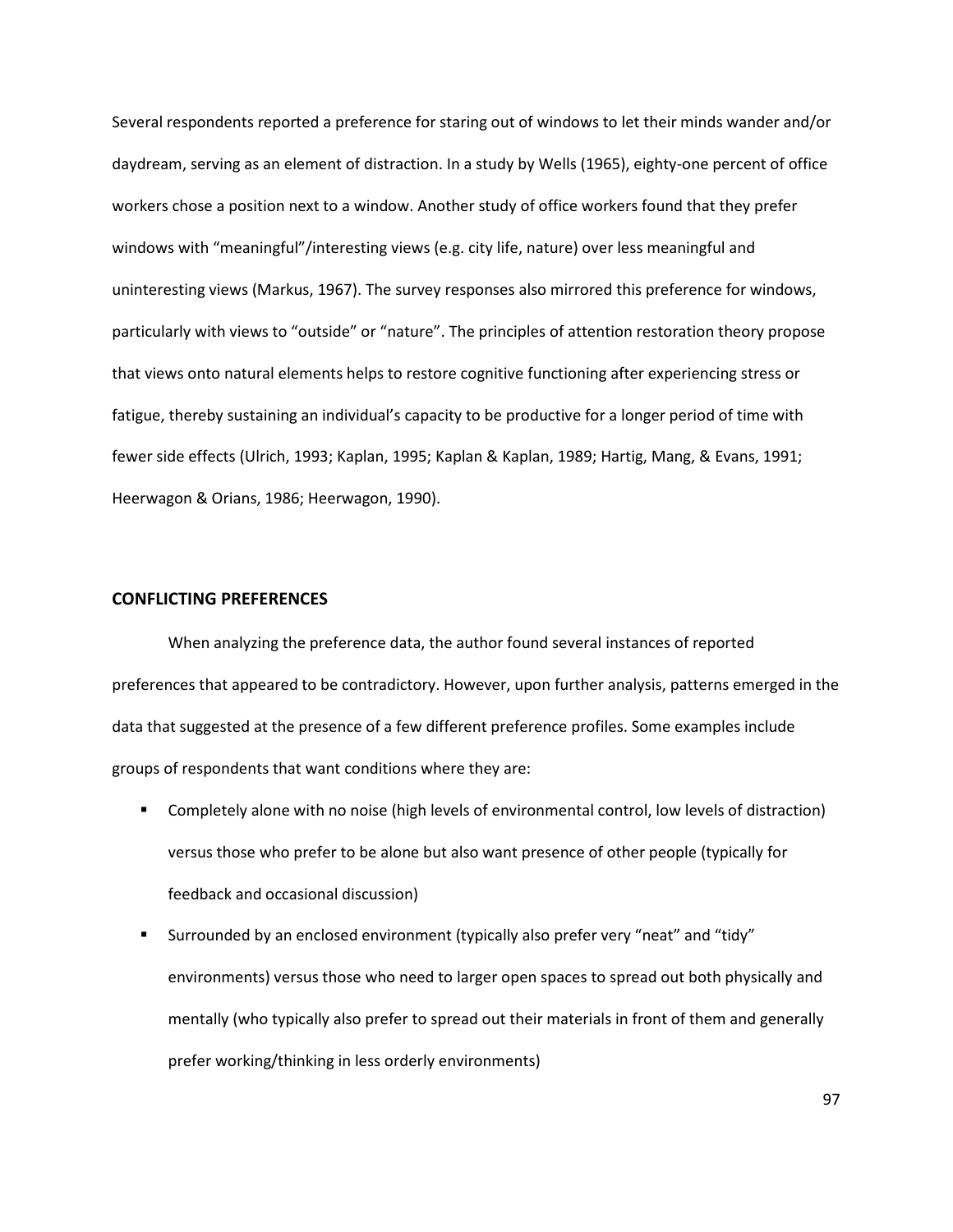- Surrounded by higher levels of environmental activity and stimulation (who prefer higher levels of visual interest and engagement) versus those who prefer environments which are more "serene" and "relaxing" with much less environmental activity, noise, and stimulation
- **EXECT** Located solely within indoor environments versus those who prefer to be outdoors (who typically were more likely to report engaging in repetitive, "mindless" simultaneous activities such as walking, running, or driving; and who also typically prefer to be alone)

"There are numerous ways to achieve 'flow' and each student must realize what is effective for him/her" (Hill, 2006, p. 328). This may begin to explain the variety of preferences and taste profiles received in the survey. Further research in psychological and cognitive studies may also help to elucidate additional predictive factors in how these taste profiles are formed and how they relate to an individual's functioning, perceptions, and behaviors.

After accounting for taste profiles, there were still some conflicts in the preference data that appeared significant. However, these conflicts represented the main issues/reasons as to why students reported not liking to work in studio or other similar environments. These conflicts include:

- wanting natural light, but preferring to work at night
- preferring outdoor environment, but natural light caused too much glare on screens
- **E** wanting to be alone or have silence, but also wanting access to other people for discussion
- wanting access to their own tools and materials wherever they chose to work, but currently can't easily move them from place to place
- wanting access to fresh air and breezes, but also want to have papers and projects strewn out on their desks
- **•** wanting to talk and converse with others, but not wanting to listen to others talking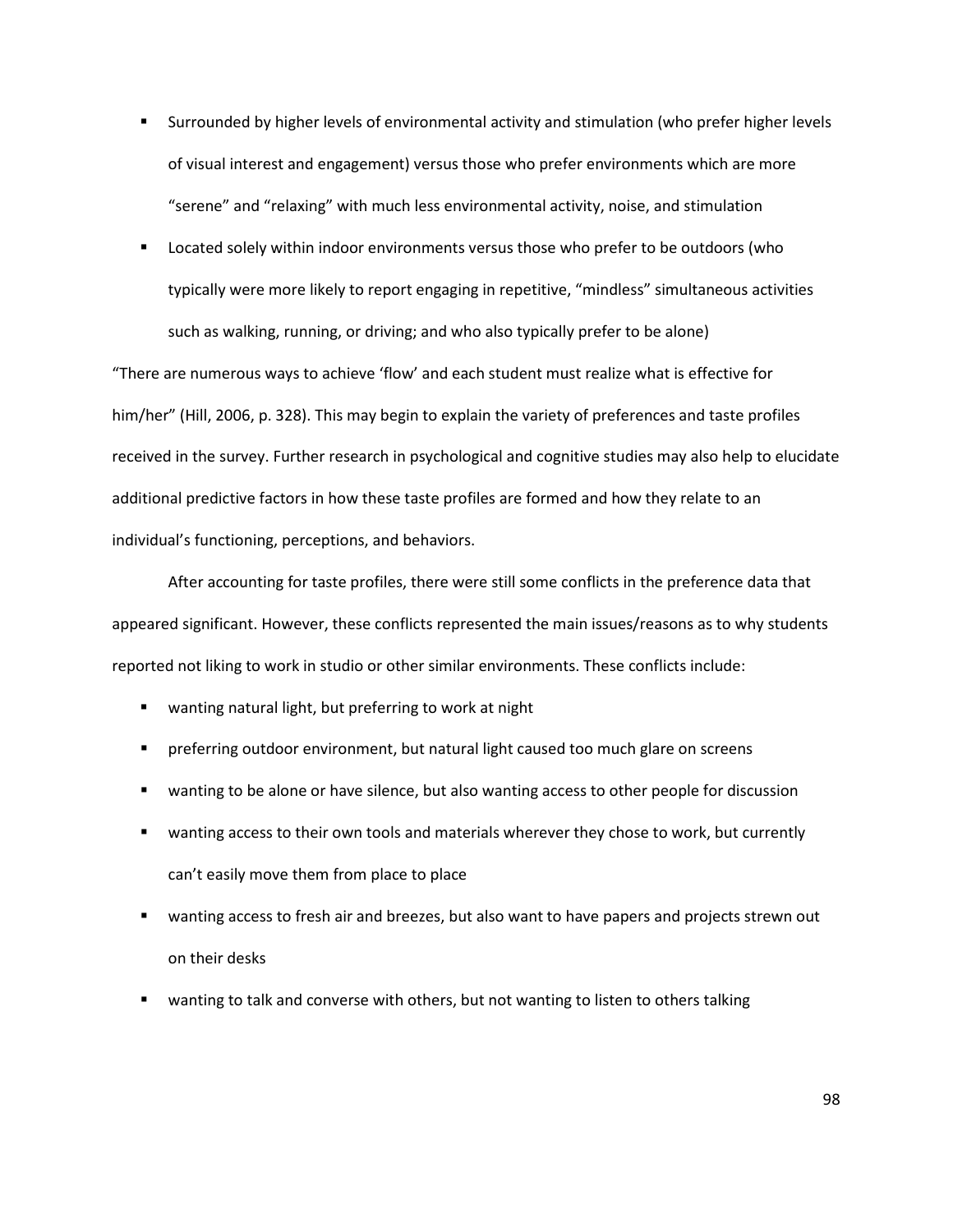# **SPECIFIC DESIGN TYPOLOGIES**

Preferences generally appear to align with the qualities typical of the three design typologies in both the literature and in the survey results. However, due to the specificity of some of the parameters of these typologies and the generality of the survey responses, only a general comparison can be made.

#### **Restorative Environments**

The survey results correlated well with this collection of environmental conditions. Respondents reported preference for the following qualities of this particular design typology:

- Visually interesting/ engaging environment
- **Aspect of "being-away"-providing an escape from the stressful/typical environment**
- **Synchronicity between the user's goals and the environment**
- **Perception of being in a distinct place yet also feeling as belonging to a larger whole**
- **Presence of vegetation**
- **Moderate to high spatial complexity/visual detail**
- Views of natural environment
- Use of natural materials, shapes, textures, and/or forms
- **Presence of natural light sources**

The aligned preferences were consistent across most taste profiles (mainly excluding those who preferred the most amount of enclosure and highest degree of order). The few remaining design guidelines for this typology that were not mentioned in the survey responses may have been too specific for survey respondents to address without being prompted.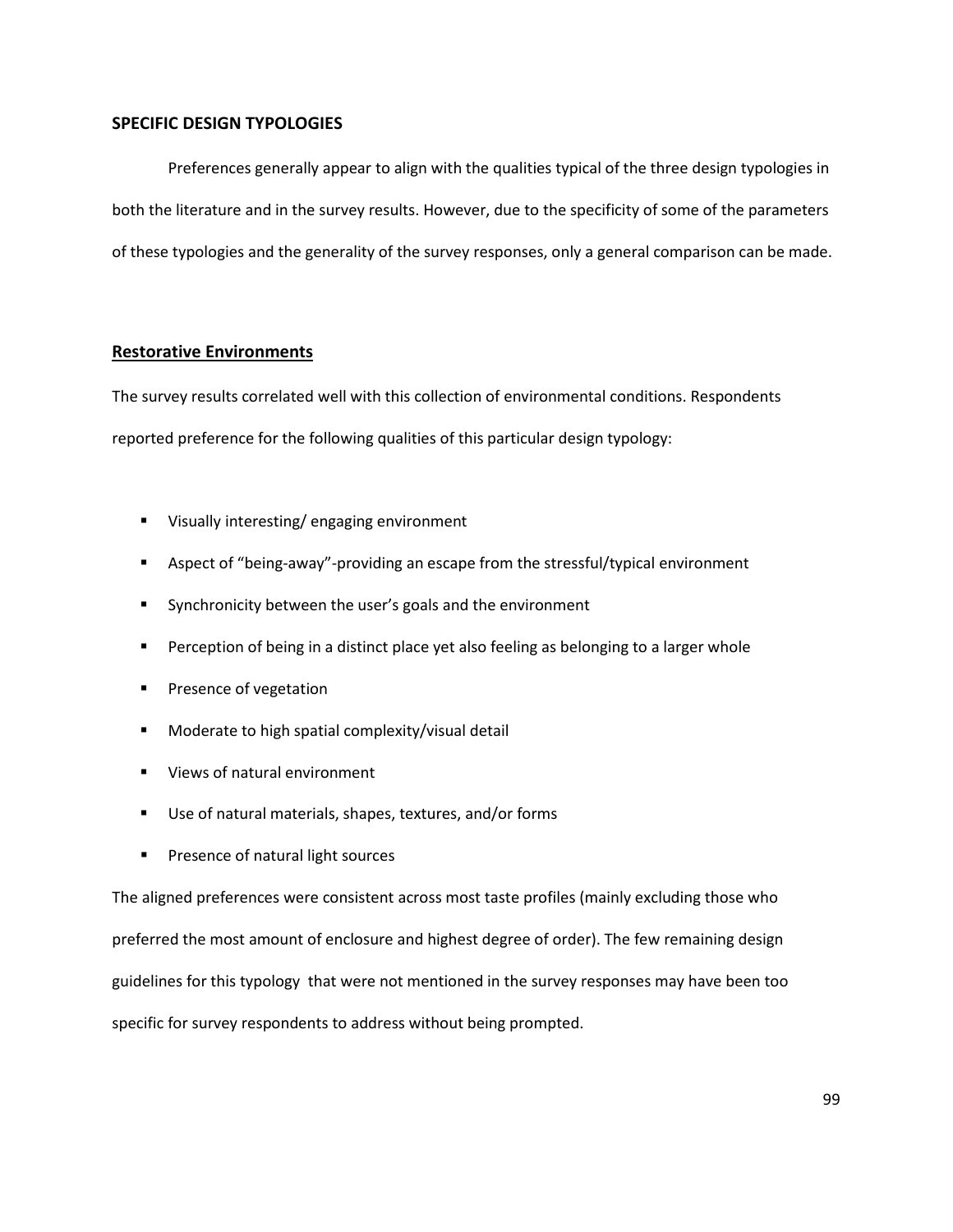# **Contemplative Environments**

This design typology was also successful in predicting preferred environmental qualities for a large portion of respondents. The specific conditions supported by the survey results include:

- Reduced distraction (fascination) for inward focus
- Low arousal for inward focus and concentration
- Higher degree of order/lower environmental complexity
- Repetition in pace (repetitive simultaneous activities such as running, walking, swinging, etc.)
- **Silence or white noise to reduce auditory distractions; occasionally rhythmic noises**
- **Safe, enclosed environment that allows for complete immersion in one's thoughts and** segregation from a larger context or the outside world/enhanced sense of isolation

This typology was slightly more well-represented in the survey responses largely due to preferred noise conditions, sense of isolation, and reduced level of distraction to allow greater focus. These categories had some of the highest response rate throughout the survey findings.

# **Playful Environments**

Of the three design typologies, this is the least represented in the survey data. However, this does not necessarily mean that students do not prefer those particular conditions, only that they were not reported in the absence of a specific prompt. The conditions that were supported by the survey results include:

- **FILM** Freedom from judgment of ideas/ trusting atmosphere
- **Flexibility and openness**
- **FREEDOM** From complete isolation/access to connection with others
- Opportunities for spontaneous social interaction with others outside one's usual circle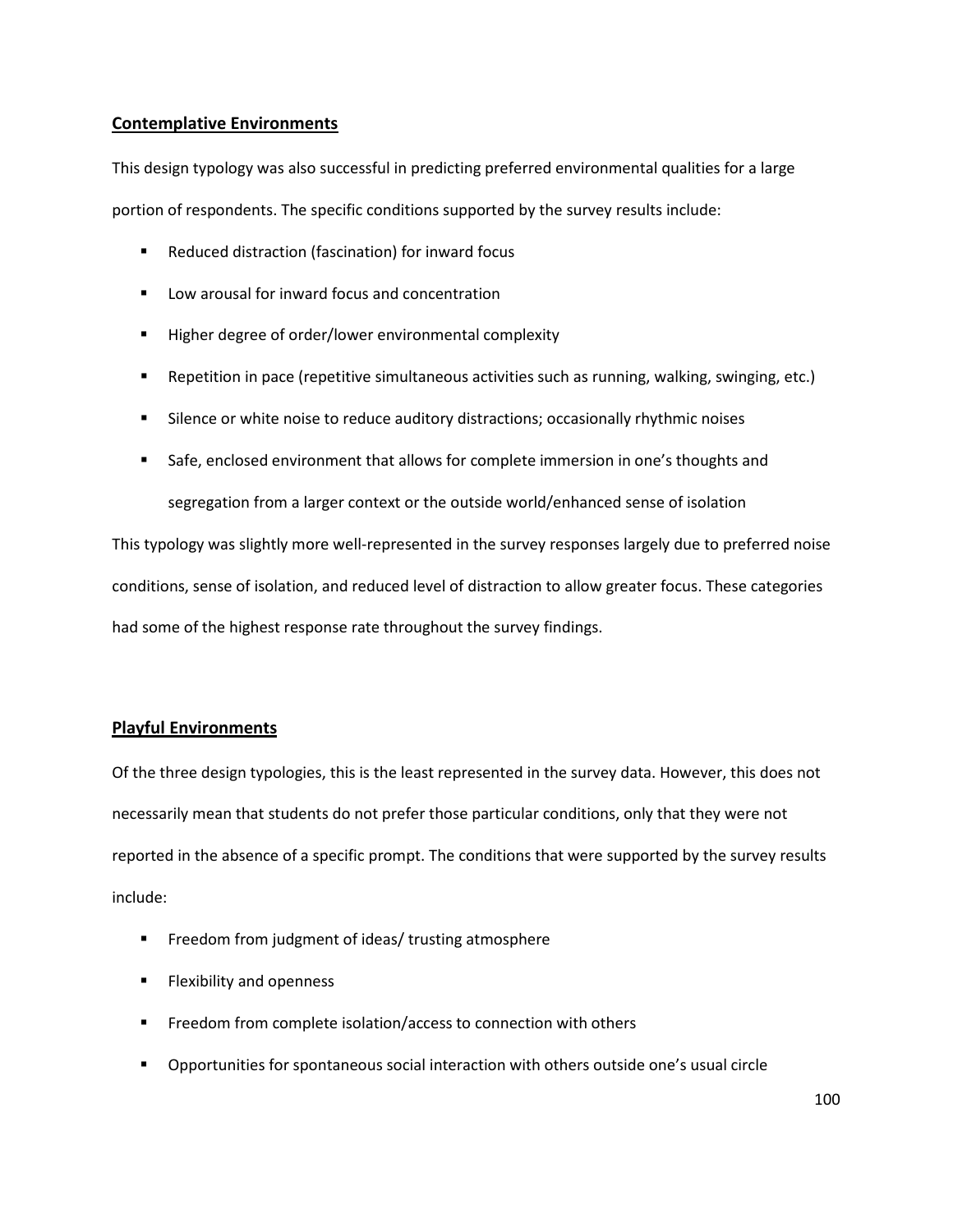## **Specific Design Typologies Summary**

The three chosen design typologies were generally very well supported by the survey results, thus suggesting that restorative environments, contemplative environments, and playful environments may typically be considered beneficial to a landscape architecture student's creative process. However, these typologies need further review as to their effectiveness for this purpose, particularly regarding contemplative and playful environments.

## **LIMITATIONS**

Limitations based on the participants:

- **EXECT** Limited number of respondents resulted in low sampling number which could skew the results.
- Both graduate and undergraduate students were surveyed. Only a very small number of graduate students had a background in landscape architecture which, if profession turns out to be a dependent variable in preference, could skew the results.
- Several participants were international or non-local students whose responses may reflect certain cultural preferences and norms as their own preference profiles which cannot be ascertained from the current data.
- Since no reward was given for taking the survey, the number of survey questions was greatly reduced in hopes of procuring a larger response rate for this stage in the research. Unfortunately, this means that no demographic information was collected which could have potentially a significant effect on the analysis of the survey results.
- No follow-up interviews were possible with the anonymous survey method. This restricted the ability to dig deeper and discover the meta-data behind the superficial responses provided.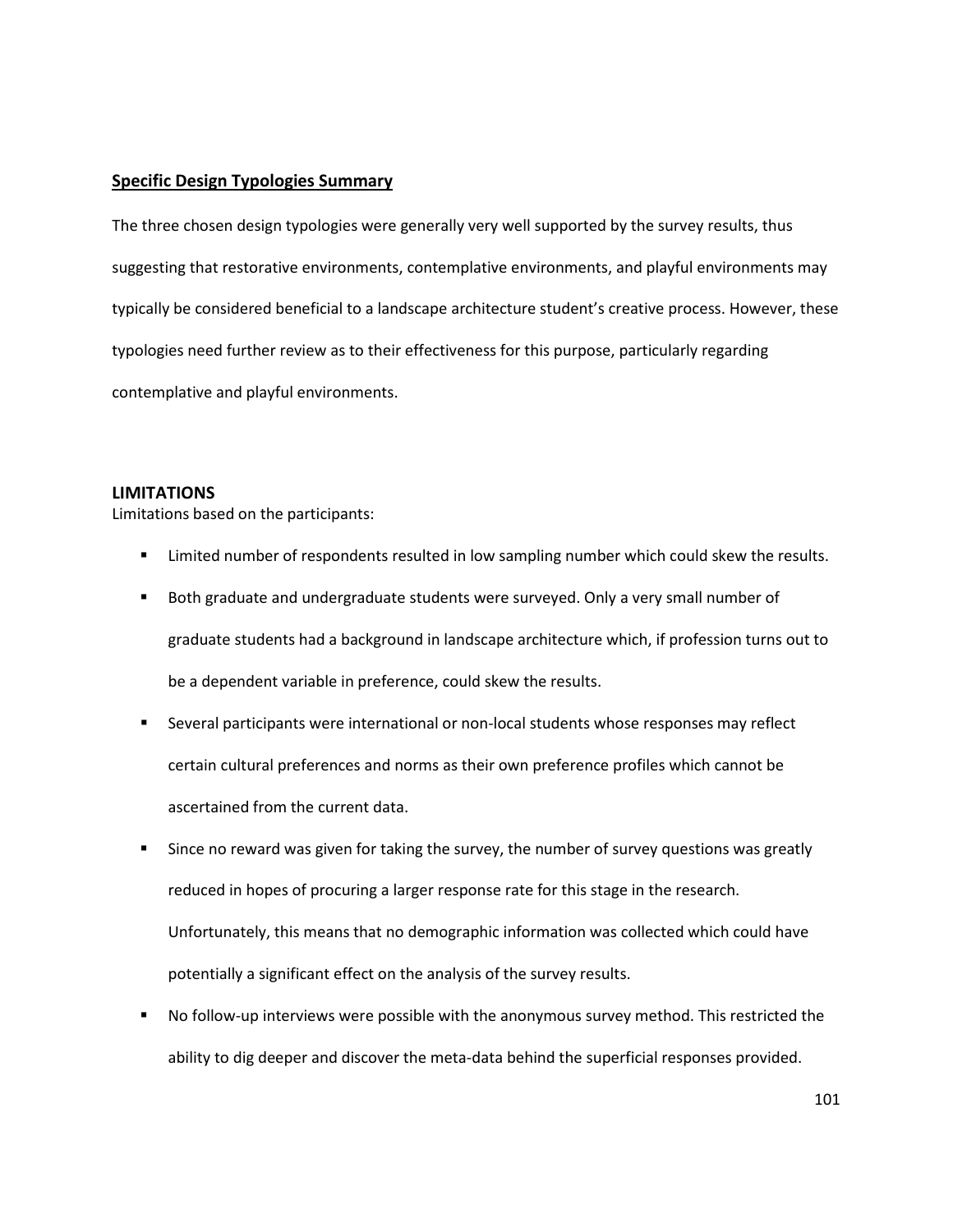Context and further detail was greatly needed to improve clarity of many of the answers and the meanings behind them.

 Since none of the participants were tested for degree of inherent creative capability, which could skew the data if level of creative ability is a factor.

#### Limitations based on the survey questions:

- The questions in the survey were quite broad and therefore produced broad/very general results. In order to uncover more meaningful data, the next steps of this research should take the categories suggested by this survey's results and test to what extent each consideration/element/topic is to each individual's creative process. In addition, each topic should be rated for importance during the different stages in the individual's creative process. For example:
	- o *To what extent is being alone helpful to your creative process? (1: not important at all – 10: crucial to my process)*
	- o *During which stages in your creative process is being alone important? (open-ended)*
	- o *To what extent is being alone helpful during this particular phase in your creative process? (1-10)*
- The questions did not specifically ask for preferences and needs for different stages in the creative process. This could have led to some confusion for the respondent. However, the researcher intentionally kept the questions vague in order to avoid biasing and leading the responses toward the conclusion that there should be different conditions for different stages in the creative process.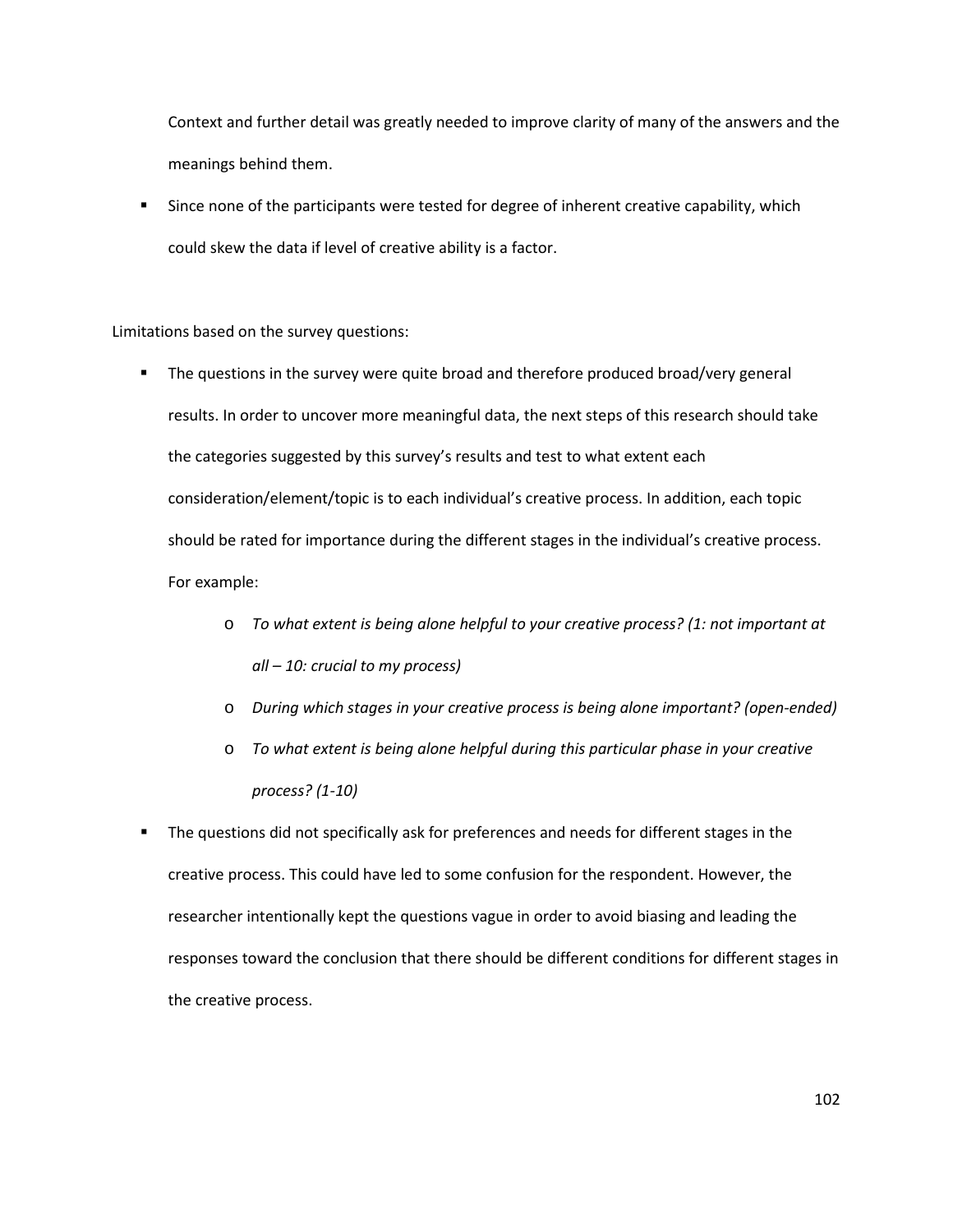Additional limitations:

- *First* understanding the creative processes of the individuals in detail, *then* establishing how they use their environment during the different stages in their processes could be a better way to arrange the study questions. Arranging the questioning in this way could lead to more insightful connections between the two variables and would certainly be more beneficial in developing preference and taste profiles.
- For future studies and analysis, baselines need to be established from which to measure the results. The same population should be tested more than once during different stages in their creative process. However, as most of the students were engaged in multiple creative projects, many at different stages, it was not possible to completely isolate and eliminate this as a factor that may have skewed the data. But, since this study was originally only intended as a preliminary investigation into the more broad critical issues, in a very general sense, establishing baselines and measuring differences in needs/preferences throughout the creative process will be more applicable to the next stage of this research where a more rigorous and empirical methodology shall be applied.
- **The author's previous research and experience in restorative, contemplative, play, and biophilic** environments could have affected the interpretation and analysis of the open-ended survey responses. However, every attempt was made at maintaining an objective point of view during these phases in the project.

## **CONCLUSIONS**

 One of the inherent problems with the analysis of studio environments is that they are not just one type of space. It is a place where students work, learn, and live. Therefore, when comparing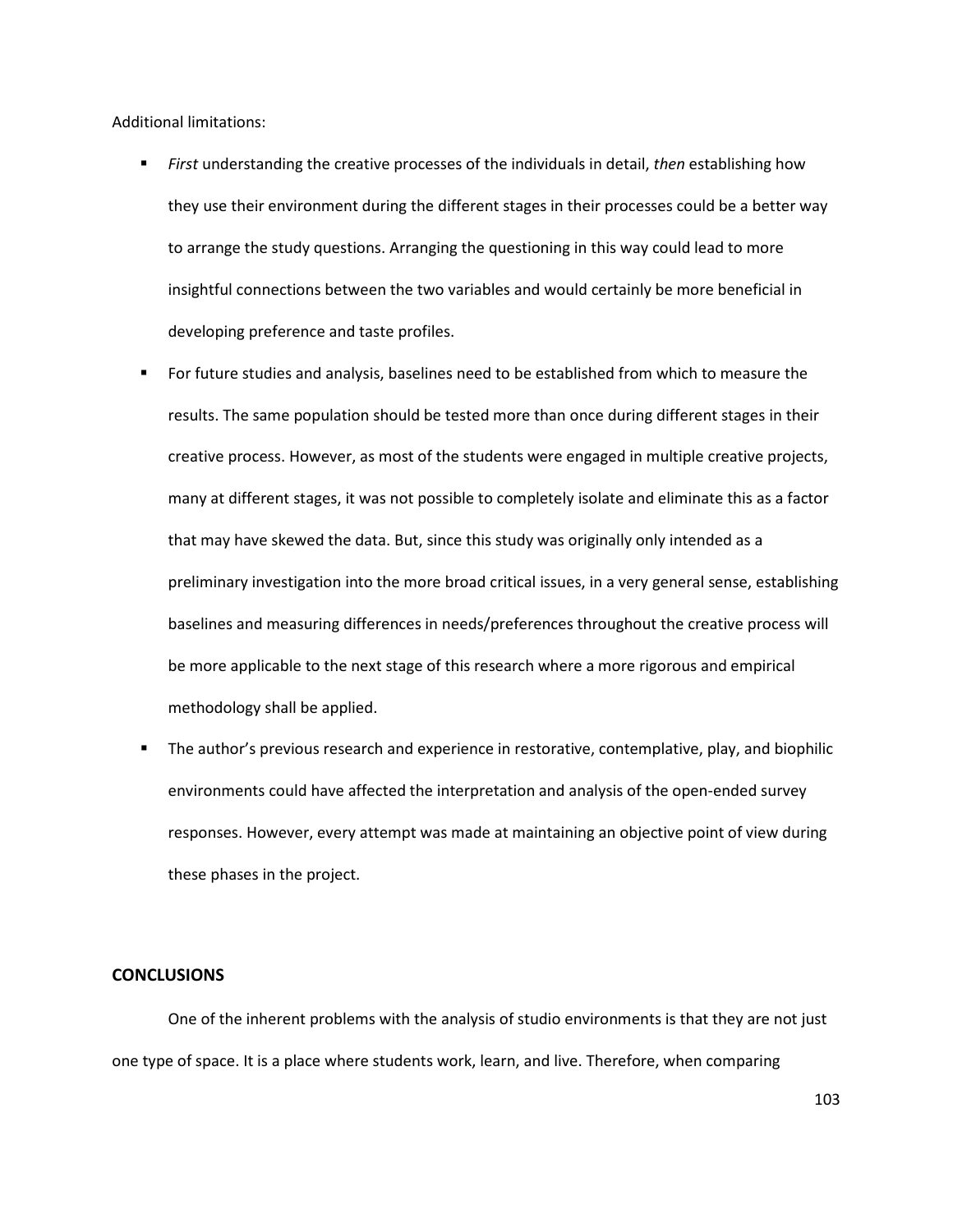research and design based on workplace environments, learning environments, or living environments will always fall short. Rather, designers and researchers may discover that optimization of environmental creative potential lies in the intersection of the three genres. This approach could be enriched by placing particular focus on how the unique social relationships and environment within each subpopulation affect perception and behavior within the individual as well as further developing the knowledge of specific preference profile patterns.

The author's initial overall hypothesis for this study was that the results from the survey would echo the same themes as those largely present in the current research literature, but would differ slightly according to each respondent's particular preference profile. This hypothesis is supported by the findings of this study. Much of the research was supported by the survey results, and a large portion of the research not supported may have been too specific for the respondents to address without being prompted. The secondary hypothesis was that landscape architecture students would identify general shared preferences for restorative environments, as well as contemplative and playful environments, though to a lesser degree. However, the survey results supported both restorative and contemplative environments in nearly equal proportion, and playful environments were least-represented in the response data. Nevertheless, environments designed for facilitating the creative processes of landscape architecture students may still potentially benefit from these types of environments despite the lack of support in the general survey data.

Ultimately, facilitating the creative process is a highly individualized notion that requires indepth knowledge of how each individual works on their own, in a group, and how they react to certain environmental conditions and stimuli. "In one sense, creativity cannot be fostered at all. Because creativity is, by definition, unplanned, spontaneous, and divergent, then any planned activity to foster it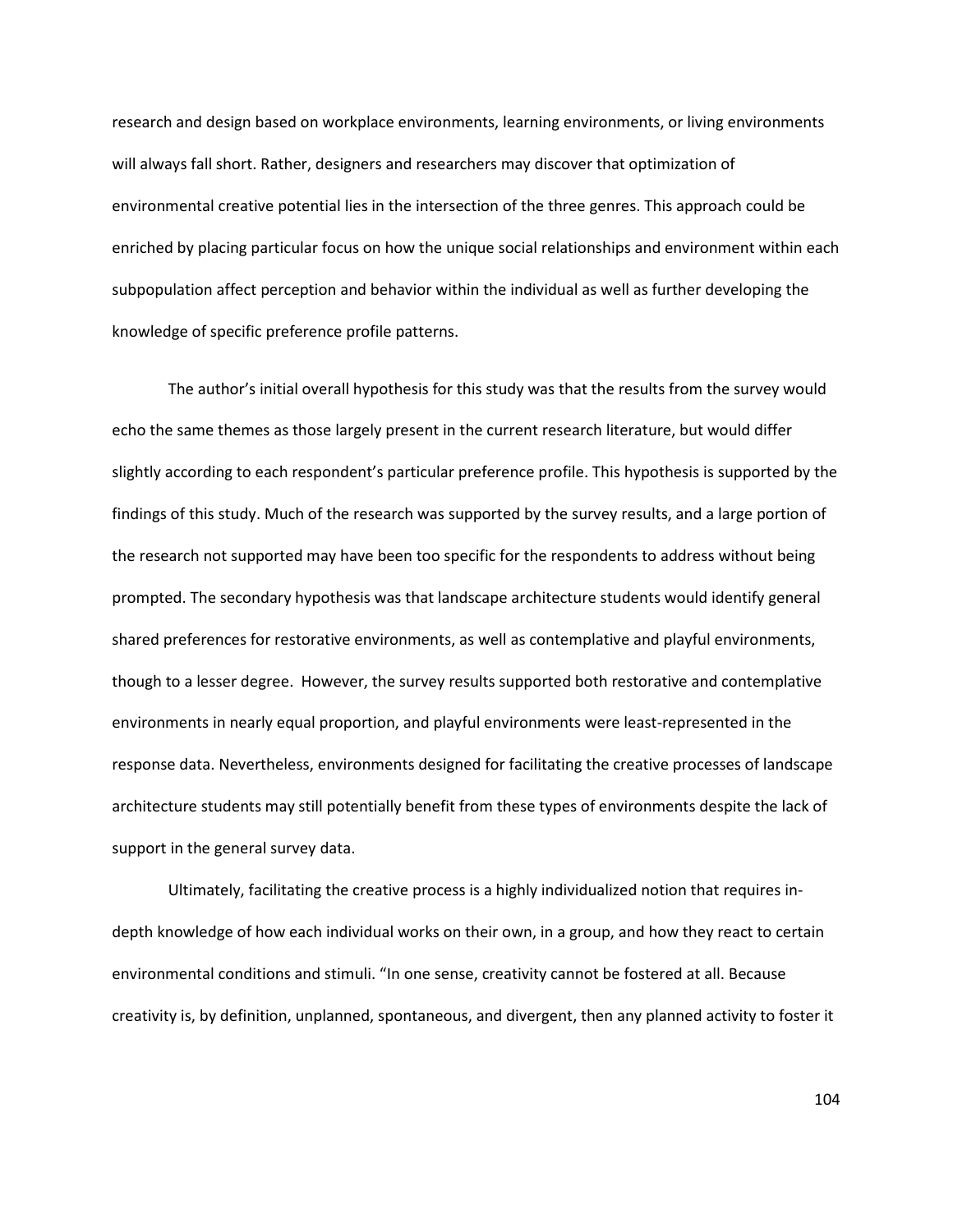will render impossible that which is desired… Similarly, we cannot create creativity; we can only set up the conditions for it [and hope for] its spontaneous occurrence" (Dowd, 1989, p. 241).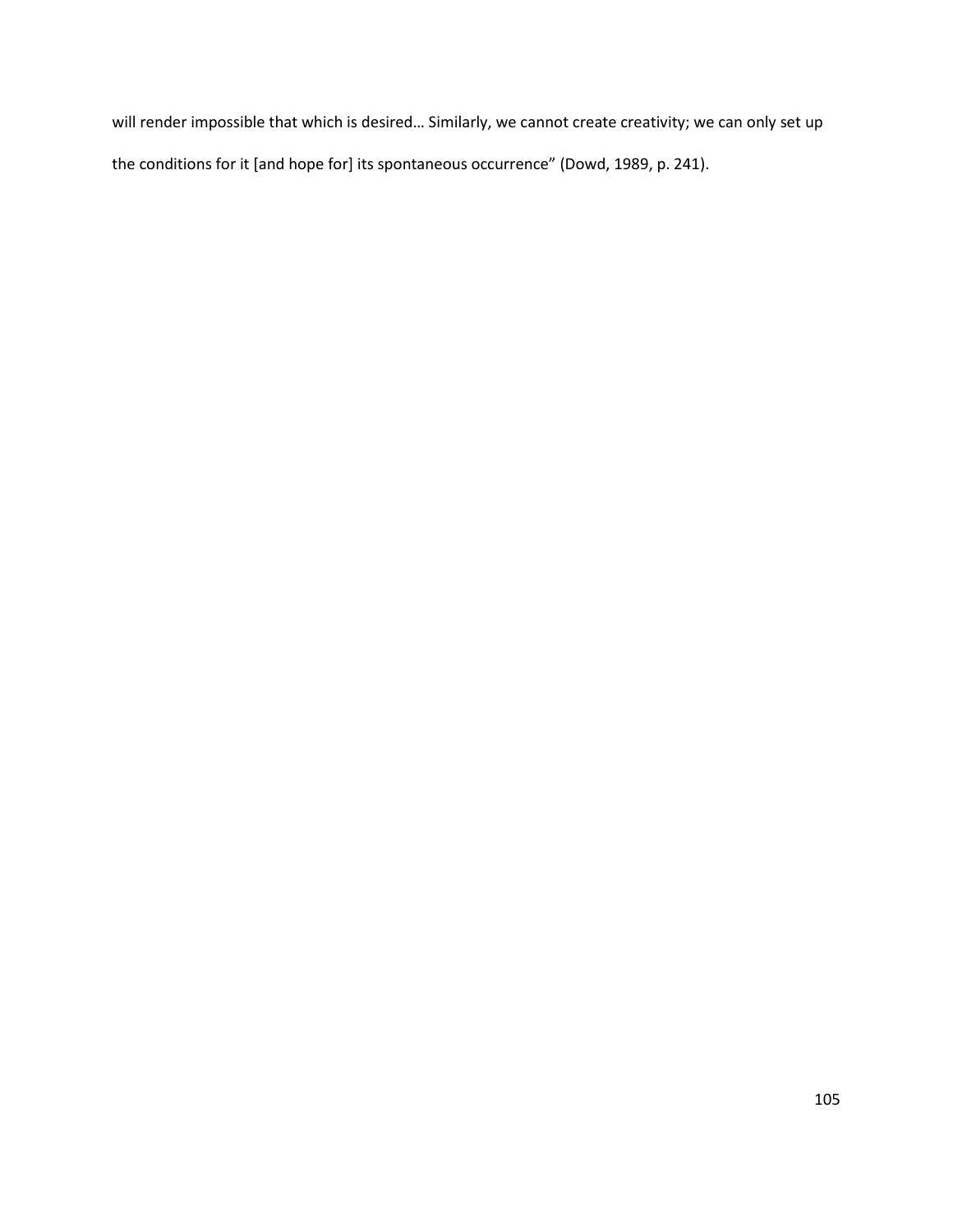# **References**

- Albright, T. (2011, April). Vastu Veda in the age of neuroscience: Some brain-based principles for the design of human environments. ANFA Interfaces Lecture Series. Symposium conducted at the meeting of Academy of Neuroscience for Architecture , La Jolla, CA.
- Alexander, C., Ishikawa, S., & Silverstein, M. (1977). *A Pattern Language: Towns, Buildings, Construction*. New York: Oxford University Press.
- Amabile, T. M. (1999) How to kill creativity. *Harvard Business Review on Breakthrough Thinking*, Harvard Business School Press, Boston, 1-28.
- Amabile, T. M. (1988). A model of creativity and innovation in organizations. In B. M. Staw & L. Cummings (Eds.), *Research in organizational behavior* (Vol. 10) (pp. 123-167). Greenwich, CT: JAI Press.
- Amabile, T. M. (1983). The social psychology of creativity: A componential conceptualization. *Journal of Personality and Social Psychology, 45,* 357-376.
- Amabile, T.M., Conti, R., Coon, H., Lazenby, J., & Herron, M. (1996). Assessing the work environment for creativity. *Academy of Management Journal, 39*(5), 1154-1184.
- Amabile, T. M., & Gryskiewicz, N. D. (1989). The creative environment scales: Work environment inventory. *Creativity Research Journal, 2*(4), 231-253.
- Amin, A., & Cohendet, P. (2004). *Architectures of knowledge: Firms, capabilities, and communities*. Oxford: Oxford University Press.
- Andrews, F. M., & Farris, G. F. (1967). Supervisory practices and innovation in scientific teams. *Personnel Psychology, 20*, 497-515.
- Barron, F., & Harrington, D. M. (1981). Creativity, intelligence, and personality. *Annual Review of Psychology, 32*, 439-476.
- Bedford, T. (1949). Air conditioning and the health of the industrial worker, *Journal of Intitution of Heating and Ventilating Enginners, 17,* 112-146.
- Becher, T. (1989). *Academic tribes and territories*. Milton Keynes: Open University Press.
- Beeftink, F., van Eerde, W., & Rutte, C. G. (2008). The effects of interruptions and breaks on insight and impasses: Do you need a break right now? *Creativity Research Journal, 20*(4), 358-364.
- Berto, R. (2005). Exposure to restorative environments helps restore attentional capacity. *Journal of Environmental Psychology, 25*, 249-259.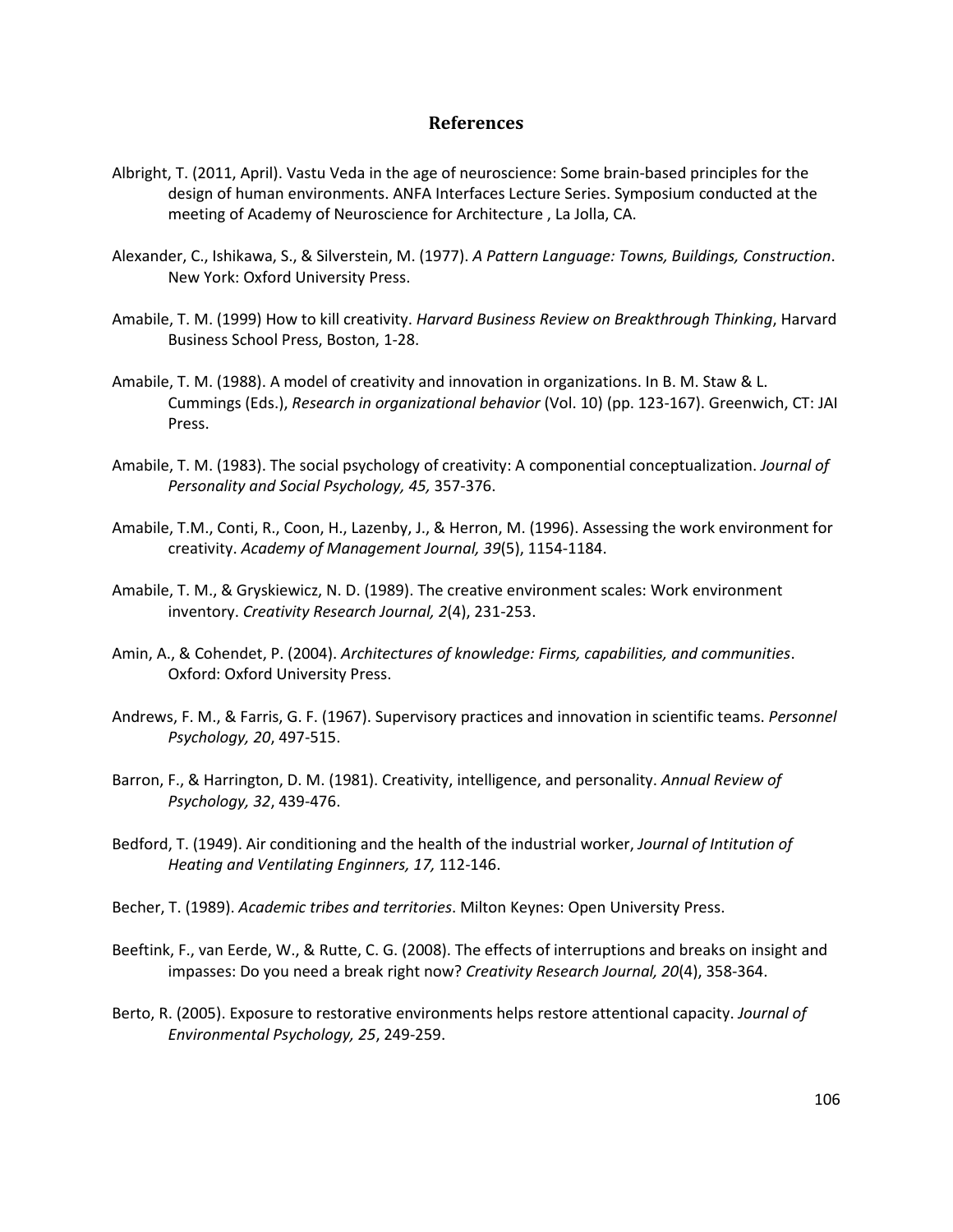- Bigard, M. F. (2009). Walking the labyrinth: an innovative approach to counseling center outreach. *Journal of College Counseling ,12*, 137–148.
- Bless, H. (2000). The interplay of affect and cognition: The mediating role of general knowledge structures. In J.P. Forgas (Ed.), *Feeling and thinking: The role of affect in social cognition (pp. 201-222)*. Cambridge: Cambridge University Press.
- Boden, M. A. (2004). *The creative mind: Myths & mechanisms* (2nd ed.). London: Routledge.
- Bringslimark, T., Hartig, T., & Patil, G. G. (2009). The psychological benefits of indoor plants: A critical review of experimental literature. *Journal of Environmental Psychology, 29*, 422-433.
- Brown, S. (2008, May 8). "Stewart Brown Says Play is More Than Fun." Art Center Design Conference: Serious Play. Art Center College of Design South Campus, Pasadena. Speech.
- Brown, T.. (2008, May 7). "Tim Brown on Creativity and Play." Art Center Design Conference: Serious Play. Art Center College of Design. Art Center College of Design South Campus, Pasadena. Keynote.
- Burge, S. A., Hedge, A., Wilson, S., Harris-Bas, J., & Robertson, A. (1987). Sick building syndrome: A study of 4373 office workers. *Annals of Occupational Hygiene, 31,* 493-504.
- Claydon, P. (2003). The vernacular of play. In E. Embray & E. Jansz (Eds.), *An architecture of play: A survey of London's adventure playgrounds* (pp. 27-32)*.* London: Four Corners Books.
- Clements-Croome, D. J. (2000). Indoor environment and productivity. In D. Clements-Croome (Ed.), *Creating the productive workplace* (pp. 3-17). New York: E & FN Spon.
- Clements-Croome, D. J., Kalaurachchi, Y., & Li, B. (1997). What do we mean by productivity? *Workplace Comfort Forum*, October, London.
- Cohen, S. (1980). After effects of stress on human performance and social behavior: A review of research and theory. *Psychological Bulletin*, *88*, 82-108.
- Crutchfield, R. (1962). Conformity and creative thinking. In H. Gruber, G. Terrell, & M. Wetheimer (Eds.), *Contemporary approaches to creative thinking* (p. 120-140). New York: Atherton Press.
- Csikszentmihaly, M. (1996). *Creativity: Flow and the psychology of discovery and invention.* New York: HarperCollins Publishers, Inc.
- Cysarz, D., & Büssing, A. (2005). Cardiorespiratory synchronization during Zen meditation. *European Journal of Applied Physiology, 95*, 88–95.
- Cushman, S., & West, R. (2006). Precursors to college student burnout: Developing a typology of understanding. *Qualitative Research Reports in Communication*, *7*(1), 23-31.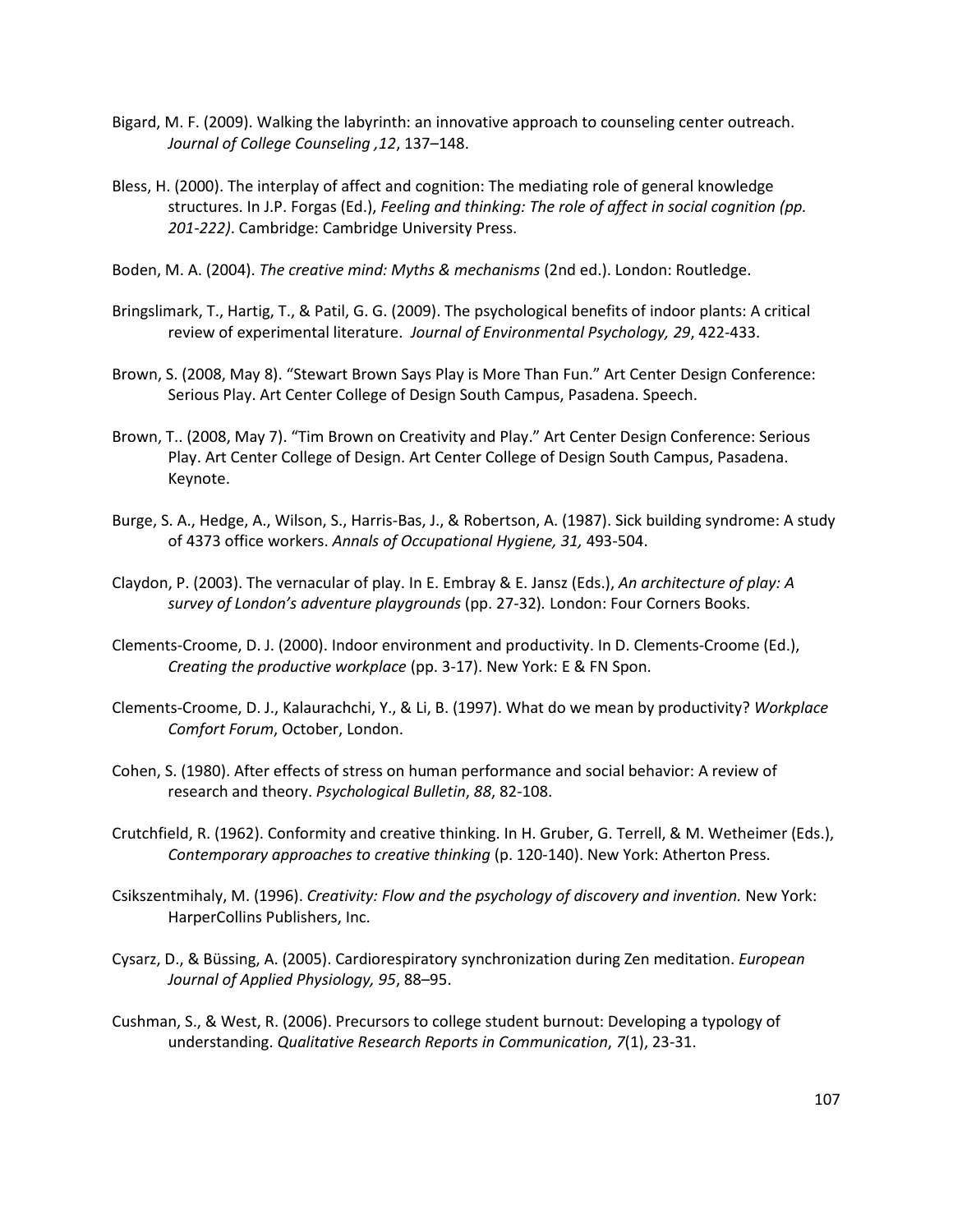- Dansky, J. L. (1999). Play. In M. A. Runco & S. R. Pritzker (Eds.), *Encyclopedia of Creativity*. (Vol. 2.)( pp. 393-408). San Diego, CA: Academic Press.
- Deci, E. L., Connell, J. P., & Ryan, R. M. (1989). Self-determination in a work organization. *Journal of Applied Psychology, 74*, 580-590.
- De Dear, R. *et al.* (1993). *A Field Study of Occupant Comfort and Office Thermal Comfort: patterns of correlation.* London: CIBSE.
- DeFillippi, R. J., & Arthur, M. B. (1998). Paradox in project-based enterprise: The case of film making. *California Management Review*, *40*, 125-39.
- Delamonte, S., Atkinson, P. A., & Parry, O. (2000). *The doctoral experience: Success and failure in graduate school.* London: Falmer.
- Dorgan, C. E., & Dorgan, C. B. (2000). Assessment of link between productivity and indoor air quality. In D. J. Clements-Croome (Ed.), *Creating the productive workplace* (pp. 107-126). New York: E & FN Spon.
- Dowd, E. T. (1989). The self and creativity: Several constructs in search of a theory. In J. A. Glover, R. R. Ronning, & C. R. Reynolds (Eds.), *Handbook of Creativity* (pp. 233-241). New York: Plenum Press.
- Dowd, E. T. (1994). Leisure counseling with adults across the life span. In E. T. Dowd (Ed.), *Leisure counseling: Concepts and applications* (pp. 214-233). Springfield, IL: Charles C. Thomas.
- Drake, P. (1990). *Summary of findings from the advanced office design impact assessments,* Report to Johnson Controls Inc., Milwaukee, WI.
- Dubos, R. (1971). Man-made environments. *The Journal of School Health, 41,* 339-343.
- Epstein, R. (1996). Capturing creativity. *Psychology Today, 29*(4), 41-43.
- Ekvall, G. (1996). Organizational climate for creativity and innovation. *European Journal of Work and Organizational Psychology, 5*(1), 105-123.
- Ekvall, G., & Ryhammar, L. (1999). The creative climate: Its determinants and effects at a Swedish university. *Creativity Research Journal, 12,* 303-310.
- Friedman, R. S., Fishbach, A., Forster, J., & Werth, L. (2003). Attentional priming effects on creativity. *Creativity Research Journal, 15*, 277-286.
- Gero, J. S., Suwa, M., & Purcell, T. (1998). Analysis of cognitive processes of a designer as the foundation for support tools. In J.S. Gero & F. Sudweeks (Eds.), *Artificial intelligence in design* (pp. 229-248). Dordrecht: Kluwer Academic Publishers.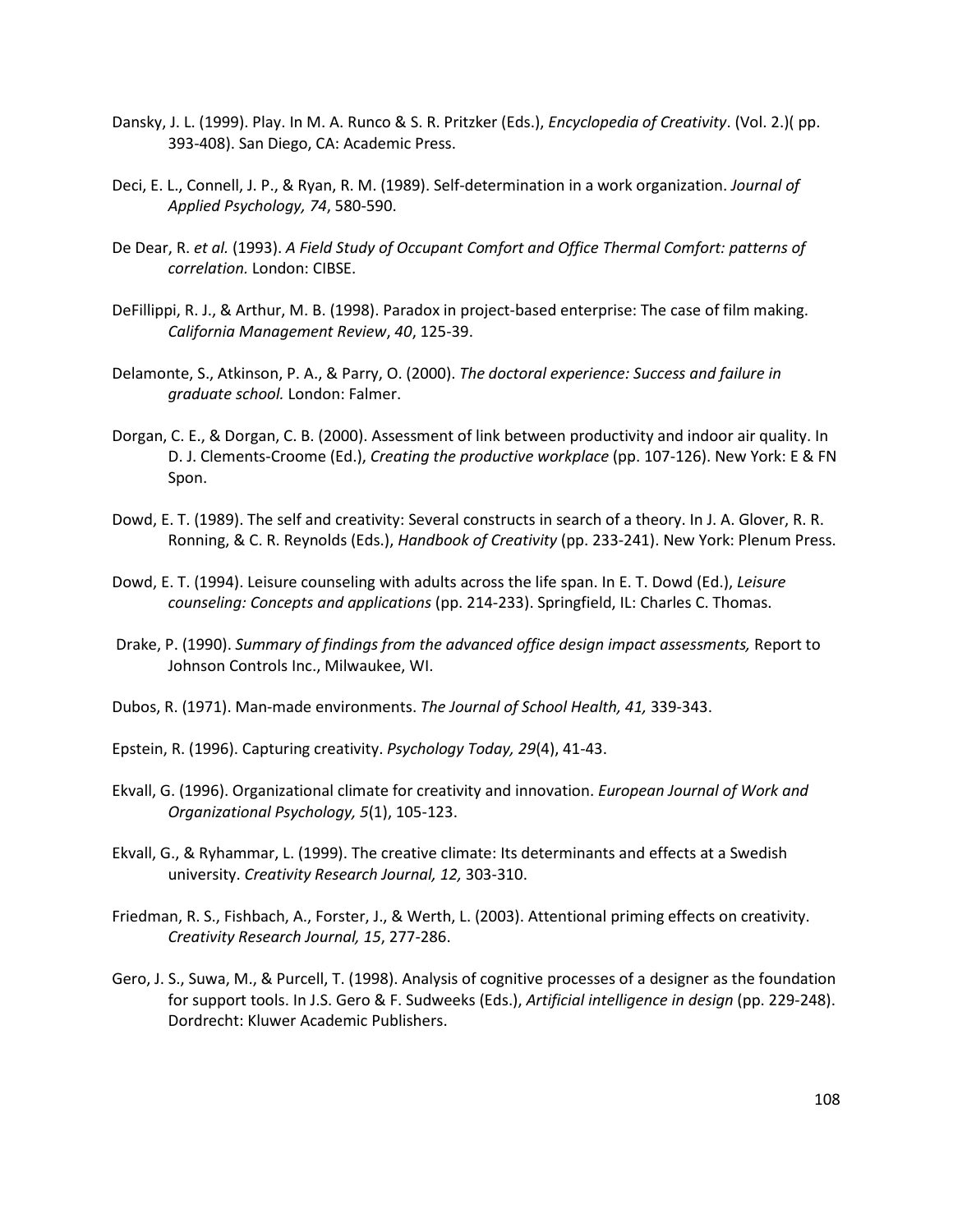- George, J. M., & Zhou, J. (2002). Understanding when bad moods foster creativity and good ones don't: The role of context and clarity of feelings. *Journal of Applied Psychology*, *87*, 687-97.
- Glass, D. C., Singer, J. E., & Pennebaker, J. W. (1977). Behavioral and physiological effects of uncontrollable environmental events. In D. Stokols (Ed.), *Perspectives on environment and behavior.* New York: Plenum.
- Goldschmidt, G. (1999). Design. In M. A. Runco & S. R. Pritzker (Eds.), *Encyclopedia of Creativity*. (Vol. 1.)( pp. 525-535). San Diego, CA: Academic Press.
- Goodwin, G. K., Pearson-Mims, C. H., & Lohr, V. I. (1994). The impact of adding interior plants to a stressful setting. In M. Francis, P. Lindsey, & J. Stone Rice (Eds.), *The Healing Dimension of People-Plant Relations Symposium* at University of California.
- Grahber, G. (2002). Cool projects, boring institutions: Temporary collaboration in social context. *Regional Studies*, *36*, 205-14.
- Guilford, I. P. (1967). *The nature of human intelligence*. New York: McGraw-Hill.
- Guilford, J. P. (1959). Traits of creativity. In H. H. Anderson (Ed.), *Creativity and its cultivation* (pp. 142- 161). New York: Harper & Row.
- Habib, S., & Ebrahim Jafari, M. (2006). *When narration meets architectural design education*. In Al-Qawasmi, J., Vasquez de Velasco, G. (Eds.), *Changing trends in architectural design education* (pp. 355-375). Rabat, Morocco: The Center for the Study of Architecture in the Arab Region.

Hackman, J. R., & Oldham, G. R., (1980). *Work redesign.* Reading, MA: Addison-Wesley.

- Hansen, S. J. (1991). *Managing indoor air quality, 5*(37). Lilburn, GA: Fairmont Press.
- Hartig, T. (2007). Three steps to understanding restorative environments as a health resource. In C. Ward Thompson & P. Travelou (Eds.), *Open space: People space* (pp. 163-180). New York: Taylor & Francis, Inc.
- Hartig, T., Mang, M., & Evans, G. W. (1991). Restorative effects of natural environment experience. *Environment and Behavior*, *23*, 2-26.
- Heerwagon, J. H. (1990). The psychological aspects of windows and window design: Coming of age. *Proceedings of ERDA21,* pp. 269-280.
- Heerwagon, J. H., & Orians, G. H. (1986). Adaptations to windowlessness: A study of the sue of visual décor in windowed and windowless offices. *Environment and Behavior, 18*, 623-639.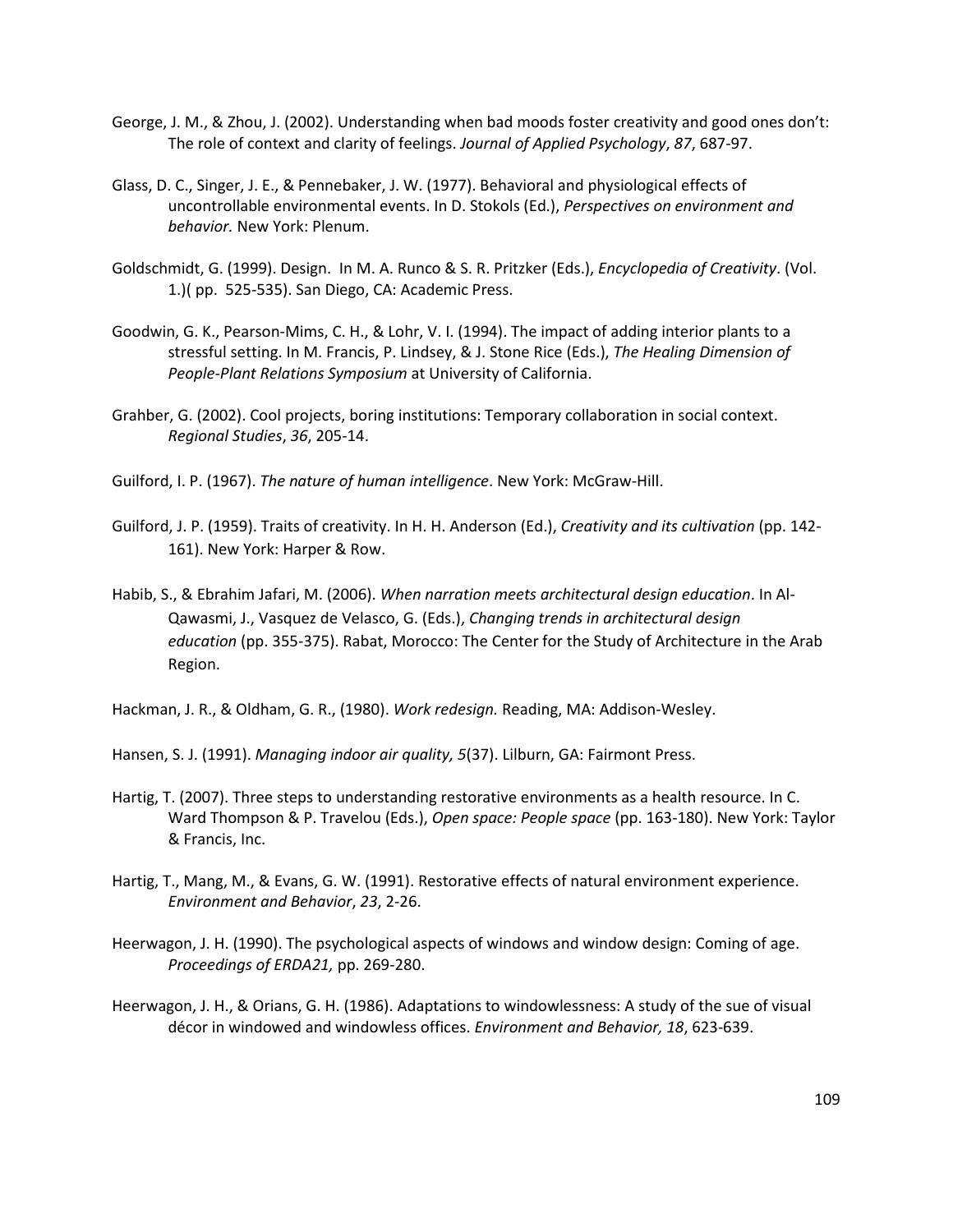- Hemlin, S., Allwood, C. M., & Martin, B. R. (2008). Creative knowledge environments. *Creativity Research Journal, 20*(2), 196-210.
- Hendricks, B. E. (2001). *Designing for Play.* Burlington: Ashgate Publishing Company.
- Hill, R. C. (2006). *A paradigm shift: "Flow" and the act of creation as the foundation of design education*. In Al-Qawasmi, J., Vasquez de Velasco, G. (Eds.), *Changing trends in architectural design education* (pp. 325-332). Rabat, Morocco: The Center for the Study of Architecture in the Arab Region.
- Hollingsworth, R., & Hollingsworth, E. J. (2000). Major discoveries and biomedical research organizations: Perspectives on interdisciplinarity, nurturing leadership, and integrated structure and cultures. In P. Weingart & N. Stehr (Eds.), *Practicing Interdisciplinarity* (pp. 215-244). Toronto: University of Toronto Press.
- Houtz, J. C. (2003). The educational psychology of creativity. In J. C. Houtz (Ed.), *The Educational Psychology of Creativity* (pp. 3-12). Cresskill, NJ: Hampton Press, Inc.
- Houtz, J. C., & Frankel, A. D. (1992). Effects of incubation and imagery training on creativity. *Creativity Research Journal, 5*(2), 183-189.
- Huang, Y. H., Robertson, M. M., & Chang, K. (2004). The role of environmental control on environmental satisfaction, communication, and psychological stress: Effects of office ergonomics training. *Environment and Behavior, 36*(5), 617-637.

The Imagineers. (1996). *Walt Disney Imagineering*. New York: Hyperion.

- Jin, P. (1992). Efficacy of tai chi, brisk walking, meditation, and reading in reducing mental and emotional stress. *Journal of Psychosomatic Research, 36,* 361-370.
- Isen, A.M. (1987). Positive affect, cognitive processes and social behavior. In L. Berkowitz (Ed.), *Advances in Experimental Social Psychology* (Vol. 20) (pp. 205-253). New York: Academic Press.
- Iso-Ahola, S. E. (1984). Social psychological foundations of leisure and resultant implications for leisure counseling. In E. T. Dowd (Ed.), *Leisure counseling: Concepts and applications* (pp. 97-125). Springfield, IL: Charles C. Thomas.
- Kanter, R. M. (1988). When a thousand flowers bloom: Structural, collective, and social conditions for innovation in organizations. In B. M. Staw & L. L. Cummings (Eds.), *Research in organizational behavior* (Vol. 10)(pp. 169-211)*.* Greenwich, CT: JAI Press.
- Karasek, R. A. (1979). Job demands, job decision latitude, and mental strain: Implications for job redesign. *Administration Science Quarterly*, *24*, 285-307.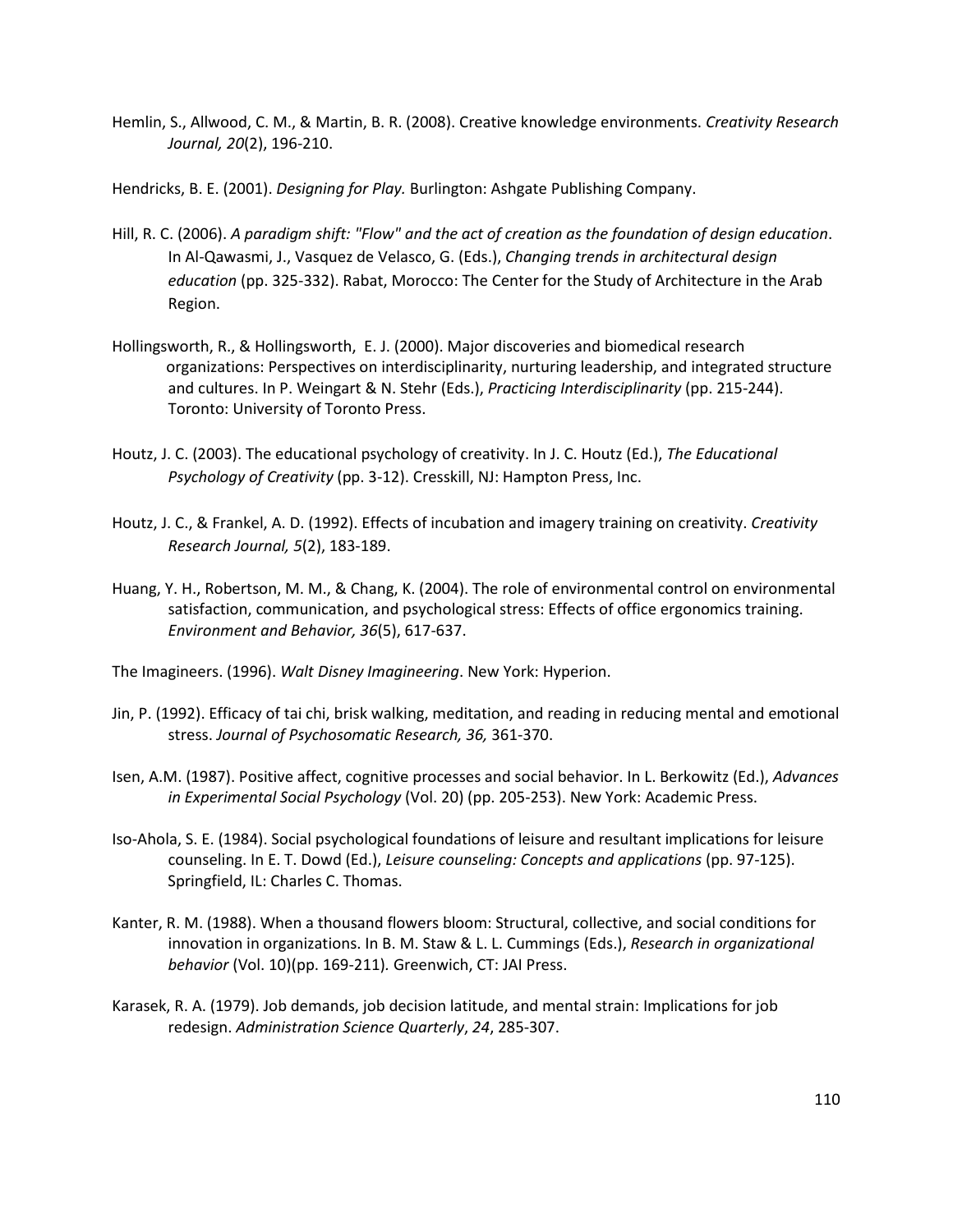- Kaplan, R. (1993). The role of nature in the context of the workplace. *Landscape and Urban Planning, 26,* Amsterdam: Elsevier Science Publishers B.V., 193-201.
- Kaplan, R., & Kaplan, S. (1989). *The experience of nature: A psychological perspective.* New York: Cambridge University Press.
- Kaplan, S. (1995). The restorative benefits of nature: Toward an integrative framework. *Journal of Environmental Psychology, 15*(3), 169-82.
- Kasperson, C.J. (1978). An analysis of the relationship between information sources and creativity in scientists and engineers. *Human Communication Research, 4,* 111-119.
- Kaufmann, G. (2003). The effect of mood on creativity in the innovative process. In L. V. Shavinina (Ed.), *International handbook on innovation* (pp. 191-203). Mahwah, NJ: Lawrence Erlbaum Associates.
- Kaufmann, G., & Vosburg, S. (2002). The effects of mood on early and late idea production. *Creativity Research Journal, 14*(3-4), 317-330.
- Korpela, K. M., Hartig, T., Kaiser, F. G., & Fuhrer, U. (2001). Restorative experience and self-regulation in favorite places. *Environment and Behavior, 33*, 572-589.
- Krinke, R. (2005). *Contemporary landscapes of contemplation*. London: Routledge, 107-137.
- L'Abate, L. (2009). *The Praeger handbook of play across the life cycle: Fun from infancy to old age.* Santa Barbara: Praeger.
- La Torre, M. A. (2004). Walking: An important therapeutic tool. *Perspectives in Psychiatric Care, 40,* 120- 122.
- Landon, P. B., & Suedfeld, P. (1972). Complex cognitive performance and sensory deprivation: Completing the U-curve. *Perceptual and Motor Skills, 34,* 601-602.
- Landy, F. J. (1985). *Psychology of work behavior* (3<sup>rd</sup> ed.). Homewood, IL: Dorsey Press.
- Lasswell, H. D. (1959). The social setting of creativity. In H. H. Anderson (Ed.), *Creativity and its cultivation* (pp. 203-221). New York: Harper & Row.
- Leaman, A., & Bordass, B.. (2000). Productivity in buildings: The 'killer' variables. In D. Clements-Croome (Ed.), *Creating the productive workplace* (pp. 167-191). New York: E & FN Spon.
- Loftus, S., Higgs, J., & Trede, F. (2011). Researching living practices. In J. Higgs (Ed.), *Creative spaces for qualitative researching: Living research* (pp. 3-12). Rotterdam: Sense.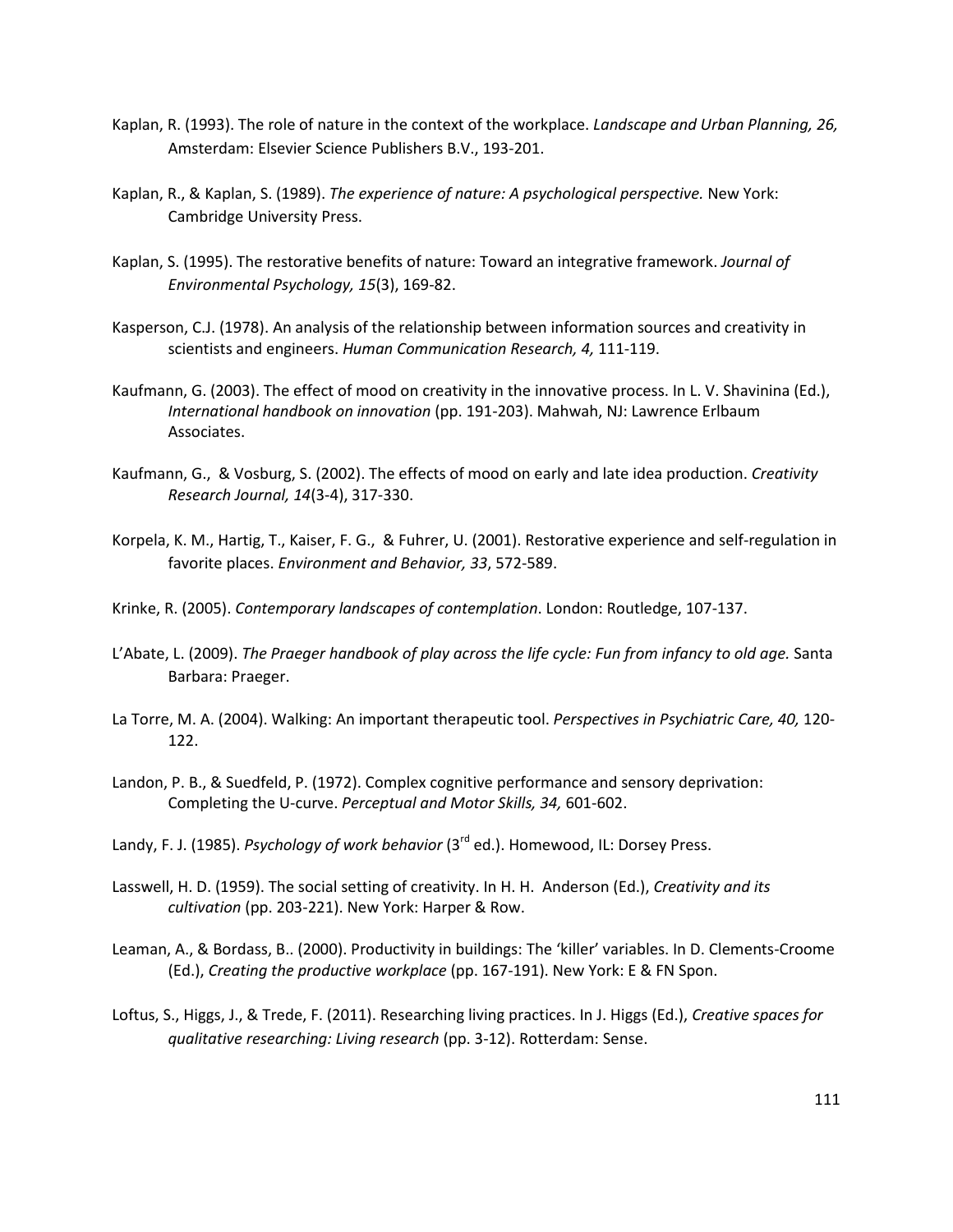- Lorsch, H. G., & Abdou, O. A. (1994a). The impact of the building indoor environment on occupant productivity: Part I: Recent studies, measures and costs. *ASHRAE Trans*actions, *100*(2), 741-749.
- Lorsch, H. G., & Abdou, O. A. (1994b). The impact of the building indoor environment on occupant productivity: Part II: Effects of temperature. *ASHRAE Transactions*, *100*(2), 895-901.
- MacKinnon, D. W. (1970). The personality correlates of creativity: A study of American architects. In P. E. Vernon (Ed.), *Creativity* (pp. 289-311). Harmondsworth: Penguin.
- Markus, T. A. (1967). The function of windows: A reappraisal. *Building Science, 2*, 98-121.
- Martindale, C. (1989). Personality, situation, and creativity. In J. A. Glover, R. R. Ronning, & C. R. Reynolds (Eds.), *Handbook of Creativity*. New York: Plenum Press.
- Maslow, A. H. (1959). Creativity in self-actualizing people. In H. H. Anderson (Ed.), *Creativity and its cultivation* (pp. 83-95). New York: Harper & Row.
- McCoy, J. M. (2002). Work environments. In R. B. Betchtel & A. Churchman (Eds.) *Handbook of Environmental Psychology* (pp. 443-460). New York: John Wiley & Sons, Incorporated.
- McCoy, J. M., & Evans, G. W. (2002). The potential role of the physical environment in fostering creativity. *Creativity Research Journal, 14*(3-4), 409-426.
- NEMA, (1989). *Lighting and human performance: A review.* Report sponsored by the Lighting Equipment Division of the National Electrical Manufacturers Association, Washington, DC, & the Lighting Research Institute, New York.
- Oldham, G. R., & Cummings, A. (1996). Employee creativity: Personal and contextual factors at work. *Academy of Management Journal*, *39*(3), 607-634.
- Olmsted, F. L. (1968). *The value and care of parks*. Reading, MA: Addison-Wesley.
- O'Neill, M. J. (1994).Work space adjustability, storage and enclosure as predictors of employee reactions and performance. *Environment and Behavior*, *26*(4), 504-526.
- O'Neill, M. J. (1993). Satisfaction in office workers. *Proceedings of the Human Factors and Ergonomics Society 37th Annual Meeting*, *2*, 890-894.
- Pannells, T. C., & Claxton, A. F. (2008). Happiness, creative ideation, and locus of control. *Creativity Research Journal*, *20*(1), 67-71.
- Pepler, R., & Warner, R. (1968). Temperature and learning: An experimental study. *ASHRAE Transactions, 74*, 211-219.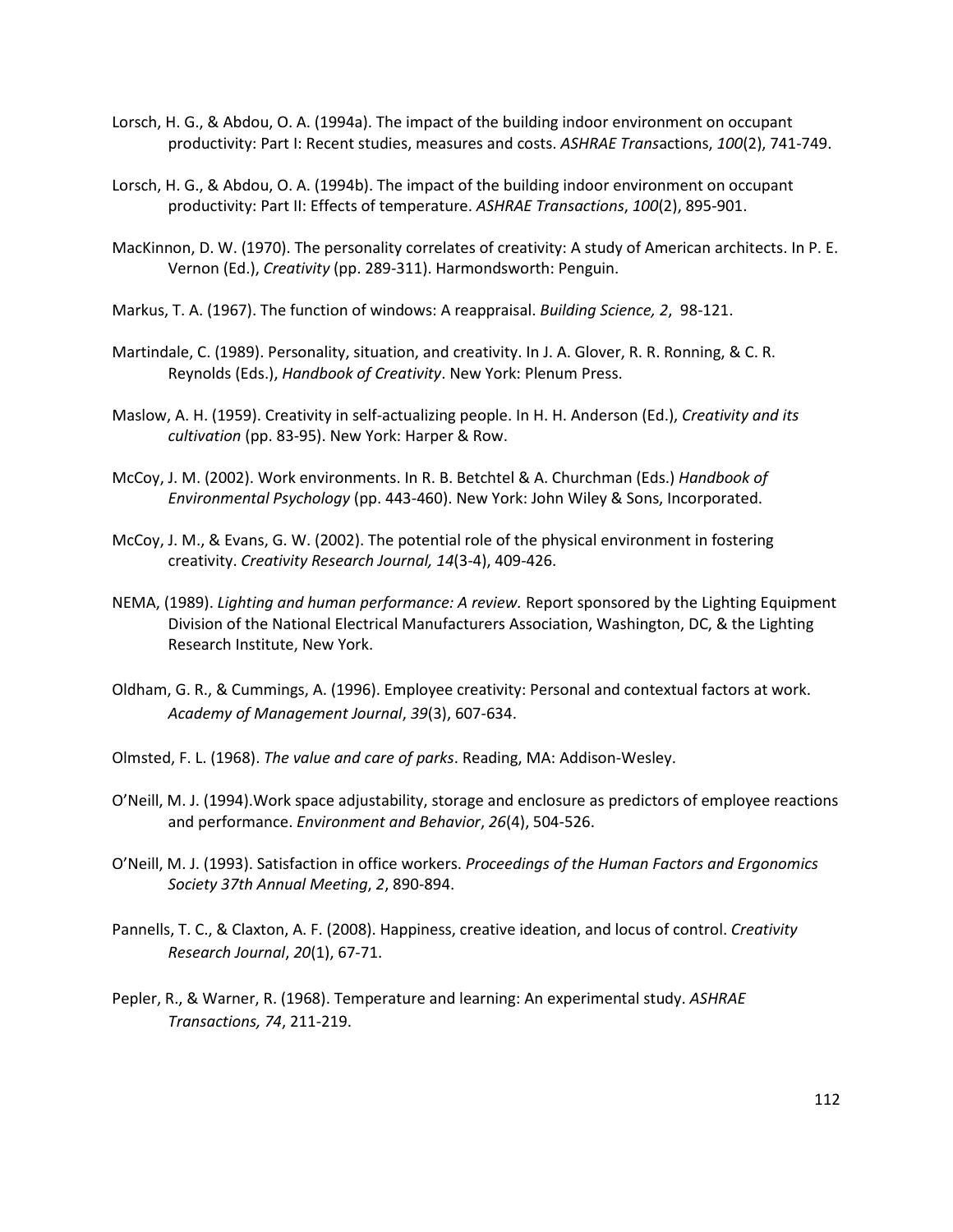- Raw, G. J., Roys, M. S., & Leaman, A. (1994). *Further findings from the office environment survey, Part 1: Productivity.* Building Research Establishment, Garston, Note N79/89.
- Rhodes, J. (2008). A summary of research related to commonly reported effects of walking a labyrinth. *Labyrinth Pathways, 2,* 31-37.
- Rogers, C. R. (1954). Toward a theory of creativity. In H. H. Anderson (Ed.), *Creativity and its cultivation: Addresses presented at the interdisciplinary symposia on creativity*, 69-82. NY: Harper & Row.
- Rogers, C. R. (1959). Towards a theory of creativity. *ETC: A Review of General Semantics, 11,* 249-263.
- Runco, M. A. (2007). *Creativity: Theories and themes: Research, development, and practice*. Burlington: Elsevier Academic Press.
- Runco, M. A. (2003). Creativity, cognition, and their educational implications. In J. Houtz (Ed.), *The educational psychology of creativity* (pp. 25-58). Cresskill, NJ: Hampton Press, Inc.
- Runco, M. A. (1990). *Theories of creativity.* Newbury Park, CA: Sage.
- Sancar, F. H., & Eyikan, B. (1998). Studio instructors talk about skills, knowledge, and professional roles in architecture and landscape architecture. *Environment and Behavior, 30*(3), 378-420.
- Sawyer, R. K. (2012). *Explaining creativity: The science of human innovation* (2nd ed.). New York, NY: Oxford University Press.
- Schaufeli, W. B., Martinez, I. M., Pinto, A. M., Salanova, M., & Bakker, A. B. (2002). Burnout and engagement in university students: A cross-national study, *Journal of Cross-Cultural Psychology*, *33*(5), 464-481.
- Schwartz, D. A., & Kaplan, S. (2000). Concentration and attention: New directions in theory and assessment. In D. Clements-Croome (Ed.), *Creating the productive workplace* (pp. 242-255). New York: E & FN Spon.
- Seitz, J. (2003). The political economy of creativity. *Creativity Research Journal*, 15, 385-392.
- Sitzman, K. (1999). Walking meditation—Relaxing step by step. *Home Healthcare Nurse*, *17,* 496.
- Smith, K. L. R., Michael, W. B., & Hocevar, D. (1990). Performance on creativity measures with examination-taking instructions intended to induce high or low levels of test anxiety. *Creativity Research Journal, 3,* 265-280.
- Suedfeld, P. (1969). Sensory deprivation stress: Birth order and instructional set as interacting variables. *Journal of Personality and Social Psychology, 11,* 70-74.
- Suedfeld, P., Landon, P. B., & Ballard, E. J. (1983). Effects of Reduced Stimulation on divergent and convergent thinking. *Environment and Behavior, 15(*6), 727-738.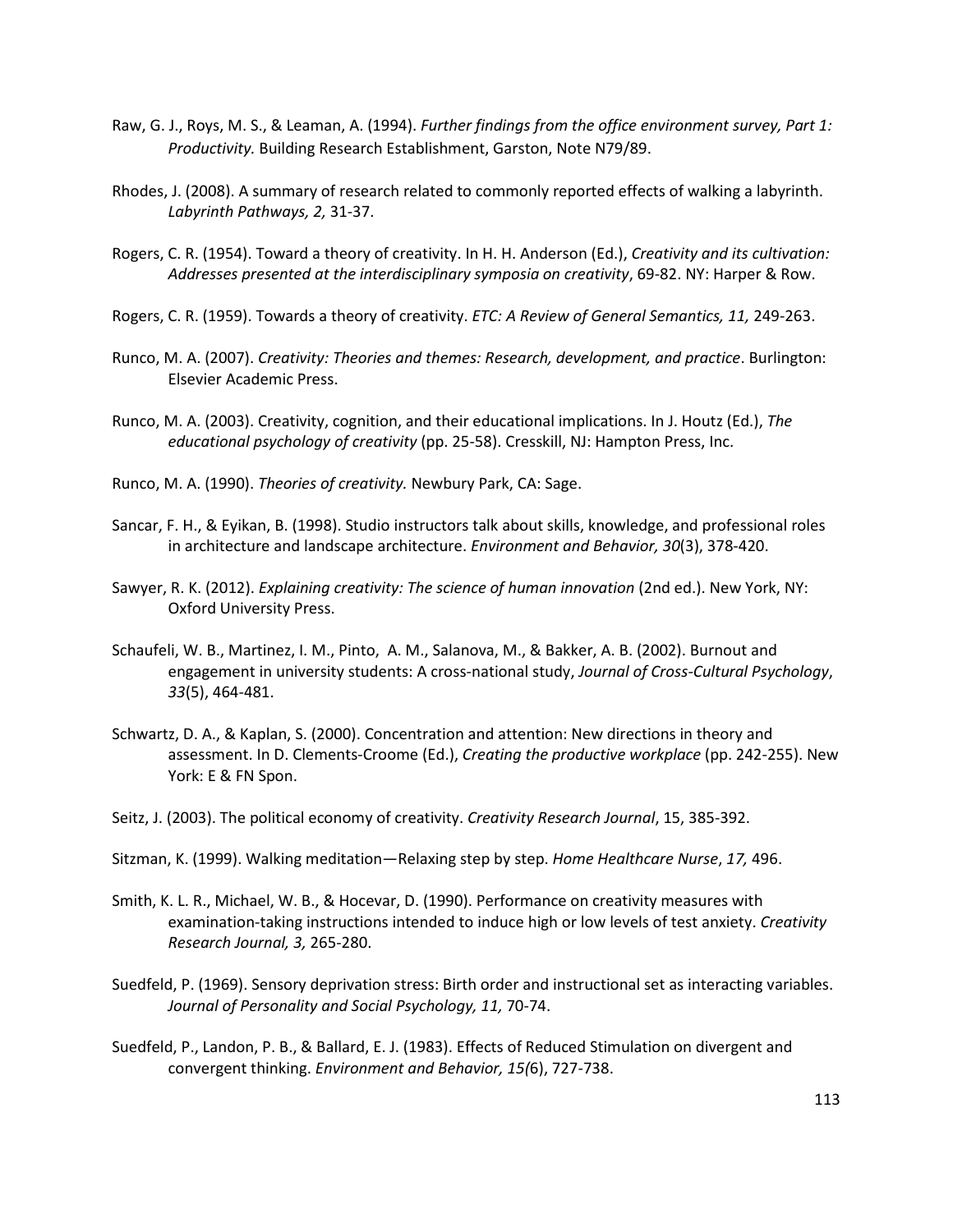- Shibata, S., & Suzuki, N. (2002). Effects of the foliage plant on task performance and mood. *Journal of Environmental Psychology, 22,* 265-272.
- Simonton, D.K. (2003). Scientific creativity as constrained stochastic behaviour: The integration of product, person, and process perspectives. *Psychological Bulletin*, *129*, 475-94.
- Singer, J. L. (1975). Navigating the stream of consciousness: Research in daydreaming and related inner experiences. *American Psychologist*, *30*, 727-738.

Singer, J. E.,&Baum, A. (1983). Stress, environment, and environmental stress. In N. G. Feimer &S. E. Geller (Eds.), *Environmental psychology: Directions and perspectives* (pp. 129-149). New York: Praeger.

- Suwa, M., Gero, J. S., & Purcell, T. (1998). The roles of sketches in early conceptual design processes. *Proceedings of the Twentieth Annual Meeting of the Cognitive Science Society.*
- Suwa, M., & Tversky, B. (1997). How do designers shift their focus of attention in their own sketches? *Reasoning with Diagrammatic Representations: Papers from the 1997 AAAI Spring*: 102-108.
- Shibata, S., & Suzuki, N. (2002). The effects of the foliage plant on task performance and mood. *Journal of Environmental Psychology, 22,* 265-272.
- Stehr, N. (1994). *Knowledge societies*. London: Sage.
- Stein, M. I. (1963). A transactional approach to creativity. In C. W. Taylor & F. Barron (Eds.), *Scientific creativity: Its recognition and development* (pp. 217-227). New York: John Wiley.
- Stokols, D., Clitheroe, C., & Zmuidzinas, M. (2002). Qualities of work environments that promote perceived support for creativity. *Creativity Research Journal, 14(*2), 137-147.
- Thagard, P. (2005). Being interdisciplinary: Trading zones in cognitive sciences. In S. J. Derry, C. D. Schunn, & M. A. Gernsbacher (Eds.), *Problems and promises of interdisciplinary collaboration: Perspectives from cognitive science* (pp.317-29). Mahwah, NJ: Erlbaum.
- Titchen, A., & Horsfall, D. (2011). Creative research landscapes and gardens: Reviewing options and opportunities. In J. Higgs (Ed.) *Creative spaces for qualitative researching: Living research* (pp. 350-444). Rotterdam: Sense.
- Toplyn, G. (1999). Attention. In M. A. Runco & S. R. Pritker (Eds.) *Encyclopedia of Creativity* (Vol 1.)(pp. 141-146). San Diego, CA: Academic Press.
- Turner, S. (2000). What are disciplines? And how is interdisciplinarity different? In P. Weingart & N. Stehr (Eds.), *Practicing Interdisciplinarity (*pp. 46-65). Toronto: University of Toronto Press.
- Ulrich, R. S. (1993). Biophilia, biophobia, and natural landscapes. In S. R. Kellert & E. O. Wilson (Eds.) *The Biophilia Hypothesis* (pp. 73-122). Washington, D.C.: Island Publishers.